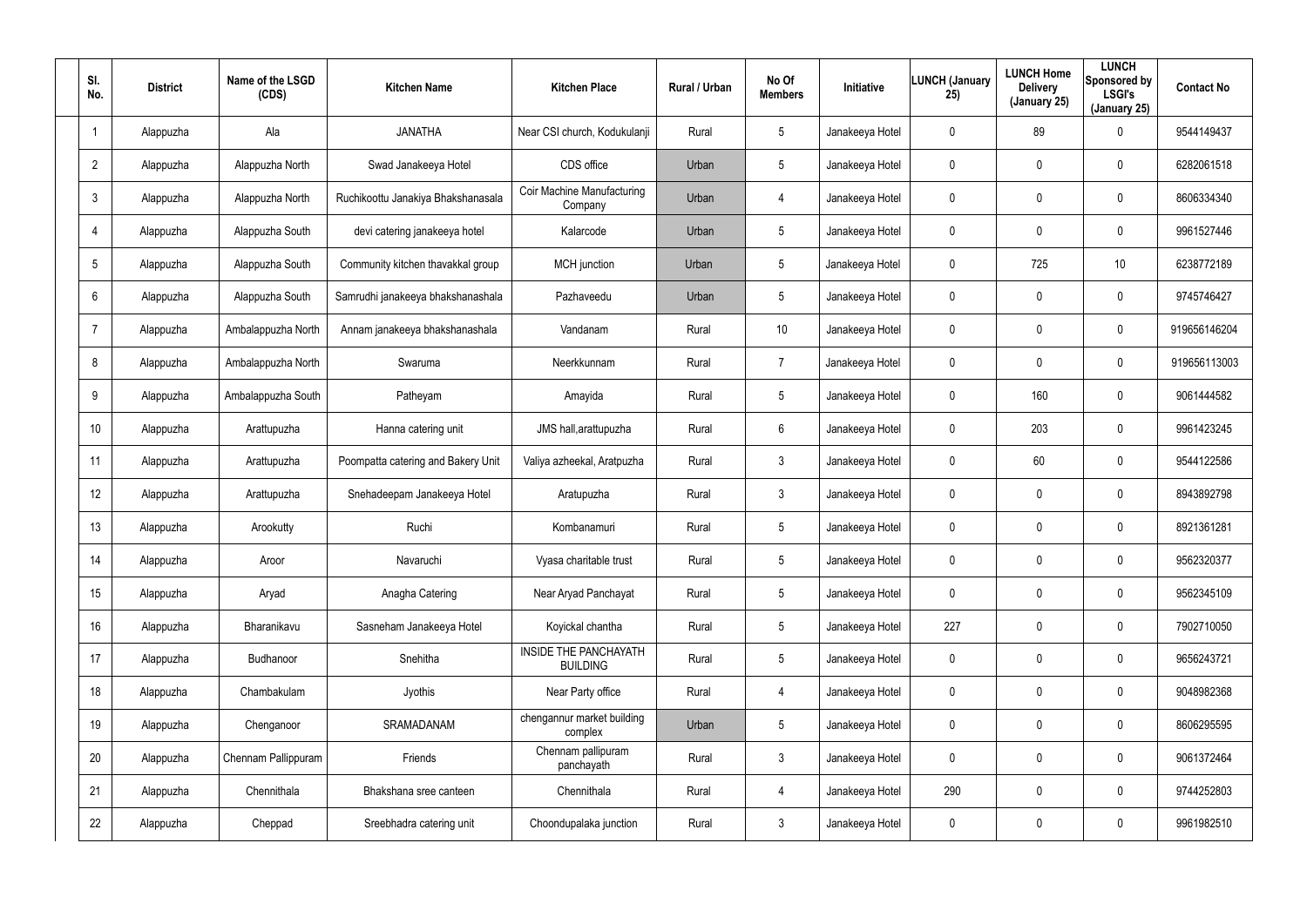| SI.<br>No. | <b>District</b> | Name of the LSGD<br>(CDS) | <b>Kitchen Name</b>           | <b>Kitchen Place</b>                    | Rural / Urban | No Of<br><b>Members</b> | Initiative      | <b>LUNCH (January</b><br>25) | <b>LUNCH Home</b><br><b>Delivery</b><br>(January 25) | <b>LUNCH</b><br>Sponsored by<br><b>LSGI's</b><br>(January 25) | <b>Contact No</b> |
|------------|-----------------|---------------------------|-------------------------------|-----------------------------------------|---------------|-------------------------|-----------------|------------------------------|------------------------------------------------------|---------------------------------------------------------------|-------------------|
| 23         | Alappuzha       | Cheppad                   | Karthika Janakeeya Hotel      | Mambra aalumood, Cheppad                | Rural         | 6                       | Janakeeya Hotel | 0                            | 195                                                  | 0                                                             | 9746575998        |
| 24         | Alappuzha       | Cheriyanad                | <b>DARSANA</b>                | Near GOLDEN PALACE<br><b>AUDITORIUM</b> | Rural         | 5                       | Janakeeya Hotel | 0                            | 165                                                  | 0                                                             | 9747958424        |
| 25         | Alappuzha       | Cherthala Municipality    | Santwanam                     | Ward 10                                 | Urban         | 5                       | Janakeeya Hotel | 0                            | $\mathbf 0$                                          | 0                                                             | 8848178001        |
| 26         | Alappuzha       | Cherthala Municipality    | <b>NULM</b> canteen           | Cherthala Municipality                  | Urban         | 5                       | Janakeeya Hotel | 0                            | $\mathbf 0$                                          | $\mathbf 0$                                                   | 6282870356        |
| 27         | Alappuzha       | Cherthala South           | Kashinandana                  | Cherthala <sub>S</sub>                  | Rural         | 10                      | Janakeeya Hotel | 0                            | $\mathbf 0$                                          | 0                                                             | 9745940057        |
| 28         | Alappuzha       | Cheruthana                | Sreedurga janakeeya hotel     | Near govt HSS aayaparambu               | Rural         | $\overline{4}$          | Janakeeya Hotel | 722                          | $\mathbf 0$                                          | $\mathbf 0$                                                   | 9961178936        |
| 29         | Alappuzha       | Chettikulangara           | SREE VINAYAKA JANAKEEYA HOTEL | <b>KARIPUZHA</b>                        | Rural         | $\mathbf{3}$            | Janakeeya Hotel | 0                            | $\mathbf 0$                                          | $\mathbf 0$                                                   | 9656810109        |
| 30         | Alappuzha       | Chingoli                  | souhridam unit                | karthikappally I p school               | Rural         | $\mathbf{3}$            | Janakeeya Hotel | 96                           | 98                                                   | $\mathbf 0$                                                   | 7559808470        |
| 31         | Alappuzha       | Chunakkara                | Vanitha Canteen               | Chunakkara                              | Rural         | $\mathbf{3}$            | Janakeeya Hotel | 172                          | $\mathbf 0$                                          | $\mathbf 0$                                                   | 9400509985        |
| 32         | Alappuzha       | Devikulangara             | Thripthi                      | Buds school, devikulangara              | Rural         | 4                       | Janakeeya Hotel | 0                            | 94                                                   | $\mathbf 0$                                                   | 9746712528        |
| 33         | Alappuzha       | Edathua                   | Theertham                     | Edathua market                          | Rural         | $\mathbf{3}$            | Janakeeya Hotel | 0                            | $\mathbf 0$                                          | $\mathbf 0$                                                   | 9544351169        |
| 34         | Alappuzha       | Ezhupunna                 | Neethipeedam                  | Eramalloor                              | Rural         | 8                       | Janakeeya Hotel | 0                            | 0                                                    | 0                                                             | 9946790986        |
| 35         | Alappuzha       | Harippad                  | Swad                          | A private Hotel's Kitchen               | Urban         | 4                       | Janakeeya Hotel | 0                            | $\boldsymbol{0}$                                     | 0                                                             | 9562373933        |
| 36         | Alappuzha       | Kadakkarappally           | Soorya                        | Kandamangalam temple<br>auditorium      | Rural         | 5                       | Janakeeya Hotel | 0                            | $\overline{0}$                                       | 0                                                             | 9895266763        |
| 37         | Alappuzha       | Kainakary                 | Sivakashi                     | Near Panchayath                         | Rural         | $5\phantom{.0}$         | Janakeeya Hotel | 0                            | $\pmb{0}$                                            | 0                                                             | 8111821552        |
| 38         | Alappuzha       | Kandalloor                | Annapoorna Hotel              | Near Velanchira junction                | Rural         | $\overline{4}$          | Janakeeya Hotel | 0                            | $\overline{0}$                                       | $\pmb{0}$                                                     | -9747600181       |
| 39         | Alappuzha       | Kanjikuzhy                | Santhwanam                    | Opposite NSS college                    | Rural         | $5\phantom{.0}$         | Janakeeya Hotel | 0                            | $\overline{0}$                                       | 0                                                             | 9605307328        |
| 40         | Alappuzha       | Karthikappally            | Ruchi                         | Community hall                          | Rural         | $6\phantom{.}6$         | Janakeeya Hotel | 0                            | $\overline{0}$                                       | 0                                                             | 9747607478        |
| 41         | Alappuzha       | Karuvatta                 | Karunya janakeeya hotel       | Near Aashramam junction                 | Rural         | $6\phantom{.}6$         | Janakeeya Hotel | 0                            | $\pmb{0}$                                            | 0                                                             | 916282508791      |
| 42         | Alappuzha       | Kavalam                   | Koottukari Janakeeya Hotel    | <b>Near Permanent Outlet</b>            | Rural         | 5                       | Janakeeya Hotel | 0                            | $\overline{0}$                                       | 0                                                             | 9744173219        |
| 43         | Alappuzha       | Kayamkulam West           | palazhy catering unit         | Kallummood junction                     | Urban         | 5                       | Janakeeya Hotel | 0                            | 172                                                  | 0                                                             | 9388819110        |
| 44         | Alappuzha       | Kodamthurath              | <b>MATRUSAKTHI</b>            | KUTHIYATHODE                            | Rural         | $5\phantom{.0}$         | Janakeeya Hotel | 0                            | $\boldsymbol{0}$                                     | 0                                                             | 8281687439        |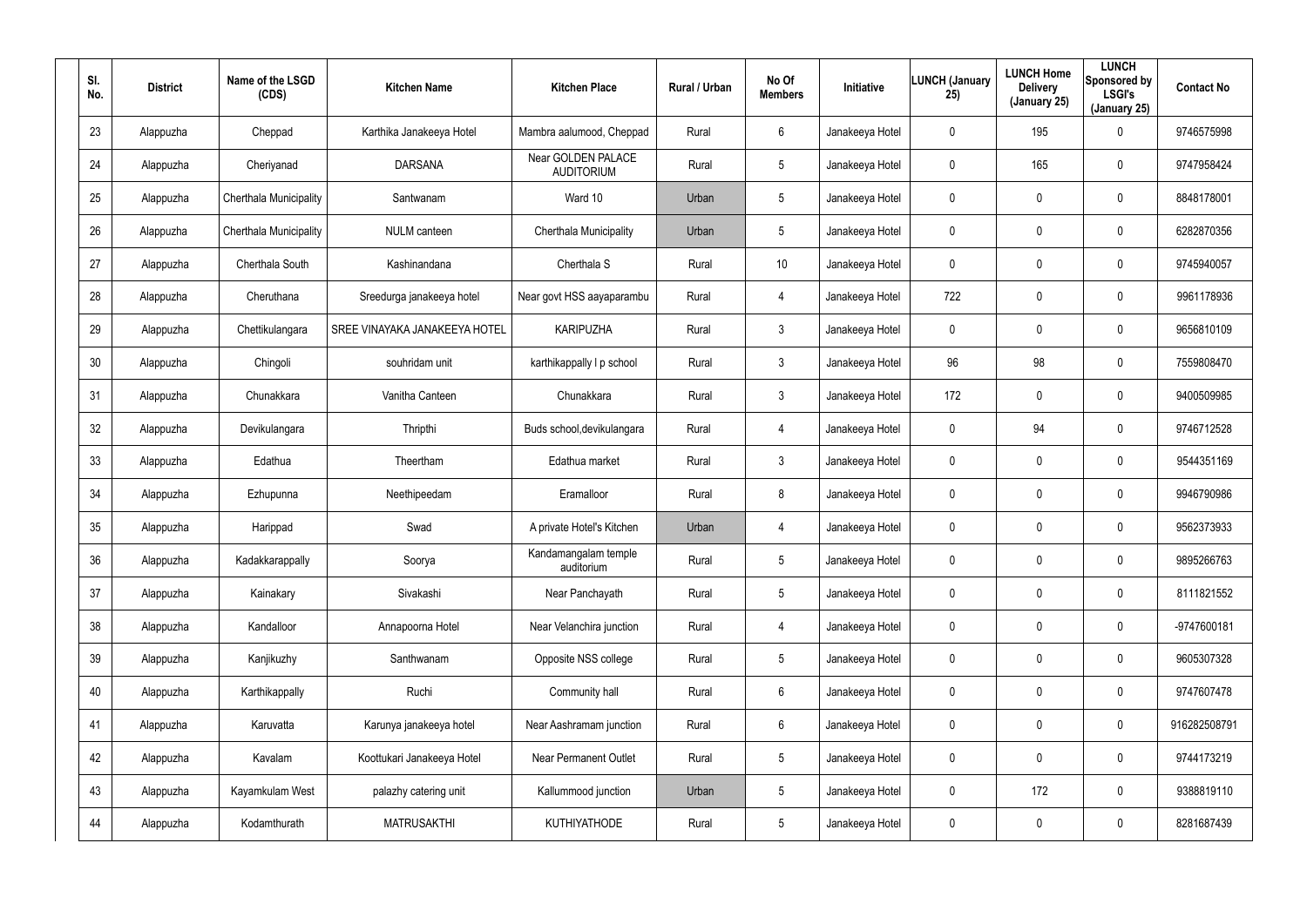|    | SI.<br>No. | <b>District</b> | Name of the LSGD<br>(CDS)   | <b>Kitchen Name</b>             | <b>Kitchen Place</b>                        | Rural / Urban | No Of<br><b>Members</b> | <b>Initiative</b> | <b>LUNCH (January</b><br>25) | <b>LUNCH Home</b><br><b>Delivery</b><br>(January 25) | <b>LUNCH</b><br>Sponsored by<br><b>LSGI's</b><br>(January 25) | <b>Contact No</b> |
|----|------------|-----------------|-----------------------------|---------------------------------|---------------------------------------------|---------------|-------------------------|-------------------|------------------------------|------------------------------------------------------|---------------------------------------------------------------|-------------------|
| 89 | 45         | Alappuzha       | Krishnapuram                | Kanivu catering unit            | Near SCB, kappil                            | Rural         | $\overline{4}$          | Janakeeya Hotel   | 0                            | 95                                                   | $\mathbf 0$                                                   | 9544047480        |
|    | 46         | Alappuzha       | Kumarapuram                 | Mahadeva jankeeya hotel         | Near kavarattu temple                       | Rural         | $\mathbf{3}$            | Janakeeya Hotel   | 825                          | 0                                                    | $\mathbf 0$                                                   | 918606736168      |
|    | 47         | Alappuzha       | Kumarapuram                 | Navodhaya janakeeya hotel       | Kumarapuram                                 | Rural         | $\mathbf{3}$            | Janakeeya Hotel   | 665                          | 0                                                    | $\mathbf 0$                                                   | 9037499871        |
|    | 48         | Alappuzha       | Kuthiyathode                | Ruchi Janakeeya Hotel           | Near kuthiyathode panchayath<br>office      | Rural         | $5\phantom{.0}$         | Janakeeya Hotel   | 0                            | 0                                                    | $\mathbf 0$                                                   | 9249269374        |
|    | 49         | Alappuzha       | Mannanchery                 | Snehitha                        | Panchayat building                          | Rural         | $\overline{4}$          | Janakeeya Hotel   | 0                            | 0                                                    | $\mathbf 0$                                                   | 9544461740        |
|    | 50         | Alappuzha       | Mannar                      | Snehadhara                      | Kunnathur devasom                           | Rural         | $5\phantom{.0}$         | Janakeeya Hotel   | 204                          | 0                                                    | $\mathbf 0$                                                   | 9567853570        |
|    | 51         | Alappuzha       | Mararikulam South           | Snehasparsham                   | Kattoor                                     | Rural         | $\overline{4}$          | Janakeeya Hotel   | 0                            | 0                                                    | $\mathbf 0$                                                   | 9747881642        |
|    | 52         | Alappuzha       | Mavelikara<br>Municipality  | Ruchi janakeeya hotel           | Municipality building                       | Urban         | 10 <sup>°</sup>         | Janakeeya Hotel   | 0                            | 0                                                    | $\mathbf 0$                                                   | 8289996136        |
|    | 53         | Alappuzha       | Mavelikkara<br>Thamarakulam | Thripthi Catering               | Thamarakulam                                | Rural         | $5\phantom{.0}$         | Janakeeya Hotel   | 151                          | 0                                                    | $\mathbf 0$                                                   | 8281558036        |
|    | 54         | Alappuzha       | Mavelikkara<br>Thekkekara   | Bhai catering                   | Pallarimangalam                             | Rural         | $5\phantom{.0}$         | Janakeeya Hotel   | 203                          | 0                                                    | $\mathbf 0$                                                   | 9539851155        |
|    | 55         | Alappuzha       | Mavelikkara<br>Thekkekara   | Snehatheeram                    | Kurathikkadu                                | Rural         | $5\phantom{.0}$         | Janakeeya Hotel   | 0                            | 0                                                    | $\mathbf 0$                                                   | 9656960190        |
|    | 56         | Alappuzha       | Muhamma                     | <b>SNV Catering</b>             | <b>Near Community Health</b><br>Centre      | Rural         | $5\overline{)}$         | Janakeeya Hotel   | 0                            | 0                                                    | $\mathbf 0$                                                   | 9605388763        |
|    | 57         | Alappuzha       | Mulakkuzha                  | Snehathanal                     | Mulakkuzha                                  | Rural         | $5\phantom{.0}$         | Janakeeya Hotel   | 0                            | 65                                                   | $\mathbf 0$                                                   | 9037085079        |
|    | 58         | Alappuzha       | Muttar                      | Ruchi Catering Unit             | Panchayat Building                          | Rural         |                         | Janakeeya Hotel   | 0                            | $\mathbf 0$                                          | $\mathbf 0$                                                   | 9072276826        |
|    | 59         | Alappuzha       | Nedumudy                    | Oruma                           | Champakulam                                 | Rural         | $5\phantom{.0}$         | Janakeeya Hotel   | 0                            | 0                                                    | $\pmb{0}$                                                     | 9188536147        |
|    | 60         | Alappuzha       | Neelamperoor                | Amrutha Janakeeya Bhakshanasala | Panchayat Building                          | Rural         | $\mathfrak{Z}$          | Janakeeya Hotel   | 0                            | 0                                                    | $\pmb{0}$                                                     | 9656167060        |
|    | 61         | Alappuzha       | Nooranad                    | Amma Canteen                    | Inside market place, Noornad                | Rural         | $5\phantom{.0}$         | Janakeeya Hotel   | 376                          | 0                                                    | $\pmb{0}$                                                     | 7034377340        |
|    | 62         | Alappuzha       | Palamel                     | Arogya Canteen                  | Panchayat office compound                   | Rural         | 4                       | Janakeeya Hotel   | 350                          | $\mathbf 0$                                          | $\mathbf 0$                                                   | 9497107651        |
|    | 63         | Alappuzha       | Pallippad                   | Annapoorneswari catering unit   | Irattakulangara junction                    | Rural         | $5\phantom{.0}$         | Janakeeya Hotel   | 441                          | 0                                                    | $\mathbf 0$                                                   | 9562318624        |
|    | 64         | Alappuzha       | Panavally                   | Harikrishnan                    | near nalpatheneswaram<br>temple             | Rural         |                         | Janakeeya Hotel   | $\mathbf 0$                  | $\mathbf 0$                                          | $\mathbf 0$                                                   | 9961774363        |
|    | 65         | Alappuzha       | Pandanad                    | Sreebhadra                      | Muthavazhi                                  | Rural         | $5\phantom{.0}$         | Janakeeya Hotel   | 0                            | 0                                                    | $\mathbf 0$                                                   | 9947120239        |
|    | 66         | Alappuzha       | Pathiyoor                   | Dakshina catering unit          | Mahalekshmi auditorium,<br>kareelakulangara | Rural         | $5\phantom{.0}$         | Janakeeya Hotel   | 0                            | 193                                                  | $\pmb{0}$                                                     | 9048200655        |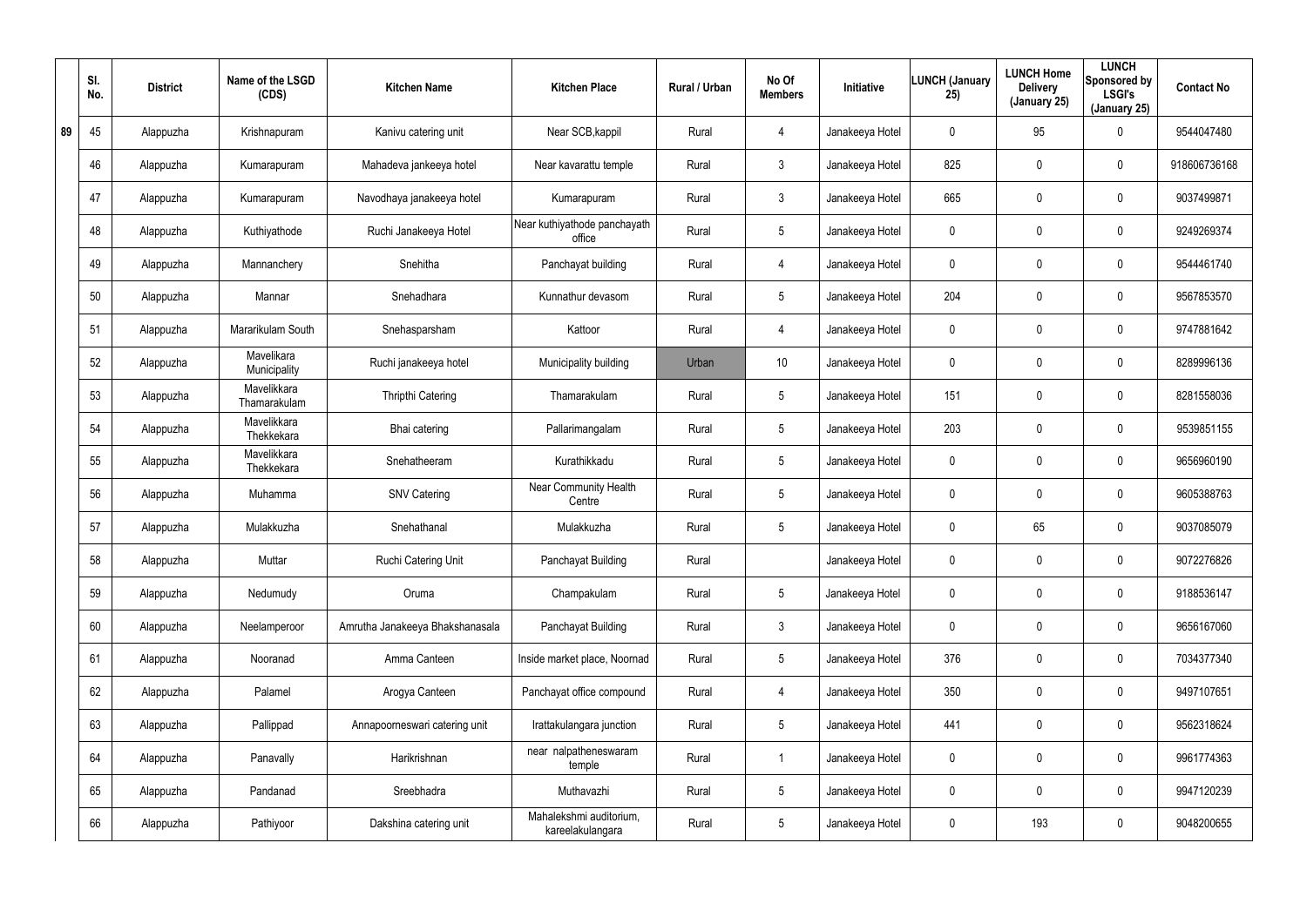| SI.<br>No. | <b>District</b> | Name of the LSGD<br>(CDS) | <b>Kitchen Name</b>         | <b>Kitchen Place</b>                                        | <b>Rural / Urban</b> | No Of<br><b>Members</b> | <b>Initiative</b> | <b>LUNCH (January</b><br>25) | <b>LUNCH Home</b><br><b>Delivery</b><br>(January 25) | <b>LUNCH</b><br>Sponsored by<br><b>LSGI's</b><br>(January 25) | <b>Contact No</b> |
|------------|-----------------|---------------------------|-----------------------------|-------------------------------------------------------------|----------------------|-------------------------|-------------------|------------------------------|------------------------------------------------------|---------------------------------------------------------------|-------------------|
| 67         | Alappuzha       | Pattanakkad               | Aparna                      | Opposite of pattanakkad<br>gramapanchayath                  | Rural                | $5\overline{)}$         | Janakeeya Hotel   | 0                            | 0                                                    | $\mathbf 0$                                                   | 9037450634        |
| 68         | Alappuzha       | Perumbalam                | Amritham                    | Near by govt hospital                                       | Rural                | 4                       | Janakeeya Hotel   | 0                            | 0                                                    | $\mathbf 0$                                                   | 8592809257        |
| 69         | Alappuzha       | Pulincunnu                | Nanma Janakeeya Hotel       | Near Krishi Bhavan                                          | Rural                | $5\overline{)}$         | Janakeeya Hotel   | 0                            | 0                                                    | $\mathbf 0$                                                   | 9544752465        |
| 70         | Alappuzha       | Puliyoor                  | <b>UPPUM MULAKUM</b>        | <b>INSIDE PANCHAYATH</b><br>COMPOUND                        | Rural                | $5\overline{)}$         | Janakeeya Hotel   | 0                            | 97                                                   | $\mathbf 0$                                                   | 6238836314        |
| 71         | Alappuzha       | Punnapra North            | Annapoorneshwary            | Janajagrithi                                                | Rural                | 4                       | Janakeeya Hotel   | 37                           | 85                                                   | $\mathbf 0$                                                   | 8129450136        |
| 72         | Alappuzha       | Punnapra South            | Thripthy janakeeya hotel    | Punnapra south                                              | Rural                | 9                       | Janakeeya Hotel   | 0                            | 0                                                    | $\mathbf 0$                                                   | 9846179646        |
| 73         | Alappuzha       | Purakad                   | Pulari                      | Purakkad gp                                                 | Rural                | $5\phantom{.0}$         | Janakeeya Hotel   | 60                           | 96                                                   | $\mathbf 0$                                                   | 7034494313        |
| 74         | Alappuzha       | Purakad                   | Thiruvonam catering service | Thottappally                                                | Rural                | 4                       | Janakeeya Hotel   | 0                            | 0                                                    | $\pmb{0}$                                                     |                   |
| 75         | Alappuzha       | Ramankary                 | Kudumbashree Vanitha Hotel  | Ramankary Town, Opposite<br>Judicial First Class Magistrate | Rural                | 4                       | Janakeeya Hotel   | 0                            | 0                                                    | $\pmb{0}$                                                     | 8281314746        |
| 76         | Alappuzha       | Thaicattussery            | Unarv                       | Thyakattusheri junction                                     | Rural                | 4                       | Janakeeya Hotel   | 0                            | 0                                                    | $\mathbf 0$                                                   | 9605897567        |
| 77         | Alappuzha       | Thakazhy                  | Thripthi Thakazhy           | <b>GBHSS Thakazhy</b>                                       | Rural                | 6                       | Janakeeya Hotel   | 0                            | 0                                                    | $\mathbf 0$                                                   | 9747405368        |
| 78         | Alappuzha       | Thalavady                 | Sakthi                      | Panayanbnoorkavu Temple<br>Auditorium                       | Rural                | $5\phantom{.0}$         | Janakeeya Hotel   | 0                            | 0                                                    | $\pmb{0}$                                                     |                   |
| 79         | Alappuzha       | Thannermukkom             | Patheyam                    | Panchayath office                                           | Rural                | 4                       | Janakeeya Hotel   | 0                            | 0                                                    | $\mathbf 0$                                                   | 9633933288        |
| 80         | Alappuzha       | Thazhakkara               | Akshaya catering            | Building at glassfactory<br>junction                        | Rural                | $5\phantom{.0}$         | Janakeeya Hotel   | 198                          | 0                                                    | $\pmb{0}$                                                     | 9847177930        |
| 81         | Alappuzha       | Thiruvanvandoor           | <b>SREE KRISHNA</b>         | Near pravinkoodu junction,                                  | Rural                | $5\phantom{.0}$         | Janakeeya Hotel   | 0                            | 124                                                  | $\mathsf{0}$                                                  | 9446627175        |
| 82         | Alappuzha       | Thrikkunnappuzha          | Akshara janakeeya hotel     | KV jetty road                                               | Rural                | $5\phantom{.0}$         | Janakeeya Hotel   | 382                          | 0                                                    | $\mathsf{0}$                                                  | 918891921223      |
| 83         | Alappuzha       | Thuravoor                 | RUCHI JANAKEEYA HOTEL       | Near alakkaparambu                                          | Rural                | $5\phantom{.0}$         | Janakeeya Hotel   | 0                            | 0                                                    | $\mathsf{0}$                                                  | 8157934346        |
| 84         | Alappuzha       | Vallikunnam               | Samthripthi                 | Padayanivattom temple<br>Auditorium                         | Rural                | 4                       | Janakeeya Hotel   | 78                           | 0                                                    | $\mathsf{0}$                                                  | 8078962129        |
| 85         | Alappuzha       | Vayalar                   | Five star                   | Near Nagamkulangara Market                                  | Rural                | $5\phantom{.0}$         | Janakeeya Hotel   | 0                            | 0                                                    | $\mathbf 0$                                                   | 8606081847        |
| 86         | Alappuzha       | Veeyapuram                | Swad 2                      | Veeyapuram jn                                               | Rural                | $5\phantom{.0}$         | Janakeeya Hotel   | 609                          | 0                                                    | $\pmb{0}$                                                     |                   |
| 87         | Alappuzha       | Veeyapuram                | Karuthal                    | Payippad LPS                                                | Rural                | $5\phantom{.0}$         | Janakeeya Hotel   | 0                            | 0                                                    | $\mathsf{0}$                                                  | 8606846513        |
| 88         | Alappuzha       | Veliyanad                 | Manus Janakeeya Hotel       | Kurishmoodu, Near Veliyanadu<br>Grama Panchayat             | Rural                | $\mathfrak{Z}$          | Janakeeya Hotel   | 0                            | 0                                                    | $\mathsf{0}$                                                  | 8086782924        |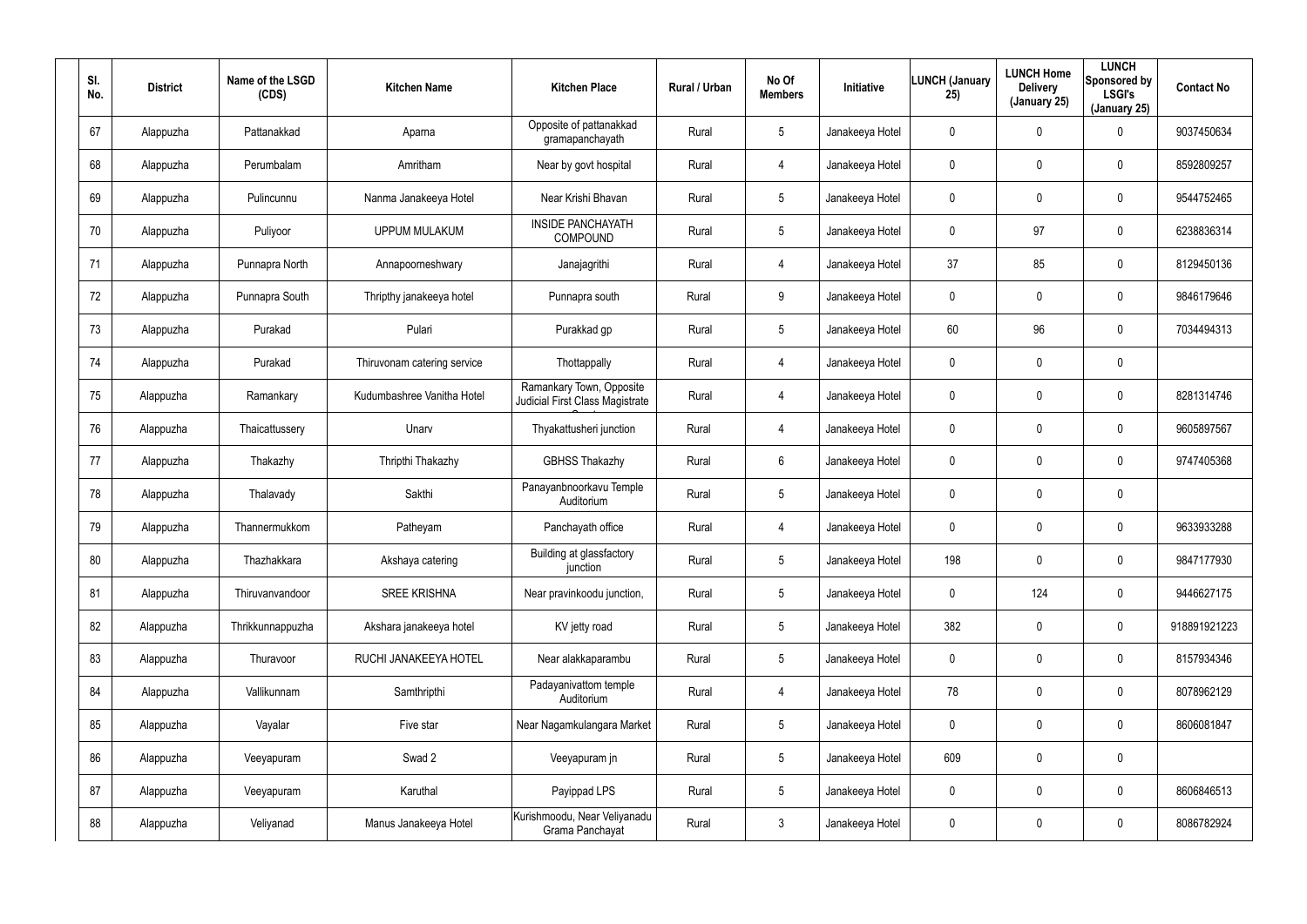|    | SI.<br>No.     | <b>District</b> | Name of the LSGD<br>(CDS) | <b>Kitchen Name</b>              | <b>Kitchen Place</b>         | Rural / Urban | No Of<br><b>Members</b> | Initiative      | <b>LUNCH (January</b><br>25) | <b>LUNCH Home</b><br><b>Delivery</b><br>(January 25) | <b>LUNCH</b><br>Sponsored by<br><b>LSGI's</b><br>(January 25) | <b>Contact No</b> |
|----|----------------|-----------------|---------------------------|----------------------------------|------------------------------|---------------|-------------------------|-----------------|------------------------------|------------------------------------------------------|---------------------------------------------------------------|-------------------|
|    | 89             | Alappuzha       | Venmoney                  | Annapoorna                       | Poyka                        | Rural         | $5\phantom{.0}$         | Janakeeya Hotel | 0                            | 170                                                  | $\mathbf 0$                                                   |                   |
| 89 |                |                 |                           |                                  |                              |               | 423                     |                 | 6086                         | 2886                                                 | 10                                                            |                   |
|    |                | Ernakulam       | Aikkaranad                | Subiksha Janakeeya Hotel         | Kolancherry                  | Rural         | 4                       | Janakeeya Hotel | $\mathbf 0$                  | 0                                                    | $\boldsymbol{0}$                                              | 9074033529        |
|    | $\overline{2}$ | Ernakulam       | Alengade                  | Kasthurba kitchen                | Neerikkode                   | Rural         | $\mathfrak{Z}$          | Janakeeya Hotel | 117                          | 0                                                    | $\boldsymbol{0}$                                              | 9388462558        |
|    | 3              | Ernakulam       | Alengade                  | Thanima foods                    | Koduvazhanga                 | Rural         | $\mathfrak{Z}$          | Janakeeya Hotel | 62                           | 0                                                    | $\boldsymbol{0}$                                              | 9349013322        |
|    |                | Ernakulam       | Alengade                  | Mr.Bakers                        | Malikam peedika              | Rural         | $\mathfrak{Z}$          | Janakeeya Hotel | 23                           | 0                                                    | $\boldsymbol{0}$                                              | 9633887779        |
|    | 5              | Ernakulam       | Aluva                     | Ruchi janakeeya hotel            | Aluva                        | Urban         | 4                       | Janakeeya Hotel | 0                            | 98                                                   | $\mathbf 0$                                                   | 9947236080        |
|    | 6              | Ernakulam       | Amballoor                 | Dhanshree catering               | St.ignatius schools Amballur | Rural         | $5\phantom{.0}$         | Janakeeya Hotel | 122                          | 0                                                    | $\mathbf 0$                                                   | 8330081552        |
|    |                | Ernakulam       | Angamaly                  | Cafe Shree Canteen               | Municipality Canteen         | Urban         | $5\phantom{.0}$         | Janakeeya Hotel | 195                          | 0                                                    | $\boldsymbol{0}$                                              | 9656619614        |
|    | 8              | Ernakulam       | Angamaly                  | Cafe Kudumbashree                | T B Junction                 | Urban         | $\mathfrak{Z}$          | Janakeeya Hotel | 0                            | 0                                                    | $\mathbf 0$                                                   | 9447924974        |
|    | 9              | Ernakulam       | Arakuzha                  | Ruchi Janakeeya hotel, Arakkuzha | Pandappilly                  | Rural         | $5\phantom{.0}$         | Janakeeya Hotel | 0                            | 0                                                    | $\mathbf 0$                                                   | 9744864225        |
|    | 10             | Ernakulam       | Assamannoor               | New Life kudumbasree Hotel       | Cherukunnam                  | Rural         | $\mathfrak{Z}$          | Janakeeya Hotel | 0                            | 0                                                    | $\mathbf 0$                                                   | 9656729450        |
|    | 11             | Ernakulam       | Avoly                     | Janakeeya Hotel, Avoli           | Hostel Junction, Avoli       | Rural         | $\mathfrak{Z}$          | Janakeeya Hotel | 196                          | 0                                                    | $\mathbf 0$                                                   | 9847983621        |
|    | 12             | Ernakulam       | Ayavana                   | Keralashree Janakeeya hotel      | Ayavana                      | Rural         | $5\phantom{.0}$         | Janakeeya Hotel | 58                           | 0                                                    | $\pmb{0}$                                                     | 9744864210        |
|    | 13             | Ernakulam       | Ayyampuzha                | Sneha Janakeeya Hotel            | Ayyamppuzha                  | Rural         | 4                       | Janakeeya Hotel | 325                          | 0                                                    | $\pmb{0}$                                                     | 8590753551        |
|    | 14             | Ernakulam       | Ayyampuzha                | Five Star Hotel and Catering     | Panchayat Junction           | Rural         | 4                       | Janakeeya Hotel | 92                           | 0                                                    | $\pmb{0}$                                                     | 9744836324        |
|    | 15             | Ernakulam       | Chendamangalam            | Anugraha Kudumbashree hotel      | Vadakkumpuram                | Rural         | $5\overline{)}$         | Janakeeya Hotel | $\mathbf 0$                  | 0                                                    | $\pmb{0}$                                                     | 9061419729        |
|    | 16             | Ernakulam       | Chengamanade              | Mythri janakeeya hotel           | Purayar                      | Rural         | $5\phantom{.0}$         | Janakeeya Hotel | $\mathbf 0$                  | 203                                                  | $\pmb{0}$                                                     | 9496818865        |
|    | 17             | Ernakulam       | Cheranalloor              | Chaithanya Janakeeya hotel       | Vishnupuram                  | Rural         | $5\phantom{.0}$         | Janakeeya Hotel | 0                            | 0                                                    | $\pmb{0}$                                                     | 9747411465        |
|    | 18             | Ernakulam       | Cheranalloor              | Adukkala                         | Chittoor                     | Rural         | $5\phantom{.0}$         | Janakeeya Hotel | $\mathbf 0$                  | 0                                                    | $\pmb{0}$                                                     | 9846423001        |
|    | 19             | Ernakulam       | Chittattukara             | Swadh Janakeeya Hotel            | Neendoor                     | Rural         | $5\phantom{.0}$         | Janakeeya Hotel | 175                          | 0                                                    | $\mathbf 0$                                                   | 9447812788        |
|    | 20             | Ernakulam       | Choornikkara              | Metro hotel                      | Ambattukavu                  | Rural         | $\mathfrak{Z}$          | Janakeeya Hotel | 308                          | 0                                                    | $\pmb{0}$                                                     | 9605319455        |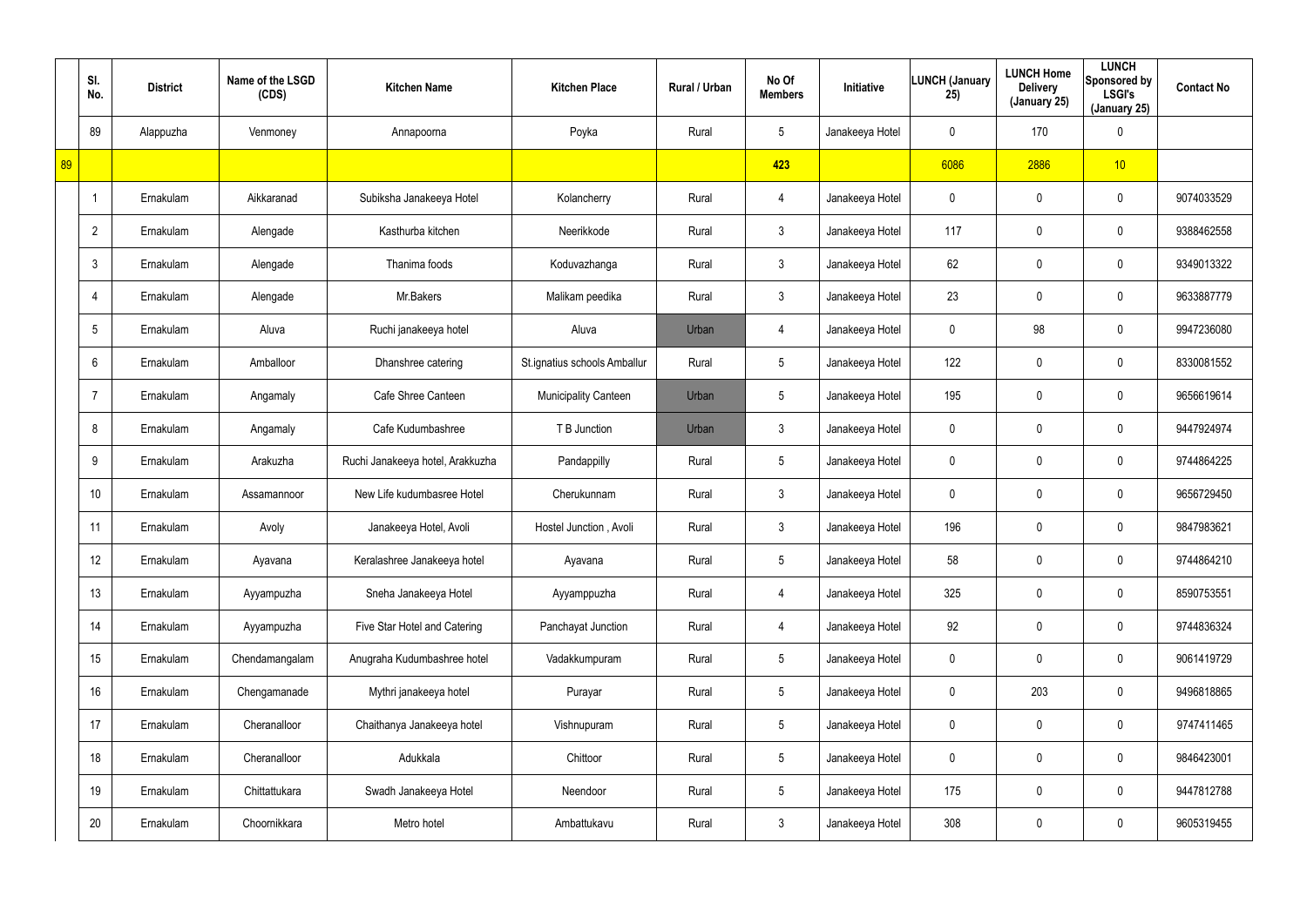| SI.<br>No. | <b>District</b> | Name of the LSGD<br>(CDS) | <b>Kitchen Name</b>                | <b>Kitchen Place</b>                 | Rural / Urban | No Of<br><b>Members</b> | Initiative      | <b>LUNCH (January</b><br>25) | <b>LUNCH Home</b><br><b>Delivery</b><br>(January 25) | <b>LUNCH</b><br>Sponsored by<br><b>LSGI's</b><br>(January 25) | <b>Contact No</b> |
|------------|-----------------|---------------------------|------------------------------------|--------------------------------------|---------------|-------------------------|-----------------|------------------------------|------------------------------------------------------|---------------------------------------------------------------|-------------------|
| 21         | Ernakulam       | Chottanikkara             | Ahalya Cafe                        | Kottayatthupara                      | Rural         | 6                       | Janakeeya Hotel | 88                           | 0                                                    | 0                                                             | 9567512337        |
| 22         | Ernakulam       | Edakkattuvayal            | SANDHVANAM JANAKEEYA HOTEL         | <b>PEPPATHI</b>                      | Rural         | $\mathbf{3}$            | Janakeeya Hotel | 38                           | 0                                                    | $\mathbf 0$                                                   | 9447047980        |
| 23         | Ernakulam       | Edathala                  | Veetiloru oonne                    | Manalimukke                          | Rural         | 3                       | Janakeeya Hotel | 313                          | $\mathbf 0$                                          | $\mathbf 0$                                                   |                   |
| 24         | Ernakulam       | Edathala                  | Souhridam Kudumbashree canteen     | Edathala                             | Rural         | $\mathbf{3}$            | Janakeeya Hotel | 264                          | 0                                                    | $\mathbf 0$                                                   | 7593057378        |
| 25         | Ernakulam       | Edavanakkad               | Royal Hotel                        | Edavanakad                           | Rural         | 3                       | Janakeeya Hotel | 48                           | 0                                                    | $\mathbf 0$                                                   | 9446742863        |
| 26         | Ernakulam       | Elanji                    | janakiya hotel elanji              | elanji punjayathu junction           | Rural         | 5                       | Janakeeya Hotel | 0                            | 0                                                    | $\mathbf 0$                                                   | 8921266850        |
| 27         | Ernakulam       | Eloor                     | Nalanandhana janakeeya hotel       | Eloor                                | Urban         | $\mathbf{3}$            | Janakeeya Hotel | 138                          | $\boldsymbol{0}$                                     | 0                                                             | 8848524108        |
| 28         | Ernakulam       | Ezhikkara                 | Sree Rajarajeswari Janakeeya Hotel | Ezhikkara                            | Rural         | 5                       | Janakeeya Hotel | 153                          | $\boldsymbol{0}$                                     | $\mathbf 0$                                                   | 7558020438        |
| 29         | Ernakulam       | Kadungalloor              | Snehitha janakeeya hotel           | Kadungalloor                         | Rural         | $\mathbf{3}$            | Janakeeya Hotel | 200                          | $\boldsymbol{0}$                                     | 0                                                             | $9.20E + 11$      |
| 30         | Ernakulam       | Kalady                    | Jyothi Vanitha Canteen             | Kalady                               | Rural         | 5                       | Janakeeya Hotel | 199                          | $\boldsymbol{0}$                                     | $\mathbf 0$                                                   | 9544624439        |
| 31         | Ernakulam       | <b>Kalamassery East</b>   | Thanima Janakeeya Hotel            | Kangarappady Medical college<br>Road | Urban         | $\mathbf{3}$            | Janakeeya Hotel | 321                          | $\boldsymbol{0}$                                     | 0                                                             | 9745481742        |
| 32         | Ernakulam       | <b>Kalamassery East</b>   | Nanma janakeeya hotel              | HMT, kalammassery                    | Urban         | $\mathbf{3}$            | Janakeeya Hotel | 357                          | $\boldsymbol{0}$                                     | $\mathbf 0$                                                   | 9061986861        |
| 33         | Ernakulam       | <b>Kalamassery West</b>   | Pulari janakeeya hotel             | Kunamthai                            | Urban         | $\mathbf{3}$            | Janakeeya Hotel | 437                          | $\boldsymbol{0}$                                     | $\mathbf 0$                                                   | 7736594305        |
| 34         | Ernakulam       | Kalamassery West          | Kismath janakeeya hotel            | Vattekkunnam                         | Urban         | $\mathfrak{Z}$          | Janakeeya Hotel | 0                            | $\pmb{0}$                                            | $\pmb{0}$                                                     | 9895049873        |
| 35         | Ernakulam       | Kalloorkkad               | Puthuma Janakeeya Hotel            | Kallorkkad                           | Rural         | $\mathfrak{Z}$          | Janakeeya Hotel | 154                          | $\pmb{0}$                                            | 0                                                             | 7558091353        |
| 36         | Ernakulam       | Kanjoor                   | Ammachiyude Adukkala               | Parappuram                           | Rural         | $\mathfrak{Z}$          | Janakeeya Hotel | 173                          | $\pmb{0}$                                            | $\pmb{0}$                                                     | 8547064578        |
| 37         | Ernakulam       | Karukutty                 | Anugraha Janakeeya Hotel           | Pallissery                           | Rural         | 5                       | Janakeeya Hotel | 102                          | $\pmb{0}$                                            | $\pmb{0}$                                                     | 8943838295        |
| 38         | Ernakulam       | Karumalloor               | Koottayma janakeeya hotel          | Kariyachira                          | Rural         | $\overline{4}$          | Janakeeya Hotel | 0                            | $\mathbf 0$                                          | 0                                                             | 8281548828        |
| 39         | Ernakulam       | Kavalangad                | Five star Janakeeya Hotel          | Nellimattom                          | Rural         | $5\phantom{.0}$         | Janakeeya Hotel | 303                          | $\pmb{0}$                                            | 0                                                             | 9744705648        |
| 40         | Ernakulam       | Keerampara                | Abhaya Janakeeya Hotel             | Punnekkad                            | Rural         | $\overline{4}$          | Janakeeya Hotel | 0                            | $\overline{0}$                                       | 0                                                             | 9074528135        |
| 41         | Ernakulam       | Keezhmad                  | Sadyalayam janakeeya hotel         | Keezhmad                             | Rural         | $5\phantom{.0}$         | Janakeeya Hotel | 90                           | $\pmb{0}$                                            | 0                                                             | 7012778281        |
| 42         | Ernakulam       | Kochi East                | ANNAPOORNA JANAKEEYA HOTEL         | ALINCHUVADU                          | Urban         | $5\phantom{.0}$         | Janakeeya Hotel | 0                            | $\boldsymbol{0}$                                     | 0                                                             | 9567529849        |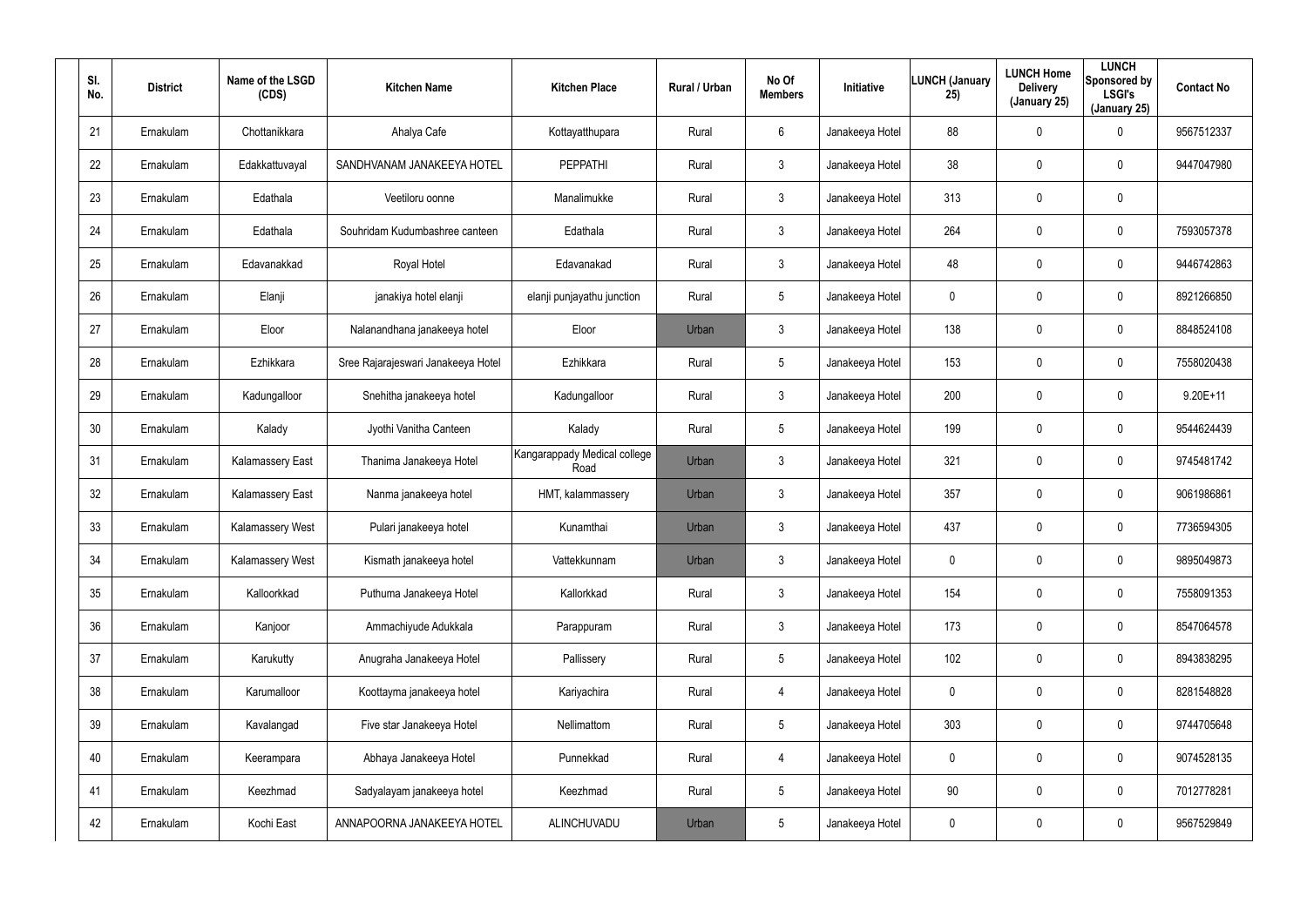|     | SI.<br>No. | <b>District</b> | Name of the LSGD<br>(CDS) | <b>Kitchen Name</b>        | <b>Kitchen Place</b>                      | Rural / Urban | No Of<br><b>Members</b> | <b>Initiative</b> | <b>LUNCH (January</b><br>25) | <b>LUNCH Home</b><br><b>Delivery</b><br>(January 25) | <b>LUNCH</b><br>Sponsored by<br><b>LSGI's</b><br>(January 25) | <b>Contact No</b> |
|-----|------------|-----------------|---------------------------|----------------------------|-------------------------------------------|---------------|-------------------------|-------------------|------------------------------|------------------------------------------------------|---------------------------------------------------------------|-------------------|
|     | 43         | Ernakulam       | Kochi East                | YUMMEES KITCHEN            | VADUTHALA                                 | Urban         | $5\overline{)}$         | Janakeeya Hotel   | 0                            | $\mathbf 0$                                          | $\mathbf 0$                                                   | 9497680558        |
|     | 44         | Ernakulam       | Kochi East                | <b>ORUMA KITCHEN</b>       | <b>PACHALAM</b>                           | Urban         | $\mathbf{3}$            | Janakeeya Hotel   | 0                            | 0                                                    | $\mathbf 0$                                                   | 9497680558        |
|     | 45         | Ernakulam       | Kochi East                | <b>PONPULARI</b>           | <b>KEERHI NAGAR,</b><br><b>ELAMAKKARA</b> | Urban         | $\mathbf{3}$            | Janakeeya Hotel   | 0                            | 0                                                    | $\mathbf 0$                                                   | 9446607548        |
|     | 46         | Ernakulam       | Kochi East                | <b>RUCHI CATERING</b>      | PUNNACKAL                                 | Urban         | $5\overline{)}$         | Janakeeya Hotel   | 0                            | 0                                                    | $\mathbf 0$                                                   | 9947080022        |
|     | 47         | Ernakulam       | Kochi East                | Samrudhi @ Kochi           | Ernakulam North                           | Urban         | 14                      | Janakeeya Hotel   | 1605                         | 1065                                                 | $\mathbf 0$                                                   | 9048609615        |
|     | 48         | Ernakulam       | Kochi South               | NEW AKSHAYA HOTEL          | PONNURUNNI                                | Urban         | $5\overline{)}$         | Janakeeya Hotel   | 411                          | 0                                                    | $\mathbf 0$                                                   | 8547855284        |
|     | 49         | Ernakulam       | Kochi South               | <b>AMMAS KITCHEN</b>       | <b>THEVARA</b>                            | Urban         | $\overline{4}$          | Janakeeya Hotel   | 391                          | $\mathbf 0$                                          | $\mathbf 0$                                                   | 8547855284        |
|     | 50         | Ernakulam       | Kochi South               | <b>FRIENDS</b>             | <b>MINI PARK</b>                          | Urban         | $5\phantom{.0}$         | Janakeeya Hotel   | 139                          | 0                                                    | $\mathbf 0$                                                   | 9567127064        |
|     | 51         | Ernakulam       | Kochi West                | NAMMUDE ADUKKALA           | <b>ERAVELI COLONY</b>                     | Urban         | $5\phantom{.0}$         | Janakeeya Hotel   | 693                          | $\mathbf 0$                                          | $\mathbf 0$                                                   | 9496025576        |
|     | 52         | Ernakulam       | Kochi West                | PUTHUMA KUDUMBASHREE HOTEL | PALLURUTHY NADA                           | Urban         | $5\phantom{.0}$         | Janakeeya Hotel   | 310                          | 0                                                    | $\mathbf 0$                                                   | 9496025576        |
|     | 53         | Ernakulam       | Kochi West                | USHUS KUDUMBASHREE HOTEL   | <b>FORT KOCHI</b>                         | Urban         | $\overline{4}$          | Janakeeya Hotel   | 0                            | 0                                                    | $\mathbf 0$                                                   | 9847866090        |
|     | 54         | Ernakulam       | Koothattukulam            | Niravu janakeeya hotel     | Near ksrtc bus stand<br>koothattukulam    | Urban         | $\mathbf{3}$            | Janakeeya Hotel   | 0                            | 0                                                    | $\mathbf 0$                                                   | 9656619614        |
|     | 55         | Ernakulam       | Koovappady                | Kaipunyam Janakeeya hotel  | Koovappady                                | Rural         | $5\phantom{.0}$         | Janakeeya Hotel   | 112                          | $\mathbf 0$                                          | $\mathbf 0$                                                   | 9526628158        |
|     | 56         | Ernakulam       | Kothamangalam             | P.K Janakeeya hotel        | Kothamangalam                             | Urban         | 3                       | Janakeeya Hotel   | 330                          | $\mathbf 0$                                          | $\mathbf 0$                                                   | 8156869114        |
|     | 57         | Ernakulam       | Kothamangalam             | Thanima catering unit      | Kothamangalam                             | Urban         | $\mathbf{3}$            | Janakeeya Hotel   | 55                           | 0                                                    | $\pmb{0}$                                                     | 9846664377        |
| 114 | 58         | Ernakulam       | Kottapady                 | Janakeeya Hotel            | Kottappady junction                       | Rural         | $\mathbf{3}$            | Janakeeya Hotel   | 154                          | 0                                                    | $\pmb{0}$                                                     | 9497406993        |
|     | 59         | Ernakulam       | Kottuvally                | Amritha Janakeeya Hotel    | kottuvally                                | Rural         | $5\phantom{.0}$         | Janakeeya Hotel   | 76                           | 0                                                    | $\pmb{0}$                                                     | 8590034196        |
|     | 60         | Ernakulam       | Kumbalam                  | JANAKEEYA HOTEL KUMBALAM   | <b>MADAVANA</b>                           | Rural         | $5\phantom{.0}$         | Janakeeya Hotel   | 315                          | $\mathbf 0$                                          | $\boldsymbol{0}$                                              | 9746652717        |
|     | 61         | Ernakulam       | Kumbalangy                | St Antoneys kudumbashree   | OLD POST OFFICE                           | Rural         | $\mathbf{3}$            | Janakeeya Hotel   | 0                            | 0                                                    | $\boldsymbol{0}$                                              | 8138860764        |
|     | 62         | Ernakulam       | Kunnathunad               | Thripthi Janakeeya Hotel   | Pallikkara                                | Rural         | 6                       | Janakeeya Hotel   | 72                           | $\mathbf 0$                                          | $\boldsymbol{0}$                                              | 9744561425        |
|     | 63         | Ernakulam       | Kunnukara                 | Greenchilly cafe           | Kunnukara                                 | Rural         | $\mathfrak{Z}$          | Janakeeya Hotel   | 0                            | 61                                                   | $\boldsymbol{0}$                                              | 9496852989        |
|     | 64         | Ernakulam       | Kunnukara                 | Thanima canteen            | North aduvassery                          | Rural         | $5\phantom{.0}$         | Janakeeya Hotel   | 0                            | 51                                                   | $\pmb{0}$                                                     | 9744200583        |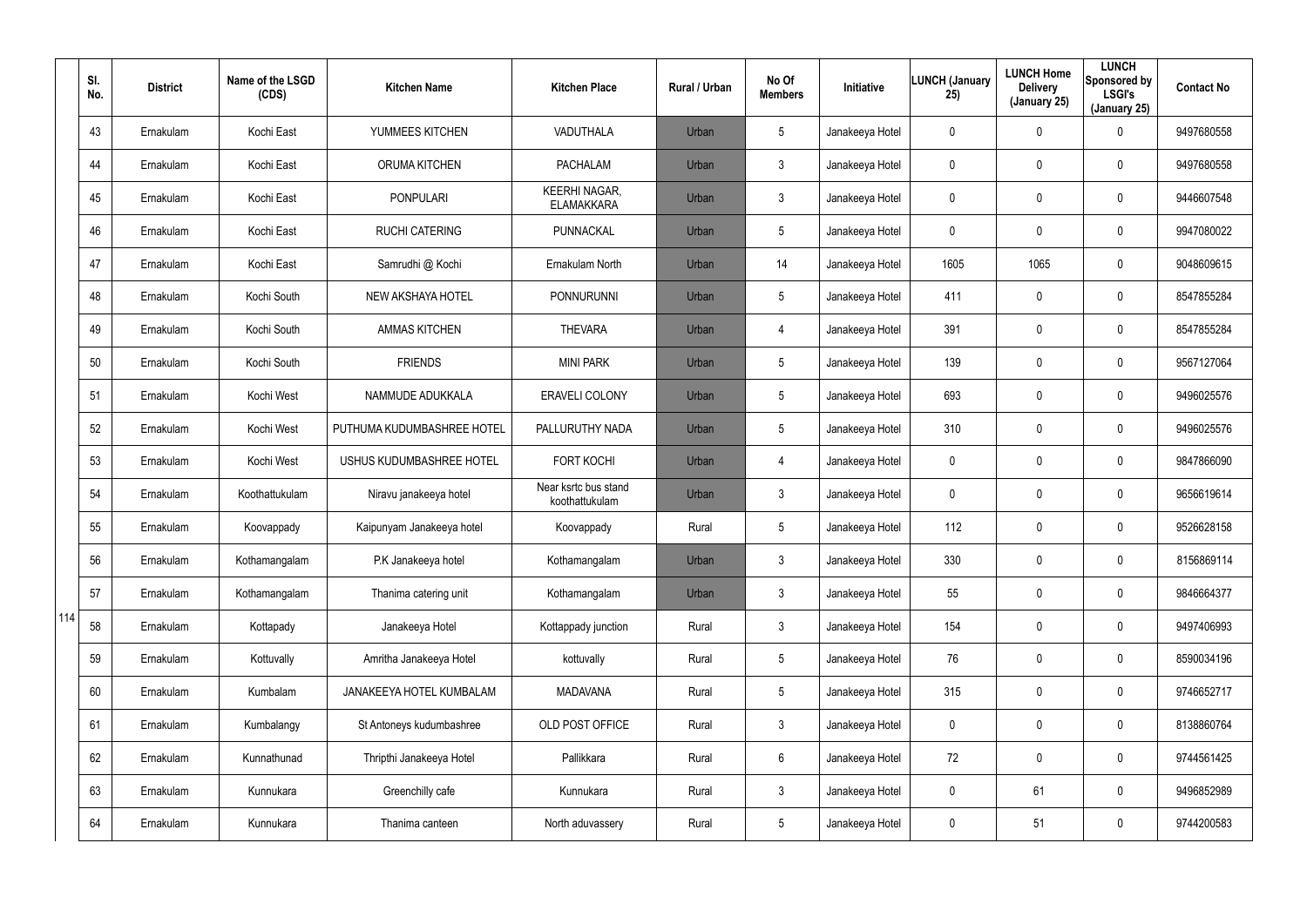| SI.<br>No. | <b>District</b> | Name of the LSGD<br>(CDS) | <b>Kitchen Name</b>              | <b>Kitchen Place</b>      | Rural / Urban | No Of<br><b>Members</b> | Initiative      | <b>LUNCH (January</b><br>25) | <b>LUNCH Home</b><br><b>Delivery</b><br>(January 25) | <b>LUNCH</b><br>Sponsored by<br><b>LSGI's</b><br>(January 25) | <b>Contact No</b> |
|------------|-----------------|---------------------------|----------------------------------|---------------------------|---------------|-------------------------|-----------------|------------------------------|------------------------------------------------------|---------------------------------------------------------------|-------------------|
| 65         | Ernakulam       | Kuttampuzha               | Nila kudumbashree janakiya hotel | Mini stadium, vadattupara | Rural         | 6                       | Janakeeya Hotel | $\mathbf 0$                  | $\mathbf 0$                                          | 0                                                             | 9496754018        |
| 66         | Ernakulam       | Kuzhippilly               | Janakeeya hotel                  | Kuzhupilli                | Rural         | $\mathbf 0$             | Janakeeya Hotel | 114                          | 0                                                    | $\mathbf 0$                                                   | 9744631998        |
| 67         | Ernakulam       | Malayattoor               | Whats app Janakeeya Hotel        | Thottuva                  | Rural         | $\mathbf{3}$            | Janakeeya Hotel | 299                          | $\mathbf 0$                                          | $\mathbf 0$                                                   | 9.19E+11          |
| 68         | Ernakulam       | Malayattoor               | Natturuchi Janakeeya Hotel       | Ettakkadavu               | Rural         | $\mathbf{3}$            | Janakeeya Hotel | 293                          | 0                                                    | $\mathbf 0$                                                   | 9745470234        |
| 69         | Ernakulam       | Maneed                    | Coral Island                     | Maneed                    | Rural         | $\overline{4}$          | Janakeeya Hotel | 131                          | 0                                                    | $\mathbf 0$                                                   | 7012652495        |
| 70         | Ernakulam       | Manjalloor                | Thanima Kudumbashree hotel       | Vazhakkulam               | Rural         | $5\overline{)}$         | Janakeeya Hotel | 0                            | 0                                                    | $\mathbf 0$                                                   | 7306907918        |
| 71         | Ernakulam       | Manjapra                  | Sara's Kitchen                   | Puthenpalli               | Rural         | $\mathbf{3}$            | Janakeeya Hotel | 269                          | $\boldsymbol{0}$                                     | 0                                                             | 8547392730        |
| 72         | Ernakulam       | Maradu                    | <b>VANITHA HOTEL</b>             | <b>KUNDANNOR JN</b>       | Urban         | $\overline{4}$          | Janakeeya Hotel | 0                            | $\boldsymbol{0}$                                     | $\mathbf 0$                                                   | 9349505008        |
| 73         | Ernakulam       | Marady                    | Janakeeya hotel, Marady          | Unnakkuppa                | Rural         | $\overline{4}$          | Janakeeya Hotel | 0                            | $\boldsymbol{0}$                                     | 0                                                             | 9947943177        |
| 74         | Ernakulam       | Mazhuvannoor              | Sruthi Janakeeya Hotel           | Valayanchirangara         | Rural         | $\mathbf{3}$            | Janakeeya Hotel | 215                          | $\boldsymbol{0}$                                     | $\mathbf 0$                                                   | 9747924485        |
| 75         | Ernakulam       | Mookkannoor               | Mammaks Kitchen                  | Mookkannoor               | Rural         | $\mathbf{3}$            | Janakeeya Hotel | 198                          | $\boldsymbol{0}$                                     | 0                                                             | $9.19E+11$        |
| 76         | Ernakulam       | Mudakkuzha                | Janakeeya Hotel                  | Mudakkuzha                | Rural         | $\mathbf{3}$            | Janakeeya Hotel | 0                            | $\boldsymbol{0}$                                     | $\mathbf 0$                                                   | $9.19E + 11$      |
| 77         | Ernakulam       | Mulanthuruthy             | Sulabha                          | karikode, mulanthuruthy   | Rural         | $\mathbf 0$             | Janakeeya Hotel | 162                          | $\boldsymbol{0}$                                     | $\mathbf 0$                                                   | 9633427553        |
| 78         | Ernakulam       | Mulavukad                 | Kudumbashree Veetile bakshanam   | Mulavukad                 | Rural         | 5                       | Janakeeya Hotel | 124                          | 32                                                   | $\pmb{0}$                                                     | 9061339557        |
| 79         | Ernakulam       | Muvattupuzha              | Oottupura                        | Muvattupuzha              | Urban         | $\mathfrak{Z}$          | Janakeeya Hotel | 291                          | $\pmb{0}$                                            | $\pmb{0}$                                                     |                   |
| 80         | Ernakulam       | Nayarambalam              | Four star cafe                   | Nayarambalam              | Rural         | $\mathfrak{Z}$          | Janakeeya Hotel | $\pmb{0}$                    | $\pmb{0}$                                            | $\pmb{0}$                                                     | 8891755948        |
| 81         | Ernakulam       | Nedumbassery              | Thani Nadan                      | Athani                    | Rural         | $5\phantom{.0}$         | Janakeeya Hotel | 0                            | 239                                                  | $\pmb{0}$                                                     | 8138917514        |
| 82         | Ernakulam       | Nellikuzhy                | Janakeeya Hotel                  | Nellikkuzhi               | Rural         | $\mathfrak{Z}$          | Janakeeya Hotel | 61                           | $\mathbf 0$                                          | $\pmb{0}$                                                     | 9562713076        |
| 83         | Ernakulam       | Njarakkal                 | Kripa Catering Unit              | Njarakkal                 | Rural         | $\mathbf{3}$            | Janakeeya Hotel | 0                            | $\pmb{0}$                                            | 0                                                             | 9567534006        |
| 84         | Ernakulam       | Okkal                     | Manna Janakeeya Hotel            | Edavoor                   | Rural         | $\overline{4}$          | Janakeeya Hotel | 86                           | $\mathbf 0$                                          | $\pmb{0}$                                                     | 9539507674        |
| 85         | Ernakulam       | Paingottoor               | Janakeeya hotel                  | Paingottoor               | Rural         | $\overline{7}$          | Janakeeya Hotel | 0                            | $\pmb{0}$                                            | 0                                                             | 9656855730        |
| 86         | Ernakulam       | Paipra                    | Nanma Janakeeya Hotel            | Pezhakkappilly            | Rural         | $\mathfrak{Z}$          | Janakeeya Hotel | 148                          | $\boldsymbol{0}$                                     | $\pmb{0}$                                                     | 9567747725        |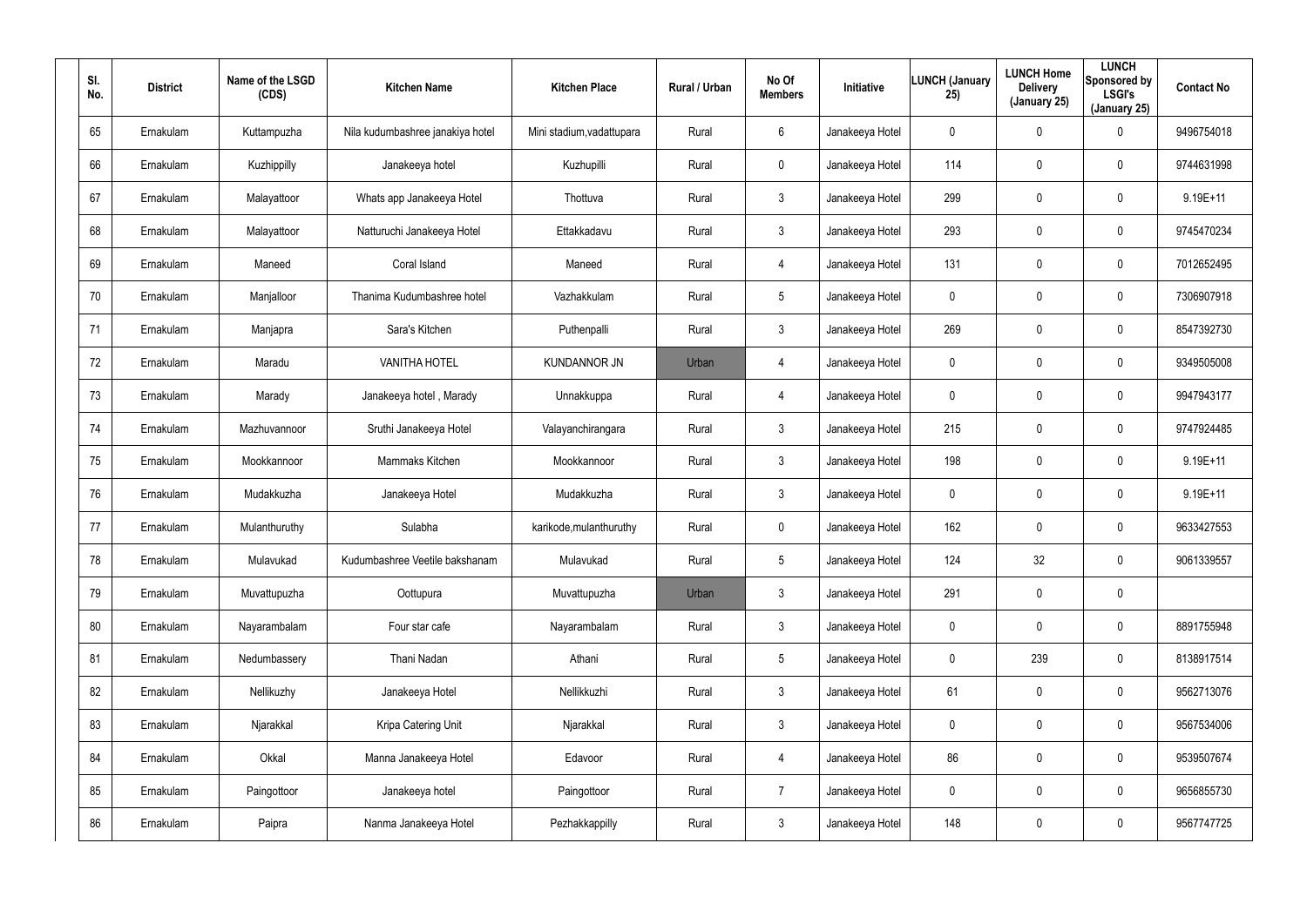| SI.<br>No. | <b>District</b> | Name of the LSGD<br>(CDS) | <b>Kitchen Name</b>                                      | <b>Kitchen Place</b>                        | <b>Rural / Urban</b> | No Of<br><b>Members</b> | Initiative      | <b>LUNCH (January</b><br>25) | <b>LUNCH Home</b><br><b>Delivery</b><br>(January 25) | <b>LUNCH</b><br>Sponsored by<br><b>LSGI's</b><br>(January 25) | <b>Contact No</b> |
|------------|-----------------|---------------------------|----------------------------------------------------------|---------------------------------------------|----------------------|-------------------------|-----------------|------------------------------|------------------------------------------------------|---------------------------------------------------------------|-------------------|
| 87         | Ernakulam       | Pallarimangalam           | Janakeeya Hotel                                          | Janakeeya Hotel, Koovalloor                 | Rural                | 4                       | Janakeeya Hotel | 106                          | $\mathbf 0$                                          | 0                                                             | 7025992310        |
| 88         | Ernakulam       | Pallipuram                | SANTHWANAM Janakeeyahotel                                | Pothen valav                                | Rural                | 5                       | Janakeeya Hotel | 249                          | $\mathbf 0$                                          | 0                                                             | 9747525176        |
| 89         | Ernakulam       | Pambakkuda                | viswastha catering unit                                  | pambakkuda block punjayathu<br>building     | Rural                | 4                       | Janakeeya Hotel | 62                           | $\mathbf 0$                                          | $\mathbf 0$                                                   | 9946404045        |
| 90         | Ernakulam       | Parakkadave               | Thejus catering unit                                     | Moozhikkulam                                | Rural                | 10                      | Janakeeya Hotel | 0                            | 69                                                   | $\mathbf 0$                                                   | 9847936303        |
| 91         | Ernakulam       | Paravoor                  | sree vigneswara sc cafe                                  | Govt.boys' HSS, N.Paravur                   | Urban                | 4                       | Janakeeya Hotel | 100                          | $\mathbf 0$                                          | 0                                                             |                   |
| 92         | Ernakulam       | Perumbavoor               | JANAKEEYA HOTEL MINI CIVIL<br><b>STATION PERUMBAVOOR</b> | <b>CIVIL STATION</b>                        | Urban                | $\mathfrak{Z}$          | Janakeeya Hotel | 395                          | 0                                                    | $\mathbf 0$                                                   | 9847008734        |
| 93         | Ernakulam       | Perumbavoor               | Swath kudumbashree canteen                               | Perumbavoor                                 | Urban                | $\mathbf{3}$            | Janakeeya Hotel | 325                          | $\mathbf 0$                                          | $\mathbf 0$                                                   | 9847015470        |
| 94         | Ernakulam       | Perumbavoor               | Janakeeya Hotel                                          | Kanjirakkad pallippady                      | Urban                | $\mathbf{3}$            | Janakeeya Hotel | 278                          | 0                                                    | 0                                                             | 9847015470        |
| 95         | Ernakulam       | Pindimana                 | Janakeeya hotel                                          | Muthamkuzhi                                 | Rural                | $\overline{4}$          | Janakeeya Hotel | 102                          | $\mathbf 0$                                          | $\mathbf 0$                                                   | 9656297799        |
| 96         | Ernakulam       | Piravam                   | sneha canteen                                            | municipality building base floor<br>piravom | Urban                | 4                       | Janakeeya Hotel | 270                          | 0                                                    | 0                                                             | 8075376906        |
| 97         | Ernakulam       | Pootrikka                 | <b>GRANDMA JANAKEEYA HOTEL</b>                           | <b>CHOONDI</b>                              | Rural                | $\mathbf{3}$            | Janakeeya Hotel | 0                            | $\mathbf 0$                                          | $\mathbf 0$                                                   | 9400550287        |
| 98         | Ernakulam       | Pothanikkad               | Taj hotel                                                | Pothanikkad                                 | Rural                | $\mathbf{3}$            | Janakeeya Hotel | 85                           | 0                                                    | 0                                                             | 9645079573        |
| 99         | Ernakulam       | Puthanvelikkara           | Panjami cafe kudumbashree                                | Near panjayath office                       | Rural                | $5\overline{)}$         | Janakeeya Hotel | 0                            | 125                                                  | 0                                                             | 9645530669        |
| 100        | Ernakulam       | Ramamangalam              | Kalavara janakeeya hotel                                 | ramamngalam                                 | Rural                | 4                       | Janakeeya Hotel | 189                          | $\pmb{0}$                                            | 0                                                             | 9961344346        |
| 101        | Ernakulam       | Rayamangalam              | Arya canteen                                             | Kuruppampady                                | Rural                | $\mathbf{3}$            | Janakeeya Hotel | 0                            | $\boldsymbol{0}$                                     | $\pmb{0}$                                                     | 8281825730        |
| 102        | Ernakulam       | Thirumarady               | janakiya hotel thirumarady                               | edappara jn.                                | Rural                | $\mathfrak{Z}$          | Janakeeya Hotel | 0                            | $\pmb{0}$                                            | $\pmb{0}$                                                     | 7594811868        |
| 103        | Ernakulam       | Thiruvaniyoor             | Thanima                                                  | Thiruvaniyoor                               | Rural                | $\mathbf 0$             | Janakeeya Hotel | 0                            | $\pmb{0}$                                            | 0                                                             | 9061239698        |
| 104        | Ernakulam       | Thrikkakkara East         | Thanima Janakeeya Hotel                                  | Kakkanad                                    | Urban                | 8                       | Janakeeya Hotel | 0                            | $\mathbf 0$                                          | $\pmb{0}$                                                     | 9207134763        |
| 105        | Ernakulam       | Thrikkakkara west         | Janakeeya hotel                                          | Chembumukku                                 | Urban                | $5\phantom{.0}$         | Janakeeya Hotel | 0                            | $\pmb{0}$                                            | 0                                                             | 9496530576        |
| 106        | Ernakulam       | Thuravoor                 | e-grill Janakeeya Hotel                                  | Yudapuram                                   | Rural                | 4                       | Janakeeya Hotel | 601                          | $\boldsymbol{0}$                                     | $\pmb{0}$                                                     | 9526845935        |
| 107        | Ernakulam       | Tripunithura              | Janakeeya Hotel Tripunithura                             | Eroor                                       | Urban                | $\mathfrak{Z}$          | Janakeeya Hotel | 0                            | $\pmb{0}$                                            | $\pmb{0}$                                                     | 8137977644        |
| 108        | Ernakulam       | Vadakkekkara              | vadakkekkara kudumbasree janakeeya<br>hotel              | Madaplathuruth                              | Rural                | 4                       | Janakeeya Hotel | 152                          | $\boldsymbol{0}$                                     | 0                                                             | 8301806778        |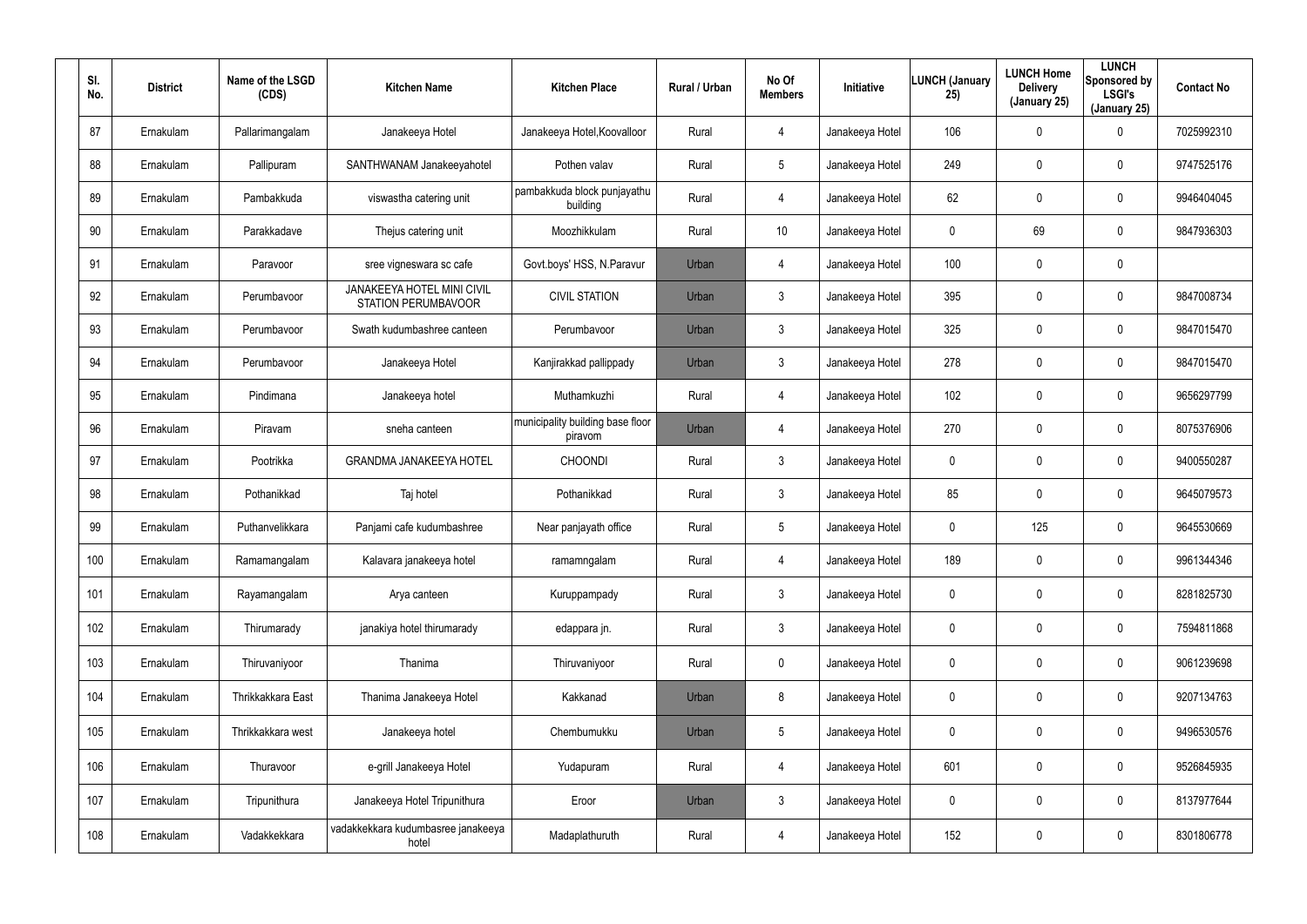|     | SI.<br>No.      | <b>District</b> | Name of the LSGD<br>(CDS) | <b>Kitchen Name</b>          | <b>Kitchen Place</b>                              | Rural / Urban | No Of<br><b>Members</b> | Initiative      | <b>LUNCH (January</b><br>25) | <b>LUNCH Home</b><br><b>Delivery</b><br>(January 25) | <b>LUNCH</b><br>Sponsored by<br><b>LSGI's</b><br>(January 25) | <b>Contact No</b> |
|-----|-----------------|-----------------|---------------------------|------------------------------|---------------------------------------------------|---------------|-------------------------|-----------------|------------------------------|------------------------------------------------------|---------------------------------------------------------------|-------------------|
|     | 109             | Ernakulam       | Vadavukode<br>Puthancruz  | <b>JANAKEEYA HOTEL</b>       | Puthencruz                                        | Rural         | $\mathfrak{Z}$          | Janakeeya Hotel | 0                            | 120                                                  | $\mathbf 0$                                                   | $9.19E+11$        |
|     | 110             | Ernakulam       | Valakom                   | Ruchi                        | Valakom                                           | Rural         | $5\phantom{.0}$         | Janakeeya Hotel | 0                            | $\pmb{0}$                                            | $\pmb{0}$                                                     | 9074232700        |
|     | 111             | Ernakulam       | Varapuzha                 | <b>DURGA ACTIVITY</b>        | CHETTIBHAGAM                                      | Rural         | 8                       | Janakeeya Hotel | 134                          | $\pmb{0}$                                            | $\overline{2}$                                                | 9496160074        |
|     | 112             | Ernakulam       | Vazhakulam                | Three Star Hotel             | Marampally                                        | Rural         | $\mathfrak{Z}$          | Janakeeya Hotel | 283                          | $\mathbf 0$                                          | $\mathbf 0$                                                   | 6282644893        |
|     | 113             | Ernakulam       | Vengola                   | Janakeeya Hotel              | Pathipalam                                        | Rural         | $5\phantom{.0}$         | Janakeeya Hotel | 96                           | $\pmb{0}$                                            | $\pmb{0}$                                                     | 8137887455        |
|     | 114             | Ernakulam       | Vengoor                   | <b>JANAKEEYA HOTEL</b>       | Choorathod                                        | Rural         | 4                       | Janakeeya Hotel | 128                          | $\pmb{0}$                                            | $\mathbf 0$                                                   | 9656904682        |
| 114 |                 |                 |                           |                              |                                                   |               | 449                     |                 | 15660                        | 2063                                                 | $\sqrt{2}$                                                    |                   |
|     |                 | Idukki          | Adimaly                   | Friends Janakeeya Hotel      | Adimaly                                           | Rural         | 4                       | Janakeeya Hotel | 165                          | $\pmb{0}$                                            | $\pmb{0}$                                                     | 9961635779        |
|     | $\overline{2}$  | Idukki          | Alackode                  | Five Star Canteen            | Elamdesham Block<br>Panchayath Building, Alakode  | Rural         | $5\phantom{.0}$         | Janakeeya Hotel | 30 <sub>o</sub>              | $\pmb{0}$                                            | $\pmb{0}$                                                     | 9961482164        |
|     | $\mathbf{3}$    | Idukki          | Arakkulam                 | Sabhalyam                    | Moolamattom                                       | Rural         | 4                       | Janakeeya Hotel | 238                          | $\boldsymbol{0}$                                     | $\pmb{0}$                                                     | 8848124921        |
|     | $\overline{4}$  | Idukki          | Ayyappancovil             | Maria Janakeeya Hotel        | Parappu                                           | Rural         | $\mathfrak{Z}$          | Janakeeya Hotel | 0                            | $\pmb{0}$                                            | $\mathbf 0$                                                   | 9544622096        |
|     | $5\phantom{.0}$ | Idukki          | Bysonvalley               | Famous Janakiya Hotel        | Pottankad                                         | Rural         | 4                       | Janakeeya Hotel | 101                          | $\mathbf 0$                                          | $\mathbf 0$                                                   | 9744566398        |
|     | 6               | Idukki          | Chakkupallam              | Vanithasree Janakeeya Hotel  | Anakkara                                          | Rural         | $\mathfrak{Z}$          | Janakeeya Hotel | 286                          | $\mathbf 0$                                          | $\pmb{0}$                                                     | 8075143547        |
|     | $\overline{7}$  | Idukki          | Devikulam                 | Kudumbashree Janakeeya Hotel | Echo point                                        | Rural         | $\mathfrak{Z}$          | Janakeeya Hotel | 139                          | $\mathbf 0$                                          | $\pmb{0}$                                                     | 8281640208        |
|     | 8               | Idukki          | Edavetty                  | Kudumbashree Janakeeya Hotel | Edavetty                                          | Rural         | $\mathfrak{Z}$          | Janakeeya Hotel | 0                            | 0                                                    | $\pmb{0}$                                                     | 6238694173        |
|     | 9               | Idukki          | Erattayar                 | Vanitha Janakeeya Hotel      | Erattayar                                         | Rural         | 4                       | Janakeeya Hotel | 100                          | $\mathbf 0$                                          | $\pmb{0}$                                                     | 9188166929        |
|     | 10 <sup>°</sup> | Idukki          | Kamakshi                  | Kripa Catering               | Thankamani                                        | Rural         | $\overline{5}$          | Janakeeya Hotel | 246                          | $\overline{0}$                                       | $\pmb{0}$                                                     | 9544021398        |
|     | 11              | ldukki          | Kanchiyar                 | Swadh Janakeeya Hotel        | Kanchiyar                                         | Rural         | $\overline{5}$          | Janakeeya Hotel | 86                           | $\mathbf 0$                                          | $\mathbf 0$                                                   | 8606856496        |
|     | 12              | Idukki          | Kanjikkuzhi               | Samarppanam                  | Kanjikkuzhi                                       | Rural         | 4                       | Janakeeya Hotel | 158                          | $\overline{0}$                                       | -1                                                            | 9447169262        |
|     | 13              | ldukki          | Kanthaloor                | Morningstar Janakeeya Hotel  | Sahayagiri complex, near<br>Kanthalloor Bus stand | Rural         | 4                       | Janakeeya Hotel | 96                           | $\mathbf 0$                                          | $\mathbf 0$                                                   | 9447941632        |
|     | 14              | Idukki          | Karimannoor               | Rujiya Catering Unit         | Karimannoor                                       | Rural         | $\overline{5}$          | Janakeeya Hotel | 62                           | $\overline{0}$                                       | $\pmb{0}$                                                     | 9497454952        |
|     | 15              | ldukki          | Karunapuram               | Karuna Hotel                 | Panchayathu complex                               | Rural         | 4                       | Janakeeya Hotel | 226                          | $\mathbf 0$                                          | $\pmb{0}$                                                     | 9961152820        |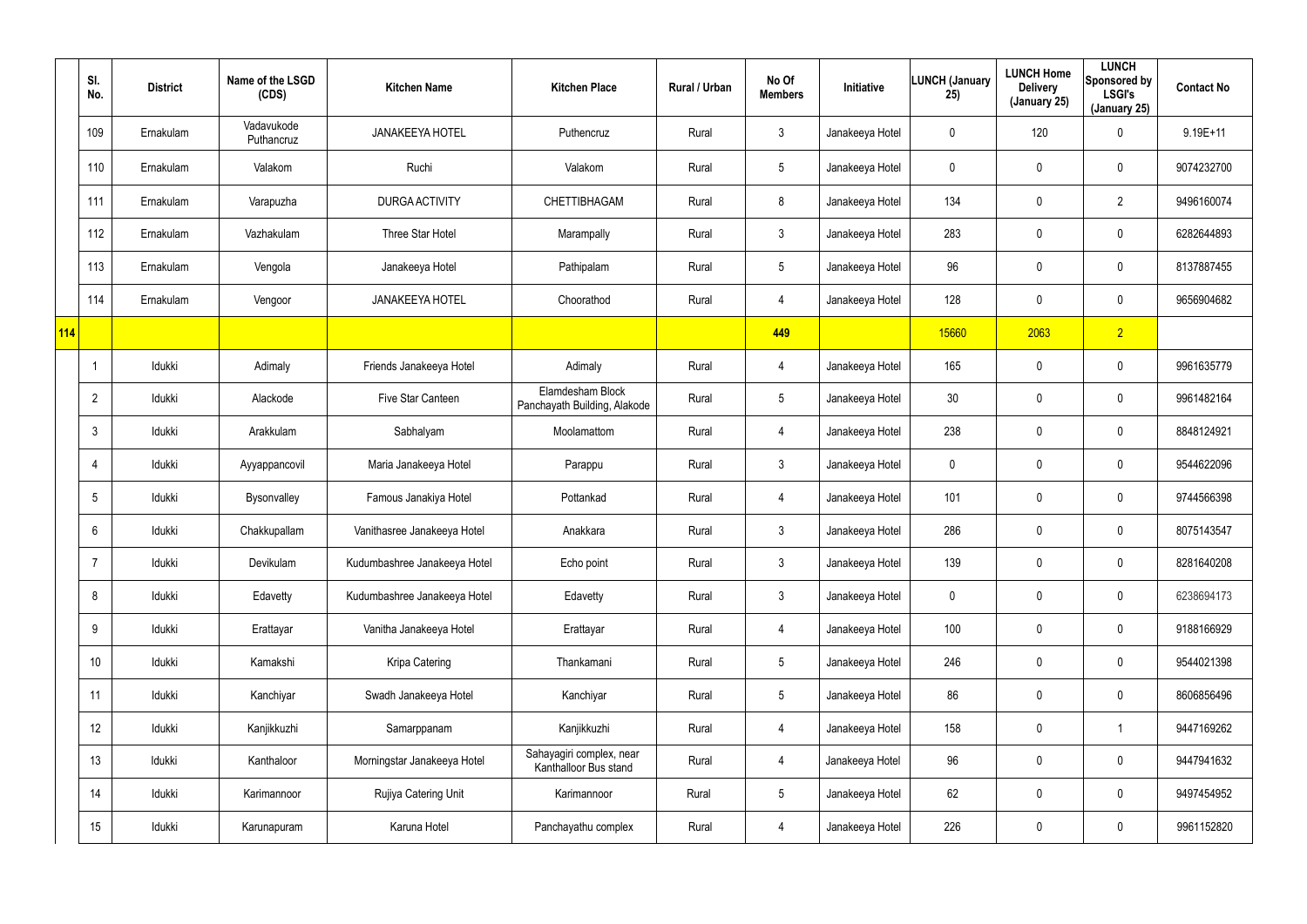|    | SI.<br>No.      | <b>District</b> | Name of the LSGD<br>(CDS) | <b>Kitchen Name</b>                | <b>Kitchen Place</b>          | Rural / Urban | No Of<br><b>Members</b> | Initiative      | LUNCH (January<br>25) | <b>LUNCH Home</b><br><b>Delivery</b><br>(January 25) | <b>LUNCH</b><br>Sponsored by<br><b>LSGI's</b><br>(January 25) | <b>Contact No</b> |
|----|-----------------|-----------------|---------------------------|------------------------------------|-------------------------------|---------------|-------------------------|-----------------|-----------------------|------------------------------------------------------|---------------------------------------------------------------|-------------------|
|    | 16              | Idukki          | Kattappana                | Karunya Janakeeya Hotel            | Kattappana                    | Urban         | 5                       | Janakeeya Hotel | 325                   | $\mathbf 0$                                          | 0                                                             | 9497684477        |
|    | 17              | Idukki          | Kodikkulam                | Kulirma Janakiya Hotel             | Kodikkulam                    | Rural         | 6                       | Janakeeya Hotel | 45                    | 0                                                    | 0                                                             | 9605111852        |
|    | 18              | Idukki          | Kokkayar                  | Sevana Janakeeya hotel             | 35th Mile                     | Rural         | 3                       | Janakeeya Hotel | 17                    | 0                                                    | 0                                                             | 9562067674        |
|    | 19              | Idukki          | Konnathadi                | Friends Janakeeya Hotel            | Panickankudi                  | Rural         | $6\phantom{.}6$         | Janakeeya Hotel | 72                    | $\boldsymbol{0}$                                     | 0                                                             | 9544048878        |
|    | 20              | Idukki          | Konnathadi                | Janapriya Janakeeya Hotel          | Konnathadi                    | Rural         | 3                       | Janakeeya Hotel | 185                   | 0                                                    | 0                                                             | 9895147074        |
|    | 21              | Idukki          | Kudayathoor               | Kudumbashree Janakeeya Hotel       | Kanjar                        | Rural         | 3                       | Janakeeya Hotel | 85                    | 0                                                    | 0                                                             | 9526762560        |
|    | 22              | Idukki          | Kumaramangalam            | Kumaramangalam Janakeeya Hotel     | Kumaramangalam                | Rural         | 4                       | Janakeeya Hotel | 0                     | 0                                                    | 0                                                             | 9745633509        |
|    | 23              | Idukki          | Kumili                    | Ruchi Hotel                        | Kumili                        | Rural         | 4                       | Janakeeya Hotel | 168                   | 0                                                    | 0                                                             | 9447980637        |
|    | 24              | Idukki          | Manakkadu                 | Vanitha Hotel                      | Chittoor                      | Rural         | $\mathbf{3}$            | Janakeeya Hotel | 55                    | 0                                                    | 0                                                             | 8330097933        |
|    | 25              | Idukki          | Mankulam                  | Jeevanam Catering Janakeeya Hotel  | Panchayathu Building          | Rural         | 4                       | Janakeeya Hotel | 60                    | 0                                                    | 0                                                             | 9495060505        |
| 51 | 26              | Idukki          | Mankulam                  | Happy Janakéeya Hotel              | Aanakkulam                    | Rural         | $\mathbf{3}$            | Janakeeya Hotel | 54                    | 0                                                    | 0                                                             | 9496251027        |
|    | 27              | Idukki          | Marayoor                  | Malabar food court Janakeeya Hotel | Marayoor Near IDCB bank       | Rural         | 4                       | Janakeeya Hotel | 131                   | 0                                                    | 0                                                             | 9446925610        |
|    | 28              | Idukki          | Mariyapuram               | Anaswara Hotel & Catering          | Idukki                        | Rural         | 4                       | Janakeeya Hotel | 0                     | 0                                                    | 0                                                             | 9526329438        |
|    | 29              | Idukki          | Munnar                    | Annapoorna catering                | Lorry stand, old munnar       | Rural         | 5                       | Janakeeya Hotel | 290                   | 0                                                    | 0                                                             | 8281009478        |
|    | 30              | Idukki          | Muttom                    | Nila Janakeeya Hotel               | Muttom                        | Rural         | $\mathbf{3}$            | Janakeeya hotel | 285                   | $\mathbf 0$                                          | 0                                                             | 9961104818        |
|    | 31              | Idukki          | Nedumkandam               | Annus catering                     | Nedumkandam<br>Kizhakkekavala | Rural         | 4                       | Janakeeya Hotel | 140                   | $\mathbf 0$                                          | 0                                                             | 9747458576        |
|    | 32              | Idukki          | Pallivasal                | Blessing Janakeeya Hotel           | Pallivasal                    | Rural         | 4                       | Janakeeya Hotel | 90                    | $\mathbf 0$                                          | 0                                                             | 9947981574        |
|    | 33              | Idukki          | Pampadumpara              | Thripthy Janakeeya Hotel           | Pampadumpara                  | Rural         | $\mathbf{3}$            | Janakeeya Hotel | 147                   | $\mathbf 0$                                          | 0                                                             | 9207150558        |
|    | 34              | Idukki          | Peermedu                  | Thripthy Janakeeya Hotel           | Peermedu                      | Rural         | $\mathbf{3}$            | Janakeeya Hotel | 97                    | $\mathbf 0$                                          | 0                                                             | 9633311267        |
|    | 35 <sub>5</sub> | Idukki          | Peruvanthanam             | Janakeeya Hotel                    | Peruvanthanam                 | Rural         | $5\phantom{.0}$         | Janakeeya Hotel | 42                    | $\mathbf 0$                                          | 0                                                             | 9562274720        |
|    | 36              | Idukki          | Purappuzha                | Ammas Janakeeya Hotel              | Purappuzha                    | Rural         | $\mathbf{3}$            | Janakeeya Hotel | 50                    | $\mathbf 0$                                          | 0                                                             | 9744954032        |
|    | 37              | Idukki          | Rajakkadu                 | Janakeeya Hotel                    | Rajakkadu Town                | Rural         | $\mathbf{3}$            | Janakeeya Hotel | 442                   | $\overline{0}$                                       | 0                                                             | 9446766999        |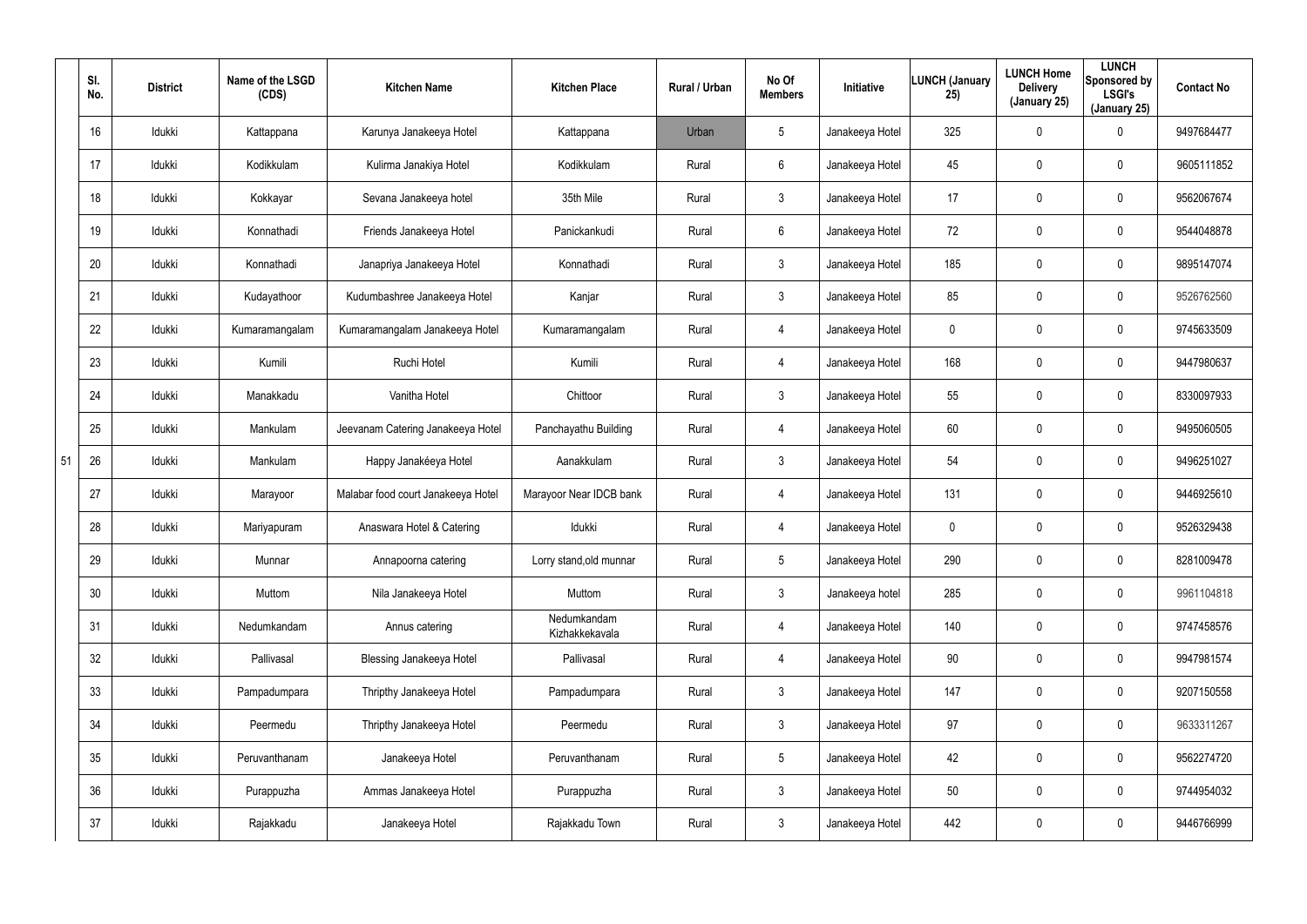|    | SI.<br>No.      | <b>District</b> | Name of the LSGD<br>(CDS) | <b>Kitchen Name</b>                       | <b>Kitchen Place</b>                      | Rural / Urban | No Of<br><b>Members</b> | Initiative      | LUNCH (January<br>25) | <b>LUNCH Home</b><br><b>Delivery</b><br>(January 25) | <b>LUNCH</b><br>Sponsored by<br><b>LSGI's</b><br>(January 25) | <b>Contact No</b> |
|----|-----------------|-----------------|---------------------------|-------------------------------------------|-------------------------------------------|---------------|-------------------------|-----------------|-----------------------|------------------------------------------------------|---------------------------------------------------------------|-------------------|
|    | 38              | Idukki          | Rajakumari                | Aiswarya Vanitha Restaurent               | Rajakumari South                          | Rural         | $\overline{4}$          | Janakeeya Hotel | 365                   | 0                                                    | $\mathbf 0$                                                   | 9526570410        |
|    | 39              | Idukki          | Santhanpara               | Janakeeya Hotel                           | Santhanpara                               | Rural         | $\overline{4}$          | Janakeeya Hotel | 173                   | 0                                                    | $\mathbf 0$                                                   | 9526174553        |
|    | 40              | Idukki          | Senapathy                 | Ammoose Hotel                             | Mangathotty                               | Rural         | $\mathbf{3}$            | Janakeeya Hotel | 0                     | $\mathbf{0}$                                         | $\pmb{0}$                                                     | 9539396626        |
|    | 41              | Idukki          | Udumbannoor               | Kudumbashree Janakeeya Hotel              | Udumbannor                                | Rural         | $\mathfrak{Z}$          | Janakeeya Hotel | 180                   | 0                                                    | $\mathbf 0$                                                   | 9633678438        |
|    | 42              | Idukki          | Upputhara                 | Samarppitha Janakeeya hotel               | Upputhara                                 | Rural         | $5\phantom{.0}$         | Janakeeya Hotel | 83                    | $\mathbf{0}$                                         | $\pmb{0}$                                                     | 9526590710        |
|    | 43              | Idukki          | Vandanmedu                | Dharshana Janakeeya Hotel                 | Vandanmedu                                | Rural         | $\overline{4}$          | Janakeeya Hotel | 82                    | 0                                                    | $\mathbf 0$                                                   | 9744038737        |
|    | 44              | Idukki          | Vandiperiyar              | Vandiperiyar Janakeeya Hotel              | Vandiperiyar                              | Rural         | $5\phantom{.0}$         | Janakeeya Hotel | 258                   | 0                                                    | $\mathbf 0$                                                   | 8086863254        |
|    | 45              | Idukki          | Vannappuram               | Souhrudham Janakeeya Hotel                | Vannappuram                               | Rural         | $5\phantom{.0}$         | Janakeeya Hotel | 36                    | 0                                                    | $\mathbf 0$                                                   | 8113054492        |
|    | 46              | Idukki          | Vathikudy                 | Karthika                                  | Thopramkudi                               | Rural         | 4                       | Janakeeya Hotel | 0                     | 0                                                    | $\mathbf 0$                                                   | 9947636989        |
|    | 47              | Idukki          | Vathikudy                 | Mahima                                    | Murickassery                              | Rural         | $\mathbf{3}$            | Janakeeya Hotel | 152                   | 0                                                    | $\mathbf 0$                                                   | 8289945652        |
|    | 48              | Idukki          | Vattavada                 | Vattavada Kudumbashree Janakeeya<br>Hotel | Keekkara, Kovilur                         | Rural         | 4                       | Janakeeya Hotel | 165                   | $\mathbf 0$                                          | $\mathbf 0$                                                   | 9497790469        |
|    | 49              | Idukki          | Vazhathoppu               | Grahalakshmi Hotel & Catering             | Cheruthoni                                | Rural         | $\overline{4}$          | Janakeeya Hotel | 174                   | 0                                                    | $\overline{2}$                                                | 9496178884        |
|    | 50              | Idukki          | Vellathooval              | Flowers Janakeeya Hotel                   | Vellathooval                              | Rural         | 4                       | Janakeeya Hotel | 76                    | 0                                                    | $\mathbf 0$                                                   | 9961419892        |
|    | 51              | Idukki          | Velliyamattam             | Padhayam Kudumbashree Janakeeya<br>Hotel  | Velliyamattam                             | Rural         | $\overline{4}$          | Janakeeya Hotel | 32                    | 0                                                    | $\pmb{0}$                                                     | 7902854627        |
| 51 |                 |                 |                           |                                           |                                           |               | 201                     |                 | 6489                  | $\bullet$                                            | 3                                                             |                   |
|    |                 | Kannur          | Maloor                    | Maloor Janakeeya Hotel                    | Thrikandaripoyil, PO-<br>Thrikandaripoyil | Rural         | 3 <sup>1</sup>          | Janakeeya Hotel | 150                   | 0                                                    | $\mathbf 0$                                                   | 9656132294        |
|    | $\overline{2}$  | Kannur          | Kolachery                 | Janakeeya Hotel                           | Kolachery Paramba, PO-<br>Kolacheri       | Rural         | $5\phantom{.0}$         | Janakeeya Hotel | 225                   | 0                                                    | $\overline{4}$                                                | 9895324699        |
|    | $\mathbf{3}$    | Kannur          | Pinarayi                  | Janakeeya hotel, Pinarayi                 | Pinarayi                                  | Rural         | $6\phantom{.0}$         | Janakeeya Hotel | 213                   | 0                                                    | $\pmb{0}$                                                     | 9447215211        |
|    | 4               | Kannur          | Muzhakunnu                | Thripthy Janakeeya Hotel                  | Kakkayangad, Muzhakkunnu                  | Rural         | $5\phantom{.0}$         | Janakeeya Hotel | 321                   | 0                                                    | $\overline{2}$                                                | 9526047538        |
|    | $5\overline{)}$ | Kannur          | Chapparappadavu           | Kudumbasree janakeeya hotel               | Near village office,<br>Chapparappadav    | Rural         | 3 <sup>1</sup>          | Janakeeya Hotel | 195                   | 0                                                    | $\mathbf 0$                                                   | 9605413324        |
|    | $6\overline{6}$ | Kannur          | Iritty                    | Roopasree Kudumbashree hotel              | Koolichembra                              | Urban         | 8                       | Janakeeya Hotel | 461                   | 0                                                    | $\mathbf 0$                                                   | 8589921533        |
|    | $\overline{7}$  | Kannur          | Dharmadam                 | Dharmadam Janakeeya hotel                 | Near Andalloor kav,<br>Dharmadam          | Rural         | 3 <sup>1</sup>          | Janakeeya Hotel | 129                   | 0                                                    | $\pmb{0}$                                                     | 9526975778        |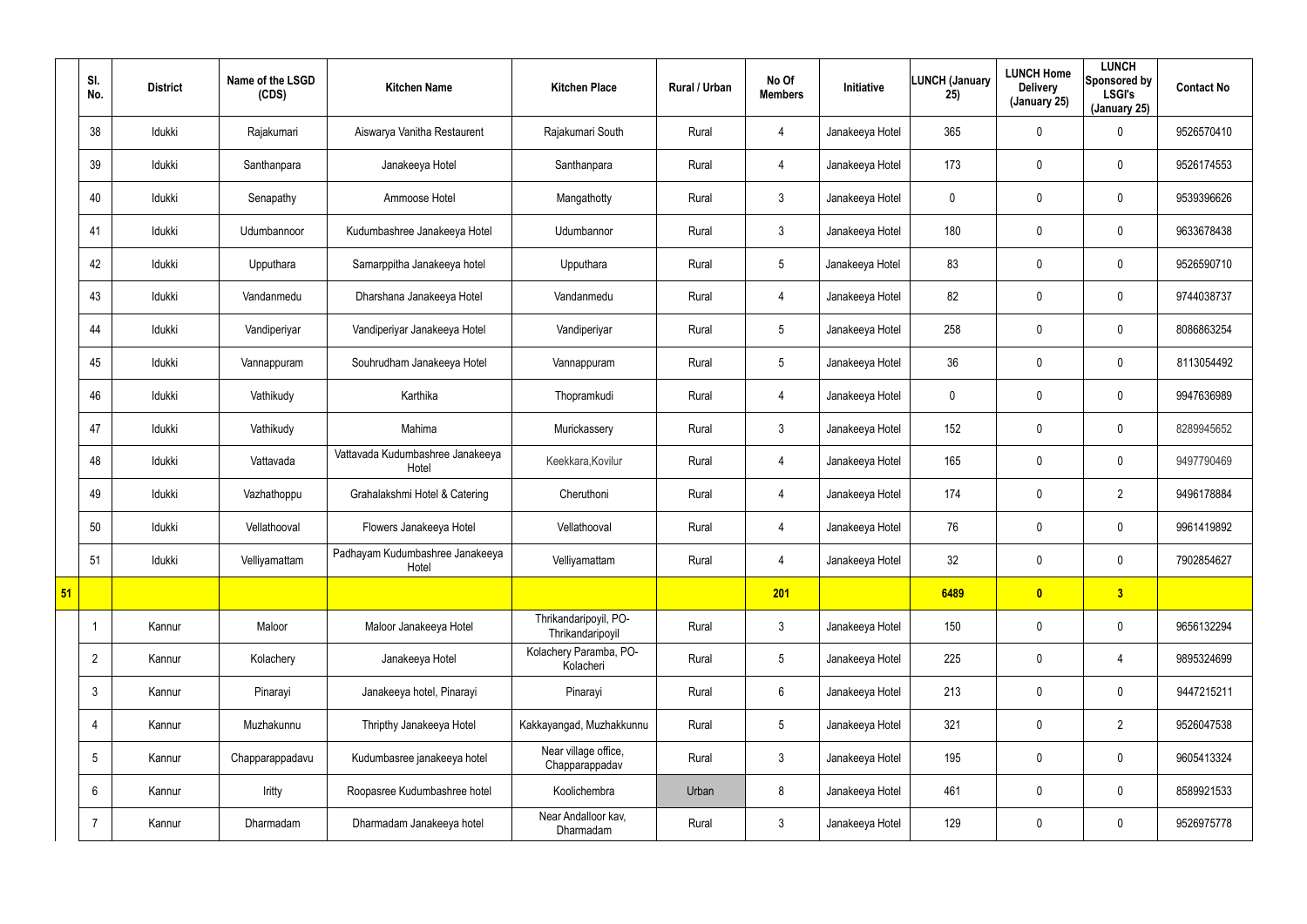| SI.<br>No.      | <b>District</b> | Name of the LSGD<br>(CDS)   | <b>Kitchen Name</b>                                | <b>Kitchen Place</b>                           | Rural / Urban | No Of<br><b>Members</b> | Initiative      | <b>LUNCH (January</b><br>25) | <b>LUNCH Home</b><br><b>Delivery</b><br>(January 25) | <b>LUNCH</b><br>Sponsored by<br><b>LSGI's</b><br>(January 25) | <b>Contact No</b> |
|-----------------|-----------------|-----------------------------|----------------------------------------------------|------------------------------------------------|---------------|-------------------------|-----------------|------------------------------|------------------------------------------------------|---------------------------------------------------------------|-------------------|
| 8               | Kannur          | Peralassery                 | Janakeeya Hotel                                    | Peralassery Town, PO -<br>Mundallur            | Rural         | 9                       | Janakeeya Hotel | 384                          | $\mathbf 0$                                          | 0                                                             | 70256213909       |
| 9               | Kannur          | Kadannappalli<br>Panappuzha | Kudumbasree janakeeya hotel                        | Chanthappura                                   | Rural         | 4                       | Janakeeya Hotel | 168                          | $\mathbf 0$                                          | 0                                                             | 9961089935        |
| 10 <sup>°</sup> | Kannur          | Anthur                      | Janakeeya hotel                                    | Dharmasala                                     | Urban         | $5\phantom{.0}$         | Janakeeya Hotel | 175                          | $\mathbf 0$                                          | 0                                                             | 9544138650        |
| 11              | Kannur          | Cheruthazham                | Janakeeya Hotel (Thripthi<br>Kudumbashree Canteen) | Pilathara                                      | Rural         | 3                       | Janakeeya Hotel | 188                          | $\mathbf 0$                                          | 0                                                             | 9947540361        |
| 12 <sup>°</sup> | Kannur          | Peravoor                    | Kudumbashree Janakeeya Hotel                       | Peravoor Bus stand, Peravoor<br>P <sub>O</sub> | Rural         | 3                       | Janakeeya Hotel | 226                          | $\mathbf 0$                                          | 0                                                             | 9947567857        |
| 13              | Kannur          | Kalliassery                 | Janakeeya Hotel                                    | Irinav Road, Payyattam, PO-<br>Irinav          | Rural         | 4                       | Janakeeya Hotel | 308                          | $\mathbf 0$                                          | 0                                                             | 8848330570        |
| 14              | Kannur          | Panniyannur                 | Janakeeya Hotel                                    | Panoor Block office compound                   | Rural         | 6                       | Janakeeya Hotel | 313                          | $\mathbf 0$                                          | 0                                                             | 9447449875        |
| 15              | Kannur          | Kannapuram                  | Janakeeya Hotel                                    | Chynaclay road, Kannapuram                     | Rural         | $5\overline{)}$         | Janakeeya Hotel | 162                          | $\mathbf 0$                                          | $\overline{2}$                                                | 8089127045        |
| 16              | Kannur          | Sreekandapuram              | Janakeeya Hotel                                    | Sreekandapuram, near bus<br>stand              | Urban         | $5\phantom{.0}$         | Janakeeya Hotel | 0                            | $\mathbf 0$                                          | 0                                                             | 7591948757        |
| 17              | Kannur          | Thalasseri                  | Janakeeya Hotel                                    | New bus stand, Thalasseri                      | Urban         | 6                       | Janakeeya Hotel | 739                          | $\mathbf 0$                                          | 0                                                             | 9446263864        |
| 18              | Kannur          | Chokli                      | Janakeeya Hotel                                    | Olavilam, Chokli                               | Rural         | $5\phantom{.0}$         | Janakeeya Hotel | 130                          | $\mathbf 0$                                          | 0                                                             | 9846892821        |
| 19              | Kannur          | Udayagiri                   | Janakeeya Hotel                                    | Karthikapuram                                  | Rural         | 4                       | Janakeeya Hotel | 297                          | $\mathbf 0$                                          | 0                                                             | 9562375342        |
| 20              | Kannur          | Karivellur Peralam          | Janakeeya Hotel                                    | Panchayah building,<br>Onakkunnu               | Rural         | 4                       | Janakeeya Hotel | 202                          | $\mathbf 0$                                          | 0                                                             | 7025519714        |
| 21              | Kannur          | Muzhappilangad              | Janakeeya Hotel                                    | Near FCI godown,<br>Muzhappilangad             | Rural         | $5\phantom{.0}$         | Janakeeya Hotel | 0                            | $\mathbf 0$                                          | 0                                                             | 7306005267        |
| 22              | Kannur          | Narath                      | Janakeeya Hotel                                    | Janakeeya Hotel, Kambil,<br>Narath             | Rural         | $\overline{7}$          | Janakeeya Hotel | 144                          | $\overline{0}$                                       | -1                                                            | 9747441162        |
| 23              | Kannur          | Payyannur                   | Janakeeya Hotel                                    | Municipality compoud,<br>Payyannur             | Urban         | $\mathbf{3}$            | Janakeeya Hotel | 375                          | $\overline{0}$                                       | 0                                                             | 9526620805        |
| 24              | Kannur          | Kangol Alappadamba          | Janakeeya Hotel                                    | Mathil, Near Kangol<br>Alappadamba Panchayath  | Rural         | 4                       | Janakeeya Hotel | 106                          | $\mathbf 0$                                          | 0                                                             | 9495296142        |
| 25              | Kannur          | Naduvil                     | Janakeeya Hotel                                    | Panchayath compound,<br>Naduvil town           | Rural         | $\overline{4}$          | Janakeeya Hotel | 132                          | $\mathbf 0$                                          | 0                                                             | 7902902490        |
| 26              | Kannur          | Koothuparamba               | Janakeeya Hotel                                    | Manghad Vayal, Near HSS<br>Koothuparamba, PO-  | Urban         | 8                       | Janakeeya Hotel | 160                          | $\overline{0}$                                       | 0                                                             | 9645608253        |
| 27              | Kannur          | Kuttiatoor                  | Janakeeya Hotel                                    | Near Panchayath office,<br>Chattukappara       | Rural         | $5\phantom{.0}$         | Janakeeya Hotel | 82                           | $\boldsymbol{0}$                                     | 0                                                             | 9544644195        |
| 28              | Kannur          | Kathirur                    | Janakeeya Hotel                                    | Panchayath office building,<br>Kathirur        | Rural         | $5\phantom{.0}$         | Janakeeya Hotel | 234                          | $\boldsymbol{0}$                                     |                                                               | 8129404833        |
| 29              | Kannur          | Panoor                      | Janakeeya Hotel                                    | Elangode, Panoor                               | Urban         | $5\phantom{.0}$         | Janakeeya Hotel | 190                          | $\pmb{0}$                                            | 0                                                             | 9605852157        |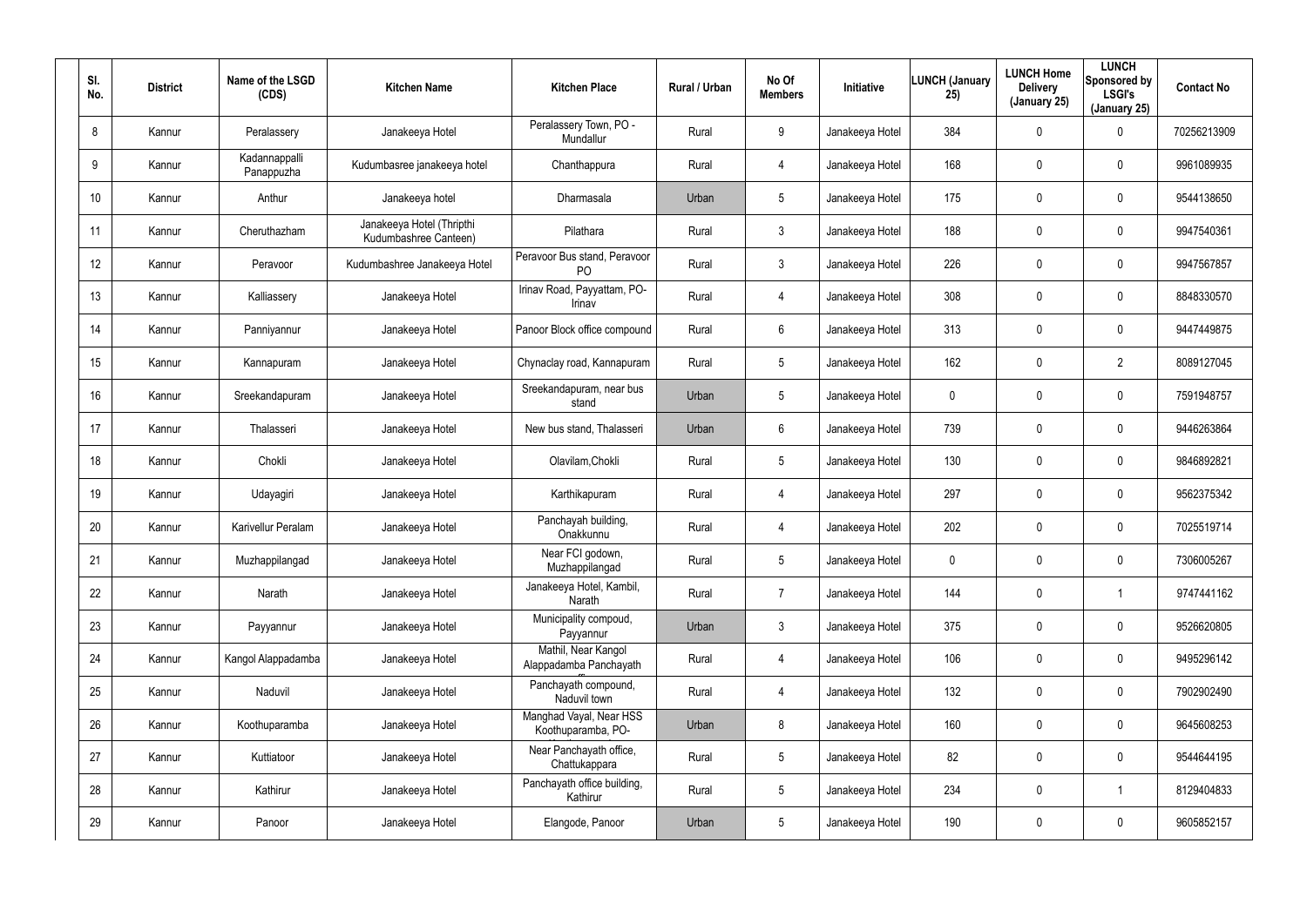|    | SI.<br>No. | <b>District</b> | Name of the LSGD<br>(CDS) | <b>Kitchen Name</b> | <b>Kitchen Place</b>                                             | Rural / Urban | No Of<br><b>Members</b> | Initiative      | <b>LUNCH (January</b><br>25) | <b>LUNCH Home</b><br><b>Delivery</b><br>(January 25) | <b>LUNCH</b><br>Sponsored by<br><b>LSGI's</b><br>(January 25) | <b>Contact No</b> |
|----|------------|-----------------|---------------------------|---------------------|------------------------------------------------------------------|---------------|-------------------------|-----------------|------------------------------|------------------------------------------------------|---------------------------------------------------------------|-------------------|
|    | 30         | Kannur          | Chirakkal                 | Janakeeya Hotel     | Chirakkal weavers,<br>Puthiyatheru                               | Rural         | $5\phantom{.0}$         | Janakeeya Hotel | 291                          | $\mathbf 0$                                          | $\mathbf 0$                                                   | 9895854873        |
|    | 31         | Kannur          | Eranjoli                  | Janakeeya Hotel     | Near Thalassery RTO office,<br>Chungam                           | Rural         | $5\phantom{.0}$         | Janakeeya Hotel | 239                          | 0                                                    | $\mathbf 0$                                                   | 9656368808        |
|    | 32         | Kannur          | Payam                     | Janakeeya Hotel     | Near Panchayath office,<br>Madathil                              | Rural         | $\overline{4}$          | Janakeeya Hotel | 0                            | 0                                                    | $\mathbf 0$                                                   | 9496554678        |
|    | 33         | Kannur          | Eramam Kuttoor            | Janakeeya Hotel     | Mathamangalam, Near CDS<br>office                                | Rural         | $\overline{4}$          | Janakeeya Hotel | 158                          | 0                                                    | $\mathbf 0$                                                   | 9562473576        |
|    | 34         | Kannur          | Ramanthally               | Janakeeya hotel     | Ramanthally                                                      | Rural         | $\overline{4}$          | Janakeeya Hotel | 216                          | 0                                                    | $\mathbf 0$                                                   | 9496705429        |
|    | 35         | Kannur          | Thripangottur             | Janakeeya Hotel     | Kallikkandy, Thripangottur                                       | Rural         | $\mathbf{3}$            | Janakeeya Hotel | 279                          | 0                                                    | $\mathbf 0$                                                   | 9495191659        |
|    | 36         | Kannur          | Madayi                    | Janakeeya Hotel     | Eripuram, Near Vrindhavan<br>Residency, PO Pazhayangadi          | Rural         | $\mathfrak{Z}$          | Janakeeya Hotel | 155                          | 0                                                    | $\mathbf 0$                                                   | 7561006271        |
|    | 37         | Kannur          | Kelakam                   | Janakeeya Hotel     | Kelakam PO                                                       | Rural         | $\mathbf{3}$            | Janakeeya Hotel | 142                          | 0                                                    | $\mathbf 0$                                                   | 8113866296        |
|    | 38         | Kannur          | Kurumathoor               | Janakeeya Hotel     | Near GVHSS, Kurumathoor                                          | Rural         | $\mathbf{3}$            | Janakeeya Hotel | 133                          | 0                                                    | $\mathbf 0$                                                   | 9633816470        |
|    | 39         | Kannur          | Peringome Vayakkara       | Janakeeya Hotel     | Peringome, Near Police station                                   | Rural         | $5\phantom{.0}$         | Janakeeya Hotel | 103                          | 0                                                    | $\mathbf 0$                                                   | 9961413726        |
|    | 40         | Kannur          | Munderi                   | Janakeeya Hotel     | Kanjirode Karakkadu, Munderi                                     | Rural         | $\overline{4}$          | Janakeeya Hotel | 310                          | $\pmb{0}$                                            | $\mathbf 0$                                                   | 8547609196        |
|    | 41         | Kannur          | Anjarakandy               | Janakeeya Hotel     | Panayatham Paramba,<br>Anjarankandy                              | Rural         | $\overline{4}$          | Janakeeya Hotel | 190                          | 0                                                    | $\pmb{0}$                                                     | 9496900755        |
| 89 | 42         | Kannur          | Ayyankkunnu               | Janakeeya Hotel     | Ayyankunnu Panchayth<br>Anghadikkadavu                           | Rural         | 4                       | Janakeeya Hotel | 172                          | 0                                                    | $\mathbf 0$                                                   | 9946734976        |
|    | 43         | Kannur          | Padiyoor                  | Janakeeya Hotel     | Padiyoor PO                                                      | Rural         | $\overline{4}$          | Janakeeya Hotel | 51                           | 0                                                    | $\pmb{0}$                                                     | 9539028498        |
|    | 44         | Kannur          | Ezhome                    | Janakeeya Hotel     | Pazhayangadi bus stand,<br>Ezhom                                 | Rural         | $5\phantom{.0}$         | Janakeeya Hotel | 287                          | 0                                                    | $\pmb{0}$                                                     | 8086910862        |
|    | 45         | Kannur          | Koodali                   | Janakeeya Hotel     | Near Koodali Panchayath<br>Office, Kololam, PO -                 | Rural         | 4                       | Janakeeya Hotel | 160                          | 0                                                    | $\pmb{0}$                                                     | 9526524230        |
|    | 46         | Kannur          | Pappinisseri              | Janakeeya Hotel     | Edavannont<br>Near EMS Smaraka Govt.<br>Higher secondary school, | Rural         | $\overline{4}$          | Janakeeya Hotel | 213                          | 0                                                    | $\pmb{0}$                                                     | 9605727307        |
|    | 47         | Kannur          | Mattannur                 | Janakeeya Hotel     | Near Municipality office,<br>Mattannur                           | Urban         | $5\phantom{.0}$         | Janakeeya Hotel | 215                          | 0                                                    | $\pmb{0}$                                                     | 7510706897        |
|    | 48         | Kannur          | Chenghalayi               | Janakeeya Hotel     | Valakai, Chenghalayi                                             | Rural         | $\mathbf{3}$            | Janakeeya Hotel | 170                          | 0                                                    | $\pmb{0}$                                                     | 8547696233        |
|    | 49         | Kannur          | Pattiam                   | Janakeeya Hotel     | Cheruvancheri PO,<br>Cheruvancheri                               | Rural         | $\overline{4}$          | Janakeeya Hotel | 248                          | 0                                                    | $\pmb{0}$                                                     | 7025025275        |
|    | 50         | Kannur          | Thaliparamba              | Janakeeya Hotel     | Municipality compoud,<br>Thaliparamba                            | Urban         | $\overline{4}$          | Janakeeya Hotel | 186                          | $\mathbf 0$                                          | $\pmb{0}$                                                     | 8547849019        |
|    | 51         | Kannur          | Payyavoor                 | Janakeeya Hotel     | Payyavoor - PO, Payyavoor                                        | Rural         | $5\phantom{.0}$         | Janakeeya Hotel | 279                          | 0                                                    | $\pmb{0}$                                                     | 9495311608        |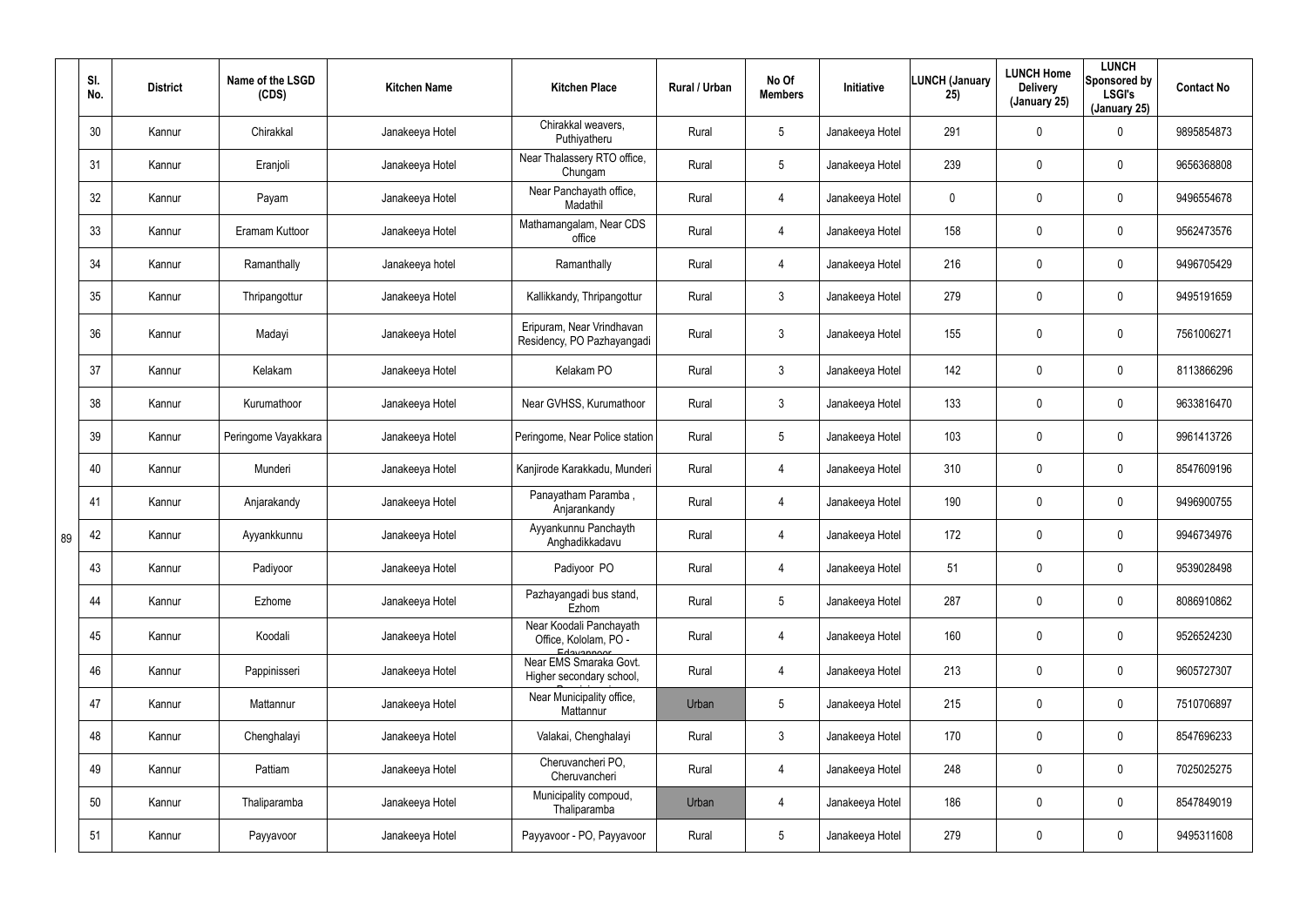| SI.<br>No. | <b>District</b> | Name of the LSGD<br>(CDS) | <b>Kitchen Name</b>                          | <b>Kitchen Place</b>                                    | Rural / Urban | No Of<br><b>Members</b> | Initiative      | <b>LUNCH (January</b><br>25) | <b>LUNCH Home</b><br><b>Delivery</b><br>(January 25) | <b>LUNCH</b><br>Sponsored by<br><b>LSGI's</b><br>(January 25) | <b>Contact No</b> |
|------------|-----------------|---------------------------|----------------------------------------------|---------------------------------------------------------|---------------|-------------------------|-----------------|------------------------------|------------------------------------------------------|---------------------------------------------------------------|-------------------|
| 52         | Kannur          | Kottiyoor                 | Janakeeya Hotel                              | Neendunokki, Kottiyoor - PO                             | Rural         | 5                       | Janakeeya Hotel | 111                          | 0                                                    | $\mathbf 0$                                                   | 6282565854        |
| 53         | Kannur          | Kunnothparamba            | Janakeeya Hotel                              | Kunnothparamba PO,<br>Kunnothparamba                    | Rural         | 3                       | Janakeeya Hotel | 234                          | 0                                                    | $\mathbf 0$                                                   | 8156840487        |
| 54         | Kannur          | Pariyaram                 | Janakeeya Hotel                              | Near Panchayath Office,<br>Chithappile poyil, Pariyaram | Rural         | 4                       | Janakeeya Hotel | 0                            | $\mathbf 0$                                          | $\pmb{0}$                                                     | 9744385083        |
| 55         | Kannur          | Kunjimangalam             | Janakeeya Hotel                              | Old Post office building,<br>Andamkovil, Kunjimangalam  | Rural         | 4                       | Janakeeya Hotel | 153                          | $\mathbf 0$                                          | $\pmb{0}$                                                     | 9526981326        |
| 56         | Kannur          | Thillenkeri               | Janakeeya Hotel                              | Thekkam poyil, Near Uliyil<br>Town                      | Rural         | $\mathfrak{Z}$          | Janakeeya Hotel | 277                          | 0                                                    | $\pmb{0}$                                                     | 9745059451        |
| 57         | Kannur          | Chittariparamba           | Janakeeya Hotel                              | Poovathinkeezhil, PO-<br>Chittariparamba                | Rural         | 6                       | Janakeeya Hotel | 160                          | $\mathbf 0$                                          | $\pmb{0}$                                                     | 8943506825        |
| 58         | Kannur          | Mayyil                    | Janakeeya Hotel                              | Near Mayyil Panchayath office,<br>Mayyil                | Rural         | 4                       | Janakeeya Hotel | 166                          | 0                                                    | $\pmb{0}$                                                     | 9526072638        |
| 59         | Kannur          | Cherukunnu                | Janakeeya Hotel                              | Pallichal, PO - Cherukunnu,<br>Pin -670301              | Rural         | 4                       | Janakeeya Hotel | 172                          | $\mathbf 0$                                          | $\overline{2}$                                                | 8547361298        |
| 60         | Kannur          | Aaralam                   | Janakeeya Hotel                              | Athikkal, PO - Keezhpally                               | Rural         | 5                       | Janakeeya Hotel | 180                          | 0                                                    | $\pmb{0}$                                                     | 9961285762        |
| 61         | Kannur          | Alakkode                  | Janakeeya Hotel                              | Therthally, Therthally PO,<br>Alakkode                  | Rural         | 5                       | Janakeeya Hotel | 227                          | $\mathbf 0$                                          | $\pmb{0}$                                                     | 8547045070        |
| 62         | Kannur          | Malappattam               | Janakeeya Hotel                              | Near Malappattam<br>panchayath, Malappattam             | Rural         | $\mathfrak{Z}$          | Janakeeya Hotel | 186                          | 0                                                    | $\pmb{0}$                                                     | 9400571842        |
| 63         | Kannur          | Kanichar                  | Janakeeya Hotel                              | Kanichar PO, Kanichar                                   | Rural         | $\mathfrak{Z}$          | Janakeeya Hotel | 196                          | $\mathbf 0$                                          | $\pmb{0}$                                                     | 9526167667        |
| 64         | Kannur          | Mokeri                    | Kudumbashree Janakeeya Hotel,<br>Mokeri      | Vallangad, Mokeri                                       | Rural         | 5                       | Janakeeya Hotel | 316                          | 0                                                    | $\pmb{0}$                                                     | 9947037223        |
| 65         | Kannur          | Anjarakandy 2             | Kudumbashree Janakeeya Hotel,<br>Anjarakandy | Kavinmoola, Anjarakandy                                 | Rural         | $\overline{5}$          | Janakeeya Hotel | 202                          | $\mathbf 0$                                          | $\pmb{0}$                                                     | 9446657510        |
| 66         | Kannur          | Newmahi                   | Kudumbashree Janakeeya Hotel                 | Newmahi bridge, Newmahi                                 | Rural         | $\mathbf{3}$            | Janakeeya Hotel | 0\$                          | 0\$                                                  | 0\$                                                           | 9946056862        |
| 67         | Kannur          | Keezhallur                | Janakeeya Hotel                              | Kummanam, Elambara                                      | Rural         | $\mathfrak{Z}$          | Janakeeya Hotel | 228                          | $\mathbf 0$                                          | $\pmb{0}$                                                     | 9947648580        |
| 68         | Kannur          | Chembilode                | Janakeeya hotel                              | Chakkarakal bus stand,<br>mowanchery                    | Rural         | $5\phantom{.0}$         | Janakeeya Hotel | 495                          | $\mathbf 0$                                          | $\pmb{0}$                                                     | 9847951631        |
| 69         | Kannur          | vengad                    | Janakeeya hotel                              | mambaram                                                | Rural         | 6                       | Janakeeya Hotel | 266                          | 0                                                    | $\pmb{0}$                                                     | 7902970902        |
| 70         | Kannur          | Azhikode                  | Janakeeya hotel                              | vankulathvayayal                                        | Rural         | 4                       | Janakeeya Hotel | 175                          | $\mathbf 0$                                          | $\pmb{0}$                                                     | 9895910633        |
| 71         | Kannur          | Kolayad                   | Janakeeya hotel                              | kolayad                                                 | rural         | $\mathfrak{Z}$          | janakeeya hotel | 140                          | 0                                                    | $\pmb{0}$                                                     | 8592065431        |
| 72         | Kannur          | valapattanam              | janakeeya hotel                              | mill road, valapattanam                                 | rural         | $\mathfrak{Z}$          | janakeeya hotel | 0                            | $\mathbf 0$                                          | $\mathsf{0}$                                                  | 9061345312        |
| 73         | Kannur          | Anthur 2                  | annapoorna janakeeya hotel                   | paliyath valapp, po morazha                             | urban         | $\mathfrak{Z}$          | janakeeya hotel | 158                          | 0                                                    | $\pmb{0}$                                                     | 9526183004        |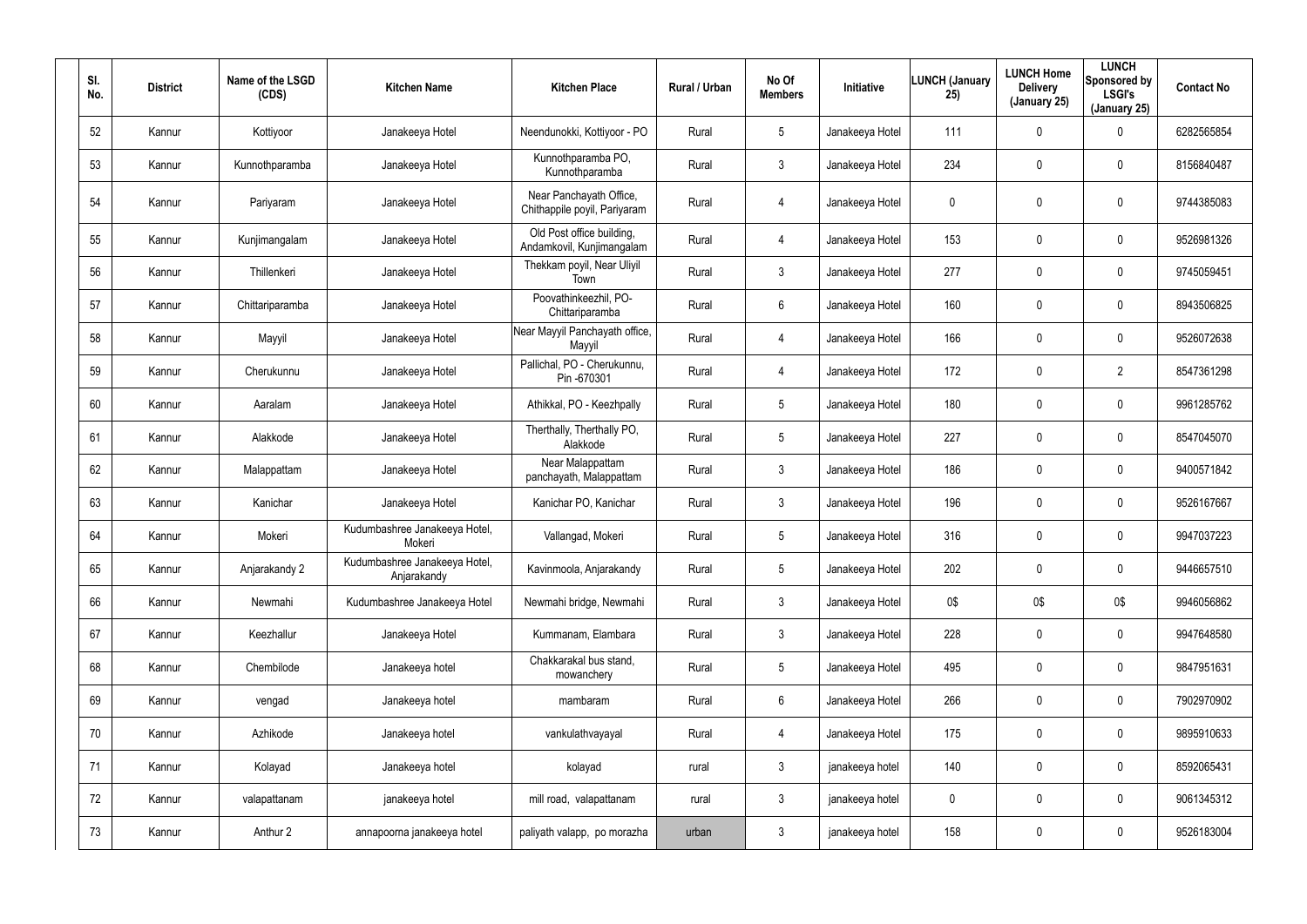|    | SI.<br>No.      | <b>District</b> | Name of the LSGD<br>(CDS) | <b>Kitchen Name</b>             | <b>Kitchen Place</b>                                        | Rural / Urban | No Of<br><b>Members</b> | <b>Initiative</b> | <b>LUNCH (January</b><br>25) | <b>LUNCH Home</b><br><b>Delivery</b><br>(January 25) | <b>LUNCH</b><br>Sponsored by<br><b>LSGI's</b><br>(January 25) | <b>Contact No</b> |
|----|-----------------|-----------------|---------------------------|---------------------------------|-------------------------------------------------------------|---------------|-------------------------|-------------------|------------------------------|------------------------------------------------------|---------------------------------------------------------------|-------------------|
|    | 74              | Kannur          | payyannur 2               | janakeeya hotel                 | kaniyeri, po vellur                                         | urban         | 3                       | janakeeya hotel   | 45                           | $\mathbf 0$                                          | 0                                                             | 8301817232        |
|    | 75              | Kannur          | cherupuzha                | janakeeya hotel                 | near panjayath office,<br>cherupuzha, 670511                | rural         | 4                       | janakeeya hotel   | 326                          | 0                                                    | $\pmb{0}$                                                     | 8547114024        |
|    | 76              | Kannur          | Eruvessy                  | Janakeeya hotel                 | Panchayath office road,<br>Chemberi                         | Rural         | $\overline{4}$          | Janakeeya hotel   | 268                          | $\mathbf 0$                                          | $\pmb{0}$                                                     | 9544893463        |
|    | 77              | Kannur          | Pattuvam                  | Janakeeya Hotel                 | Near Pattuvam panchayath<br>office, Pattuvam                | Rural         | $5\phantom{.0}$         | Janakeeya hotel   | 165                          | 0                                                    | 0                                                             | 9539731430        |
|    | 78              | Kannur          | Mangattidom               | Janakeeya Hotel                 | Kaitheri idam, Nirmalagiri PO,<br>Mangattidom               | Rural         | $\overline{7}$          | Janakeeya hotel   | 185                          | 0                                                    | 0                                                             | 9207253934        |
|    | 79              | Kannur          | Panoor                    | Janakeeya Hotel                 | Thundayi peedika, Pukkom,<br>Panoor PO                      | Urban         | $5\phantom{.0}$         | Janakeeya hotel   | 191                          | 0                                                    | 0                                                             | 9605852157        |
|    | 80              | Kannur          | Kottayam                  | Janakeeya hotel                 | Kottayam malabar, Kottayam<br>panchayath building, Kottayam | Rural         | $5\phantom{.0}$         | Janakeeya hotel   | 168                          | 0                                                    | $\pmb{0}$                                                     | 9656672187        |
|    | 81              | Kannur          | Ulikkal                   | Janakeeya hotel                 | Vattiyam thodu (po) Mattara,<br><b>Ulikkal, 670705</b>      | Rural         | $5\overline{)}$         | Janakeeya hotel   | 98                           | 0                                                    | 0                                                             | 8086777517        |
|    | 82              | Kannur          | Kadambur                  | Janakeeya hotel                 | Kadachira, Kadambur                                         | Rural         | $5\phantom{.0}$         | Janakeeya hotel   | 178                          | 0                                                    | 0                                                             | 9847178332        |
|    | 83              | Kannur          | Irikkoor                  | Janakeeya hotel                 | Peruvalathuparambu, PO -<br>Irikkoor                        | Rural         | $\overline{4}$          | Janakeeya hotel   | 189                          | 0                                                    | 0                                                             | 9746864255        |
|    | 84              | Kannur          | Mattool                   | Janakeeya hotel                 | Mattool central, Mattool                                    | Rural         | $5\phantom{.0}$         | Janakeeya hotel   | $\mathbf 0$                  | 0                                                    | $\pmb{0}$                                                     | 9895321842        |
|    | 85              | Kannur          | Thalasseri -2             | Janakeeya hotel                 | Thalayi harbour, Thalasseri                                 | Urban         | $5\overline{)}$         | Janakeeya hotel   | 173                          | 0                                                    | $\pmb{0}$                                                     | 9605745402        |
|    | 86              | Kannur          | Kannur                    | Janakeeya hotel                 | Pallipoyil division, Kannur<br>corporation                  | Urban         | $\mathbf{3}$            | Janakeeya hotel   | 190                          | 0                                                    | 0                                                             | 9745243643        |
|    | 87              | Kannur          | Ulikkal                   | Janakeeya hotel                 | Manikkadavu PO,<br>Manikkadadavu - 670705                   | Rural         | $5\phantom{.0}$         | Janakeeya hotel   | 185                          | 0                                                    | $\pmb{0}$                                                     | 8547972988        |
|    | 88              | Kannur          | payam                     | Janakeeya hotel                 | vallithod, Kiliyanthara po<br>670706                        | Rural         | $5\overline{)}$         | Janakeeya Hotel   | 0                            | $\mathbf 0$                                          | $\mathbf 0$                                                   | 8848760234        |
|    | 89              | Kannur          | Naduvil                   | Janakeeya Hotel                 | karuvanchal                                                 | Rural         | $6\overline{6}$         | janakeeya hotel   | 311                          | 0                                                    | $\mathbf 0$                                                   | 9495191934        |
| 89 |                 |                 |                           |                                 |                                                             |               | 396                     |                   | 17320                        | $\boldsymbol{0}$                                     | 12                                                            |                   |
|    | $\overline{1}$  | kasaragod       | kayyur cheemeni           | janakeeya hotel cheemeni        | cheemeni                                                    | Rural         | $\overline{4}$          | janakeeya hotel   | 180                          |                                                      |                                                               |                   |
|    | $\overline{2}$  | Kasaragod       | Pilicode                  | Janakeeya Hotel, Pilicode       | Kalikkadavu                                                 | Rural         | $\overline{4}$          | Janakeeya Hotel   | 206                          | $\mathbf 0$                                          | $\mathbf 0$                                                   | 9944087661        |
|    | $\mathbf{3}$    | Kasaragod       | Kodom belur               | janakeeya hotel kalichanadukkam | Kalichanadukkam                                             | Rural         | $\overline{4}$          | Janakeeya Hotel   | 114                          | 0                                                    | $\mathbf 0$                                                   | 9562820280        |
|    | 4               | Kasaragod       | Chemnad                   | Oruma janakeeya hotel           | Koliyadkam                                                  | Rural         | $5\overline{)}$         | Janakeeya Hotel   | 322                          | $\mathbf 0$                                          | $\mathbf 0$                                                   | 9567660603        |
|    | $5\phantom{.0}$ | Kasaragod       | Trikarpur                 | Janakeeya Hotel                 | Trikaripur                                                  | Rural         | $5\overline{)}$         | Janakeeya Hotel   | 223                          | 0                                                    | $\pmb{0}$                                                     | 8086392698        |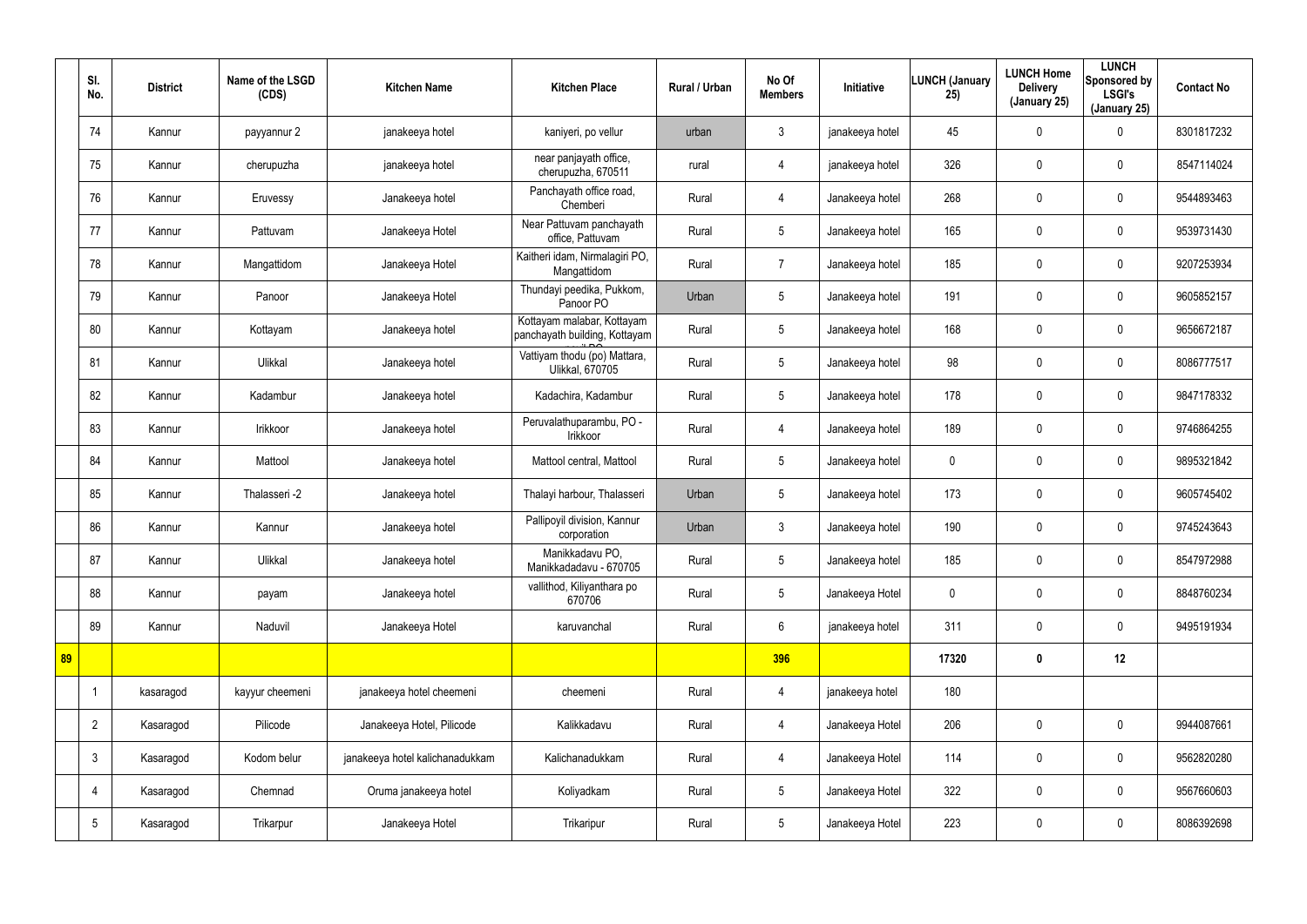| SI.<br>No.      | <b>District</b> | Name of the LSGD<br>(CDS) | <b>Kitchen Name</b>      | <b>Kitchen Place</b>  | Rural / Urban | No Of<br><b>Members</b> | Initiative      | <b>LUNCH (January</b><br>25) | <b>LUNCH Home</b><br><b>Delivery</b><br>(January 25) | <b>LUNCH</b><br>Sponsored by<br><b>LSGI's</b><br>(January 25) | <b>Contact No</b> |
|-----------------|-----------------|---------------------------|--------------------------|-----------------------|---------------|-------------------------|-----------------|------------------------------|------------------------------------------------------|---------------------------------------------------------------|-------------------|
| 6               | Kasaragod       | Panathady                 | janakeeya hotel panthoor | Panathoor             | Rural         | 4                       | Janakeeya Hotel | 96                           | $\boldsymbol{0}$                                     | $\boldsymbol{0}$                                              | 8943109804        |
|                 | Kasaragod       | West eleri                | Thripthi Janakeeya hotel | Bheemanadi            | Rural         | 4                       | Janakeeya Hotel | 264                          | $\boldsymbol{0}$                                     | $\mathbf 0$                                                   | 9497847040        |
| 8               | Kasaragod       | Madikai                   | Salkara Janakeeya hotel  | Madikai               | Rural         | 3 <sup>1</sup>          | Janakeeya Hotel | 110                          | $\boldsymbol{0}$                                     | $\pmb{0}$                                                     | 8281850733        |
| 9               | Kasaragod       | Valiyaparamba             | Janakeeya hotel          | Valiyaparamba         | Rural         | $\mathbf{3}$            | Janakeeya Hotel | 120                          | $\boldsymbol{0}$                                     | $\boldsymbol{0}$                                              | 9745962447        |
| 10 <sup>°</sup> | Kasaragod       | Ajanur                    | Janakeeya hotel          | Vellikkoth            | Rural         | 3                       | Janakeeya Hotel | 267                          | $\boldsymbol{0}$                                     | $\boldsymbol{0}$                                              | 7558068272        |
| 11              | Kasaragod       | Badiadka                  | Janakeeya hotel          | <b>Badiadka</b>       | Rural         | 4                       | Janakeeya Hotel | 99                           | 0                                                    | $\mathbf 0$                                                   | 9539359291        |
| 12              | Kasaragod       | Kuttikkol                 | Janakeeya hotel          | Kuttikkol             | Rural         | $\overline{4}$          | Janakeeya Hotel | 155                          | $\boldsymbol{0}$                                     | $\pmb{0}$                                                     | 8547062480        |
| 13              | Kasaragod       | Delampadi                 | Janakeeya hotel          | Delampadi             | Rural         | 4                       | Janakeeya hotel | 0                            | $\boldsymbol{0}$                                     | $\mathbf 0$                                                   | 9496702505        |
| 14              | Kasaragod       | Meenja                    | Janakeeya hotel          | Miyapadav             | Rural         | 4                       | Janakeeya Hotel | 75                           | $\boldsymbol{0}$                                     | $\boldsymbol{0}$                                              | 9497161960        |
| 15              | Kasaragod       | Puthige                   | Janakeeya hotel          | Puthige               | Rural         | $\mathbf{3}$            | Janakeeya hotel | 73                           | $\boldsymbol{0}$                                     | $\mathbf 0$                                                   | 8592071686        |
| 16              | Kasaragod       | Bedaduka                  | Janakeeya hotel          | Kundamkuzhi           | Rural         | $\mathbf{3}$            | Janakeeya hotel | 0                            | $\boldsymbol{0}$                                     | $\pmb{0}$                                                     | 8281092860        |
| 17              | Kasaragod       | muliyar                   | Janakeeya Hotel          | Bovikanam             | Rural         | 9                       | Janakeeya Hotel | 307                          | $\boldsymbol{0}$                                     | $\pmb{0}$                                                     | 7034632654        |
| 18              | Kasaragod       | Pallikara                 | Janakeeya Hotel          | Pallikara             | Rural         | 4                       | Janakeeya Hotel | 210                          | $\boldsymbol{0}$                                     | $\pmb{0}$                                                     | 7034016505        |
| 19              | Kasaragod       | Kinanoor karinthalam      | Janakeeya Hotel          | Parappa               | Rural         | $5\phantom{.0}$         | Janakeeya hotel | 202                          | $\pmb{0}$                                            | $\pmb{0}$                                                     | 9526063885        |
| 20              | Kasaragod       | Nileswaram                | Janakeeya Hotel          | Nileswaram market     | Urban         | $5\phantom{.0}$         | Janakeeya hotel | 252                          | 0                                                    | $\mathbf 0$                                                   | 6235177323        |
| 21              | Kasaragod       | Kanhangad 1               | Janakeeya hotel          | Kanhangad town        | Urban         | 5 <sub>5</sub>          | Janakeeya hotel | \$419                        | 0                                                    | $\mathbf 0$                                                   | 8111858204        |
| 22              | Kasaragod       | Kanhangad 1               | Janakeeya hotel          | Nr.Mini civil station | Urban         | $\mathbf{3}$            | Janakeeya hotel | 148                          | 125                                                  | $\mathbf 0$                                                   | 9495561250        |
| 23              | Kasaragod       | Paivalige                 | Janakeeya hotel          | Paivalige             | Rural         | $\overline{4}$          | Janakeeya hotel | 150                          | 0                                                    | $\mathbf 0$                                                   | 7356491447        |
| 24              | Kasaragod       | Manjeswaram               | Janakeeya Hotel          | Manjeswaram           | Rural         | $\overline{4}$          | Janakeeya Hotel | 104                          | 0                                                    | $\mathbf 0$                                                   | 9562867549        |
| 25              | Kasaragod       | Kanhangad 2               | Janakeeya Hotel          | Kottrachal            | Urban         | 3 <sup>5</sup>          | Janakeeya Hotel | 147                          | 0                                                    | $\mathbf 0$                                                   | 7025961094        |
| 26              | Kasaragod       | Cheruvathur               | Janakeeya hotel          | Kavumchira            | Rural         | $5\overline{)}$         | Janakeeya Hotel | 210                          | $\boldsymbol{0}$                                     | $\mathbf 0$                                                   | 9562358039        |
| 27              | Kasaragod       | Padne                     | Janakeeya Hotel          | Nadakkavu             | Rural         | $\mathbf{3}$            | Janakeeya Hotel | 239                          | 0                                                    | $\bf{0}$                                                      | 9744087661        |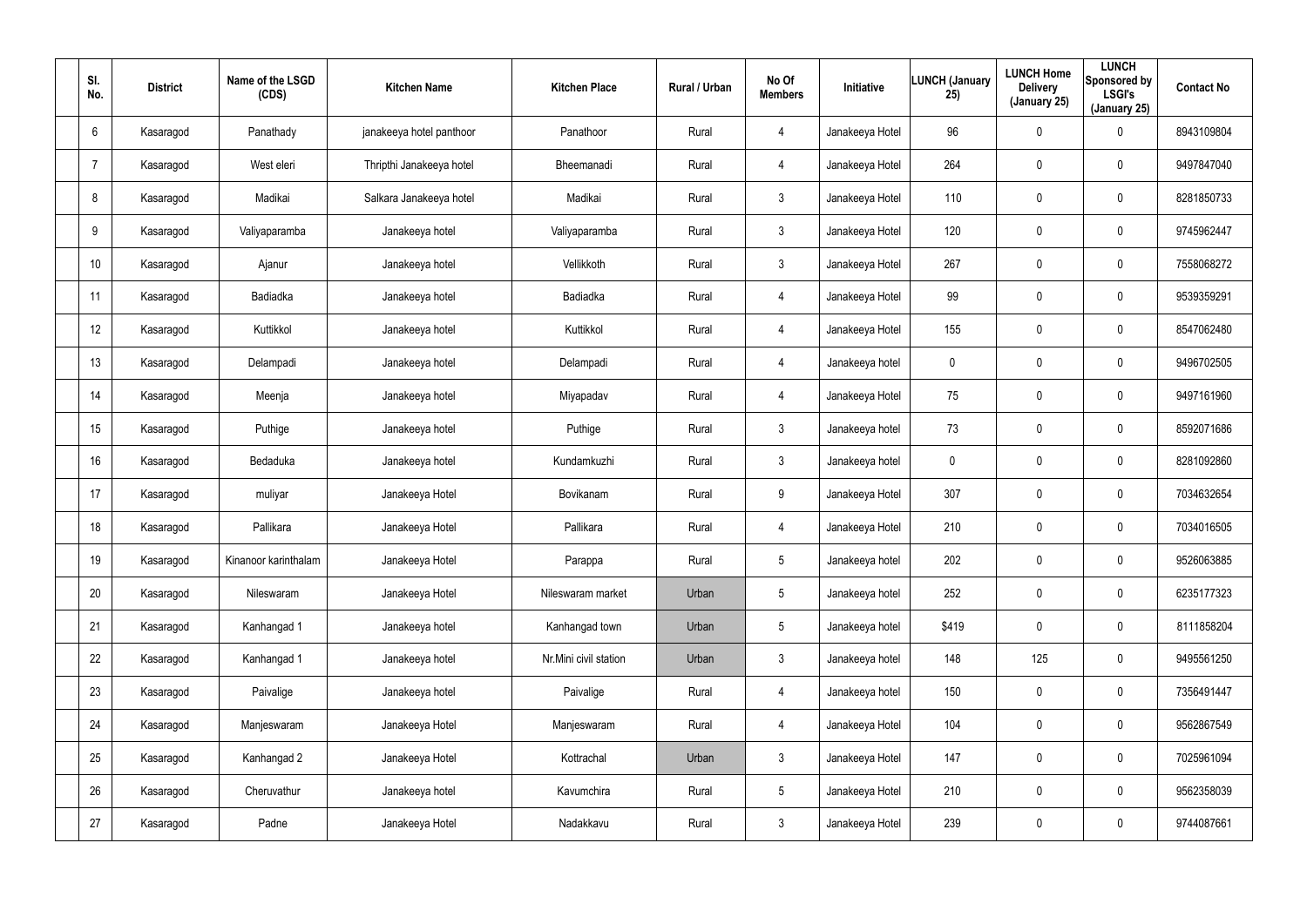|    | SI.<br>No.      | <b>District</b> | Name of the LSGD<br>(CDS) | <b>Kitchen Name</b>          | <b>Kitchen Place</b>                 | Rural / Urban | No Of<br><b>Members</b> | Initiative      | <b>LUNCH (January</b><br>25) | <b>LUNCH Home</b><br><b>Delivery</b><br>(January 25) | <b>LUNCH</b><br>Sponsored by<br><b>LSGI's</b><br>(January 25) | <b>Contact No</b> |
|----|-----------------|-----------------|---------------------------|------------------------------|--------------------------------------|---------------|-------------------------|-----------------|------------------------------|------------------------------------------------------|---------------------------------------------------------------|-------------------|
|    | 28              | Kasaragod       | Kasaragod                 | Janakeeya Hotel              | Kasaragod                            | Urban         | $\overline{4}$          | Janakeeya Hotel | 210                          | $\mathbf 0$                                          | $\mathbf 0$                                                   | 9633400269        |
|    | 29              | Kasarkode       | Pallikkara                | Janakeeya Hotel              | Perladukkam                          | Rural         | $\overline{4}$          | Janakeeya Hotel | 273                          | 0                                                    | $\mathbf 0$                                                   | 9544582935        |
|    | 30              | Kasargode       | Kumbala                   | Janakeeya Hotel              | Kumbala                              | Rural         | 3                       | Janakeeya Hotel | 0                            | $\mathbf 0$                                          | $\mathbf 0$                                                   | 7012142329        |
|    | 31              | Kasargode       | Karadka                   | Janakeeya Hotel              | Mulleria                             | Rural         | $\overline{7}$          | Janakeeya Hotel | 120                          | $\mathbf 0$                                          | $\mathbf 0$                                                   | 8281395910        |
|    | 32              | Kasaragode      | Vorkady                   | Janakeeya Hotel              | Vorkady                              | Rural         | $\mathbf{3}$            | Janakeeya Hotel | 0                            | $\mathbf 0$                                          | $\mathbf 0$                                                   | 8547223339        |
|    | 33              | Kasaragode      | Balal                     | Janakeeya hotel              | Balal                                | Rural         | $\mathbf{3}$            | Janakeeya hotel | 99                           | $\mathbf 0$                                          | $\mathbf 0$                                                   | 7510839676        |
|    | 34              | Kasaragod       | Nileswaram                | mahima janakeeya hotel       | kanichira                            | urban         | 4                       | janakeeya hotel | 150                          | $\mathbf 0$                                          | $\mathbf 0$                                                   | 8590121681        |
|    | 35              | Kasaragode      | Kallar                    | janakeeya hotel              | kallar                               | rural         | 4                       | janakeeya hotel | 154                          | 0                                                    | $\mathbf 0$                                                   | 9562820280        |
|    | 36              | Kasaragode      | Mangalpady                | janakeeya hotel              | mangalpady                           | rural         | 4                       | janakeeya hotel | 160                          | $\mathbf 0$                                          | $\pmb{0}$                                                     | 9633488309        |
|    | 37              | kasaragod       | Uduma                     | granma janakeeya hotel       | palakkunnu                           | Rural         | $\overline{4}$          | janakeeya hotel | 286                          | 0                                                    | $\mathbf 0$                                                   | 8129957159        |
|    | 38              | Kasaragod       | pullur periya             | Salkara Janakeeya hotel      | periya                               | Rural         | $5\overline{)}$         | janakeeya hotel | 265                          | 0                                                    | 0                                                             | 8547309266        |
|    | 39              | kasaragod       | kumbadaje                 | janakeeya hotel              | kumbadaje                            | Rural         | 3                       | janakeeya hotel | 51                           | 0                                                    | $\mathbf 0$                                                   | 8593848698        |
|    | 40              | Kasaragod       | Chengala                  | Janakeeya Hotel              | Cherkkala                            | Rural         | $\mathbf{3}$            | Janakeeya Hotel | 0                            | 0                                                    | $\pmb{0}$                                                     |                   |
|    | 41              | kasaragod       | East eleri                | janakeeya hotel              | east eleri                           | Rural         | $\mathbf{3}$            | janakeeya hotel | 102                          | $\pmb{0}$                                            | $\pmb{0}$                                                     |                   |
|    | 42              | kasaragod       | karadka                   | janakeeya hotel              | karmam thody                         | Rural         | 10 <sup>°</sup>         | janakeeya hotel | 90                           | $\pmb{0}$                                            | $\mathbf 0$                                                   |                   |
|    | 43              | kasargod        | madhur                    | janakeeya hotel              | madhur                               | Rural         |                         | janakeeya hotel | 265                          |                                                      |                                                               |                   |
| 43 |                 |                 |                           |                              |                                      |               | 175                     |                 | 6917                         | $\boldsymbol{0}$                                     | $\mathbf 0$                                                   |                   |
|    | -1              | Kollam          | Chathannur                | Memsahib                     | Sheemaaty junction                   | Rural         | $5\overline{)}$         | Janakeeya Hotel | 357                          | 0                                                    | $\pmb{0}$                                                     | 9446246685        |
|    | $\overline{2}$  | Kollam          | Melila                    | <b>Atham Unit</b>            | Melila                               | Rural         | $\overline{7}$          | Janakeeya Hotel | 224                          | $\mathbf 0$                                          | $\pmb{0}$                                                     | 9961178040        |
|    | $\mathbf{3}$    | Kollam          | Kulakkada                 | Ruchi Snacks & Catering Unit | Poovattoor                           | Rural         | $\overline{4}$          | Janakeeya Hotel | 187                          | 0                                                    | $\pmb{0}$                                                     | 7907941183        |
|    | $\overline{4}$  | Kollam          | Ittiva                    | Nanma Janakeeya hotel        | Kattampally                          | Rural         | $5\overline{)}$         | Janakeeya Hotel | $\pmb{0}$                    | $\mathbf 0$                                          | $\mathbf 0$                                                   | 9809171887        |
|    | $5\phantom{.0}$ | Kollam          | Sooranad North            | Nanma catering unit          | Sooranadu higher secondary<br>school | Rural         | $5\overline{)}$         | Janakeeya Hotel | 265                          | 0                                                    | $\pmb{0}$                                                     | 9846082469        |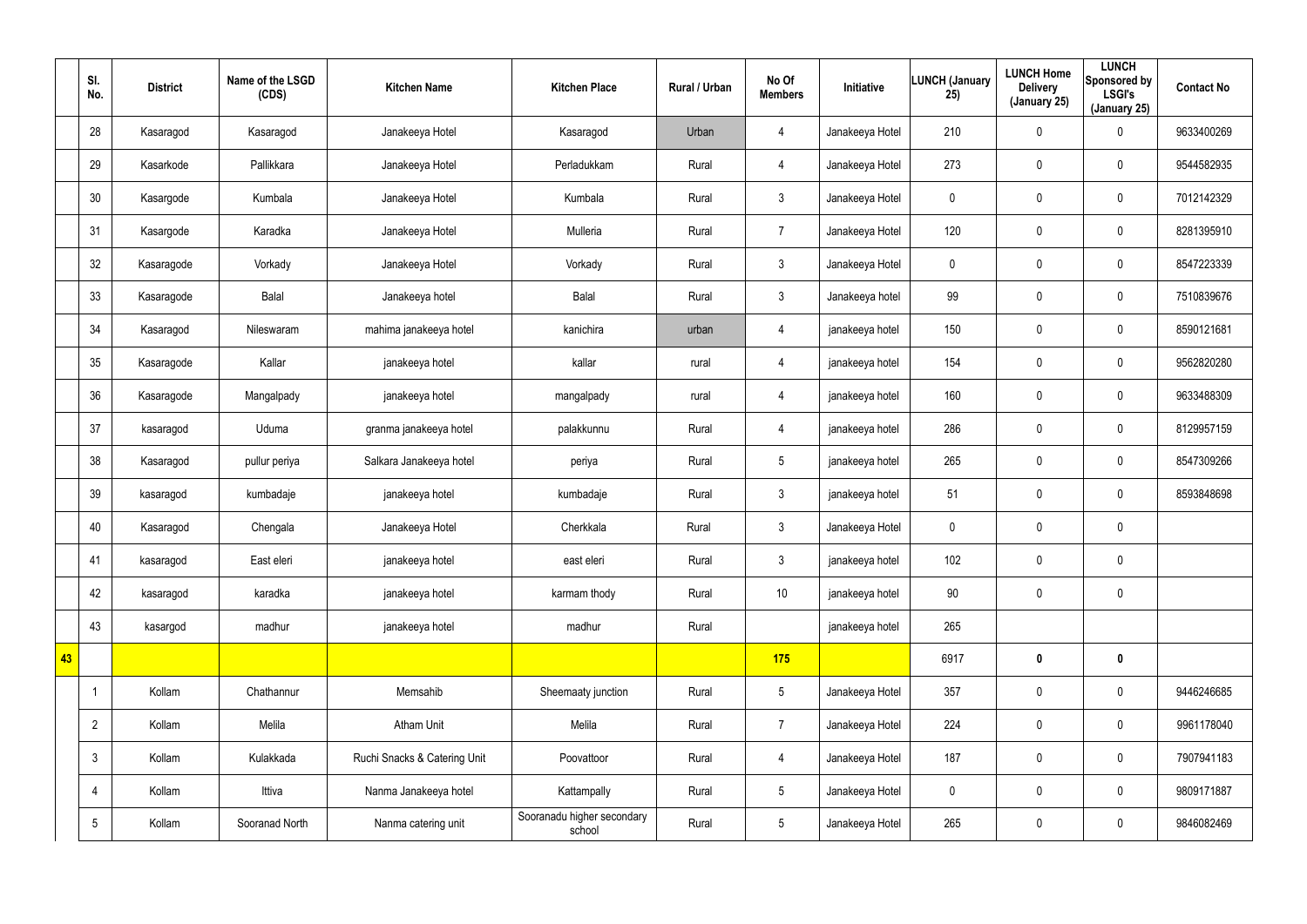| SI.<br>No. | <b>District</b> | Name of the LSGD<br>(CDS) | <b>Kitchen Name</b>              | <b>Kitchen Place</b>         | <b>Rural / Urban</b> | No Of<br><b>Members</b> | Initiative      | <b>LUNCH (January</b><br>25) | <b>LUNCH Home</b><br><b>Delivery</b><br>(January 25) | <b>LUNCH</b><br>Sponsored by<br><b>LSGI's</b><br>(January 25) | <b>Contact No</b> |
|------------|-----------------|---------------------------|----------------------------------|------------------------------|----------------------|-------------------------|-----------------|------------------------------|------------------------------------------------------|---------------------------------------------------------------|-------------------|
| 6          | Kollam          | Clappana                  | Bismi catering                   | Palakulangara                | Rural                | 5                       | Janakeeya Hotel | $\mathbf 0$                  | 0                                                    | 0                                                             | 9847901413        |
| 7          | Kollam          | Mayyanad                  | Krishnas Janakeeya hotel         | Eravipuram                   | Rural                | $\mathbf{3}$            | Janakeeya Hotel | 167                          | 0                                                    | $\mathbf 0$                                                   | 9656477455        |
| 8          | Kollam          | Mayyanad                  | Souhridha Janakeeya hotel        | Pattarumukku,                | Rural                | 9                       | Janakeeya Hotel | 248                          | 0                                                    | $\mathbf 0$                                                   | 7902645448        |
| 9          | Kollam          | Kulasekharapuram          | adi sakthi                       | Puthentheruvu.               | Rural                | $5\overline{)}$         | Janakeeya Hotel | 200                          | 0                                                    | $\mathbf 0$                                                   | 9656890790        |
| 10         | Kollam          | Thekkumbhagam             | Krishna hotel                    | Nadakavu junction            | Rural                | $\overline{4}$          | Janakeeya Hotel | 58                           | 0                                                    | $\mathbf 0$                                                   | 9961070031        |
| 11         | Kollam          | Oachira                   | Parabhramam catering             | near oachira , ITI canteen,  | Rural                | 4                       | Janakeeya Hotel | 0                            | 0                                                    | $\mathbf 0$                                                   | 9562283927        |
| 12         | Kollam          | Thodiyoor                 | Samridhi activity group          | Lpschool thodiyoor           | Rural                | 5                       | Janakeeya Hotel | 0                            | $\boldsymbol{0}$                                     | 0                                                             | 9895703572        |
| 13         | Kollam          | Thrikkovilvattom          | Murari catering, janakeeya hotel | Mukhathala                   | Rural                | $\overline{4}$          | Janakeeya Hotel | 86                           | $\boldsymbol{0}$                                     | $\mathbf 0$                                                   | 9847072544        |
| 14         | Kollam          | Sasthamcotta              | Sreedurgha catering              | Jemini hotel sasthamcotta    | Rural                | $\overline{7}$          | Janakeeya Hotel | 278                          | $\boldsymbol{0}$                                     | 0                                                             | 9744368496        |
| 15         | Kollam          | Kollam                    | Athulya catering                 | Thirumullavaram              | Urban                | $\overline{4}$          | Janakeeya Hotel | 330                          | $\boldsymbol{0}$                                     | $\mathbf 0$                                                   | 9048646080        |
| 16         | Kollam          | West Kallada              | Keerthi catering                 | Karalimukku                  | Rural                | 5                       | Janakeeya Hotel | 0                            | $\boldsymbol{0}$                                     | 0                                                             | 9605206907        |
| 17         | Kollam          | Thazhava                  | Pavizham                         | Karutheri junction           | Rural                | 5                       | Janakeeya Hotel | 0                            | $\boldsymbol{0}$                                     | $\mathbf 0$                                                   | 8086704216        |
| 18         | Kollam          | Kollam                    | Niravu catering                  | Chinnakkada                  | Urban                | 5                       | Janakeeya Hotel | 288                          | $\boldsymbol{0}$                                     | $\mathbf 0$                                                   | 9633073613        |
| 19         | Kollam          | Kundara                   | Ammu Catering unit               | Mulavana LP school           | Rural                | $\overline{4}$          | Janakeeya Hotel | 117                          | $\pmb{0}$                                            | $\pmb{0}$                                                     | 9633518572        |
| 20         | Kollam          | Neduvathur                | Pooja hotel                      | Thevalappuram                | Rural                | $\mathfrak{Z}$          | Janakeeya Hotel | $\pmb{0}$                    | $\pmb{0}$                                            | $\pmb{0}$                                                     | 9745376675        |
| 21         | Kollam          | Punalur                   | Jyothi Catering                  | Punalur                      | Urban                | $\overline{4}$          | Janakeeya Hotel | 285                          | $\pmb{0}$                                            | $\pmb{0}$                                                     | 9961249345        |
| 22         | Kollam          | Punalur                   | Mahima Catering                  | Punalur                      | Urban                | $5\phantom{.0}$         | Janakeeya Hotel | 290                          | $\pmb{0}$                                            | $\pmb{0}$                                                     | 9496112957        |
| 23         | Kollam          | Punalur                   | Safalyam Catering                | Punalur                      | Urban                | $5\phantom{.0}$         | Janakeeya Hotel | 359                          | $\mathbf 0$                                          | $\pmb{0}$                                                     | 9495476197        |
| 24         | Kollam          | Thrikkaruva               | Janakeeya Bhakshanashala         | Thinavila Junction Kanjaveli | Rural                | $\overline{4}$          | Janakeeya Hotel | 98                           | $\pmb{0}$                                            | 0                                                             | 9645069880        |
| 25         | Kollam          | Chithara                  | AKG Janakeeya Hotel              | Kizhakkumbagom               | Rural                | $5\phantom{.0}$         | Janakeeya Hotel | 147                          | $\mathbf 0$                                          | $\pmb{0}$                                                     | 9495701987        |
| 26         | Kollam          | South Paravur             | Kshree janakeeya hotel           | Busstand , paravur           | Urban                | $5\phantom{.0}$         | Janakeeya Hotel | 0                            | $\pmb{0}$                                            | 0                                                             | 8606179380        |
| 27         | Kollam          | Mynagappally              | Anugraha hotel                   | Kadappa                      | Rural                | $5\phantom{.0}$         | Janakeeya Hotel | 187                          | $\boldsymbol{0}$                                     | 0                                                             | 9995085705        |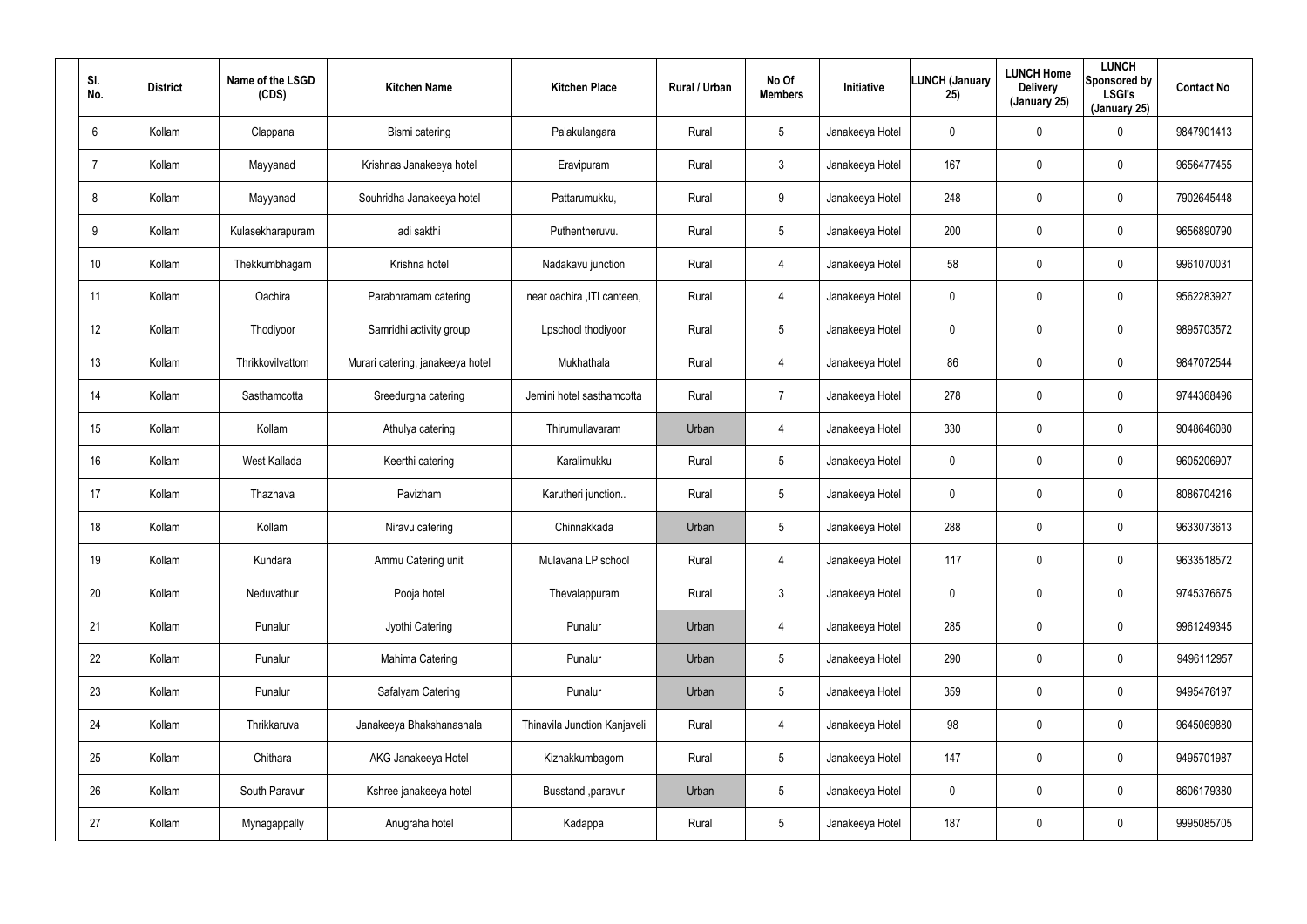|    | SI.<br>No. | <b>District</b> | Name of the LSGD<br>(CDS) | <b>Kitchen Name</b>         | <b>Kitchen Place</b>              | Rural / Urban | No Of<br><b>Members</b> | Initiative      | <b>LUNCH (January</b><br>25) | <b>LUNCH Home</b><br><b>Delivery</b><br>(January 25) | <b>LUNCH</b><br>Sponsored by<br><b>LSGI's</b><br>(January 25) | <b>Contact No</b> |
|----|------------|-----------------|---------------------------|-----------------------------|-----------------------------------|---------------|-------------------------|-----------------|------------------------------|------------------------------------------------------|---------------------------------------------------------------|-------------------|
|    | 28         | Kollam          | Mandrothuruthu            | Janakeeya Bhakshanashala    | Thoombummukham                    | Rural         | 4                       | Janakeeya Hotel | 0                            | $\mathbf 0$                                          | 0                                                             | 9526648057        |
|    | 29         | Kollam          | Karungappally             | Bagya catering              | Muncipality                       | Urban         | 4                       | Janakeeya Hotel | 0                            | $\mathbf 0$                                          | 0                                                             | 9947702130        |
|    | 30         | Kollam          | Kollam East               | Bharathlekshmi              | Vadakkevila                       | Urban         | $\mathfrak{Z}$          | Janakeeya Hotel | 285                          | $\mathbf 0$                                          | 0                                                             | 9744300901        |
|    | 31         | Kollam          | Chavara                   | Harisree janakeya hotel     | Panchayath                        | Rural         | $\mathfrak{Z}$          | Janakeeya Hotel | 67                           | $\mathbf 0$                                          | 0                                                             | 9995166343        |
|    | 32         | Kollam          | Pavithreswaram            | Kairali                     | Pavithreswaram                    | Rural         | 4                       | Janakeeya Hotel | 219                          | $\mathbf 0$                                          | 0                                                             | 9605836414        |
|    | 33         | Kollam          | Veliyam                   | Kantharees                  | Panchayathu building              | Rural         | 5                       | Janakeeya Hotel | 112                          | $\mathbf 0$                                          | 0                                                             | 9562111715        |
|    | 34         | Kollam          | Velinalloor               | Quality Janakeeya hotel     | Alummod, Velinalloor              | Rural         | 4                       | Janakeeya Hotel | 109                          | $\mathbf 0$                                          | 0                                                             | 9605896303        |
|    | 35         | Kollam          | Elamadu                   | Swaruma janakeeya hotel     | Near cooperative bank,<br>Elamadu | Rural         | $\mathbf{3}$            | Janakeeya Hotel | 0                            | 0                                                    | 3                                                             | 8129611321        |
|    | 36         | Kollam          | Kadakkal                  | Nanma janakeeya hotel       | Kadakkal                          | Rural         | 4                       | Janakeeya Hotel | 275                          | $\mathbf 0$                                          | 0                                                             | 9847936390        |
|    | 37         | Kollam          | Perayam                   | Janakeeya hotel             | Onambalam                         | Rural         | 4                       | Janakeeya Hotel | 0                            | 0                                                    | 0                                                             | 9446855866        |
|    | 38         | Kollam          | Ezhukone                  | Ezhukone janakeeya hotel    | Near panchayathu office           | Rural         | $5\overline{)}$         | Janakeeya Hotel | 180                          | $\mathbf 0$                                          | 0                                                             | 8086757275        |
| 80 | 39         | Kollam          | Adichanalloor             | Ruchikkoottu                | Mylakkaadu                        | Rural         | 4                       | Janakeeya Hotel | 25                           | 0                                                    | 0                                                             | 8136954461        |
|    | 40         | Kollam          | Poruvazhi                 | Amma janakeeya hotel        | Poruvaxhy                         | Rural         | $5\overline{)}$         | Janakeeya Hotel | 145                          | $\mathbf 0$                                          | 0                                                             | 9656421272        |
|    | 41         | Kollam          | Nilamel                   | Vanitha Janakeeya Hotel     | Nilamel                           | Rural         | 4                       | Janakeeya Hotel | 128                          | $\mathbf 0$                                          | 0                                                             | 9447407264        |
|    | 42         | Kollam          | Panmana                   | SV janakeeya hotel          | Kollaka CN junction               | Rural         | $\mathbf{3}$            | Janakeeya Hotel | 0                            | $\mathbf 0$                                          | 0                                                             | 8113020216        |
|    | 43         | Kollam          | Ummannoor                 | Thanal                      | Nellikunnam                       | Rural         | 4                       | Janakeeya Hotel | 196                          | $\mathbf 0$                                          | 0                                                             | 9656194614        |
|    | 44         | Kollam          | Kulathupuzha              | Karunya Janakeeya Hotel     | Thinkal karikkam                  | Rural         | 4                       | Janakeeya Hotel | 187                          | $\mathbf 0$                                          | 0                                                             | 9048034267        |
|    | 45         | Kollam          | Kareepra                  | Kareepra janakeeya hotel    | Panchayathu office junction       | Rural         | $5\phantom{.0}$         | Janakeeya Hotel | 0                            | $\boldsymbol{0}$                                     | 0                                                             | 9656783244        |
|    | 46         | Kollam          | Piravanthur               | Thanima catering unit       | Piravanthoor                      | Rural         | $5\phantom{.0}$         | Janakeeya Hotel | 163                          | $\boldsymbol{0}$                                     | 0                                                             | 9207907284        |
|    | 47         | Kollam          | Karavaloor                | Sreelekshmi Janakeeya Hotel | Karavalur                         | Rural         | $5\phantom{.0}$         | Janakeeya Hotel | 163                          | $\mathbf 0$                                          | 0                                                             | 9745719860        |
|    | 48         | Kollam          | Kunnathur                 | Sneha janakeeya hotel       | Bhoothakuzhi                      | Rural         | $\mathbf{3}$            | Janakeeya Hotel | 0                            | $\boldsymbol{0}$                                     | 0                                                             | 9061504141        |
|    | 49         | Kollam          | Alayaman                  | Sreelakam Janakeeya Hotel   | Karukone                          | Rural         | 4                       | Janakeeya Hotel | 207                          | $\mathbf 0$                                          | 0                                                             | 8592858448        |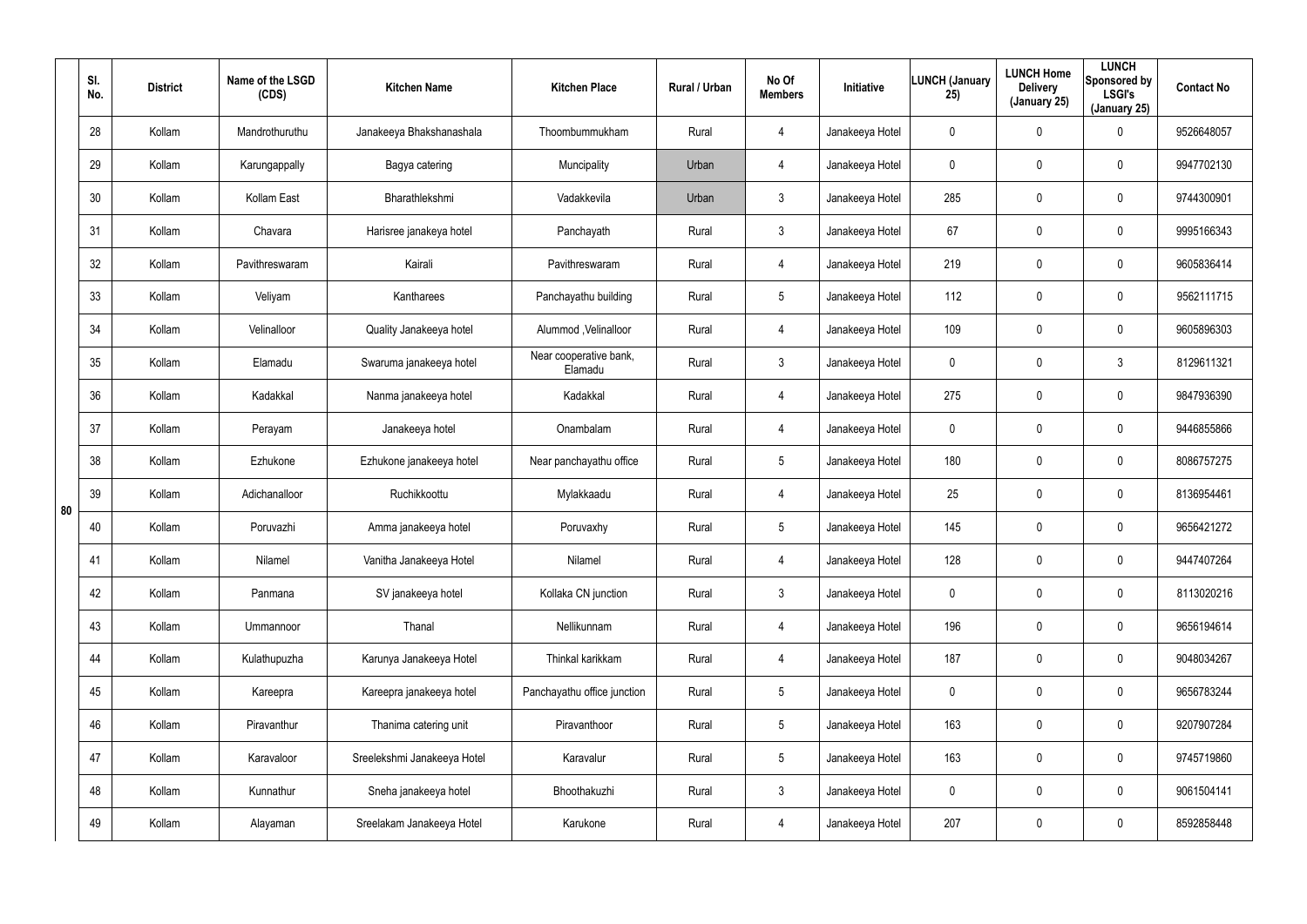| SI.<br>No. | <b>District</b> | Name of the LSGD<br>(CDS) | <b>Kitchen Name</b>                              | <b>Kitchen Place</b>                                 | Rural / Urban | No Of<br><b>Members</b> | Initiative      | <b>LUNCH (January</b><br>25) | <b>LUNCH Home</b><br><b>Delivery</b><br>(January 25) | <b>LUNCH</b><br>Sponsored by<br><b>LSGI's</b><br>(January 25) | <b>Contact No</b> |
|------------|-----------------|---------------------------|--------------------------------------------------|------------------------------------------------------|---------------|-------------------------|-----------------|------------------------------|------------------------------------------------------|---------------------------------------------------------------|-------------------|
| 50         | Kollam          | Kottarakkara              | Ruchi                                            | Kottarakkara christuraj hospital<br>hospital canteen | Urban         | $5\overline{)}$         | Janakeeya Hotel | 182                          | $\mathbf 0$                                          | 0                                                             | 9447997809        |
| 51         | Kollam          | Chirakkara                | Bhoomika Jh                                      | Bhajanamadam mukku                                   | Rural         | $5\overline{)}$         | Janakeeya Hotel | 0                            | 0                                                    | 0                                                             | 9567024263        |
| 52         | Kollam          | Kalluvathukkal            | Deepam Jh                                        | Parippally                                           | Rural         | 4                       | Janakeeya Hotel | 0                            | $\mathbf 0$                                          | 0                                                             | 8593984144        |
| 53         | Kollam          | Chirakkara                | Niram Jh                                         | Vadakkemukku ,chirakkara                             | Rural         | $\overline{4}$          | Janakeeya Hotel | 188                          | 0                                                    | 0                                                             | 9847286593        |
| 54         | Kollam          | Velinalloor               | Mathrika janakeeya hotel                         | Govt PHC canteen                                     | Rural         | 4                       | Janakeeya Hotel | 0                            | $\mathbf 0$                                          | 0                                                             | 7592859804        |
| 55         | Kollam          | East Kallada              | kudumbashree janakeeya hotel                     | marthandapuram                                       | Rural         | $5\overline{)}$         | Janakeeya Hotel | 236                          | 0                                                    | 0                                                             | 9746964557        |
| 56         | Kollam          | Anchal                    | Malu janakeeya hotel                             | Anchal, Town ward                                    | Rural         | $\mathbf{3}$            | Janakeeya Hotel | 242                          | $\pmb{0}$                                            | 0                                                             | 9656920091        |
| 57         | Kollam          | Kummil                    | Sreebhadra janakeeya hotel                       | Thachonam                                            | Rural         | $\mathbf{3}$            | Janakeeya Hotel | 90                           | $\boldsymbol{0}$                                     | 0                                                             | 9846327312        |
| 58         | Kollam          | Yeroor                    | Oottupura janakeeya hotel                        | yeroor                                               | Rural         | $6\phantom{.}6$         | Janakeeya Hotel | 290                          | $\pmb{0}$                                            | 0                                                             | 9526031467        |
| 59         | Kollam          | Nedumpana                 | Samthripthy janakeeya hotel                      | Pallimon                                             | Rural         | 4                       | Janakeeya Hotel | 0                            | $\boldsymbol{0}$                                     | 0                                                             | 9539780119        |
| 60         | Kollam          | Kollam                    | Ishwarya janakeeya hotel                         | Near collectorate, Thevally<br>division              | Urban         | $\mathbf{3}$            | Janakeeya Hotel | 285                          | $\pmb{0}$                                            | 0                                                             | 8848893882        |
| 61         | Kollam          | Edamulakkal               | Sahya janakeeya hotel                            | Edamulackal                                          | Rural         | 4                       | Janakeeya Hotel | 176                          | $\boldsymbol{0}$                                     | 0                                                             | 7025532998        |
| 62         | Kollam          | Mylom                     | Amrutha                                          | Inchakkadu                                           | Rural         | 5                       | Janakeeya Hotel | 148                          | $\boldsymbol{0}$                                     | 0                                                             | 9539780965        |
| 63         | Kollam          | Thevalakkara              | Kerala Janakeeya Hotel                           | Thevalakkara                                         | Rural         | 3                       | Janakeeya Hotel | 93                           | $\pmb{0}$                                            | 0                                                             | 9847291089        |
| 64         | Kollam          | Thalavoor                 | Kudumbasheree Nadan<br>Bhakshanashala            | Pidavoor                                             | Rural         | $\overline{4}$          | Janakeeya Hotel | 247                          | $\overline{0}$                                       | 0                                                             | 9747324839        |
| 65         | Kollam          | Vilakkudy                 | vadhanam                                         | KUNNICODU                                            | Rural         | $5\phantom{.0}$         | Janakeeya Hotel | 335                          | $\boldsymbol{0}$                                     | 0                                                             | 9526354689        |
| 66         | Kollam          | Poothakkulam              | Avani catering                                   | Poothakkulam gp                                      | Rural         | $\overline{4}$          | Janakeeya Hotel | 88                           | $\boldsymbol{0}$                                     | 0                                                             | 9562782082        |
| 67         | Kollam          | Pathanapuram              | Pathanapuram Grama Panchayath<br>Janakeeya Hotel | Pathanapuram                                         | Rural         | 4                       | Janakeeya Hotel | 111                          | $\overline{0}$                                       | 0                                                             | 9061291033        |
| 68         | Kollam          | Chadayamangalam           | Real janakeeya hotel                             | Chadayamangalam                                      | Rural         | $\mathbf{3}$            | Janakeeya Hotel | 67                           | $\overline{0}$                                       | 0                                                             | 9562123039        |
| 69         | Kollam          | Elampalloor               | Kalavara janakeeya hotel                         | Ashupathri mukku, Kundara                            | Rural         | $5\phantom{.0}$         | Janakeeya Hotel | 138                          | $\mathbf 0$                                          | 0                                                             | 8943182967        |
| 70         | Kollam          | Kottamkara                | Ishwarya janakeeya hotel                         | Keralapuram                                          | Rural         | $5\phantom{.0}$         | Janakeeya Hotel | 0                            | $\mathbf 0$                                          | 0                                                             | 9747765979        |
| 71         | Kollam          | Vettikavala               | Nanma                                            | Vettikkavala                                         | Rural         | $\mathfrak{Z}$          | Janakeeya Hotel | 0                            | $\mathbf 0$                                          | 0                                                             | 9645070430        |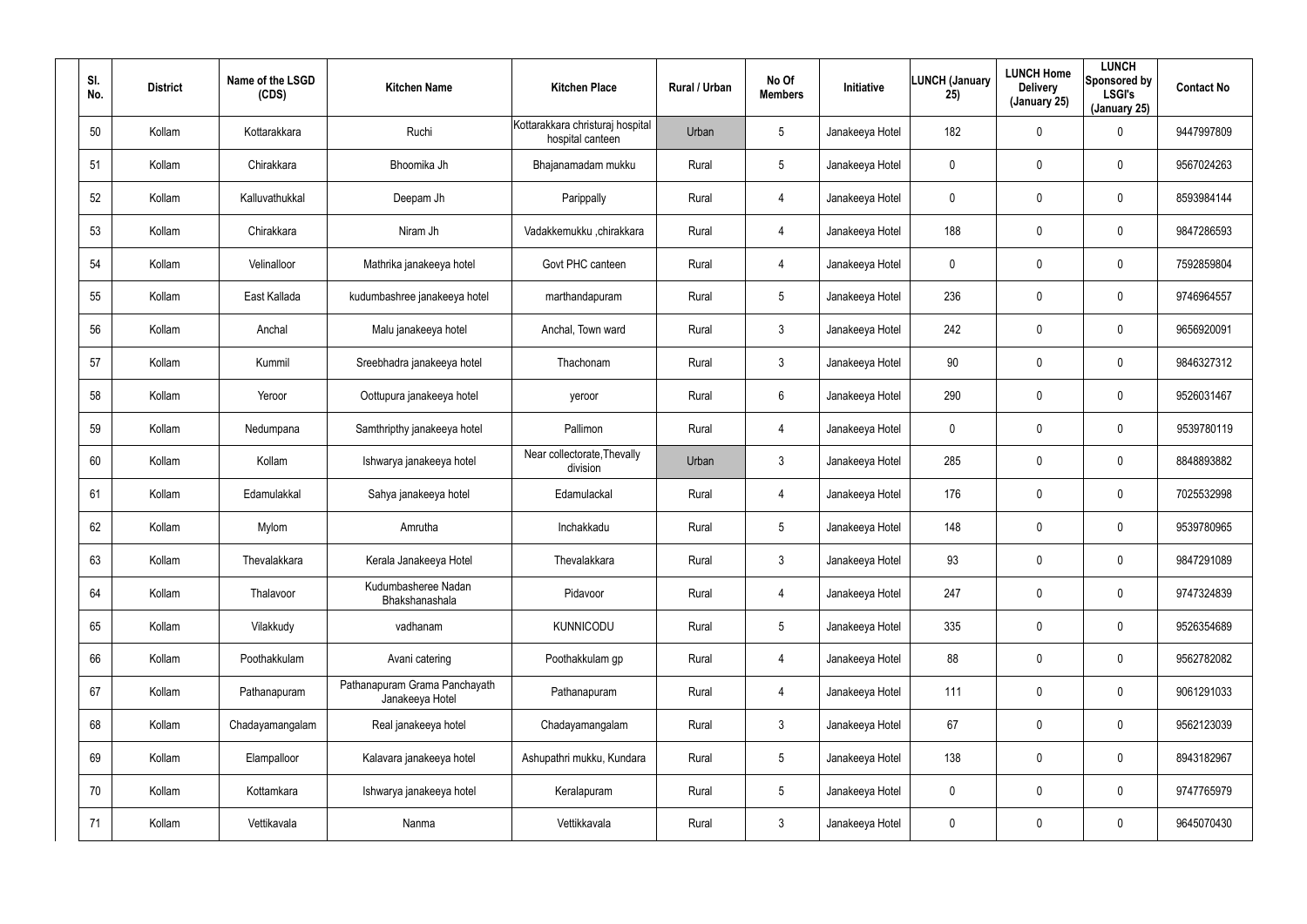|                 | SI.<br>No.      | <b>District</b> | Name of the LSGD<br>(CDS) | <b>Kitchen Name</b>             | <b>Kitchen Place</b>                   | Rural / Urban | No Of<br><b>Members</b> | Initiative      | LUNCH (January<br>25) | <b>LUNCH Home</b><br><b>Delivery</b><br>(January 25) | <b>LUNCH</b><br>Sponsored by<br><b>LSGI's</b><br>(January 25) | <b>Contact No</b> |
|-----------------|-----------------|-----------------|---------------------------|---------------------------------|----------------------------------------|---------------|-------------------------|-----------------|-----------------------|------------------------------------------------------|---------------------------------------------------------------|-------------------|
|                 | 72              | Kollam          | Pooyappally               | Anaswara janakeeya hotel        | Maruthamanpally                        | Rural         | $5\phantom{.0}$         | Janakeeya Hotel | 196                   | 0                                                    | $\mathbf 0$                                                   | 9947289476        |
|                 | 73              | Kollam          | Thenmala                  | Nanma janakeeya hotel           | Thennala                               | Rural         | $\overline{4}$          | Janakeeya Hotel | 0                     | 0                                                    | $\mathbf 0$                                                   | 9446274943        |
|                 | 74              | Kollam          | Pattazhi                  | Suprabhatham Catering Unit      | pattazhy                               | Rural         | $\overline{4}$          | Janakeeya Hotel | 0                     | 0                                                    | $\mathbf 0$                                                   | 9495195796        |
|                 | 75              | Kollam          | Neendakara                | Darshana Janakeeya Hotel        | Puthenthura Junction                   | Rural         | $\mathbf{3}$            | Janakeeya Hotel | 213                   | 0                                                    | $\mathbf 0$                                                   | 9633106463        |
|                 | 76              | Kollam          | Panayam                   | snehadeepam activity group      | Thanikkamukku                          | Rural         | $\overline{4}$          | Janakeeya Hotel | 0                     | 0                                                    | $\mathbf 0$                                                   | 8606117577        |
|                 | 77              | Kollam          | Clappana                  | Vijayasree                      | Near alumpeedika junction              | Rural         | $5\overline{)}$         | Janakeeya Hotel | 130                   | 0                                                    | $\mathbf 0$                                                   | 9567797660        |
|                 | 78              | Kollam          | Sooranad South            | Akshaya janakeeya hotel         | Patharam                               | Rural         | $\overline{4}$          | Janakeeya Hotel | 221                   | 0                                                    | $\mathbf 0$                                                   | 9746919825        |
|                 | 79              | Kollam          | Edamulakkal               | Deepam janakeeya hotel          | Edamulackal                            | Rural         | $\mathbf{3}$            | Janakeeya Hotel | 0                     | 0                                                    | $\mathbf 0$                                                   | 9400684494        |
|                 | 80              | Kollam          | Aryankavu                 | Sevana janakeeya hotel          | Kazhuthurutty                          | Rural         | $\mathbf{3}$            | Janakeeya Hotel | 184                   | 0                                                    | $\mathbf 0$                                                   | 8921381398        |
|                 | 81              | Kollam          | Pattazhi Vadakkekara      | Annapoorna                      | Kaduvathode                            | Rural         | $\overline{4}$          | Janakeeya Hotel | 197                   | 0                                                    | $\mathbf 0$                                                   | 7561013776        |
|                 | 82              | Kollam          | Kulasekharapuram          | Vinayaka                        | Puthiykavu                             | Rural         | 4                       | Janakeeya Hotel | 234                   | 0                                                    | $\mathbf 0$                                                   | 9947499053        |
| $\overline{82}$ |                 |                 |                           |                                 |                                        |               | 354                     |                 | 10923                 | $\overline{\mathbf{0}}$                              | 3                                                             |                   |
|                 |                 | Kottayam        | Akalakkunnam              | Navaruchi                       | Chengalam                              | Rural         | $5\phantom{.0}$         | Janakeeya Hotel | 125                   | 0                                                    | $\mathbf 0$                                                   | 9188362235        |
|                 | $\overline{2}$  | Kottayam        | Arpookkara                | Niravu                          | <b>Medical College</b>                 | Rural         | 8                       | Janakeeya Hotel | 102                   | 0                                                    | $\pmb{0}$                                                     | 9744719092        |
|                 | $\mathbf{3}$    | Kottayam        | Arpookkara                | Ruchi Janakeeya Hotel           | Kaippuzha mutt                         | Rural         | $\overline{4}$          | Janakeeya Hotel | 125                   | 0                                                    | $\mathbf 0$                                                   | 9847147156        |
|                 | 4               | Kottayam        | Athirampuzha              | Hannas                          | Mannanam                               | Rural         | $\overline{4}$          | Janakeeya Hotel | 58                    | 0                                                    | $\mathsf{0}$                                                  | 9496136682        |
|                 | $5\phantom{.0}$ | Kottayam        | Ayarkunnam                | Panchami Unit                   | Near PHC Ayarkunnam                    | Rural         | $5\phantom{.0}$         | Janakeeya Hotel | 43                    | 0                                                    | $\mathsf{0}$                                                  | 9744560994        |
|                 | 6               | Kottayam        | Aymanam                   | Bisiya                          | Aymanam panchayath hall                | Rural         | 3 <sup>1</sup>          | Janakeeya Hotel | 115                   | 0                                                    | $\mathbf 0$                                                   | 9544560606        |
|                 | $\overline{7}$  | Kottayam        | Bharananganam             | Kudumbshree nadan bhakshanasala | Bharananganam                          | Rural         | $\mathbf{3}$            | Janakeeya Hotel | 179                   | 0                                                    | $\mathbf 0$                                                   | 8113827680        |
|                 | 8               | Kottayam        | Changanassery             | Janakeeya Hotel                 | Near Railway station                   | Urban         | 3 <sup>1</sup>          | Janakeeya Hotel | 120                   | 0                                                    | $\mathsf{0}$                                                  | 7560866821        |
|                 | 9               | Kottayam        | Chemp                     | Thanima                         | Chemp                                  | Rural         | 4                       | Janakeeya Hotel | 0                     | 0                                                    | $\mathbf 0$                                                   | 9809940907        |
|                 | 10              | Kottayam        | Chirakkadav               | Udaya Catering Unit             | Mahatma Gandhi Town Hall,<br>Ponkunnam | Rural         | $5\phantom{.0}$         | Janakeeya Hotel | 136                   | 0                                                    | $\pmb{0}$                                                     | 6282479410        |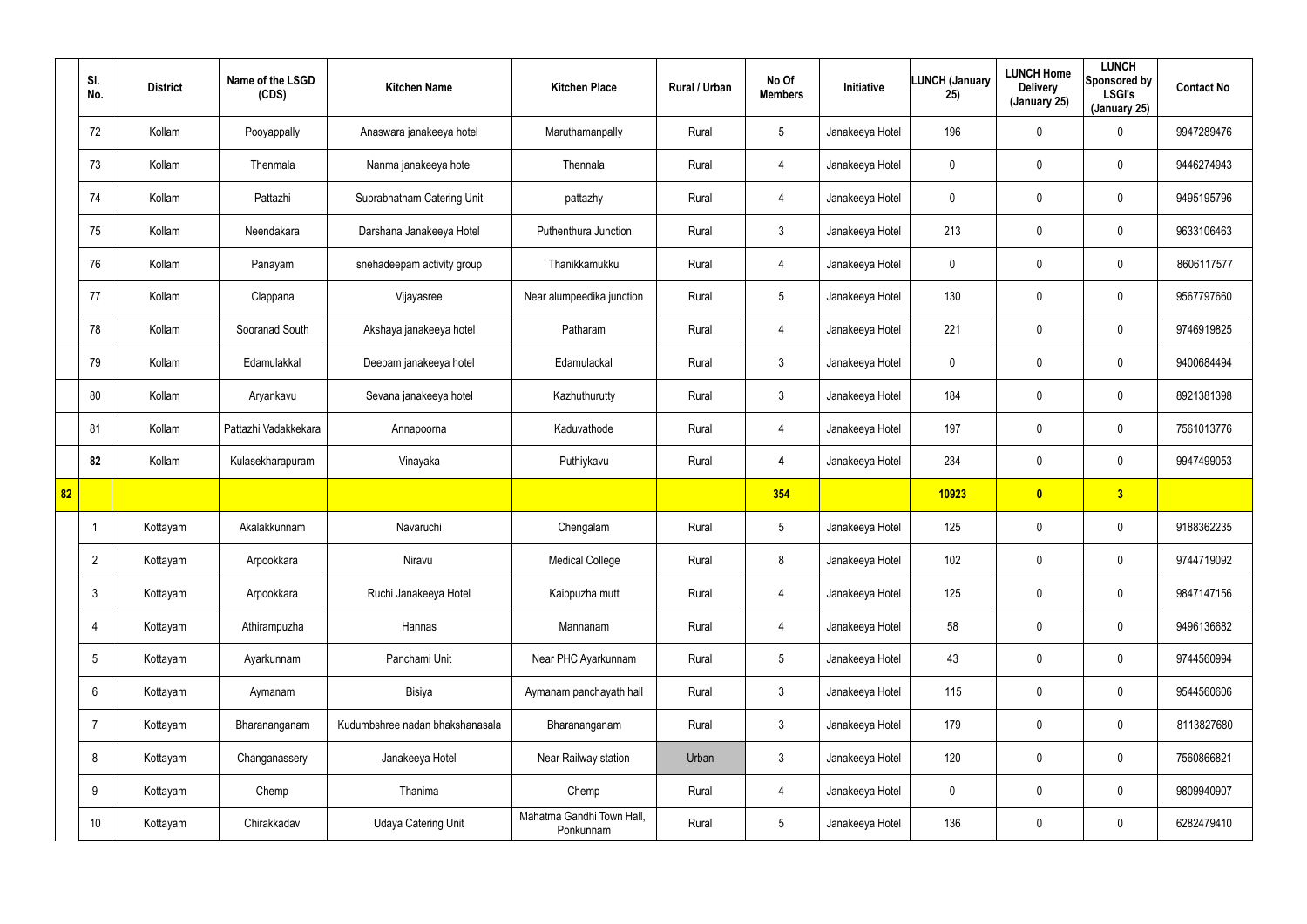| SI.<br>No. | <b>District</b> | Name of the LSGD<br>(CDS) | <b>Kitchen Name</b>            | <b>Kitchen Place</b>               | Rural / Urban | No Of<br><b>Members</b> | Initiative      | <b>LUNCH (January</b><br>25) | <b>LUNCH Home</b><br><b>Delivery</b><br>(January 25) | <b>LUNCH</b><br>Sponsored by<br><b>LSGI's</b><br>(January 25) | <b>Contact No</b> |
|------------|-----------------|---------------------------|--------------------------------|------------------------------------|---------------|-------------------------|-----------------|------------------------------|------------------------------------------------------|---------------------------------------------------------------|-------------------|
| 11         | Kottayam        | Chirakkadav               | Sargam                         | Thekkethu Kavala                   | Rural         | 3                       | Janakeeya Hotel | 35                           | 0                                                    | 0                                                             | 9656087110        |
| 12         | Kottayam        | Elikulam                  | Janakeeya Hotel Elikkulam      | Manchakuzhy                        | Rural         | $\mathbf{3}$            | Janakeeya Hotel | 60                           | 0                                                    | $\mathbf 0$                                                   | 9074768314        |
| 13         | Kottayam        | Ettumanoor                | Gramashree cafe kudumbasree    | Nandanam auditorium,<br>Ettumanoor | Urban         | 5                       | Janakeeya Hotel | 109                          | $\mathbf 0$                                          | $\mathbf 0$                                                   | 9847334071        |
| 14         | Kottayam        | Kadanad                   | Thanal catering                | Kadanad                            | Rural         | 5                       | Janakeeya Hotel | 145                          | 0                                                    | $\mathbf 0$                                                   | 9048099040        |
| 15         | Kottayam        | Kadaplamattam             | Salt &pepper                   | Near Kadaplamattom CDS             | Rural         | $\overline{4}$          | Janakeeya Hotel | 44                           | 26                                                   | $\mathbf 0$                                                   | 9645400860        |
| 16         | Kottayam        | Kadaplamattam             | Kadaplamattam Janakeeya Hotel  | Vayala                             | Rural         | 4                       | Janakeeya Hotel | 55                           | 37                                                   | $\mathbf 0$                                                   | 9446804954        |
| 17         | Kottayam        | Kaduthuruthy              | Janakeeya Hotel                | Panchayath premise                 | Rural         | 6                       | Janakeeya Hotel | 117                          | $\pmb{0}$                                            | 0                                                             | 9847166464        |
| 18         | Kottayam        | Kallara                   | Vasuki Janakeeya hotel         | Kallara                            | Rural         | $\mathbf{3}$            | Janakeeya Hotel | 83                           | $\boldsymbol{0}$                                     | $\mathbf 0$                                                   | 9846103478        |
| 19         | Kottayam        | Kanakkari                 | Jesus                          | Pattithanam                        | Rural         | 5                       | Janakeeya Hotel | 135                          | $\boldsymbol{0}$                                     | 0                                                             | 9447192439        |
| 20         | Kottayam        | Kangazha                  | Sulabha                        | Pathanadu                          | Rural         | 5                       | Janakeeya Hotel | 0                            | $\boldsymbol{0}$                                     | $\mathbf 0$                                                   | 9847438293        |
| 21         | Kottayam        | Kanjirapally              | Vanitha canteen                | Panchayath premise                 | Rural         | $\mathbf{3}$            | Janakeeya Hotel | 142                          | $\boldsymbol{0}$                                     | 0                                                             | 9605391868        |
| 22         | Kottayam        | Karoor                    | Unarvu janakeeya hotel         | Valavoor                           | Rural         | 5                       | Janakeeya Hotel | 125                          | $\boldsymbol{0}$                                     | $\mathbf 0$                                                   | 8304903250        |
| 23         | Kottayam        | Karukachal                | <b>Sukrutham Catering Unit</b> | Karukachal                         | Rural         | 5                       | Janakeeya Hotel | 65                           | $\boldsymbol{0}$                                     | $\mathbf 0$                                                   | 9847766843        |
| 24         | Kottayam        | Kidangoor                 | Janakeeya hotel                | Kidangoor Panchayath               | Rural         | $\mathbf{3}$            | Janakeeya Hotel | 120                          | $\pmb{0}$                                            | $\pmb{0}$                                                     | 9048080292        |
| 25         | Kottayam        | Kooroppada                | Achus Janakeeya Hotel          | Panchayath                         | Rural         | $\mathfrak{Z}$          | Janakeeya Hotel | 56                           | $\pmb{0}$                                            | $\pmb{0}$                                                     | 9778121989        |
| 26         | Kottayam        | Koottickal                | Janakeeya hotel                | Koottickal                         | Rural         | 5                       | Janakeeya Hotel | 99                           | $\boldsymbol{0}$                                     | $\pmb{0}$                                                     | 9645219929        |
| 27         | Kottayam        | Koruthodu                 | Koruthodu Janakeeya Hotel      | Koruthodu                          | Rural         | $6\phantom{.}6$         | Janakeeya Hotel | 66                           | $\pmb{0}$                                            | $\pmb{0}$                                                     | 7510770418        |
| 28         | Kottayam        | KottayamNorth             | Alfa Canteen                   | Municipality Kottayam              | Urban         | $5\phantom{.0}$         | Janakeeya Hotel | 63                           | $\mathbf 0$                                          | $\pmb{0}$                                                     | 9846571923        |
| 29         | Kottayam        | KottayamNorth             | Kerala cafe janakeeya hotel    | Choottuveli                        | Urban         | $\mathbf{3}$            | Janakeeya Hotel | 85                           | $\pmb{0}$                                            | 0                                                             | 8129337294        |
| 30         | Kottayam        | KottayamNorth             | Maria Janakeeya Hotel          | Chungam                            | Urban         | $5\phantom{.0}$         | Janakeeya Hotel | 245                          | $\mathbf 0$                                          | $\pmb{0}$                                                     | 9744843928        |
| 31         | Kottayam        | KottayamNorth             | Ambady Janakeeya Hotel         | Karapuzha                          | Urban         | $\overline{4}$          | Janakeeya Hotel | 0                            | $\pmb{0}$                                            | 0                                                             | 9496374594        |
| 32         | Kottayam        | Kozhuvanal                | Rohini Janakeeya Hotel         | Vakkappulam                        | Rural         | $\mathfrak{Z}$          | Janakeeya Hotel | 0                            | $\boldsymbol{0}$                                     | 0                                                             | 9400216885        |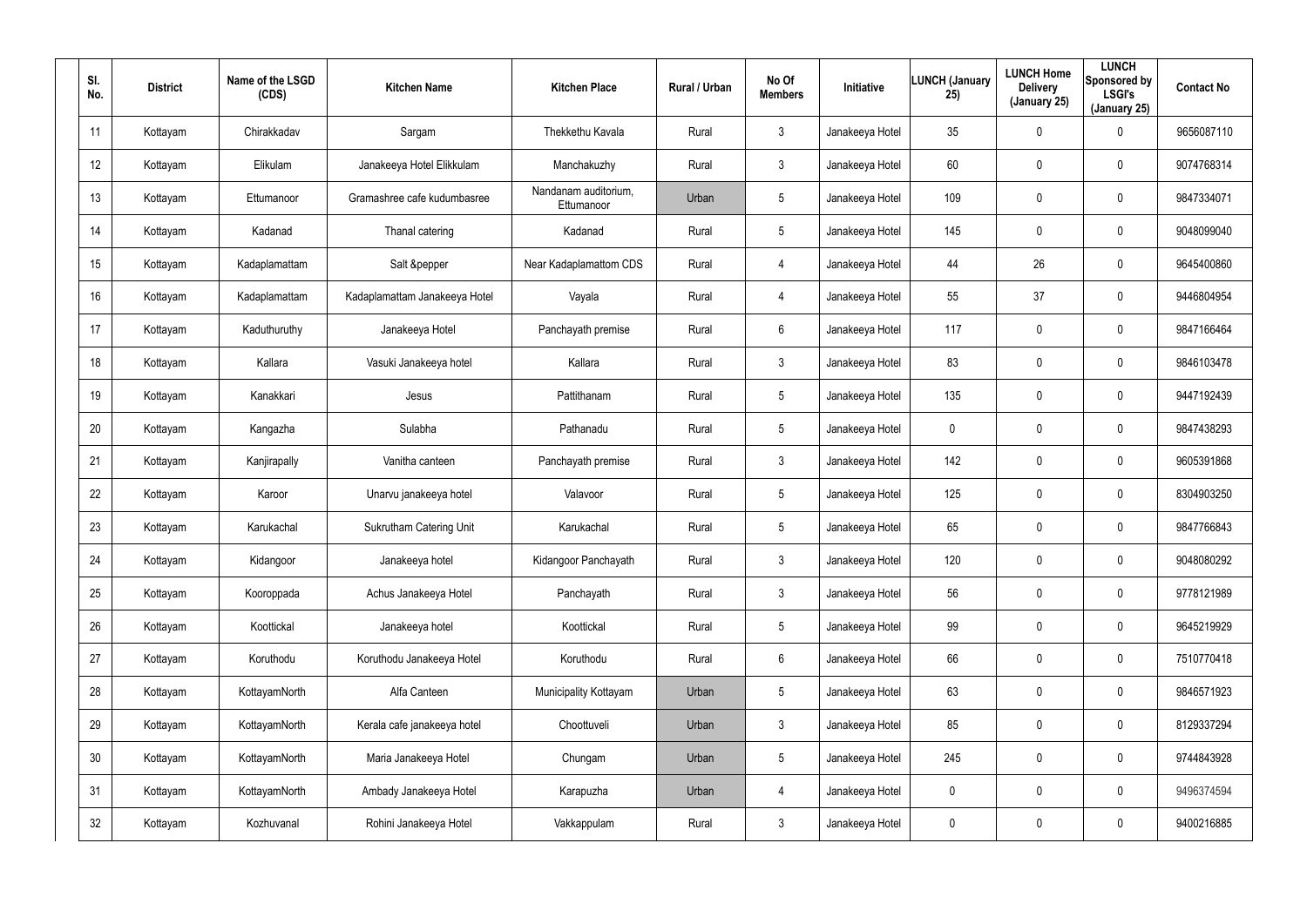|    | SI.<br>No. | <b>District</b> | Name of the LSGD<br>(CDS) | <b>Kitchen Name</b>             | <b>Kitchen Place</b>           | Rural / Urban | No Of<br><b>Members</b> | Initiative      | <b>LUNCH (January</b><br>25) | <b>LUNCH Home</b><br><b>Delivery</b><br>(January 25) | <b>LUNCH</b><br>Sponsored by<br><b>LSGI's</b><br>(January 25) | <b>Contact No</b> |
|----|------------|-----------------|---------------------------|---------------------------------|--------------------------------|---------------|-------------------------|-----------------|------------------------------|------------------------------------------------------|---------------------------------------------------------------|-------------------|
|    | 33         | Kottayam        | Kuravilangadu             | kudumbashree janakeeya hotel    | kuravilangady by pass junction | Rural         | $5\phantom{.0}$         | Janakeeya Hotel | 160                          | 0                                                    | 0                                                             | 7559022364        |
|    | 34         | Kottayam        | Kurichi                   | Swad Catering                   | Cheruvelippadi                 | Rural         | 4                       | Janakeeya Hotel | 0                            | 0                                                    | $\mathbf 0$                                                   | 9847891917        |
|    | 35         | Kottayam        | Madappally                | SR catering                     | Mammoodu                       | Rural         | $\mathfrak{Z}$          | Janakeeya Hotel | 66                           | 0                                                    | $\mathbf 0$                                                   | 9747702203        |
|    | 36         | Kottayam        | Manimala                  | Vanitha canteen                 | Manimala                       | Rural         | $\mathfrak{Z}$          | Janakeeya Hotel | 142                          | 0                                                    | $\mathbf 0$                                                   | 9946318069        |
|    | 37         | Kottayam        | Manjoor                   | Oruma catering unit             | Kuruppanthara                  | Rural         | $5\phantom{.0}$         | Janakeeya Hotel | 83                           | 67                                                   | $\mathbf 0$                                                   | 9349189590        |
|    | 38         | Kottayam        | Marangattupilly           | Marangattupilly Janakeeya Hotel | Marangattupilly                | Rural         | 4                       | Janakeeya Hotel | 197                          | 0                                                    | $\mathbf 0$                                                   | 9544416772        |
|    | 39         | Kottayam        | Maravanthuruth            | Changathi                       | Maravanthuruth                 | Rural         | 4                       | Janakeeya Hotel | 90                           | 0                                                    | $\mathbf 0$                                                   | 9744598169        |
|    | 40         | Kottayam        | Meenachil                 | Akshaya Janakeeya hotel         | Idamattam                      | Rural         | 4                       | Janakeeya Hotel | 135                          | 0                                                    | $\overline{2}$                                                | 9747190979        |
| 82 | 41         | Kottayam        | Meenachil                 | Archana janakeeya Hotel         | Paika                          | Rural         | $5\phantom{.0}$         | Janakeeya Hotel | 195                          | 0                                                    | $\mathbf 0$                                                   | 9048759539        |
|    | 42         | Kottayam        | Meenadom                  | Nainus                          | Meenadom                       | Rural         | $\mathbf{3}$            | Janakeeya Hotel | 77                           | 0                                                    | $\mathbf 0$                                                   | 9539752801        |
|    | 43         | Kottayam        | Melukavu                  | Seenayi Cafe centre             | Melukavumattam                 | Rural         | $5\phantom{.0}$         | Janakeeya Hotel | 0                            | 0                                                    | $\mathbf 0$                                                   | 9744546703        |
|    | 44         | Kottayam        | Moonnilav                 | Aiswarya                        | Moonnilav                      | Rural         | $\mathfrak{Z}$          | Janakeeya Hotel | 118                          | 0                                                    | $\mathbf 0$                                                   | 8281227689        |
|    | 45         | Kottayam        | Mulakkulam                | Janakeeya Hotel                 | Moorkkattilpadi                | Rural         | 4                       | Janakeeya Hotel | 57                           | 0                                                    | $\mathbf 0$                                                   | 9747856382        |
|    | 46         | Kottayam        | Mundakkayam               | Janakeeya Hotel Mundakkayam     | Mundakkayam                    | Rural         | 6                       | Janakeeya Hotel | 123                          | 0                                                    | $\pmb{0}$                                                     | 9495314979        |
|    | 47         | Kottayam        | Nedumkunnam               | Nanma Kudumbashree Unit         | Nedumkunnam                    | Rural         | $5\phantom{.0}$         | Janakeeya Hotel | $\mathbf 0$                  | $\mathbf 0$                                          | $\pmb{0}$                                                     | 7306791612        |
|    | 48         | Kottayam        | Neendoor                  | Gruhasree ME Unit               | Panchayath                     | Rural         | $\mathbf{3}$            | Janakeeya Hotel | 68                           | $\mathbf 0$                                          | $\pmb{0}$                                                     | 9847756958        |
|    | 49         | Kottayam        | Njeezhoor                 | Annapoorna Janakeeya Hotel      | Panchayath                     | Rural         | 4                       | Janakeeya Hotel | 92                           | $\mathbf 0$                                          | $\mathbf 0$                                                   | 9745246839        |
|    | 50         | Kottayam        | Pala                      | Angel Janakeeya Hotel           | Pala Municipality              | Urban         | 4                       | Janakeeya Hotel | $\mathbf 0$                  | $\mathbf 0$                                          | $\pmb{0}$                                                     | 9745963125        |
|    | 51         | Kottayam        | Pala                      | Harithasree catering            | Chethimattam                   | Urban         | $5\phantom{.0}$         | Janakeeya Hotel | 223                          | $\mathbf 0$                                          | $\pmb{0}$                                                     | 9895154240        |
|    | 52         | Kottayam        | Pallickathodu             | Sangeetha                       | Pallickathodu Bus stand        | Rural         | $\mathbf{3}$            | Janakeeya Hotel | 60                           | $\mathbf 0$                                          | $\pmb{0}$                                                     | 9633814381        |
|    | 53         | Kottayam        | Pampady                   | Thrupthi                        | Pampady Town                   | Rural         | $5\phantom{.0}$         | Janakeeya Hotel |                              | 0                                                    | $\mathbf 0$                                                   | 9633013622        |
|    | 54         | Kottayam        | Panachikkadu              | Ruchi Canteen                   | Paruthumpara                   | Rural         | $5\phantom{.0}$         | Janakeeya Hotel | 82                           | $\mathbf 0$                                          | $\pmb{0}$                                                     | 9656411494        |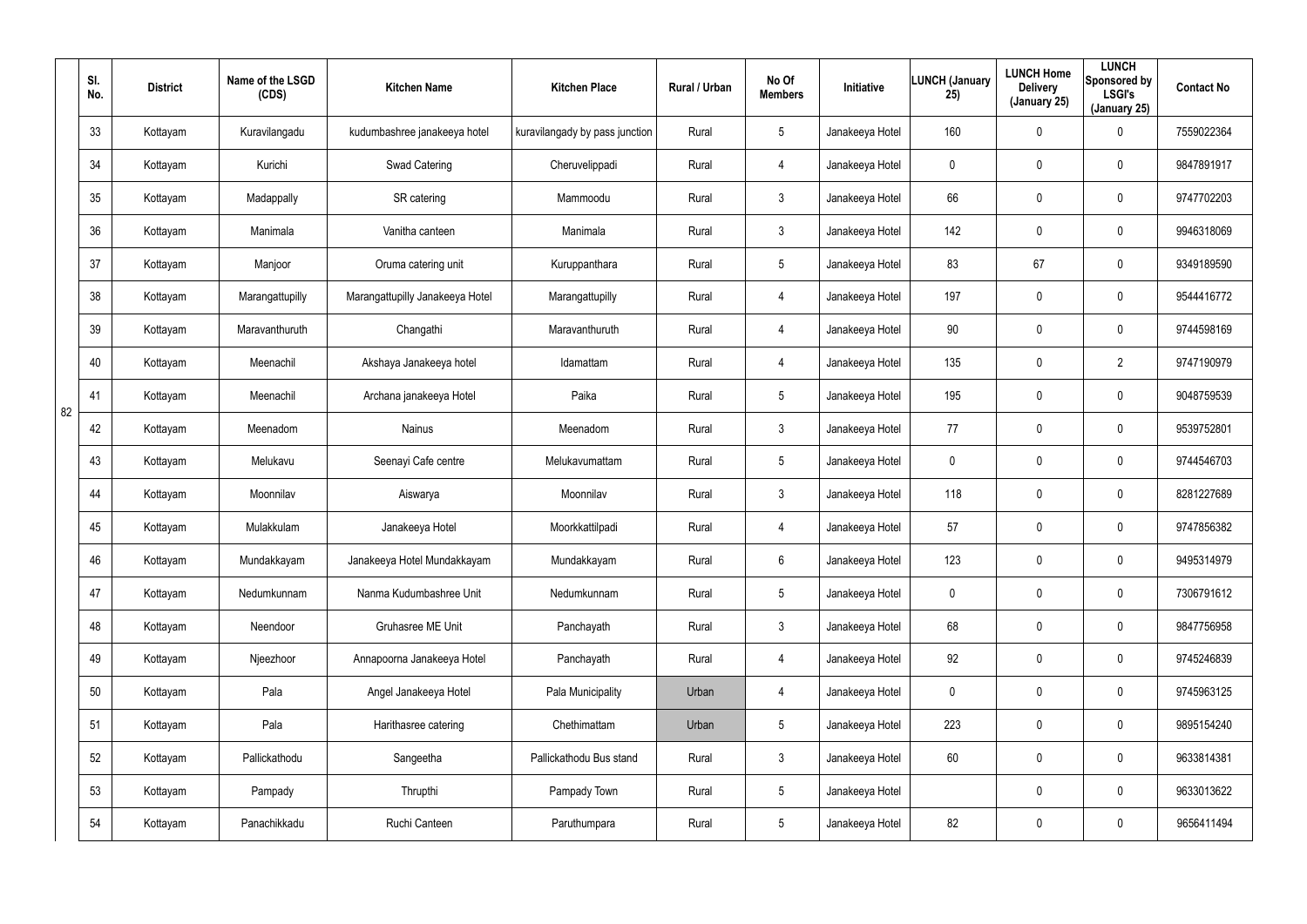| SI.<br>No. | <b>District</b> | Name of the LSGD<br>(CDS) | <b>Kitchen Name</b>                                      | <b>Kitchen Place</b>                        | Rural / Urban | No Of<br><b>Members</b> | Initiative      | <b>LUNCH (January</b><br>25) | <b>LUNCH Home</b><br><b>Delivery</b><br>(January 25) | <b>LUNCH</b><br>Sponsored by<br><b>LSGI's</b><br>(January 25) | <b>Contact No</b> |
|------------|-----------------|---------------------------|----------------------------------------------------------|---------------------------------------------|---------------|-------------------------|-----------------|------------------------------|------------------------------------------------------|---------------------------------------------------------------|-------------------|
| 55         | Kottayam        | Parathodu                 | Janakeeya Hotel Parathodu                                | Panchayath                                  | Rural         | 4                       | Janakeeya Hotel | 65                           | $\pmb{0}$                                            | 0                                                             | 7907455541        |
| 56         | Kottayam        | Paippadu                  | Thejus                                                   | Paippadu                                    | Rural         | 5                       | Janakeeya Hotel | 85                           | $\boldsymbol{0}$                                     | 0                                                             | 7034621426        |
| 57         | Kottayam        | Poonjar                   | Haritham                                                 | Poonjar                                     | Rural         | 5                       | Janakeeya Hotel | 81                           | $\pmb{0}$                                            | 0                                                             | 9495235348        |
| 58         | Kottayam        | poonjar south             | Sowbhagya Janakeeya Hotel                                | poonjar south                               | Rural         | 4                       | Janakeeya Hotel | 170                          | $\boldsymbol{0}$                                     | 0                                                             | 9495151799        |
| 59         | Kottayam        | Ramapuram                 | Ruchi                                                    | Ramapuram                                   | Rural         | $\overline{4}$          | Janakeeya Hotel | 220                          | $\pmb{0}$                                            | 0                                                             | 9495107277        |
| 60         | Kottayam        | T.V.Puram                 | Vijaya Janakeeya Hotel                                   | TV Puram                                    | Rural         | $\mathbf{3}$            | Janakeeya Hotel | 0                            | $\boldsymbol{0}$                                     | 0                                                             | 9847614136        |
| 61         | Kottayam        | Teekkoy                   | Kairali                                                  | Vagamattom, Kallambhagam                    | Rural         | $\mathbf{3}$            | Janakeeya Hotel | 93                           | $\pmb{0}$                                            | 0                                                             | 7025702768        |
| 62         | Kottayam        | Thalanad                  | Nanma                                                    | Muttambhagam Kavala                         | Rural         | $\mathbf{3}$            | Janakeeya Hotel | 41                           | $\boldsymbol{0}$                                     | $\mathbf 0$                                                   | 9961289547        |
| 63         | Kottayam        | Thalappalam               | Ameya                                                    | Thalappalam                                 | Rural         | $\overline{4}$          | Janakeeya Hotel | 130                          | $\overline{0}$                                       | 0                                                             | 7025932626        |
| 64         | Kottayam        | Thalayolaparambu          | kudumbashree janakeeya hotel                             | Thalayolaparambu                            | Rural         | $\mathbf{3}$            | Janakeeya Hotel | 96                           | $\pmb{0}$                                            | $\mathbf 0$                                                   | 7994830570        |
| 65         | Kottayam        | Thidanadu                 | Janani                                                   | Chemmlamattam                               | Rural         | $6\phantom{.}6$         | Janakeeya Hotel | 135                          | $\overline{0}$                                       | 0\$                                                           | 9562695545        |
| 66         | Kottayam        | Thidanadu                 | Krishna                                                  | Near Panchayath                             | Rural         | 4                       | Janakeeya Hotel | 175                          | $\pmb{0}$                                            | $\mathbf 0$                                                   | 9605565960        |
| 67         | Kottayam        | Thiruvarppu               | Sreeparvathy food products                               | Illickal                                    | Rural         | $\mathbf{3}$            | Janakeeya Hotel | 142                          | $\overline{0}$                                       | $\mathbf 0$                                                   | 9747289846        |
| 68         | Kottayam        | Thrikkodithanam           | Swanthanam                                               | Thrikkodithanam                             | Rural         | 5                       | Janakeeya Hotel | 66                           | $\mathbf 0$                                          | $\pmb{0}$                                                     | 7902729237        |
| 69         | Kottayam        | Udayanapuram              | Uppum Mulakum                                            | Nerekadavu                                  | Rural         | $\mathbf{3}$            | Janakeeya Hotel | 45                           | $\overline{0}$                                       | $\pmb{0}$                                                     | 8111850728        |
| 70         | Kottayam        | Udayanapuram              | Aiswarya Activity Group                                  | Vaikom Block Panchayath                     | Rural         | $5\phantom{.0}$         | Janakeeya Hotel | 62                           | $\mathbf 0$                                          | $\pmb{0}$                                                     | 9847437286        |
| 71         | Kottayam        | Uzhavoor                  | Uzhavoor Janakeeya Hotel                                 | Uzhavoor Town                               | Rural         | 8                       | Janakeeya Hotel | 353                          | $\mathbf 0$                                          | $\pmb{0}$                                                     | 9746074266        |
| 72         | Kottayam        | Vaikom                    | <b>Chanees Eats</b>                                      | Chalapparambu                               | Urban         | $\overline{4}$          | Janakeeya Hotel | 167                          | $\mathbf 0$                                          | $\pmb{0}$                                                     | 9446467389        |
| 73         | Kottayam        | Vakathanam                | Padheyam                                                 | Njaliakuzhi                                 | Rural         | $6\phantom{.}6$         | Janakeeya Hotel | 88                           | $\pmb{0}$                                            | 0                                                             | 9495010073        |
| 74         | Kottayam        | Vazhappally               | Udayam                                                   | Vazhappally                                 | Rural         | $\overline{4}$          | Janakeeya Hotel | 56                           | $\mathbf 0$                                          | 0                                                             | 9562267564        |
| 75         | Kottayam        | Vazhoor                   | Kudumbashree Canteen Unit At<br>Vazhoor Grama Panchayath | Vazhoor Grama Panchayath<br><b>Building</b> | Rural         | $5\phantom{.0}$         | Janakeeya Hotel | 0                            | $\pmb{0}$                                            | 0                                                             | 9544717796        |
| 76         | Kottayam        | Vazhoor                   | New India                                                | Nedumavu                                    | Rural         | 3 <sup>1</sup>          | Janakeeya Hotel | 25                           | $\boldsymbol{0}$                                     | 0                                                             | 9744581242        |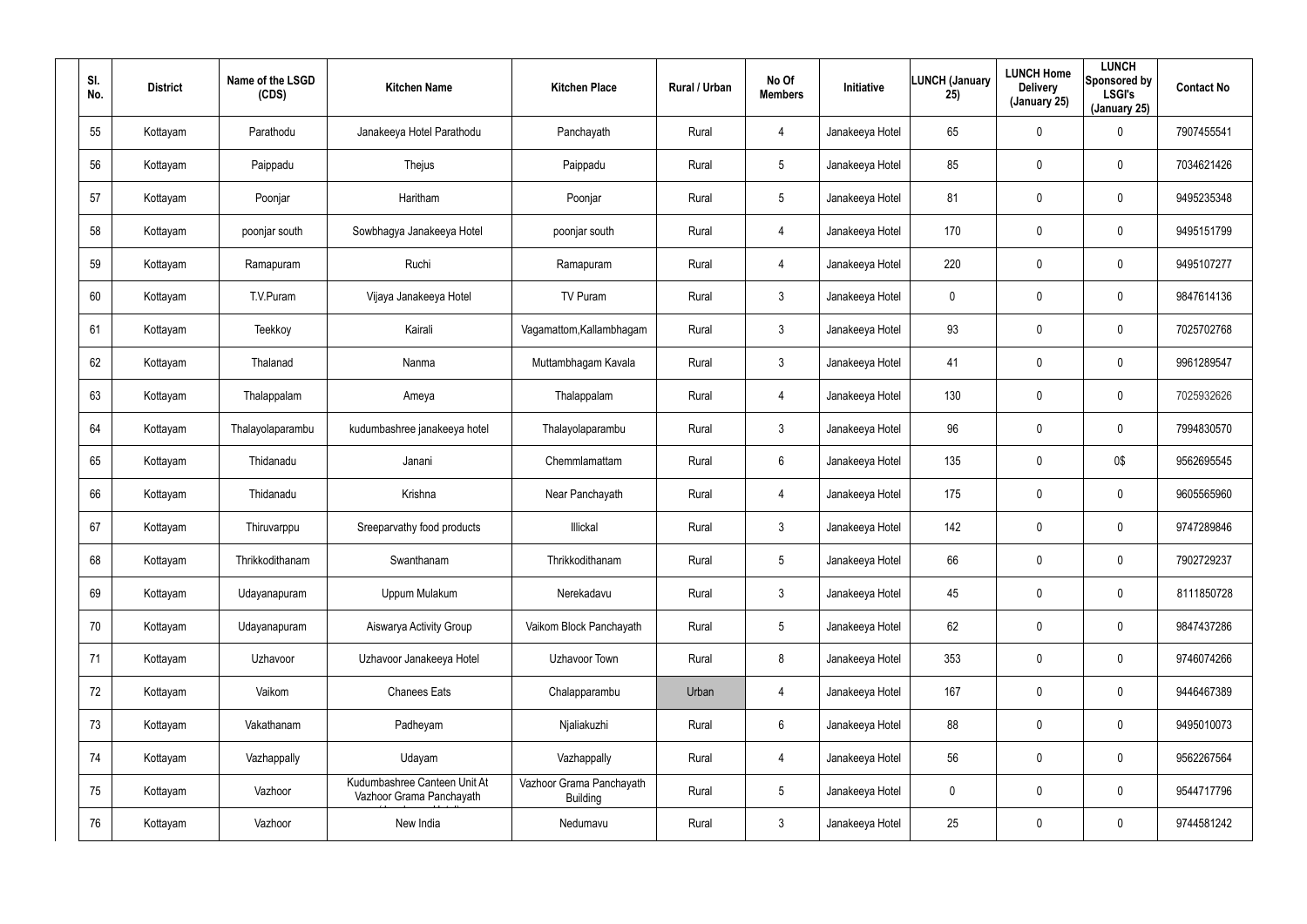|    | SI.<br>No.      | <b>District</b> | Name of the LSGD<br>(CDS) | <b>Kitchen Name</b>            | <b>Kitchen Place</b>                  | Rural / Urban | No Of<br><b>Members</b> | Initiative      | <b>LUNCH (January</b><br>25) | <b>LUNCH Home</b><br><b>Delivery</b><br>(January 25) | <b>LUNCH</b><br>Sponsored by<br><b>LSGI's</b><br>(January 25) | <b>Contact No</b> |
|----|-----------------|-----------------|---------------------------|--------------------------------|---------------------------------------|---------------|-------------------------|-----------------|------------------------------|------------------------------------------------------|---------------------------------------------------------------|-------------------|
|    | 77              | Kottayam        | Vechoor                   | Treeland Annapoorna            | <b>Bund Road</b>                      | Rural         | $\mathbf{3}$            | Janakeeya Hotel | 106                          | 0                                                    | $\mathbf 0$                                                   | 8606814487        |
|    | 78              | Kottayam        | Veliyannoor               | Thanima foods                  | Veliyannoor                           | Rural         | $\mathbf{3}$            | Janakeeya Hotel | 152                          | 0                                                    | $\mathbf 0$                                                   | 9744392147        |
|    | 79              | Kottayam        | Vellavoor                 | Uppum Mulakum Janakeeya Hotel  | Panchayath premise                    | Rural         | $5\phantom{.0}$         | Janakeeya Hotel | 92                           | 0                                                    | $\mathbf 0$                                                   | 9188317288        |
|    | 80              | Kottayam        | Velloor                   | Puzhayoram catering            | Near Velloor cds office               | Rural         | 4                       | Janakeeya Hotel | 98                           | 0                                                    | $\mathbf 0$                                                   | 9895522286        |
|    | 81              | Kottayam        | Vijayapuram               | Niravu                         | Iranjal                               | Rural         | $\mathfrak{Z}$          | Janakeeya Hotel | 273                          | 0                                                    | $\mathbf 0$                                                   | 9495245895        |
|    | 82              | Kottayam        | Vijayapuram               | Renown Janakeeya Hotel         | Vadavathoor                           | Rural         | $5\phantom{.0}$         | Janakeeya Hotel | 162                          | 130                                                  | $\mathbf 0$                                                   | 8606536302        |
| 82 |                 |                 |                           |                                |                                       |               | 336                     |                 | 7998                         | 260                                                  | 2                                                             |                   |
|    | $\mathbf 1$     | Kozhikode       | Balussery                 | Unarvu Janakeeya Hotel         | Balussery                             | Rural         | $5\phantom{.0}$         | Janakeeya Hotel | 180                          | 0                                                    | $\mathbf 0$                                                   | 95440 03929       |
|    | $\overline{2}$  | Kozhikode       | Panangad                  | Kairali Janakeeya Hotel        | Balussery mukku at KK<br>hospital     | Rural         | $\mathfrak{Z}$          | Janakeeya Hotel | 347                          | 0                                                    | $\mathbf 0$                                                   | 97450 85782       |
|    | $\mathbf{3}$    | Kozhikode       | Koorachundu               | Koorachundu Janakeeya hotel    | Koorachundu                           | Rural         | 4                       | Janakeeya Hotel | 278                          | 0                                                    | $\mathbf 0$                                                   | 94967 07886       |
|    | 4               | Kozhikode       | Koorachundu               | Koottayma Janakeeya Hotel      | Kallanode                             | Rural         | $5\phantom{.0}$         | Janakeeya Hotel | 353                          | 0                                                    | $\mathbf 0$                                                   | 94967 26850       |
|    | $5\phantom{.0}$ | Kozhikode       | Kottur                    | Sneha Janakeeya Hotel          | Kottur                                | Rural         | $5\phantom{.0}$         | Janakeeya Hotel | 169                          | 0                                                    | $\mathbf 0$                                                   | 97456 72101       |
|    | 6               | Kozhikode       | Naduvannur                | Naduvannur Janakeeya Hotel     | Naduvannur                            | Rural         | $\overline{7}$          | Janakeeya Hotel | 334                          | 0                                                    | $\mathbf 0$                                                   | 8592-031802       |
|    | 7               | Kozhikode       | Naduvannur                | Kudumbashree Janakeeya Hotel   | Anjolimukku                           | Rural         | $\mathfrak{Z}$          | Janakeeya Hotel | 349                          | 0                                                    | $\mathbf 0$                                                   | 9995947043        |
|    | 8               | Kozhikode       | Ulliyeri                  | Ulliyeri Janakeeya Hotel       | Ulliyeri                              | Rural         | 4                       | Janakeeya Hotel | 326                          | 0                                                    | $\boldsymbol{0}$                                              | 89434 06681       |
|    | 9               | Kozhikode       | Unnikulam                 | Swad Janakeeya Hotel           | Ekarool Kaappil Road                  | Rural         | $\mathbf{3}$            | Janakeeya Hotel | 735                          | 0                                                    | $\boldsymbol{0}$                                              | 85475 75474       |
|    | 10 <sup>°</sup> | Kozhikode       | Unnikulam                 | Chaithanya Janakeeya Hotel     | Opposite unnikulam<br>gramapanchayath | Rural         | $\mathbf{3}$            | Janakeeya Hotel | 674                          | 0                                                    | $\mathbf 0$                                                   | 87141 31460       |
|    | 11              | Kozhikode       | Nanminda                  | Akshaya vanitha hotel          | Nanminda panchayath building          | Rural         | $\mathbf{3}$            | Janakeeya Hotel | 143                          | 0                                                    | $\pmb{0}$                                                     | 9961184212        |
|    | 12              | Kozhikode       | Thalakkulathur            | Thalakkulathur Janakeeya Hotel | Parambath                             | Rural         | 4                       | Janakeeya Hotel | 0                            | 0                                                    | $\mathbf 0$                                                   | 7593067511        |
|    | 13              | Kozhikode       | Kakkodi                   | Kakkodi Janakeeya Hotel        | Kakkodi Bazar                         | Rural         | $\overline{7}$          | Janakeeya Hotel | 301                          | 0                                                    | $\mathbf 0$                                                   | 8943123615        |
|    | 14              | Kozhikode       | Chelannur                 | Oottupura Janakeeya Hotel      | Ambalathukulangara                    | Rural         | $\overline{7}$          | Janakeeya Hotel | 143                          | 0                                                    | $\overline{2}$                                                | 9846010528        |
|    | 15              | Kozhikode       | Narikkuni                 | Amma Janakeeya Hotel           | Narikkuni                             | Rural         | $\mathfrak{Z}$          | Janakeeya Hotel | 173                          | 0                                                    | $\pmb{0}$                                                     | 9645606562        |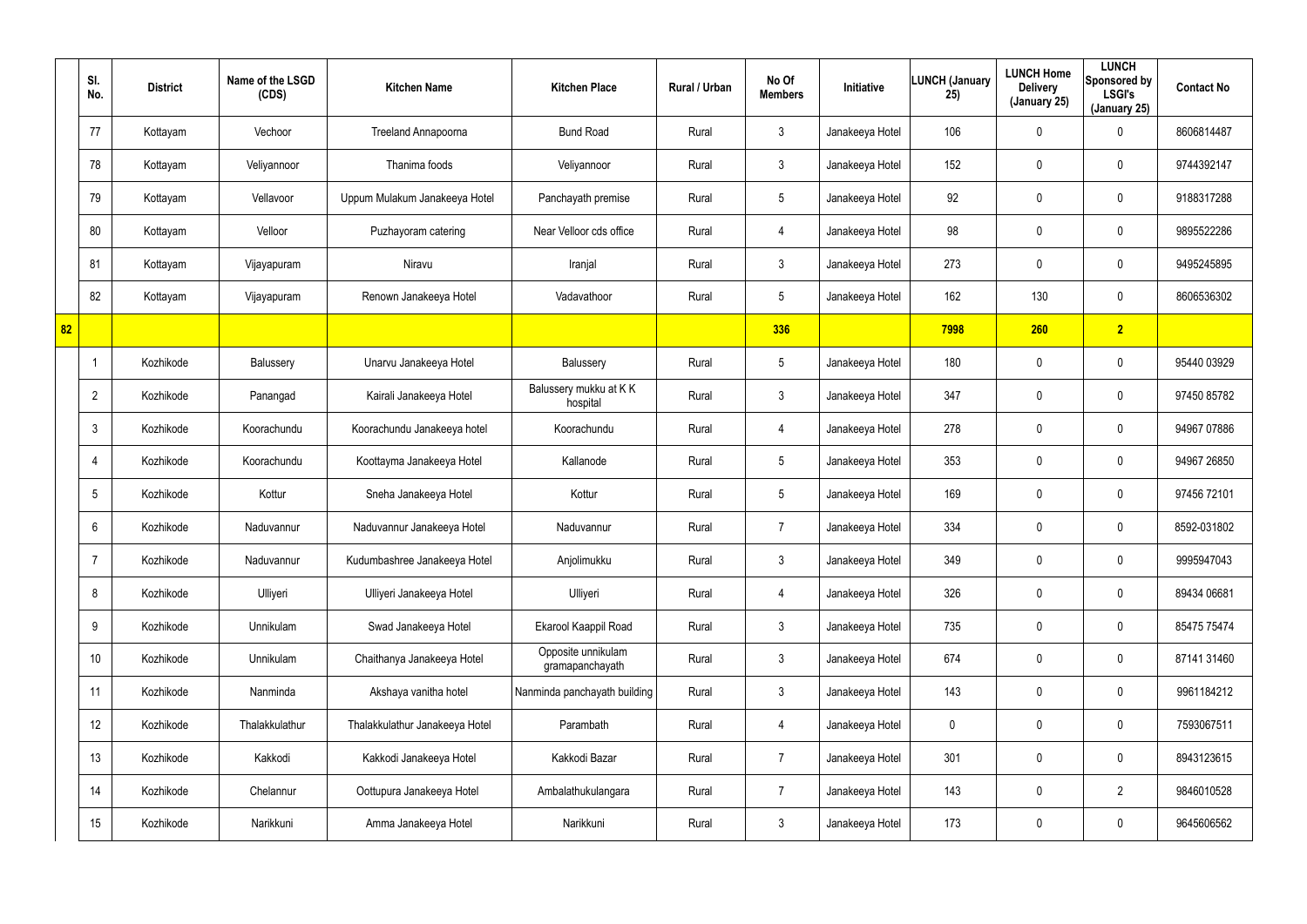| SI.<br>No. | <b>District</b> | Name of the LSGD<br>(CDS) | <b>Kitchen Name</b>                      | <b>Kitchen Place</b>      | Rural / Urban | No Of<br><b>Members</b> | Initiative      | <b>LUNCH (January</b><br>25) | <b>LUNCH Home</b><br><b>Delivery</b><br>(January 25) | <b>LUNCH</b><br>Sponsored by<br><b>LSGI's</b><br>(January 25) | <b>Contact No</b> |
|------------|-----------------|---------------------------|------------------------------------------|---------------------------|---------------|-------------------------|-----------------|------------------------------|------------------------------------------------------|---------------------------------------------------------------|-------------------|
| 16         | Kozhikode       | Kakkoor                   | Janakeeya Hotel Kakkoor                  | Kakkoor                   | Rural         | 5                       | Janakeeya Hotel | 153                          | $\mathbf 0$                                          | 0                                                             | 8592050112        |
| 17         | Kozhikode       | Koduvally                 | Sadhya Janakeeya Hotel                   | G M L P School, Koduvally | Urban         | 5                       | Janakeeya Hotel | 417                          | $\mathbf 0$                                          | $\mathbf 0$                                                   | 8593898831        |
| 18         | Kozhikode       | Koduvally                 | KKN Janakeeya Hotel Koduvally            | Nellamkandi               | Urban         | $\mathbf{3}$            | Janakeeya Hotel | 172                          | $\mathbf 0$                                          | $\mathbf 0$                                                   | 9847650894        |
| 19         | Kozhikode       | Koduvally                 | Swad Janakeeya Hotel                     | Manipuram                 | Urban         | 5                       | Janakeeya Hotel | 227                          | 0                                                    | $\mathbf 0$                                                   | 9946991995        |
| 20         | Kozhikode       | Madavoor                  | Madavoor Janakeeya Hotel                 | Near madavoor panchayath  | Rural         | 5                       | Janakeeya Hotel | 276                          | $\mathbf 0$                                          | $\mathbf 0$                                                   | 8547590842        |
| 21         | Kozhikode       | Omasseri                  | Annapoornna Janakeeya Hotel              | Omasseri                  | Rural         | $\overline{4}$          | Janakeeya Hotel | 318                          | 0                                                    | $\mathbf 0$                                                   | 9605102599        |
| 22         | Kozhikode       | Puthuppadi                | Ruchi Janakeeya Hotel                    | Puthupadi                 | Rural         | 5                       | Janakeeya Hotel | 276                          | $\mathbf 0$                                          | 0                                                             | 7909113114        |
| 23         | Kozhikode       | Kizhakkoth                | Swad Janakeeya Hotel                     | Mariveettilthazham        | Rural         | 4                       | Janakeeya Hotel | 130                          | 0                                                    | 0                                                             | 9847086665        |
| 24         | Kozhikode       | Thamarassery              | Pavithram Janakeeya hotel                | Thamarassery old stand    | Rural         | 6                       | Janakeeya Hotel | 321                          | $\mathbf 0$                                          | 0                                                             | 9048389661        |
| 25         | Kozhikode       | Kodenchery                | Kairali Janakeeya Hotel                  | Kodenchery                | Rural         | 4                       | Janakeeya Hotel | 122                          | 0                                                    | 0                                                             | 9446037829        |
| 26         | Kozhikode       | Koodaranji                | Ruchikkoot Janakeeya Hotel               | Koodaranji                | Rural         | 6                       | Janakeeya Hotel | 218                          | $\mathbf 0$                                          | 0                                                             | 9496439278        |
| 27         | Kozhikode       | Thiruvambadi              | Pulari Janakeeya Hotel                   | Thondimmal                | Rural         | 5                       | Janakeeya Hotel | 135                          | $\mathbf 0$                                          | 0                                                             | 7034264232        |
| 28         | Kozhikode       | Kattippara                | Ruchi Janakeeya Hotel                    | Chamal                    | Rural         | 6                       | Janakeeya Hotel | 150                          | $\boldsymbol{0}$                                     | 0                                                             | 7591974045        |
| 29         | Kozhikode       | Koyilandy North           | Naveena canteen                          | Near new bus stand        | Urban         | $\overline{7}$          | Janakeeya Hotel | 637                          | $\overline{0}$                                       | 0                                                             | 9544185262        |
| 30         | Kozhikode       | Koyilandy North           | Koyilandi Nagarasabha Janakeeya<br>Hotel | Near Kollamchira          | Urban         | 10                      | Janakeeya Hotel | 412                          | $\overline{0}$                                       | 0                                                             | 8943191728        |
| 31         | Kozhikode       | Koyilandi South           | Snehadeepam Janakeeya Hotel              | Muthambi                  | Urban         | $6\phantom{.}$          | Janakeeya Hotel | 78                           | $\mathbf 0$                                          | $\pmb{0}$                                                     | 9188198658        |
| 32         | Kozhikode       | Koyilandi South           | Kudumbashree Janakeeya Hotel             | Koyilandi Market          | Urban         | $\mathbf{3}$            | Janakeeya Hotel | 0                            | $\pmb{0}$                                            | 0                                                             | 9544185262        |
| 33         | Kozhikode       | Chengottukavu             | Amma Janakeeya Hotel                     | Edakkulam                 | Rural         | 5                       | Janakeeya Hotel | 148                          | $\mathbf 0$                                          | 0                                                             | 9048235785        |
| 34         | Kozhikode       | Atholi                    | Atholi Janakeeya Hotel                   | Kodassery                 | Rural         | $\overline{4}$          | Janakeeya Hotel | 118                          | $\mathbf 0$                                          | 0                                                             | 9072499251        |
| 35         | Kozhikode       | Moodadi                   | Ruchi Janakeeya Hotel                    | Moodadi                   | Rural         | 5                       | Janakeeya Hotel | 352                          | $\mathbf 0$                                          | 0                                                             | 8281226403        |
| 36         | Kozhikode       | Chemancheri               | Annapoornna Janakeeya Hotel              | Pookkad                   | Rural         | 5                       | Janakeeya Hotel | 240                          | $\mathbf 0$                                          |                                                               | 9048235785        |
| 37         | Kozhikode       | Arikkulam                 | Thanima Janakeeya Hotel                  | Kurudimukku               | Rural         | $\overline{4}$          | Janakeeya Hotel | 176                          | $\boldsymbol{0}$                                     |                                                               | 9645137125        |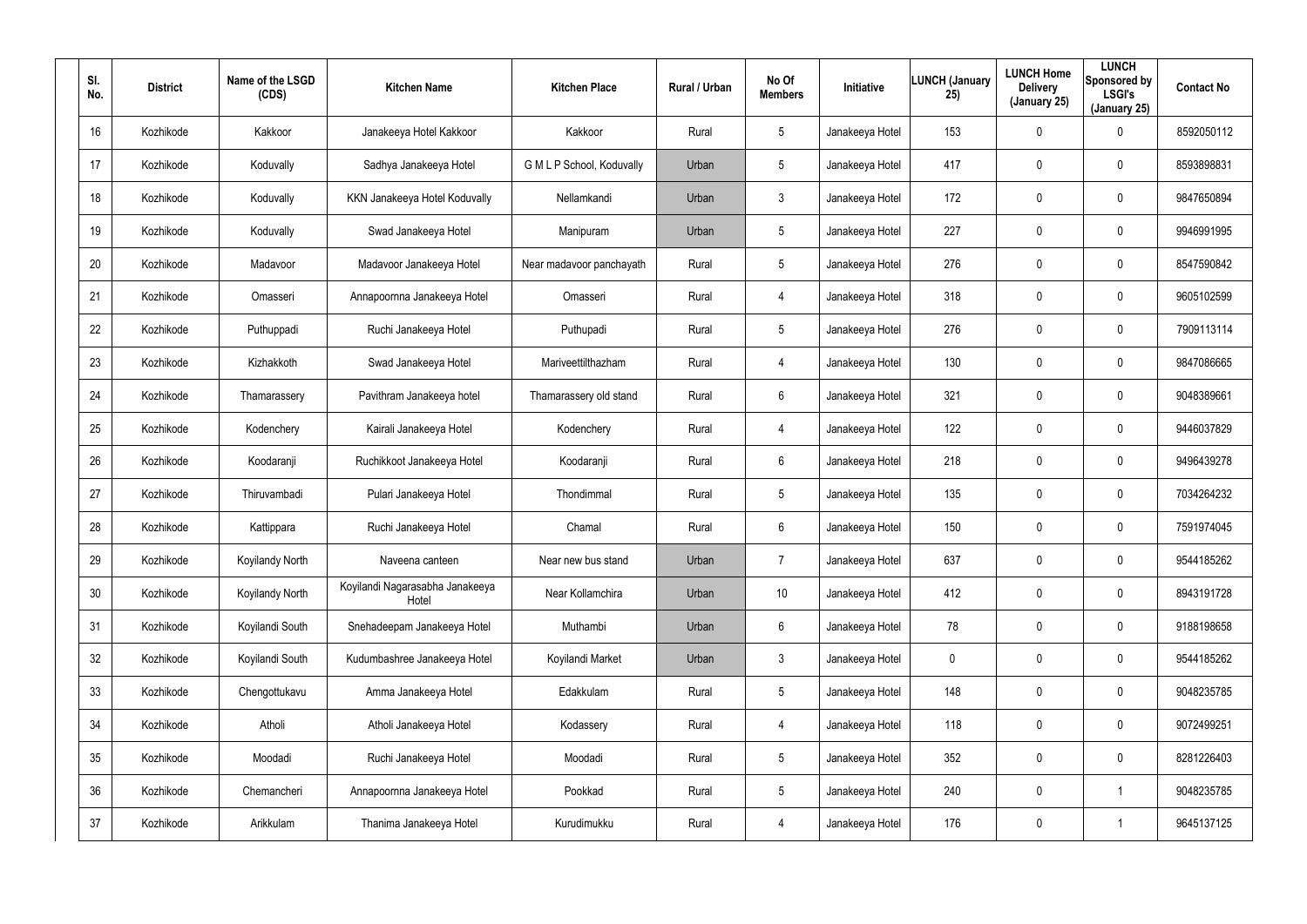|     | SI.<br>No. | <b>District</b> | Name of the LSGD<br>(CDS) | <b>Kitchen Name</b>        | <b>Kitchen Place</b>                        | Rural / Urban | No Of<br><b>Members</b> | Initiative      | <b>LUNCH (January</b><br>25) | <b>LUNCH Home</b><br><b>Delivery</b><br>(January 25) | <b>LUNCH</b><br>Sponsored by<br><b>LSGI's</b><br>(January 25) | <b>Contact No</b> |
|-----|------------|-----------------|---------------------------|----------------------------|---------------------------------------------|---------------|-------------------------|-----------------|------------------------------|------------------------------------------------------|---------------------------------------------------------------|-------------------|
|     | 38         | Kozhikode       | Arikkulam                 | Ruchiyidam Janakeeya Hotel | Arikkulam                                   | Rural         | 4                       | Janakeeya Hotel | 66                           | 0                                                    | $\mathbf 0$                                                   | 9048410803        |
|     | 39         | Kozhikode       | Kozhikode Central.        | Ruchikkoott                | <b>District Veterinary Hospital</b>         | Urban         | $\mathbf{3}$            | Janakeeya Hotel | 869                          | 210                                                  | $\boldsymbol{0}$                                              | 7025774213        |
|     | 40         | Kozhikode       | Kozhikode Central         | Sneha Ruchikkoott          | Mankavu                                     | Urban         | $\overline{4}$          | Janakeeya Hotel | 286                          | 54                                                   | $\boldsymbol{0}$                                              | 8921995031        |
|     | 41         | Kozhikode       | Kozhikode Central         | Tripthi Janakeeya Hotel    | Near AMLP School,<br>Moozhikkal             | Urban         | $\mathbf{3}$            | Janakeeya Hotel | 706                          | 121                                                  | $\boldsymbol{0}$                                              | 8129200288        |
|     | 42         | Kozhikode       | Kozhikode Central         | New Ganesh                 | Kovoor, near library                        | Urban         | $5\phantom{.0}$         | Janakeeya Hotel | 960                          | 55                                                   | $\boldsymbol{0}$                                              | 9349123701        |
|     | 43         | Kozhikode       | Kozhikode Central         | Ruchippura Janakeeya Hotel | Near Focus mall, New bus<br>stand Kozhikode | Urban         | $\mathbf{3}$            | Janakeeya Hotel | 896                          | 0                                                    | $\boldsymbol{0}$                                              | 9605602806        |
|     | 44         | Kozhikode       | Kozhikode Central         | Souparnika Janakeeya Hotel | Medical college near chest<br>hospital      | Urban         | 6                       | Janakeeya Hotel | 461                          | 0                                                    | $\mathbf 0$                                                   | 8281709784        |
|     | 45         | Kozhikode       | Kozhikode North           | Udayam kudumbasree canteen | Thadambattuthazham                          | Urban         | $5\phantom{.0}$         | Janakeeya Hotel | 600                          | 84                                                   | $\mathbf 0$                                                   | 7736850096        |
|     | 46         | Kozhikode       | Kozhikode North           | Ruchi                      | Elathoor, Chettikulam                       | Urban         | $\overline{4}$          | Janakeeya Hotel | 311                          | 0                                                    | $\mathbf 0$                                                   | 9947743713        |
|     | 47         | Kozhikode       | Kozhikode North           | Tasty Janakeeya Hotel      | Butt road                                   | Urban         | $5\phantom{.0}$         | Janakeeya Hotel | 550                          | 60                                                   | $\mathbf 0$                                                   | 9074462795        |
|     | 48         | Kozhikode       | Kozhikode North           | Oruma                      | Eranjikkal                                  | Urban         | $\overline{4}$          | Janakeeya Hotel | 0                            | 0                                                    | $\mathbf 0$                                                   |                   |
|     | 49         | Kozhikode       | Feroke                    | Ruchi vanitha mess         | Feroke Muncipality                          | Urban         | 7                       | Janakeeya Hotel | 235                          | 0                                                    | $\mathbf 0$                                                   | 9544468026        |
|     | 50         | Kozhikode       | Feroke                    | Mithra Janakeeya Hotel     | Ambalangadi                                 | Urban         | $\sqrt{5}$              | Janakeeya Hotel | 345                          | 0                                                    | $\mathbf 0$                                                   | 9847657229        |
|     | 51         | Kozhikode       | Feroke                    | Chemmeen Janakeeya Hotel   | Karuvanthuruthi                             | Urban         | $\overline{4}$          | Janakeeya Hotel | 268                          | 0                                                    | $\mathbf 0$                                                   | 9747265293        |
|     | 52         | Kozhikode       | Ramanattukara             | Tasty catering unit        | Ramanattukara                               | Urban         | 6                       | Janakeeya Hotel | 493                          | 0                                                    | $\mathbf 0$                                                   | 9961004004        |
| 106 | 53         | Kozhikode       | KozhikodeSouth            | Ushass cattering           | Meenchantha school                          | Urban         | $5\phantom{.0}$         | Janakeeya Hotel | 785                          | 0                                                    | $\pmb{0}$                                                     | 9645629224        |
|     | 54         | Kozhikode       | Kozhikode South           | Oruma                      | Naduvattam                                  | Urban         | 4                       | Janakeeya Hotel | 340                          | 0                                                    | $\mathbf 0$                                                   | 9747405960        |
|     | 55         | Kozhikode       | Kozhikode South           | Ruchi Janakeeya Hotel      | Kundayithode                                | Urban         | $5\overline{)}$         | Janakeeya Hotel | 552                          | 0                                                    | $\pmb{0}$                                                     | 9526521036        |
|     | 56         | Kozhikode       | Kozhikode South           | Five star                  | Palayam                                     | Urban         | 4                       | Janakeeya Hotel | 417                          | 0                                                    | $\pmb{0}$                                                     | 9744307041        |
|     | 57         | Kozhikode       | Olavanna                  | Kailamadam Janakeeya Hotel | Pantheerankavu bypass                       | Rural         | 6                       | Janakeeya Hotel | 330                          | 194                                                  | $\pmb{0}$                                                     | 9526123535        |
|     | 58         | Kozhikode       | Olavanna                  | Snehitha Janakeeya Hotel   | Kunnathupalam                               | Rural         | 6                       | Janakeeya Hotel | 437                          | 189                                                  | $\mathbf 0$                                                   | 9072771905        |
|     | 59         | Kozhikode       | Kadalundi                 | Kadambhari Janakeeya Hotel | Mannoor valavil                             | Rural         | 6                       | Janakeeya Hotel | 228                          | 0                                                    | $\pmb{0}$                                                     | 9349923675        |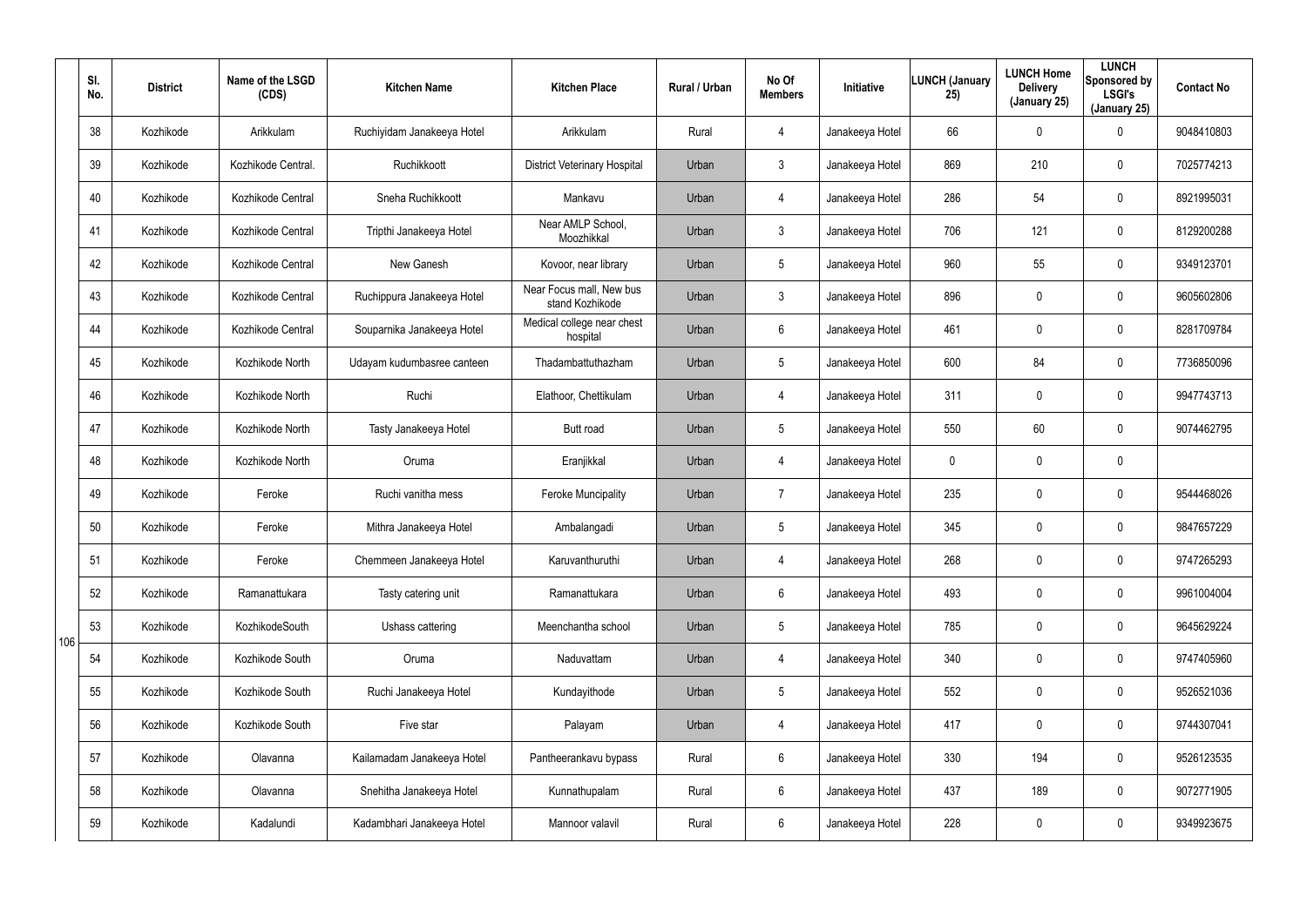| SI.<br>No. | <b>District</b> | Name of the LSGD<br>(CDS) | <b>Kitchen Name</b>                       | <b>Kitchen Place</b>               | Rural / Urban | No Of<br><b>Members</b> | Initiative      | <b>LUNCH (January</b><br>25) | <b>LUNCH Home</b><br><b>Delivery</b><br>(January 25) | <b>LUNCH</b><br>Sponsored by<br><b>LSGI's</b><br>(January 25) | <b>Contact No</b> |
|------------|-----------------|---------------------------|-------------------------------------------|------------------------------------|---------------|-------------------------|-----------------|------------------------------|------------------------------------------------------|---------------------------------------------------------------|-------------------|
| 60         | Kozhikode       | Mukkam                    | Mukkam Friends Janakeeya hotel            | Mukkam                             | Urban         | $\overline{4}$          | Janakeeya Hotel | 424                          | $\mathbf 0$                                          | 0                                                             | 9497215604        |
| 61         | Kozhikode       | Mukkam                    | Oottupura Janakeeya Hotel                 | Manassery                          | Urban         | $\overline{4}$          | Janakeeya Hotel | 375                          | $\mathbf 0$                                          | 0                                                             | 9645563417        |
| 62         | Kozhikode       | Chathamangalam            | Prakruthi                                 | Chathamangalam vipanana<br>kendram | Rural         | 5                       | Janakeeya Hotel | 80                           | $\boldsymbol{0}$                                     | $\pmb{0}$                                                     | 9745828787        |
| 63         | Kozhikode       | Perumanna                 | Thushara Janakeeya Hotel                  | Vallikkunnu                        | Rural         | 5                       | Janakeeya Hotel | 165                          | $\mathbf 0$                                          | 0                                                             | 8113873612        |
| 64         | Kozhikode       | Kodiyathur                | Kanivu                                    | Eranjimavu                         | Rural         | $\overline{4}$          | Janakeeya Hotel | 206                          | $\boldsymbol{0}$                                     | $\pmb{0}$                                                     | 9048094053        |
| 65         | Kozhikode       | Karassery                 | Karassery CDS Janakeeya Hotel             | Near karassery panchayath          | Rural         | 4                       | Janakeeya Hotel | 160                          | $\mathbf 0$                                          | 0                                                             | 9645120636        |
| 66         | Kozhikode       | Kuruvattoor               | Nanma Janakeeya Hotel                     | Payambra                           | Rural         | $\overline{4}$          | Janakeeya Hotel | 109                          | 0                                                    | $\mathbf 0$                                                   | 8547413299        |
| 67         | Kozhikode       | Mavoor                    | Koottayma Janakeeya Hotel                 | Mavoor                             | Rural         | 4                       | Janakeeya Hotel | 348                          | 0                                                    | $\mathbf 0$                                                   | 9961856227        |
| 68         | Kozhikode       | Peruvayal                 | Tripthi Janakeeya Hotel                   | Velliparambu                       | Rural         | 5                       | Janakeeya Hotel | 140                          | 0                                                    | $\mathbf 0$                                                   | 6238723687        |
| 69         | Kozhikode       | Kunnamangalam             | Snehapuram Janakeeya Hotel                | Karanthoor                         | Rural         | 3                       | Janakeeya Hotel | 0                            | 0                                                    | $\mathbf 0$                                                   | 9048545152        |
| 70         | Kozhikode       | Kuttiadi                  | Janakeeya Hotel                           | Kuttiadi Town                      | Rural         | 9                       | Janakeeya Hotel | 227                          | 0                                                    | $\mathbf 0$                                                   | 8606099575        |
| 71         | Kozhikode       | Kavilumpara               | Kavilumpara panchayath Janakeeya<br>Hotel | Thottilpalam                       | Rural         | 4                       | Janakeeya Hotel | 301                          | 0                                                    | $\mathbf 0$                                                   | 8157900256        |
| 72         | Kozhikode       | Maruthonkara              | Thanima Janakeeya Hotel                   | Adukkath                           | Rural         | 5                       | Janakeeya Hotel | 274                          | $\boldsymbol{0}$                                     |                                                               | 9846974198        |
| 73         | Kozhikode       | Velom                     | Samridhi                                  | Kallumpuram - Theekkuni            | Rural         | 5                       | Janakeeya Hotel | 0                            | $\pmb{0}$                                            | 0                                                             | 9846813401        |
| 74         | Kozhikode       | Kunnummal                 | Ruchi Janakeeya Hotel                     | Kakkattil                          | Rural         | $5\phantom{.0}$         | Janakeeya Hotel | 0                            | $\pmb{0}$                                            | 0                                                             | 9605800608        |
| 75         | Kozhikode       | Naripatta                 | Sthree sakthi Janakeeya Hotel             | Kaiveli                            | Rural         | 5                       | Janakeeya Hotel | 168                          | $\pmb{0}$                                            | 0                                                             | 9645339232        |
| 76         | Kozhikode       | Kayakkodi                 | Samridhi Janakeeya Hotel                  | Kayakkodi                          | Rural         | $5\phantom{.0}$         | Janakeeya Hotel | 234                          | $\pmb{0}$                                            | 0                                                             | 9495587551        |
| 77         | Kozhikode       | Thurayur                  | Cds coffee house                          | Thurayur                           | Rural         | 5                       | Janakeeya Hotel | 228                          | $\pmb{0}$                                            | $\pmb{0}$                                                     | 9048028293        |
| 78         | Kozhikode       | Payyoli                   | Mithra                                    | Payyoli Municipality               | Urban         | 5                       | Janakeeya Hotel | 240                          | $\pmb{0}$                                            | $\pmb{0}$                                                     | 8606505900        |
| 79         | Kozhikode       | Meppayur                  | Ruchi canteen                             | Meppayur                           | Rural         | 5                       | Janakeeya Hotel | 305                          | $\pmb{0}$                                            | $\pmb{0}$                                                     | 9447469729        |
| 80         | Kozhikode       | Thikkodi                  | Kaippunnyam Janakeeya Hotel               | Thikkodi                           | Rural         | 5                       | Janakeeya Hotel | 0                            | $\pmb{0}$                                            | $\pmb{0}$                                                     | 9526071250        |
| 81         | Kozhikode       | Keezhariyur               | Tripthi Janakeeya Hotel                   | Arayanattu para                    | Rural         | 8                       | Janakeeya Hotel | 292                          | $\boldsymbol{0}$                                     | 0                                                             | 8592834034        |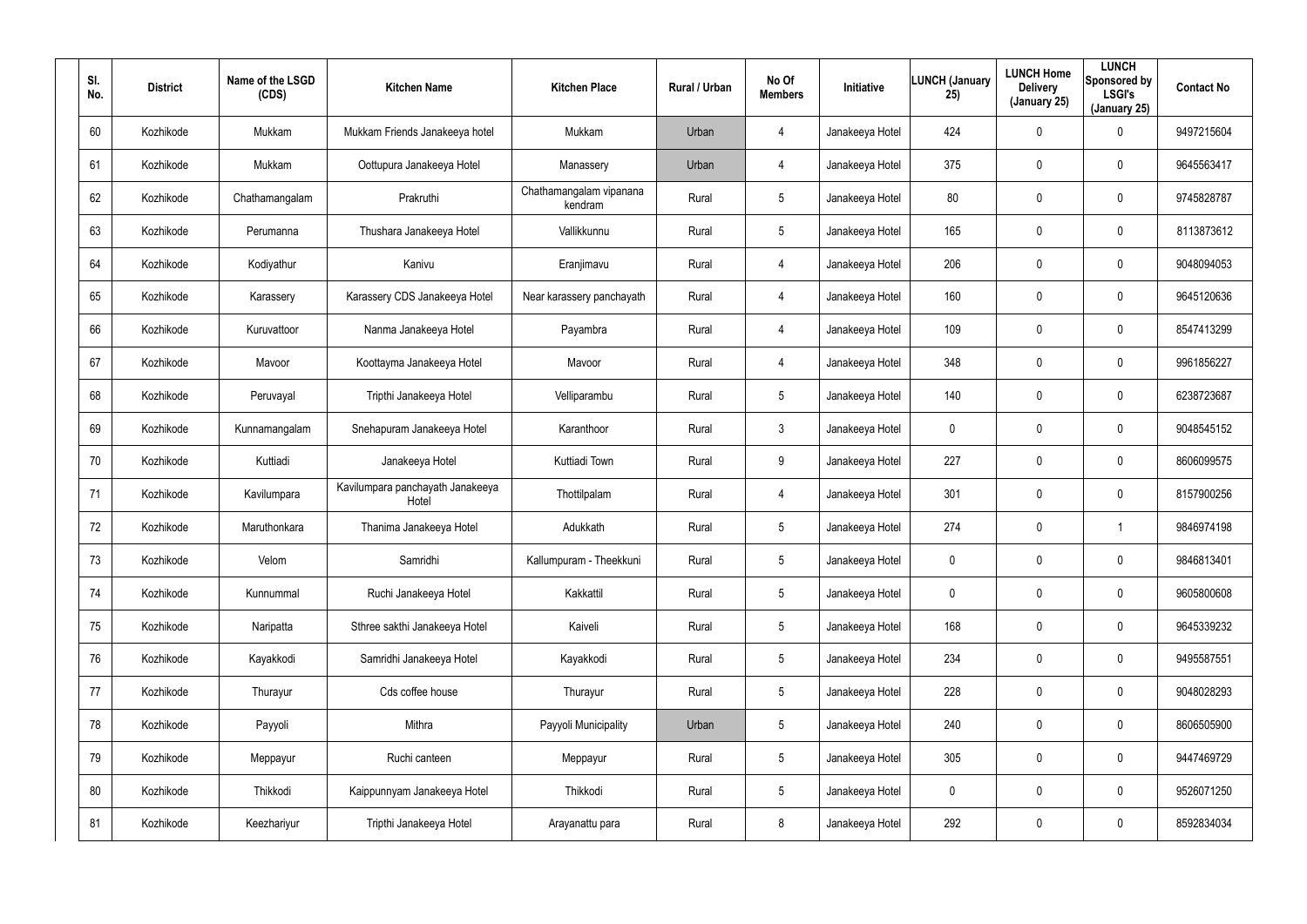| SI.<br>No. | <b>District</b> | Name of the LSGD<br>(CDS) | <b>Kitchen Name</b>                                  | <b>Kitchen Place</b>                               | Rural / Urban | No Of<br><b>Members</b> | Initiative      | <b>LUNCH (January</b><br>25) | <b>LUNCH Home</b><br><b>Delivery</b><br>(January 25) | <b>LUNCH</b><br>Sponsored by<br><b>LSGI's</b><br>(January 25) | <b>Contact No</b> |
|------------|-----------------|---------------------------|------------------------------------------------------|----------------------------------------------------|---------------|-------------------------|-----------------|------------------------------|------------------------------------------------------|---------------------------------------------------------------|-------------------|
| 82         | Kozhikode       | Chakkittappara            | Chakkittapara cds Hotel                              | Chakkittapara CDS                                  | Rural         | $\mathbf{3}$            | Janakeeya Hotel | 286                          | $\mathbf 0$                                          | 0                                                             | 9526881089        |
| 83         | Kozhikode       | Cheruvannur               | Vanitha canteen                                      | near cheruvannur panchayath<br>office, Cheruvannur | Rural         | 5                       | Janakeeya Hotel | 210                          | $\mathbf 0$                                          | $\mathbf 0$                                                   | 9400676505        |
| 84         | Kozhikode       | Koothali                  | Salkara stationary cum Coffee house<br>and photostat | Near Koothali panchayath<br>office                 | Rural         | 6                       | Janakeeya Hotel | 128                          | $\mathbf 0$                                          | $\mathbf 0$                                                   | 9847642496        |
| 85         | Kozhikode       | Changaroth                | Changorath Janakeeya Hotel                           | Near Vadakkumbad HSS                               | Rural         | 5                       | Janakeeya Hotel | 185                          | $\mathbf 0$                                          | $\mathbf 0$                                                   | 9747353283        |
| 86         | Kozhikode       | Perambra                  | Perambra Janakeeya Hotel                             | Perambra                                           | Rural         | $\overline{4}$          | Janakeeya Hotel | 315                          | $\mathbf 0$                                          | $\mathbf 0$                                                   | 6238677483        |
| 87         | Kozhikode       | Kayanna                   | Kudumbashree Janakeeya Hotel<br>Kayanna              | Kayanna Bazar                                      | Rural         | $\mathbf{3}$            | Janakeeya Hotel | 75                           | 0                                                    | $\mathbf 0$                                                   | 9496130121        |
| 88         | Kozhikode       | Nochad                    | Kudumbashree Janakeeya Hotel                         | Muliyangal                                         | Rural         | 5                       | Janakeeya Hotel | 197                          | $\mathbf 0$                                          | $\mathbf 0$                                                   | 7034944936        |
| 89         | Kozhikode       | Ayenchery                 | Janakeeya Hotel Ayanchery                            | Ayanchery                                          | Rural         | 4                       | Janakeeya Hotel | 183                          | 0                                                    | 0                                                             | 8078369520        |
| 90         | Kozhikode       | Maniyur                   | Ruchikoott Vanitha Hotel                             | Near maniyur panchayath<br>office, Navodaya stop   | Rural         | 4                       | Janakeeya Hotel | 105                          | $\mathbf 0$                                          | $\mathbf 0$                                                   | 9400097895        |
| 91         | Kozhikode       | Villiappally              | Janakeeya Hotel Villiappally                         | Keezhal Mukku                                      | Rural         | 4                       | Janakeeya Hotel | 226                          | 0                                                    | $\mathbf 0$                                                   | 8086472039        |
| 92         | Kozhikode       | Thiruvallur               | Ruchi Janakeeya Hotel                                | Thiruvallur                                        | Rural         | 5                       | Janakeeya Hotel | 237                          | $\mathbf 0$                                          | $\mathbf 0$                                                   | 9400723619        |
| 93         | Kozhikode       | Edachery                  | Kudumbasree cafe and helpdesk                        | Edachery                                           | Rural         | 4                       | Janakeeya Hotel | 215                          | $\mathbf 0$                                          | 0                                                             | 7736287974        |
| 94         | Kozhikode       | Nadapuram                 | Uttupura canteen and catering                        | Kallachi                                           | Rural         | 6                       | Janakeeya Hotel | 0                            | $\mathbf 0$                                          | 0                                                             | 9946448011        |
| 95         | Kozhikode       | Chekkyad                  | Ruchi vanitha hotel                                  | Puliyav                                            | Rural         | 4                       | Janakeeya Hotel | 258                          | $\mathbf 0$                                          | 0                                                             | 9048541152        |
| 96         | Kozhikode       | Valayam                   | Nanma Janakeeya Hotel                                | Valayam                                            | Rural         | $5\phantom{.0}$         | Janakeeya Hotel | 210                          | $\overline{0}$                                       | $\pmb{0}$                                                     | 9207821783        |
| 97         | Kozhikode       | Purameri                  | Nanma Janakeeya Hotel                                | Purameri                                           | Rural         | $6\phantom{.}$          | Janakeeya Hotel | 334                          | $\mathbf 0$                                          | $\pmb{0}$                                                     | 9745393164        |
| 98         | Kozhikode       | Vanimel                   | Vanimel Janakeeya Hotel                              | Bhoomivathukkal                                    | Rural         | $5\phantom{.0}$         | Janakeeya Hotel | 160                          | $\overline{0}$                                       | $\pmb{0}$                                                     | 9048163049        |
| 99         | Kozhikode       | Tuneri                    | Menma Oottupura Janakeeya Hotel                      | Tuneri                                             | Rural         | 3 <sup>1</sup>          | Janakeeya Hotel | 200                          | $\overline{0}$                                       | 0                                                             | 9745251928        |
| 100        | Kozhikode       | Onchiyam                  | Adukkala                                             | Kannookkara                                        | Rural         | 3 <sup>1</sup>          | Janakeeya Hotel | 168                          | $\pmb{0}$                                            | 0                                                             | 8606115054        |
| 101        | Kozhikode       | Chorode                   | Janani Hotel and Catering Unit                       | Chorode                                            | Rural         | $\overline{4}$          | Janakeeya Hotel | 343                          | $\mathbf 0$                                          | 0                                                             | 9645426343        |
| 102        | Kozhikode       | Eramala                   | Janakeeya Hotel - Eramala                            | Orkkatteri                                         | Rural         | 8                       | Janakeeya Hotel | 0                            | $\pmb{0}$                                            | 0                                                             | 9645239675        |
| 103        | Kozhikode       | Vadakara West             | Janakeeya Hotel - Vadakara west                      | Vadakara                                           | Urban         | $\mathfrak{Z}$          | Janakeeya Hotel | 0                            | $\mathbf 0$                                          | 0                                                             | 8943703596        |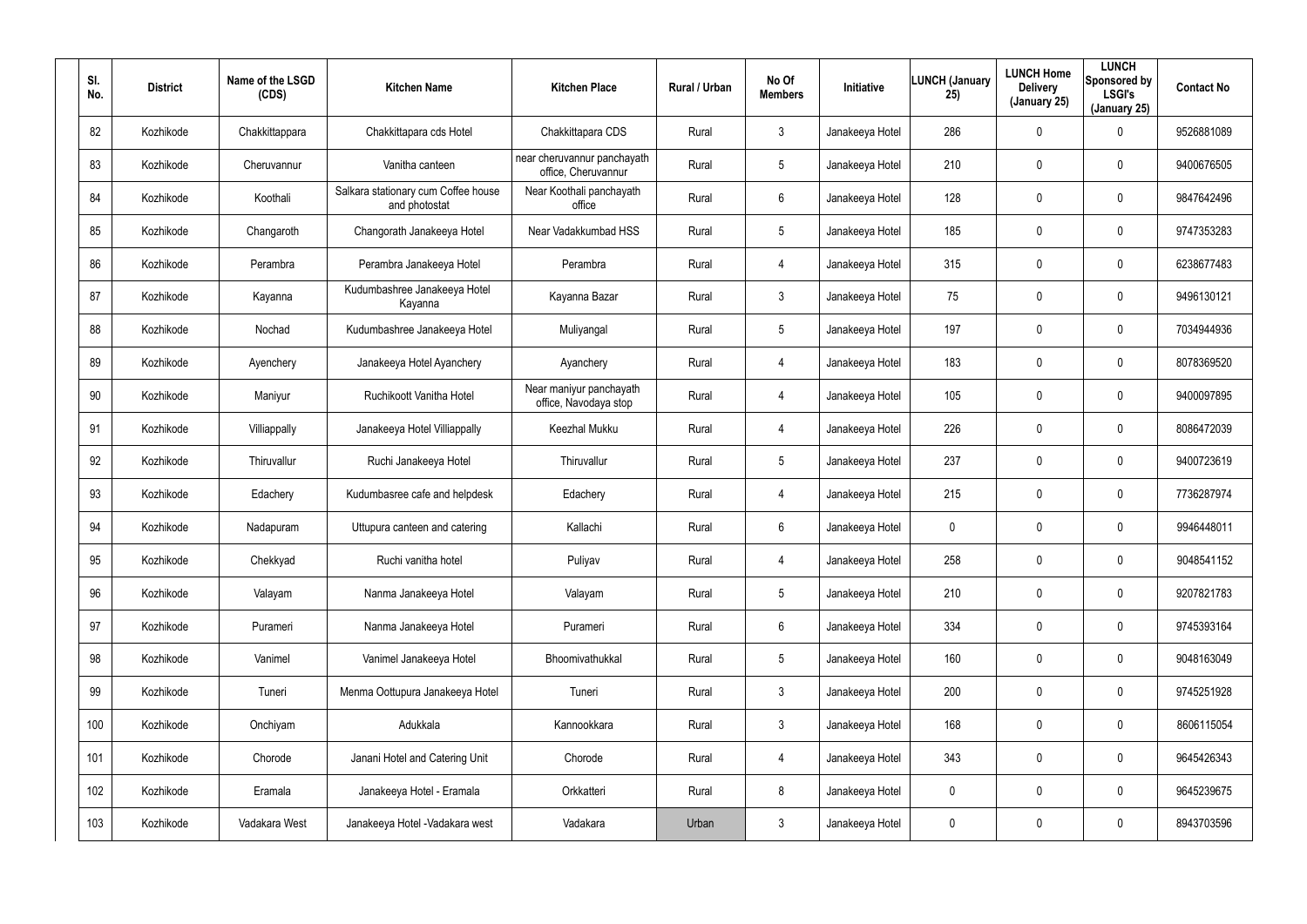|     | SI.<br>No.      | <b>District</b> | Name of the LSGD<br>(CDS) | <b>Kitchen Name</b>                   | <b>Kitchen Place</b>                     | Rural / Urban | No Of<br><b>Members</b> | Initiative      | LUNCH (January<br>25) | <b>LUNCH Home</b><br><b>Delivery</b><br>(January 25) | <b>LUNCH</b><br>Sponsored by<br><b>LSGI's</b><br>(January 25) | <b>Contact No</b> |
|-----|-----------------|-----------------|---------------------------|---------------------------------------|------------------------------------------|---------------|-------------------------|-----------------|-----------------------|------------------------------------------------------|---------------------------------------------------------------|-------------------|
|     | 104             | Kozhikode       | Vadakara West             | Chithra Janakeeya Hotel               | Vadakara New bus stand                   | Urban         | $\mathbf{3}$            | Janakeeya Hotel | 363                   | 0                                                    | $\mathbf 0$                                                   | 9387762939        |
|     | 105             | Kozhikode       | Vadakara East             | Janakeeya Hotel Vadakara Municipality | Edodi                                    | Urban         | 6                       | Janakeeya Hotel | 423                   | 0                                                    | $\mathbf 0$                                                   | 9207604876        |
|     | 106             | Kozhikode       | Azhiyoor                  | Janakeeya Hotel Azhiyoor              | Chombala near Block Office               | Rural         | $\mathbf{3}$            | Janakeeya Hotel | $\mathbf 0$           | 0                                                    | $\mathbf 0$                                                   | 8086159250        |
| 106 |                 |                 |                           |                                       |                                          |               | 501                     |                 | 28813                 | 967                                                  | 5 <sub>5</sub>                                                |                   |
|     |                 | Malappuram      | Triprangode               | Vishista Vanitha Canteen              | Ottumpuram                               | Rural         | $5\phantom{.0}$         | Janakeeya Hotel | 178                   | 22                                                   | $\mathbf 0$                                                   | 9526951352        |
|     | $\overline{2}$  | Malappuram      | Kondotty-2                | Amrutham Janakeeya Hotel              | Kondotty busstand                        | Urban         | $\overline{4}$          | Janakeeya Hotel | 529                   | 0                                                    | 4                                                             | 7356582539        |
|     | $\mathbf{3}$    | Malappuram      | Ponmundam                 | Janakeeya hotel                       | Athanikkal                               | Rural         | 4                       | Janakeeya Hotel | 190                   | 0                                                    | $\mathbf 0$                                                   |                   |
|     | $\overline{4}$  | Malappuram      | Ponnani-1                 | Samridhi                              | Ponnani                                  | Urban         | $5\phantom{.0}$         | Janakeeya Hotel | 108                   | 0                                                    | $\mathbf 0$                                                   |                   |
|     | $5\phantom{.0}$ | Malappuram      | Parappanangadi            | Thathoos janakeeya hotel              | Parappanangadi                           | Urban         | $\mathfrak{Z}$          | Janakeeya Hotel | 172                   | 164                                                  | $\pmb{0}$                                                     |                   |
|     | $6^{\circ}$     | Malappuram      | Edayur                    | mathuraka vanita hotel                | vattaparamb                              | Rural         | $\mathbf{3}$            | Janakeeya Hotel | 210                   | 0                                                    | $\mathbf 0$                                                   |                   |
|     | $\overline{7}$  | Malappuram      | Kaladi                    | Thripthi Janakeeya Hotel              | Naripparamb                              | Rural         | 4                       | Janakeeya Hotel | 154                   | 0                                                    | $\mathbf 0$                                                   |                   |
|     | 8               | Malappuram      | Tavanur                   | Snehitha                              | Ayankalam                                | Rural         | $5\phantom{.0}$         | Janakeeya Hotel | 0                     | 0                                                    | $\mathbf 0$                                                   |                   |
|     | 9               | Malappuram      | Karulai                   | Janakeeya Hotel                       | Karulayi Town                            | Rural         | 4                       | Janakeeya Hotel | 87                    | 19                                                   | $\mathbf 0$                                                   | 9388070564        |
|     | 10              | Malappuram      | Melattur                  | Melattur Janakeeya Hotel              | Melattur                                 | Rural         | $5\phantom{.0}$         | Janakeeya Hotel | 264                   | 0                                                    | $\mathbf 0$                                                   | 9497644650        |
|     | 11              | Malappuram      | Vallikkunnu               | Ruchikootu                            | Anangadi                                 | Rural         | 4                       | Janakeeya Hotel | 144                   | 153                                                  | $\mathbf 0$                                                   | 9846828029        |
|     | 12              | Malappuram      | Parappanangadi            | Sobhika Janakeeya hotel               | Parappanangadi                           | Urban         | $5\overline{)}$         | Janakeeya Hotel | 442                   | 170                                                  | $\mathbf 0$                                                   | 9048220552        |
|     | 13              | Malappuram      | Vazhakkad                 | Ruchi hotel vazhakkad                 | Gup school vazhakkad                     | Rural         | $5\overline{)}$         | Janakeeya Hotel | 389                   | 193                                                  | $\mathbf 0$                                                   | 9656316072        |
|     | 14              | Malappuram      | Amarambalam               | Janakeeya Hotel                       | Opposite Federal Bank<br>Pookkottumpadam | Rural         | 4                       | Janakeeya Hotel | 112                   | 8                                                    | $\overline{2}$                                                | 8157060589        |
|     | 15              | Malappuram      | Marakkara                 | Famous Hotel                          | marakkara                                | Rural         | $\mathbf{3}$            | Janakeeya Hotel | 98                    | 0                                                    | $\boldsymbol{0}$                                              | 6238909658        |
|     | 16              | Malappuram      | Ozhur                     | Archana Vanitha Canteen               | Pulparambu                               | Rural         | $2^{\circ}$             | Janakeeya Hotel | 175                   | 0                                                    | $\boldsymbol{0}$                                              | 9645906084        |
|     | 17              | Malappuram      | Keezhuparambu             | Sisiram hotel keezhuparambu           | New bazar kuniyil                        | Rural         | $5\phantom{.0}$         | Janakeeya Hotel | 147                   | 35                                                   | $\boldsymbol{0}$                                              | 8086830582        |
|     | 18              | Malappuram      | Irimbiliyam               | nandanam vanita hotel                 | kotappuram                               | Rural         | $5\,$                   | janakeeya Hotel | 139                   | 0                                                    | $\pmb{0}$                                                     | 7306302029        |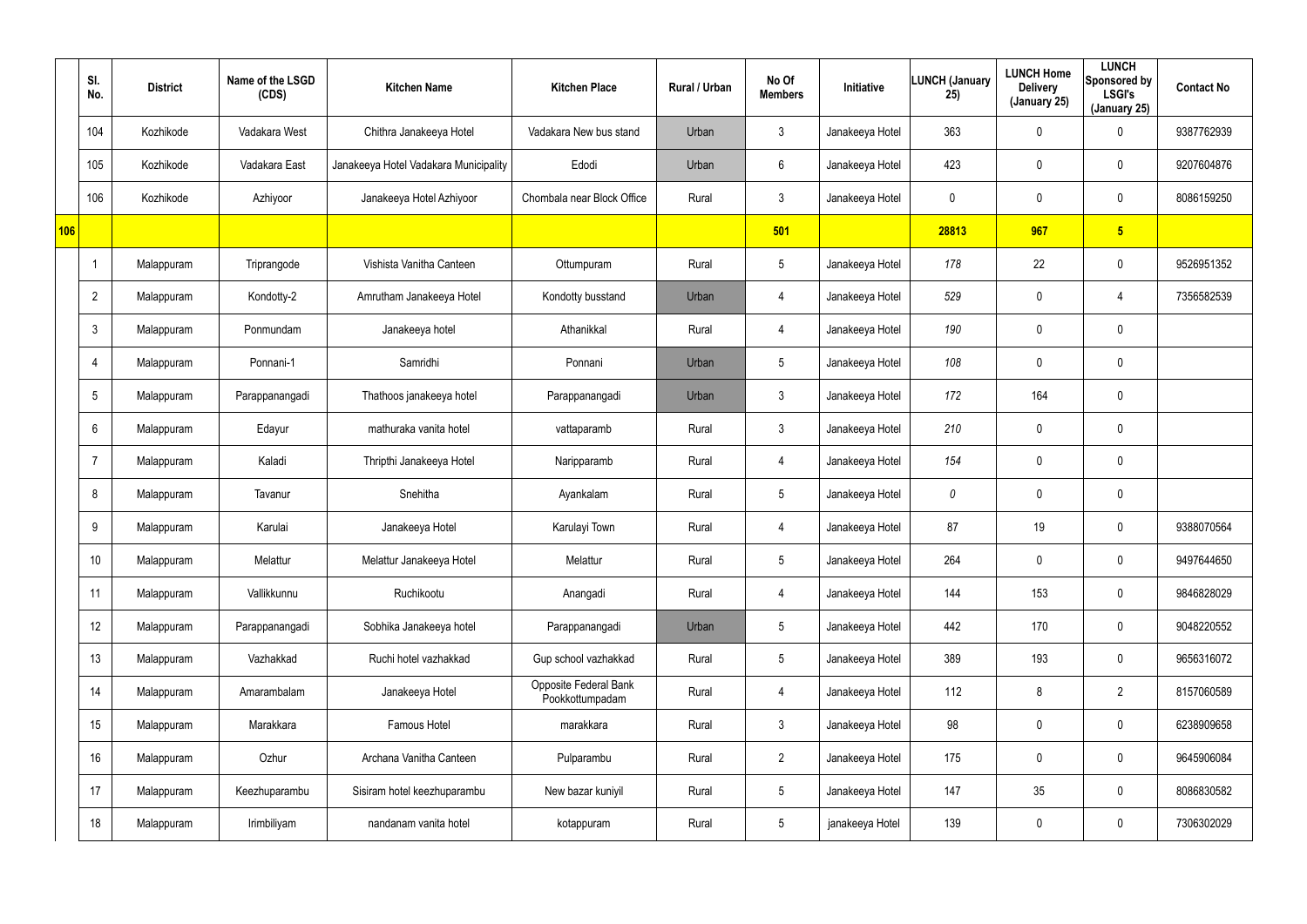| SI.<br>No. | <b>District</b> | Name of the LSGD<br>(CDS) | <b>Kitchen Name</b>         | <b>Kitchen Place</b> | Rural / Urban | No Of<br><b>Members</b> | Initiative      | <b>LUNCH (January</b><br>25) | <b>LUNCH Home</b><br><b>Delivery</b><br>(January 25) | <b>LUNCH</b><br>Sponsored by<br><b>LSGI's</b><br>(January 25) | <b>Contact No</b> |
|------------|-----------------|---------------------------|-----------------------------|----------------------|---------------|-------------------------|-----------------|------------------------------|------------------------------------------------------|---------------------------------------------------------------|-------------------|
| 19         | Malappuram      | Porur                     | Kudumbasree vanitha canteen | Cherukod             | Rural         | 4                       | Janakeeya Hotel | 186                          | $\pmb{0}$                                            | 0                                                             | 9745425647        |
| 20         | Malappuram      | Tirunavaya                | Vibhava Cafesree            | Karathoor            | Rural         | $\overline{4}$          | Janakeeya Hotel | 88                           | 26                                                   | 0                                                             | 9645414837        |
| 21         | Malappuram      | Moothedam                 | Moothedam janakeeya hotel   | Karappuram           | Rural         | $\mathbf{3}$            | Janakeeya Hotel | 277                          | $\pmb{0}$                                            | 0                                                             | 9447630154        |
| 22         | Malappuram      | Vazhayur                  | Three Star Janakeeya Hotel  | Karad                | Rural         | $\overline{4}$          | Janakeeya Hotel | 298                          | 48                                                   | 0                                                             | 9744305921        |
| 23         | Malappuram      | urngattiri                | Oottupura                   | Therattummal         | Rural         | 5                       | Janakeeya Hotel | 121                          | 125                                                  | 0                                                             | 9562851125        |
| 24         | Malappuram      | Maranchery                | Janakeeya Hotel maranchey   | Panambad             | Rural         | 5                       | Janakeeya Hotel | 62                           | 283                                                  | 0                                                             | 9048081621        |
| 25         | Malappuram      | Athavanad                 | Janakeeya Bhakshanasala     | Vettichira           | Rural         | $5\phantom{.0}$         | Janakeeya Hotel | 0                            | $\pmb{0}$                                            | $\mathbf 0$                                                   | 9495291580        |
| 26         | Malappuram      | Pothukal                  | Vanitha Canteen             | Nettikulam           | Rural         | 6                       | Janakeeya Hotel | 95                           | $\boldsymbol{0}$                                     | $\mathbf 0$                                                   | 9048501397        |
| 27         | Malappuram      | Mampad                    | <b>Bismi Cafe</b>           | Mampad               | Rural         | $\mathbf{3}$            | Janakeeya Hotel | 115                          | $\overline{0}$                                       | $\mathbf 0$                                                   | 9961170251        |
| 28         | Malappuram      | Marakkara                 | Ruchikoottu                 | <b>AC Nirappu</b>    | Rural         | $5\phantom{.0}$         | Janakeeya Hotel | 54                           | $\mathbf 0$                                          | $\mathbf 0$                                                   | 9745625415        |
| 29         | Malappuram      | Alipparambu               | Oottupura                   | Alipparambu          | Rural         | $5\phantom{.0}$         | Janakeeya Hotel | 0                            | $\pmb{0}$                                            | $\mathbf 0$                                                   | 9847690941        |
| 30         | Malappuram      | Valanchery                | Janakkeeya Hotel            | Valanchery           | Urban         | $5\phantom{.0}$         | Janakeeya Hotel | 150                          | $\mathbf 0$                                          | 0                                                             | 8593812408        |
| 31         | Malappuram      | Chaliyar                  | Chaliyar Janakeeya Hotel    | Akambaadam           | Rural         | $\mathbf{3}$            | Janakeeya Hotel | 141                          | 32                                                   | $\mathbf 0$                                                   | 9605274841        |
| 32         | Malappuram      | Kalikavu                  | Friends Janakeeya Hotel     | Kalikavu             | Rural         | 4                       | Janakeeya Hotel | 0                            | $\mathbf 0$                                          | $\pmb{0}$                                                     | 9745751684        |
| 33         | Malappuram      | Angadipuram               | Janakeeya Hotel             | Angadipuram          | Rural         | $\overline{4}$          | Janakeeya Hotel | 214                          | $\mathbf 0$                                          | $\pmb{0}$                                                     | 7902314724        |
| 34         | Malappuram      | Puzhakkattri              | Jasmin                      | Puzhakkattiri        | Rural         | $5\phantom{.0}$         | Janakeeya Hotel | 174                          | 122                                                  | $\pmb{0}$                                                     | 9495497872        |
| 35         | Malappuram      | Nannamukku                | Tanima                      | Nannamukku           | Rural         | $5\phantom{.0}$         | Janakeeya Hotel | 189                          | 142                                                  | $\pmb{0}$                                                     | 8943417885        |
| 36         | Malappuram      | Moorkkanad                | Oruma Janakeeya Hotel       | Moorkkanad           | Rural         | $5\phantom{.0}$         | Janakeeya Hotel | 40                           | 80                                                   | 0                                                             | 9605728248        |
| 37         | Malappuram      | Edavanna                  | Souhrtham Janakeeya Hotel   | Edavanna             | Rural         | $5\phantom{.0}$         | Janakeeya Hotel | 389                          | 98                                                   | 0                                                             | 9746986110        |
| 38         | Malappuram      | Tirur                     | Ruchi Janakeeya Hotel       | Tirur                | Urban         | $\overline{4}$          | Janakeeya Hotel | 438                          | 69                                                   | 0                                                             | 9895409528        |
| 39         | Malappuram      | Tirur                     | Amrutham Janakeeya Hotel    | Tirur                | Urban         | $\overline{4}$          | Janakeeya Hotel | 293                          | $\mathbf 0$                                          | 0                                                             | 9745074259        |
| 40         | Malappuram      | Edappal                   | Daya Cafesree               | Edappal              | Rural         | $5\phantom{.0}$         | Janakeeya Hotel | 0                            | $\boldsymbol{0}$                                     | 0                                                             | 9895439056        |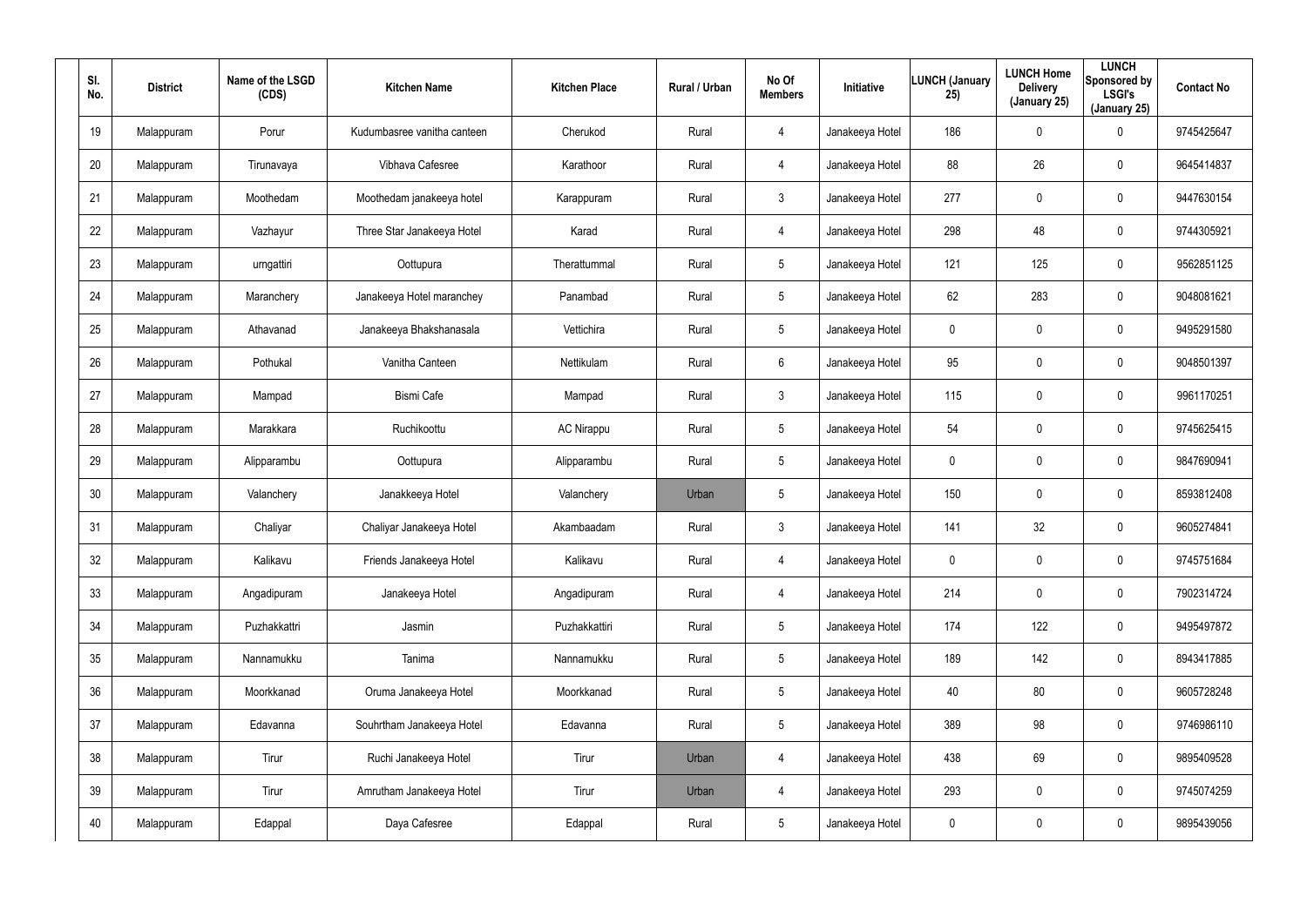| SI.<br>No. | <b>District</b> | Name of the LSGD<br>(CDS) | <b>Kitchen Name</b>                               | <b>Kitchen Place</b>   | Rural / Urban | No Of<br><b>Members</b> | Initiative      | <b>LUNCH (January</b><br>25) | <b>LUNCH Home</b><br><b>Delivery</b><br>(January 25) | <b>LUNCH</b><br>Sponsored by<br><b>LSGI's</b><br>(January 25) | <b>Contact No</b> |
|------------|-----------------|---------------------------|---------------------------------------------------|------------------------|---------------|-------------------------|-----------------|------------------------------|------------------------------------------------------|---------------------------------------------------------------|-------------------|
| 41         | Malappuram      | Koottilangadi             | Janakeeya Hotel                                   | Koottilangadi          | Rural         |                         | Janakeeya Hotel | 80                           | 30                                                   | $\overline{2}$                                                | 9539471939        |
| 42         | Malappuram      | Vattamkulam               | Vibhava Janakeeya Hotel                           | Edappal                | Rural         | $\overline{4}$          | Janakeeya Hotel | 148                          | $\mathbf 0$                                          | 0                                                             | 9744844512        |
| 43         | Malappuram      | Nilambur                  | Annapporna Janakeeya Hotel                        | Nilambur               | Urban         | 8                       | Janakeeya Hotel | 0                            | $\mathbf 0$                                          | 0                                                             | 8547795364        |
| 44         | Malappuram      | Puzhakkattri              | PT Group                                          | Ramapuram              | Rural         | $\overline{4}$          | Janakeeya Hotel | 138                          | 52                                                   | 0                                                             | 9745108676        |
| 45         | Malappuram      | Vazhikkadavu              | Vanitha Janakeeya Hotel                           | Manimooli              | Rural         | $\overline{4}$          | Janakeeya Hotel | 138                          | 45                                                   | 0                                                             | 8943046755        |
| 46         | Malappuram      | Chungathara               | Chungathara Annapoorna Vanitha<br>Janakeeya Hotel | Chalikkulam            | Rural         | $\mathbf{3}$            | Janakeeya Hotel | 42                           | $\mathbf 0$                                          | $\mathbf 0$                                                   | 9745674102        |
| 47         | Malappuram      | Vallikunnu                | Punathil Janakeeya Hotel                          | Vallikunnu             | Rural         | $\overline{4}$          | Janakeeya Hotel | 105                          | 240                                                  | $\mathbf 0$                                                   | 9946051042        |
| 48         | Malappuram      | Tirurangadi               | Nirmalyam Janakeeya Hotel                         | Chanthappadi           | Urban         | $5\phantom{.0}$         | Janakeeya Hotel | 0                            | 0                                                    | 0                                                             | 9895168511        |
| 49         | Malappuram      | Purathur                  | Purathur Janakeeya Hotel                          | Kavilakkad             | Rural         | $\mathbf{3}$            | Janakeeya Hotel | 109                          | 112                                                  | $\mathbf 0$                                                   | 9645170119        |
| 50         | Malappuram      | Kuruva                    | Swad                                              | Ambalaparamb           | Rural         | 4                       | Janakeeya Hotel | 70                           | 77                                                   | 0                                                             | 9495993543        |
| 51         | Malappuram      | Perumanna Klari           | Perumanna Klari Janakeeya Hotel                   | Near Panjayathu office | Rural         | $\mathbf{3}$            | Janakeeya Hotel | 105                          | $\overline{0}$                                       | $\mathbf 0$                                                   | 7306197556        |
| 52         | Malappuram      | Kuttippuram               | Janakeeya Hotel Kuttippurram                      | Kuttipuram             | Rural         | $5\phantom{.0}$         | Janakeeya Hotel | 216                          | $\mathbf 0$                                          | 0                                                             | 8921459017        |
| 53         | Malappuram      | Niramaruthur              | Annapporna Janakeeya Hotel                        | Mangad                 | Rural         | $\mathbf{3}$            | Janakeeya Hotel | 140                          | $\overline{0}$                                       | 0                                                             | 9746334349        |
| 54         | Malappuram      | Veliyancode               | Cafe Kudumbashree                                 | Eramangalam            | Rural         | $\mathbf{3}$            | Janakeeya Hotel | 94                           | 187                                                  | 0                                                             | 9567575145        |
| 55         | Malappuram      | Pulilkal                  | Ruchi Koottu Janakeeya Hotel                      | Pulikkal               | Rural         | $\overline{4}$          | Janakeeya Hotel | 0                            | $\mathbf 0$                                          | $\pmb{0}$                                                     | 9947039208        |
| 56         | Malappuram      | Karuvarakund              | Janakeeya Hotel                                   | Karuvarakund           | Rural         | $\overline{4}$          | Janakeeya Hotel | 182                          | 20                                                   | $\pmb{0}$                                                     | 9562233316        |
| 57         | Malappuram      | Thuvvur                   | Janakeeya Hotel                                   | Thuvvur                | Rural         | $5\phantom{.0}$         | Janakeeya Hotel | 95                           | 30 <sub>o</sub>                                      | 0                                                             | 8075365565        |
| 58         | Malappuram      | Kottakkal                 | Kottakkal Janakeeya Hotel                         | Kottakkal              | Urban         | 3 <sup>1</sup>          | Janakeeya Hotel | 370                          | $\mathbf 0$                                          | 0                                                             | 9946216609        |
| 59         | Malappuram      | Kuzhimanna                | Mythri Janakkeeya Hotel                           | Cheruparamb            | Rural         | $\overline{4}$          | Janakeeya Hotel | 157                          | 98                                                   | 0                                                             | 9961738543        |
| 60         | Malappuram      | Talakkad                  | Talakkad Janakeeya Hotel                          | <b>BP</b> Angadi       | Rural         | $\overline{4}$          | Janakeeya Hotel | 229                          | 52                                                   | 0                                                             | 9447824517        |
| 61         | Malappuram      | Areecode                  | Haritha sree Janakeeya Hotel                      | Pookottuchola          | Rural         | $\overline{4}$          | Janakeeya Hotel | 0                            | $\overline{0}$                                       | 0                                                             | 7025072558        |
| 62         | Malappuram      | Cherukkavu                | Kitchen Hut Janakeeya Hotel                       | Chevayoor              | Rural         | $\overline{4}$          | Janakeeya Hoel  | 97                           | 24                                                   | 0                                                             | 9895195887        |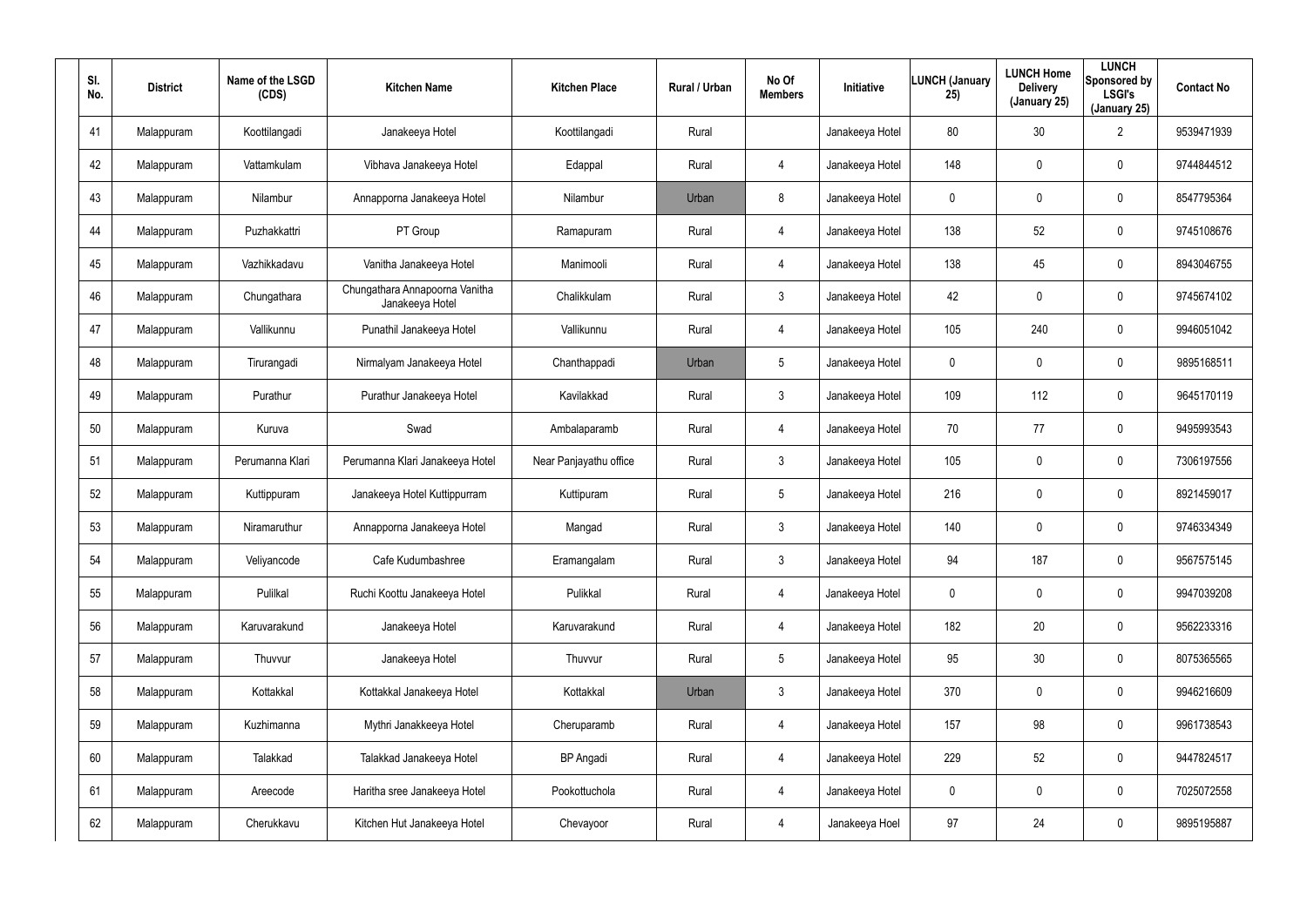|     | SI.<br>No. | <b>District</b> | Name of the LSGD<br>(CDS) | <b>Kitchen Name</b>        | <b>Kitchen Place</b> | Rural / Urban | No Of<br><b>Members</b> | <b>Initiative</b> | <b>LUNCH (January</b><br>25) | <b>LUNCH Home</b><br><b>Delivery</b><br>(January 25) | <b>LUNCH</b><br>Sponsored by<br><b>LSGI's</b><br>(January 25) | <b>Contact No</b> |
|-----|------------|-----------------|---------------------------|----------------------------|----------------------|---------------|-------------------------|-------------------|------------------------------|------------------------------------------------------|---------------------------------------------------------------|-------------------|
|     | 63         | Malappuram      | Thiruvali                 | Janakeeya hotel            | Thiruvali            | Rural         | $5\overline{)}$         | Janakeeya Botal   | 165                          | 45                                                   | $\mathbf 0$                                                   | 9746385945        |
| 127 | 64         | Malappuram      | Alamcode                  | Janakeeya hotel            | Alamcode             | Rural         | $5\phantom{.0}$         | Janakeeya Hotal   | 115                          | 0                                                    | $\mathbf 0$                                                   | 8129368109        |
|     | 65         | Malappuram      | Manjeri 1                 | Cafe Janakeeya hotel       | Manjeri              | Urban         | 6                       | Janakeeya Hotal   | $\mathbf 0$                  | 0                                                    | $\mathbf 0$                                                   | 7336671011        |
|     | 66         | Malappuram      | kalpakanchery             | Janakeeya HOTEL            | Kalpakanchery        | Rural         | 4                       | Janakeeya Hotel   | 115                          | 0                                                    | $\mathbf 0$                                                   | 9048929947        |
|     | 67         | Malappuram      | Kodur                     | Janakeeya hotel            | vadakkemanna         | Rural         | $\mathbf{3}$            | Janakeeya hotel   | 205                          | 0                                                    | $\mathbf 0$                                                   | 9605430938        |
|     | 68         | Malappuram      | Anakayam                  | janakeeya hotel            | Anakayam             | Rural         | $5\overline{)}$         | Janakeeya hotel   | 268                          | 0                                                    | $\mathbf 0$                                                   | 7025840671        |
|     | 69         | Malappuram      | Malappuram                | Janakeeya Hotel            | Malappuram           | Urban         | $\mathbf{3}$            | Janakeeya Hotal   | 203                          | 42                                                   | $\boldsymbol{0}$                                              | 8281125864        |
|     | 70         | Malappuram      | Tanur                     | Azhimukham Janakeeya hotel | tanur                | Urban         | $\mathbf{3}$            | Janakeeya Hotel   | 188                          | 0                                                    | $\mathbf 0$                                                   | 7594914843        |
|     | 71         | Malappuram      | Elamkulam                 | Janapriya                  | Kunnakav             | Rural         | 4                       | Janakeeya Hotel   | 160                          | 0                                                    | $\mathbf 0$                                                   | 9496725446        |
|     | 72         | Malappuram      | Wandoor                   | Janakeeya Hotel            | wandoor              | Rural         | 4                       | Janakeeya Hotel   | 172                          | 0                                                    | $\mathbf 0$                                                   | 8086064498        |
|     | 73         | Malappuram      | Perinthalmanna            | samrthi janakeeya hotei    | Perinthalmanna       | Urban         | $5\phantom{.0}$         | Janakeeya hotel   | $\mathbf 0$                  | 0                                                    | $\mathbf 0$                                                   | 7994259773        |
|     | 74         | Malappuram      | Munniyur                  | Oottupura                  | Munniyur             | Rural         | $5\overline{)}$         | Janakeeya Hotel   | 168                          | 195                                                  | $\mathbf 0$                                                   |                   |
|     | 75         | Malappuram      | AR Nagar                  | Aiswarya                   | AR Nagar             | Rural         | $\mathbf{3}$            | Janakeeya Hotel   | 201                          | 0                                                    | $\boldsymbol{0}$                                              |                   |
|     | 76         | Malappuram      | Thenjippalam              | Nanma                      | Thenjippalam         | Rural         |                         | Janakeeya Hotel   | 311                          | 96                                                   | $\pmb{0}$                                                     |                   |
|     | 77         | Malappuram      | Peruvallur                | Anugraha                   | Super bazar          | Rural         | $5\phantom{.0}$         | Jankeeya Hotel    | 165                          | 105                                                  | $\overline{2}$                                                | 9747037665        |
|     | 78         | Malappuram      | Muthuvallur               | Nanma janakeeya hotel      | Muthuparambu         | Rural         | $3\phantom{a}$          | Janakeeya hotel   | 417                          | 0                                                    | $\pmb{0}$                                                     | 9744406501        |
|     | 79         | Malappuram      | mankada                   | janakeeya hatel            | Aryiranazhipadi      | Rural         | $\mathbf{3}$            | janakeeya hotel   | $\pmb{0}$                    | 0                                                    | $\pmb{0}$                                                     | 9539855520        |
|     | 80         | Malappuram      | Vengara                   | Ponnoos hotel              | Vengara              | Rural         | 4                       | Janakeeya hotel   | 216                          | 0                                                    | $\pmb{0}$                                                     | 9947424618        |
|     | 81         | Malappuram      | Pulpatta                  | Santhwanam Janakeeya hotel | Padikkal parambil    | Rural         | $5\phantom{.0}$         | Janakeeya hotel   | 361                          | 318                                                  | $\pmb{0}$                                                     | 9526367569        |
|     | 82         | Malappuram      | Keezhattur                | Keezhattur Janakeeya hotel | Keezhattur           | Rural         | 4                       | Janakeeya hotel   | $\mathbf 0$                  | 0                                                    | $\pmb{0}$                                                     | 9539209640        |
|     | 83         | Malappuram      | Cherumundam               | Nanma janakeeya hotel      | Manchingapara        | Rural         | 4                       | Janakeeya hotel   | 250                          | 0                                                    | $\pmb{0}$                                                     | 9496048689        |
|     | 84         | Malappuram      | Chelambre                 | Soorya Janakeeya hotel     | Pulluparamb          | Rural         | $\mathbf{3}$            | Janakeeya hotel   | 75                           | 97                                                   | $\pmb{0}$                                                     | 7994179285        |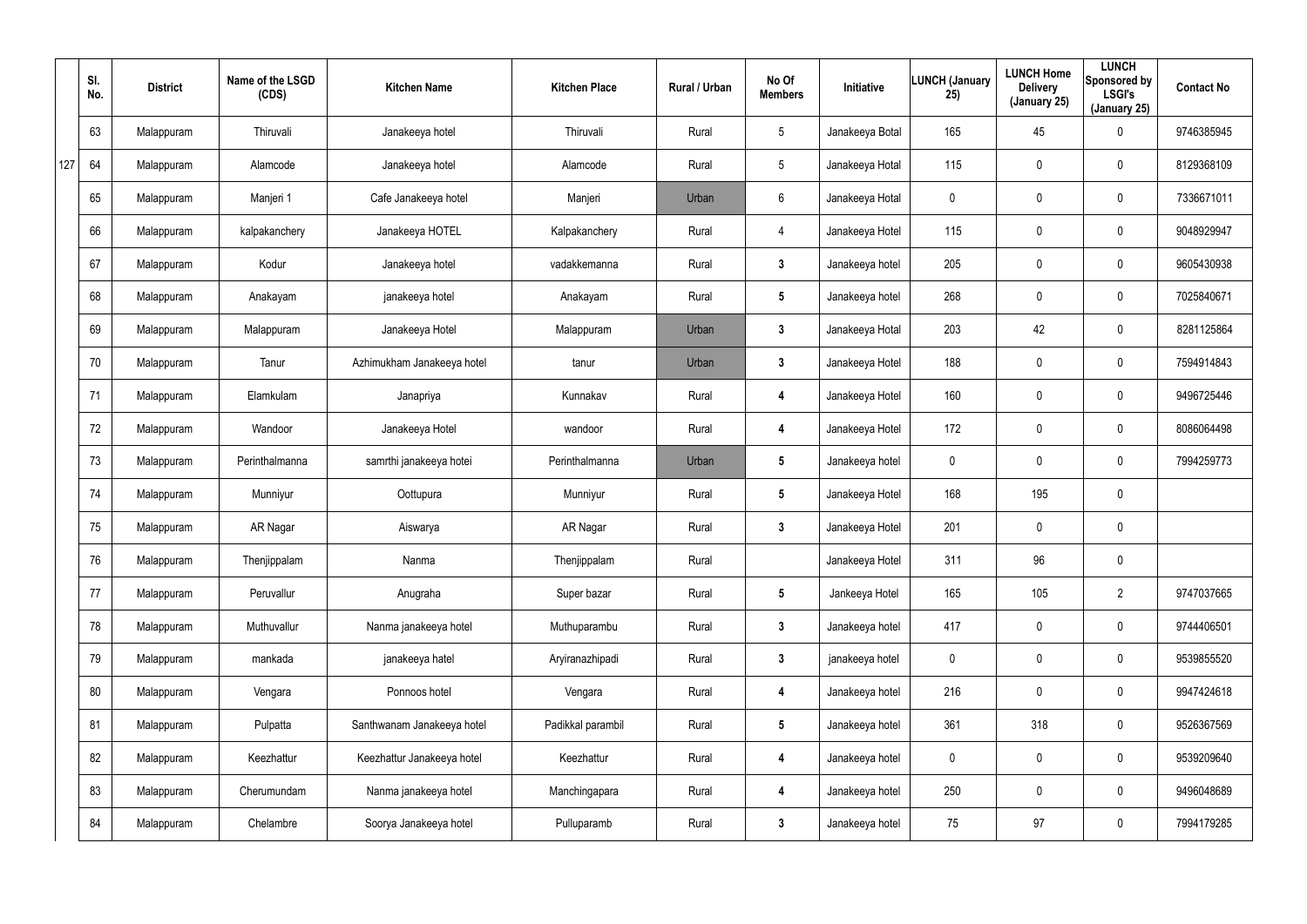| SI.<br>No. | <b>District</b> | Name of the LSGD<br>(CDS) | <b>Kitchen Name</b>      | <b>Kitchen Place</b> | Rural / Urban | No Of<br><b>Members</b> | Initiative      | <b>LUNCH (January</b><br>25) | <b>LUNCH Home</b><br><b>Delivery</b><br>(January 25) | <b>LUNCH</b><br>Sponsored by<br><b>LSGI's</b><br>(January 25) | <b>Contact No</b> |
|------------|-----------------|---------------------------|--------------------------|----------------------|---------------|-------------------------|-----------------|------------------------------|------------------------------------------------------|---------------------------------------------------------------|-------------------|
| 85         | Malappuram      | Ponmala                   | Janakeeya hotel          | Chappangadi          | Rural         | 4                       | Janakeeya hotel | 226                          | 0                                                    | $\boldsymbol{0}$                                              | 9605811748        |
| 86         | Malappuram      | Thennala                  | <b>Bismi Hotel</b>       | Pookkiparamb         | Rural         | 4                       | Jankeeya Hotel  | 268                          | 0                                                    | $\pmb{0}$                                                     | 9995757092        |
| 87         | Malappuram      | Tanalur                   | Janakeeya Hotel          | Tanalur              | Rural         |                         | Jankeeya Hotel  | 0                            | 0                                                    | $\pmb{0}$                                                     |                   |
| 88         | Malappuram      | Parappur                  | Janakeeya Hotel          | chullipparambu       | Rural         | $5\phantom{.0}$         | Janakeeya Hotel | 294                          | 0                                                    | $\pmb{0}$                                                     | 9961091317        |
| 89         | Malappuram      | Edarikkode                | Janakeeya Hotel          | Edarikkod            | Rural         | $\mathbf{3}$            | Janakeeya Hotel | 0                            | 0                                                    | $\pmb{0}$                                                     | 8089003770        |
| 90         | Malappuram      | Oorakam                   | Ammoos                   | Panchayath padi      | Rural         | $\mathbf{3}$            | Janakeeya Hotel | 302                          | 0                                                    | $\boldsymbol{0}$                                              | 9526449294        |
| 91         | Malappuram      | Nannambra                 | Veeturuchi               | Kundoor Athani       | Rural         | 4                       | Janakeeya Hotel | 42                           | 264                                                  | $\mathbf 0$                                                   | 9400618659        |
| 92         | Malappuram      | Pandikkad                 | Janakeeya Hotel          | Pandikkad            | Rural         | 4                       | Janakeeya Hotel | 200                          | $\mathbf 0$                                          | $\mathbf 0$                                                   | 9995504081        |
| 93         | Malappuram      | Chokkad                   | Natturuchi               | Chokkad              | Rural         |                         | Janakeeya Hotel | 32                           | 66                                                   | $\pmb{0}$                                                     |                   |
| 94         | Malappuram      | Cheekode                  | Cheekode Janakeeya Hotel | Cheekode             | Rural         |                         | Janakeeya Hotel | 80                           | 65                                                   | $\pmb{0}$                                                     |                   |
| 95         | Malappuram      | Makkarapparamb            | Subiksha                 | Makkarapparamb       | Rural         | $\mathbf{3}$            | Janakeeya Hotel | 62                           | 18                                                   | $\pmb{0}$                                                     | 8089003770        |
| 96         | Malappuram      | Ponnani-1                 | Devi Janakeeya Hotel     | Ponnani              | Urban         | $5\phantom{.0}$         | Janakeeya Hotel | 0                            | $\mathbf 0$                                          | $\mathbf 0$                                                   | 9961919097        |
| 97         | malappuram      | mangalam                  | Soubagya                 | mangalam             | Rural         | $5\phantom{.0}$         | janakeeya hotel | 97                           | 19                                                   | $\pmb{0}$                                                     |                   |
| 98         | Malappuram      | Trikkalangode             | janakeeya hotel          | karakkunnu           | Rural         | $6\phantom{.}$          | Janakeeya Hotel | 212                          | $\mathbf 0$                                          | $\pmb{0}$                                                     |                   |
| 99         | Malppuram       | Morayoor                  | Janakeeya hotel          | Valanchery           | Rural         | $3\phantom{a}$          | Janakeeya hotel | 101                          | $\mathbf 0$                                          | $\mathbf 0$                                                   |                   |
| 100        | Malappuram      | Perumbadapp               | Janakeeya hotel          | Perumbadapp          | Rural         | $\overline{\mathbf{4}}$ | Janakeeya hotel | $\mathbf 0$                  | $\mathbf 0$                                          | $\mathbf 0$                                                   |                   |
| 101        | Malappuram      | Tirur                     | Samruthi Janakeeya Hotel | Vettom               | <b>RURAL</b>  |                         | Janakeeya hotel | 169                          | 175                                                  | $\mathbf 0$                                                   |                   |
| 102        | Malappuram      | Kondotty                  | Janakeeya hotel          | vazhakad             | <b>RURAL</b>  |                         | janakeeya hotel | 337                          | 226                                                  | $\pmb{0}$                                                     |                   |
| 103        | Malappuram      | Perinthalmanna            | Janakeeya hotel          | pulamanthole         | <b>RURAL</b>  | 4                       | Janakeeya hotel | 187                          | 0                                                    | $\mathbf 0$                                                   |                   |
| 104        | Malappuram      | Tanur                     | Jankeeya hotel           | Valavannur           | <b>RURAL</b>  |                         | Janakeeya hotel | 280                          | $\pmb{0}$                                            | $\pmb{0}$                                                     |                   |
| 105        | Malappuram      | kottakkal                 | Janakeeya hotel          | kotakkal             | <b>URBAN</b>  |                         | Janakeeya hotel | 306                          | 0                                                    | $\mathbf 0$                                                   |                   |
| 106        | Malappuram      | Vettom                    | Thripthi Janakeeya Hotel | vettom               | <b>RURAL</b>  |                         | Janakeeya hotel | 102                          | 22                                                   | $\pmb{0}$                                                     |                   |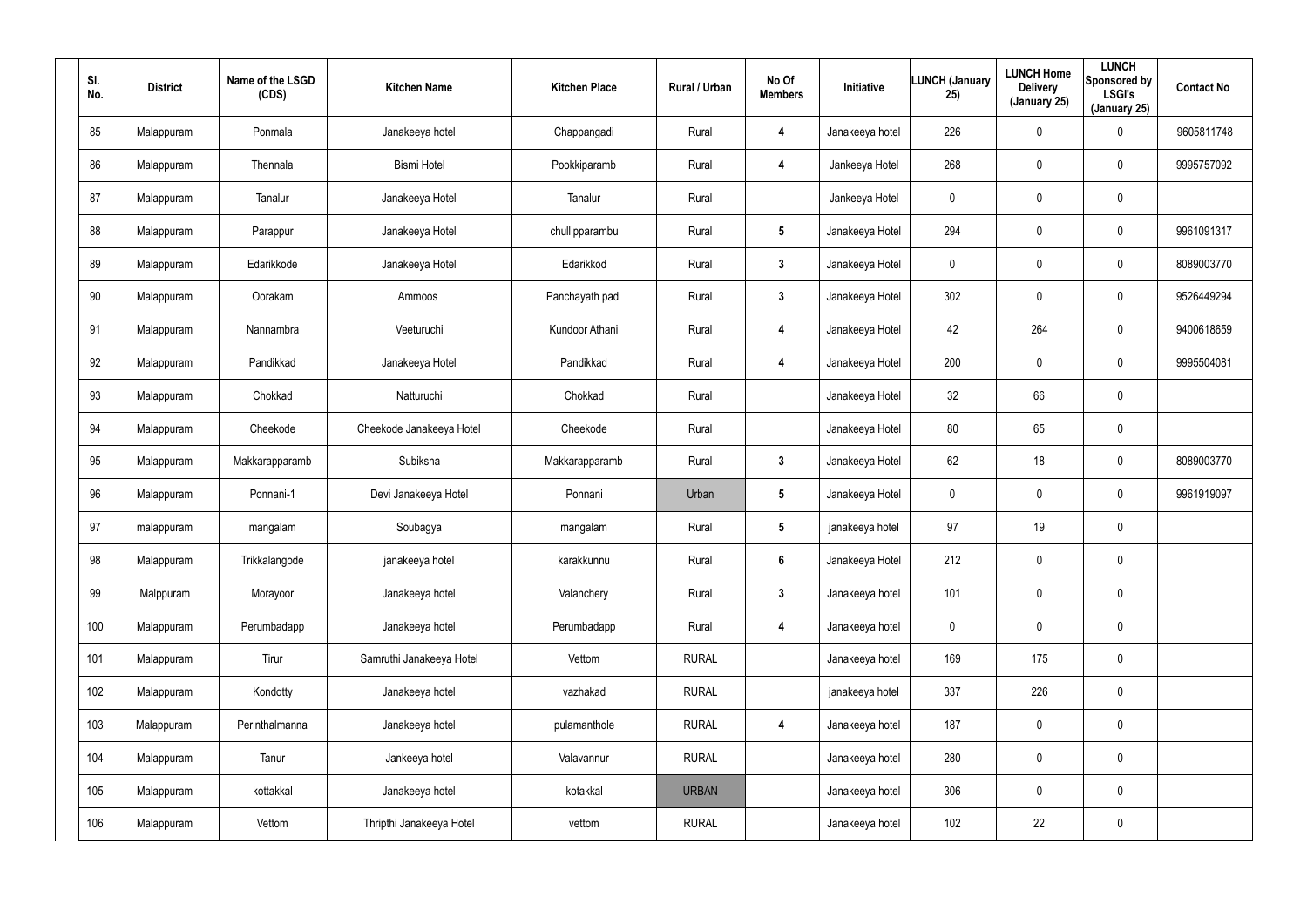|     | SI.<br>No. | <b>District</b> | Name of the LSGD<br>(CDS) | <b>Kitchen Name</b>        | <b>Kitchen Place</b> | Rural / Urban | No Of<br><b>Members</b> | Initiative      | <b>LUNCH (January</b><br>25) | <b>LUNCH Home</b><br><b>Delivery</b><br>(January 25) | <b>LUNCH</b><br>Sponsored by<br><b>LSGI's</b><br>(January 25) | <b>Contact No</b> |
|-----|------------|-----------------|---------------------------|----------------------------|----------------------|---------------|-------------------------|-----------------|------------------------------|------------------------------------------------------|---------------------------------------------------------------|-------------------|
|     | 107        | Malappuram      | Nilambur                  | Janakeeya hotel            | nilambur             | <b>URBAN</b>  |                         | Janakeeya hotel | 270                          | 30                                                   | $\pmb{0}$                                                     |                   |
|     | 108        | Malappuram      | Nilambur                  | Janakeeya hotel            | nilambur             | <b>URBAN</b>  |                         | Janakeeya hotel | 297                          | $\mathbf 0$                                          | $\mathbf 0$                                                   |                   |
|     | 109        | Malappuram      | Vallikkunn                | Rasakkut                   |                      | Rural         |                         | janakeeyahotel  | 151                          | 147                                                  | $\pmb{0}$                                                     |                   |
|     | 110        | Malappuram      | kuruva                    | Ruchi                      |                      | Rural         | $5\phantom{.0}$         | Janakeeyahotel  | 0                            | $\mathbf 0$                                          | $\mathbf 0$                                                   | 9745414800        |
|     | 111        | Malappuram      | Kannamangalam             | Ruchikoott                 |                      | Rural         |                         | Janakeeya Hotel | 455                          | $\mathbf 0$                                          | $\mathbf 0$                                                   |                   |
|     | 112        | Malappuram      | Othungal                  | janakeeya hotel            | Othukkungal          | Rural         | $5\phantom{.0}$         | Janakeeya Hotel | 350                          | $\mathbf 0$                                          | $\mathbf 0$                                                   | 9656716066        |
|     | 113        | Malappuram      | Pookkottur                | janakeeya hotel            | valluvambram         | Rural         | $\overline{\mathbf{4}}$ | Janakeeya Hotel | 252                          | $\mathbf 0$                                          | $\mathbf 0$                                                   | 9447334084        |
|     | 114        | Malappuram      | Edakkara                  | Edakkara janakeeya hotel   |                      | Rural         |                         | janakeeya hotel | 300                          | 0                                                    | $\mathbf 0$                                                   |                   |
|     | 115        | Malappuram      | porur                     | Thanima Janakeeya Hotel    |                      | Rural         |                         | janakeeya hotel | 123                          | $\mathbf 0$                                          | $\mathbf 0$                                                   | 9539928567        |
|     | 116        | Malappuram      | pulikkal                  | Janakeeya Hotel            | pulikkal             | Rural         |                         | Janakeeya Hotel | 148                          | 42                                                   | $\mathbf 0$                                                   |                   |
|     | 117        | malappuram      | thanur                    | amma janakeeyahottel       |                      | <b>URBAN</b>  | $5\phantom{.0}$         | janakeeyahottel | 416                          | $\pmb{0}$                                            | $\pmb{0}$                                                     |                   |
|     | 118        | malappuram      | pallikkal                 | padheyam janakeeyahottel   |                      | Rural         | $5\phantom{.0}$         | janakeeyahotel  | 159                          | 43                                                   | $\mathbf 0$                                                   |                   |
|     | 119        | Malappuram      | chelembra                 | janakeeyahotel2            |                      | Rural         |                         | janakeeyahotel  | 0                            | $\pmb{0}$                                            | $\pmb{0}$                                                     |                   |
|     | 120        | Malappuram      | Purathur                  | Safa Janakeeya Hotel       | Paravanna            | Rural         | $5\phantom{.0}$         | Janakeeya Hotel | 0                            | $\pmb{0}$                                            | $\pmb{0}$                                                     |                   |
|     | 121        | malappuram      | vazhayur                  | puthuma janakeeyahotel     |                      | Rural         |                         | janakeeyahotel  | 178                          | 34                                                   | $\pmb{0}$                                                     |                   |
|     | 122        | malappuram      | mangalam                  | janakeeyahotel2            |                      | Rural         |                         | janakeeyahotel  | 343                          | 167                                                  | $\pmb{0}$                                                     |                   |
|     | 123        | malappuram      | kuttippuram               | nilayoram janakeeya hotel  |                      |               | $\overline{\mathbf{4}}$ | janakeeyahotel  | 146                          | 0                                                    | $\mathbf 0$                                                   |                   |
|     | 124        | malapluram      | thazhekode                | Thazhekode Janakeeya Hotel |                      | Rural         |                         |                 | 412                          | $\pmb{0}$                                            | $\pmb{0}$                                                     |                   |
|     | 125        | malappuram      | munniyur                  | my kitchen                 | Alinchuvad           | Rural         | $5\phantom{.0}$         | janakeeya hotel | 183                          | 224                                                  | $\overline{2}$                                                | 8589809765        |
|     | 126        | Malappuram      | Mangalam                  | Ruchikkoottu               | Mangalam             | Rural         | $\overline{\mathbf{4}}$ | Janakeeya hotel | 111                          | 85                                                   | $\pmb{0}$                                                     |                   |
|     | 127        | Malappuram      | Ponnani                   | Thripthi jh                | ponnani              | urban         |                         | janakeeya hotel | 130                          | $\pmb{0}$                                            | $\mathbf 0$                                                   |                   |
| 127 |            |                 |                           |                            |                      |               |                         |                 | 20853                        | 5281                                                 | 12                                                            |                   |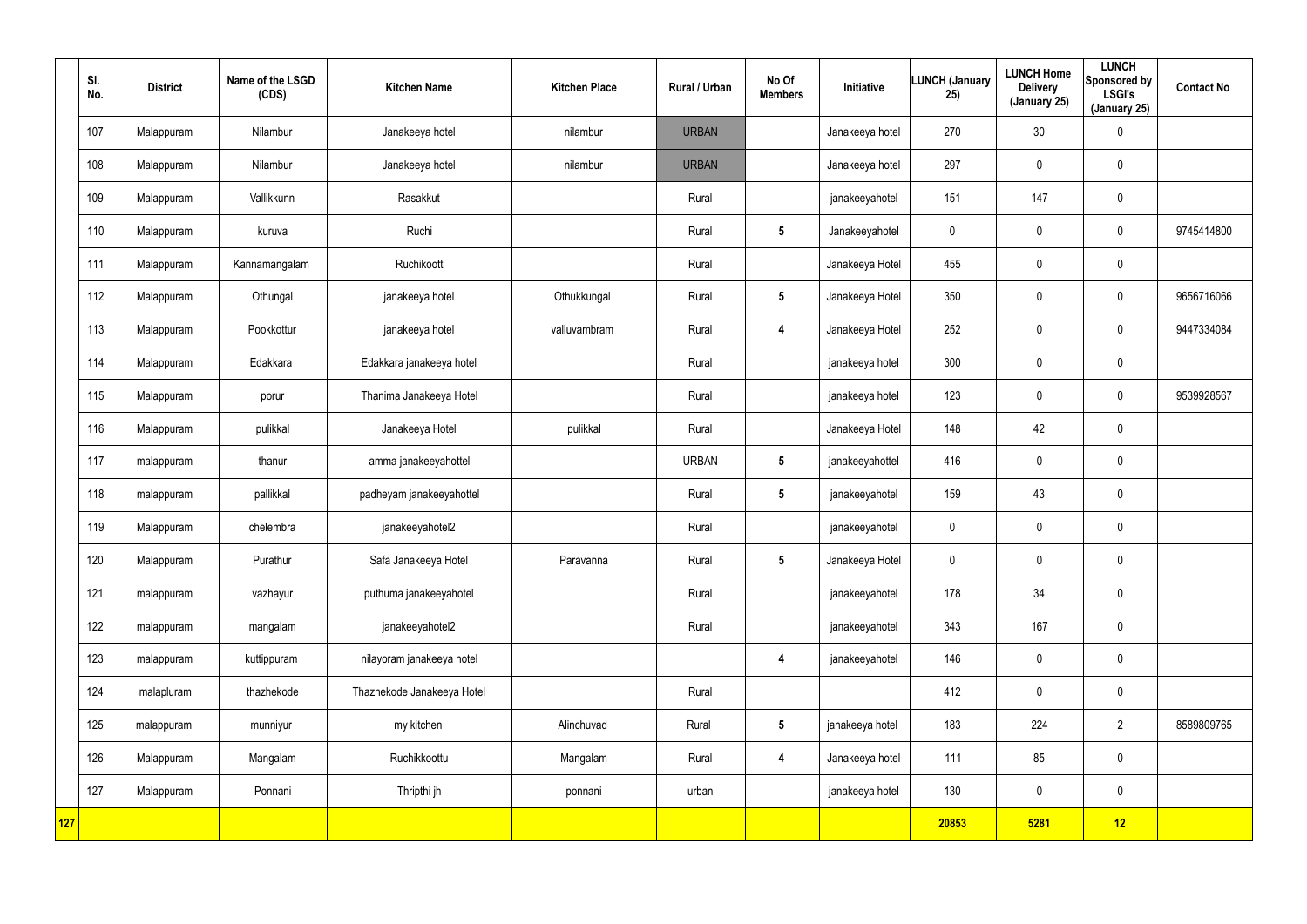| SI.<br>No.      | <b>District</b> | Name of the LSGD<br>(CDS) | <b>Kitchen Name</b>             | <b>Kitchen Place</b>                      | <b>Rural / Urban</b> | No Of<br><b>Members</b> | <b>Initiative</b> | <b>LUNCH (January</b><br>25) | <b>LUNCH Home</b><br><b>Delivery</b><br>(January 25) | <b>LUNCH</b><br>Sponsored by<br><b>LSGI's</b><br>(January 25) | <b>Contact No</b> |
|-----------------|-----------------|---------------------------|---------------------------------|-------------------------------------------|----------------------|-------------------------|-------------------|------------------------------|------------------------------------------------------|---------------------------------------------------------------|-------------------|
| $\mathbf 1$     | Palakkad        | Elapully                  | Nakshathra Vanitha canteen      | Canteen                                   | Rural                | 4                       | Janakeeya Hotel   | 193                          | $\mathbf 0$                                          | 0                                                             | 8547384972        |
| $\overline{2}$  | Palakkad        | Nalleppilly               | Vanitha Canteen                 | Canteen                                   | Rural                | 4                       | Janakeeya Hotel   | 150                          | $\mathbf 0$                                          | 0                                                             | 9656232569        |
| $\mathbf{3}$    | Palakkad        | Chittur                   | Thanal vanitha Canteen          | Thathamangalam, Mettuvalavu               | Urban                | 3                       | Janakeeya Hotel   | 348                          | 0                                                    | 0                                                             | 9447105400        |
| $\overline{4}$  | Palakkad        | chittur                   | urapp janakeeya hotel           | Anicode junction                          | urban                | 5                       | Janakeeya hotel   | 180                          | $\mathbf 0$                                          | 0                                                             | 9349930549        |
| 5               | Palakkad        | polpully                  | subiksha janakeeya hotel        | kallootiyal                               | Rural                | $5\overline{)}$         | Janakeeya hotel   | 175                          | 0                                                    | 0                                                             | 9495197498        |
| 6               | Palakkad        | Eruthenpathy              | Nila janakeeya hotel            | Mooniilmada muniyappan<br>kshethram near  | Rural                | 5                       | Janakeeya hotel   | 130                          | $\mathbf 0$                                          | 0                                                             | 9037290925        |
| $\overline{7}$  | Palakkad        | Perumatty                 | Nanam Janakeeya hotel           | kannimari                                 | Rural                | $\mathbf{3}$            | Janakeeya hotel   | 80                           | $\mathbf 0$                                          | 0                                                             | 9605529657        |
| 8               | Palakkad        | Vadakarapathy             | soubhagya janakeeya hotel       | vadakarapathy panchayath                  | Rural                | 5                       | Janakeeya hotel   | 141                          | $\mathbf 0$                                          | 0                                                             | 9633578756        |
| 9               | Palakkad        | Kozhinjampara             | Sreesakthi Janakeeya hotel      | Kozhinjampara<br>gramapanchayth, near bus | Rural                | $5\phantom{.0}$         | Janakeeya hotel   | 120                          | $\mathbf 0$                                          | 0                                                             | 9847121105        |
| 10 <sup>°</sup> | Palakkad        | Vadakkenchery             | Oottupura Vanitha Canteen       | Panchayath building,<br>Vadakkenchery     | Rural                | 4                       | Janakeeya Hotel   | 249                          | $\mathbf 0$                                          | 0                                                             | 9656360141        |
| 11              | Palakkad        | PKD North                 | Cafesree                        | opp. ksrtc bus stand,<br>Manjakulam road  | Urban                | 5                       | Janakeeya Hotel   | 0                            | $\mathbf 0$                                          | 0                                                             | 9037332005        |
| 12 <sup>°</sup> | Palakkad        | Ongallur                  | Amma canteen                    | Ongallur vipanana kendram                 | Rural                | 4                       | Janakeeya Hotel   | 116                          | 0                                                    | 0                                                             | 7560924507        |
| 13              | Palakkad        | Muthuthala                | Sreelakshmi vanitha canteen     | Muthuthala panchayath                     | Rural                | 4                       | Janakeeya Hotel   | 89                           | $\mathbf 0$                                          | 0                                                             | 7558865485        |
| 14              | Palakkad        | Koppam                    | Natturuchi kudumbashree cafe    | Near koppam village                       | Rural                | $5\phantom{.0}$         | Janakeeya Hotel   | 156                          | $\boldsymbol{0}$                                     | 0                                                             | 8075779172        |
| 15              | Palakkad        | Paruthur                  | Mamatty vanitha canteen         | Near panchayath                           | Rural                | $5\phantom{.0}$         | Janakeeya Hotel   | 50                           | $\overline{0}$                                       | 0                                                             | 9544847874        |
| 16              | Palakkad        | Vilayur                   | Souhritha caffesree (Ruchipura) | Near Vilayur Panchayath                   | Rural                | 6                       | Janakeeya Hotel   | 130                          | $\overline{0}$                                       | 0                                                             | 9747342046        |
| 17              | palakkad        | Kulukkallur               | Snehitha Janakeeya hotel        | Kulukkallur panchayath                    | Rural                | $5\phantom{.0}$         | Janakeeya hotel   | 62                           | $\overline{0}$                                       | 0                                                             | 9746701454        |
| 18              | Palakkad        | Pattambi                  | Janakeeya hotel                 | near Govt samskritha college,<br>Pattambi | Urban                | 4                       | Janakeeya hotel   | 0                            | $\overline{0}$                                       | 0                                                             | 9562043428        |
| 19              | Palakkad        | Erimayur                  | Thanima Vanitha Canteen         | Panchayath building, Erimayur             | Rural                | $5\phantom{.0}$         | Janakeeya Hotel   | 62                           | $\overline{0}$                                       | 0                                                             | 9746440633        |
| 20              | Palakkad        | Kizhekkencheri            | Vanitha Canteen                 | Panchayath Building,<br>Kizhakkenchery    | Rural                | 4                       | Janakeeya Hotel   | 98                           | $\overline{0}$                                       |                                                               | 9747923418        |
| 21              | Palakkad        | Peringottukkurrissi       | Aiswarya Vanitha canteen        | Panchayth building                        | Rural                | $\mathbf{3}$            | Janakeeya Hotel   | 0                            | $\mathbf 0$                                          | 0                                                             | 9048665884        |
| 22              | Palakkad        | Mundoor                   | Bharath vanitha canteen         | Panchayath building                       | Rural                | $\mathfrak{Z}$          | Janakeeya Hotel   | 0                            | $\boldsymbol{0}$                                     | 0                                                             | 8592830607        |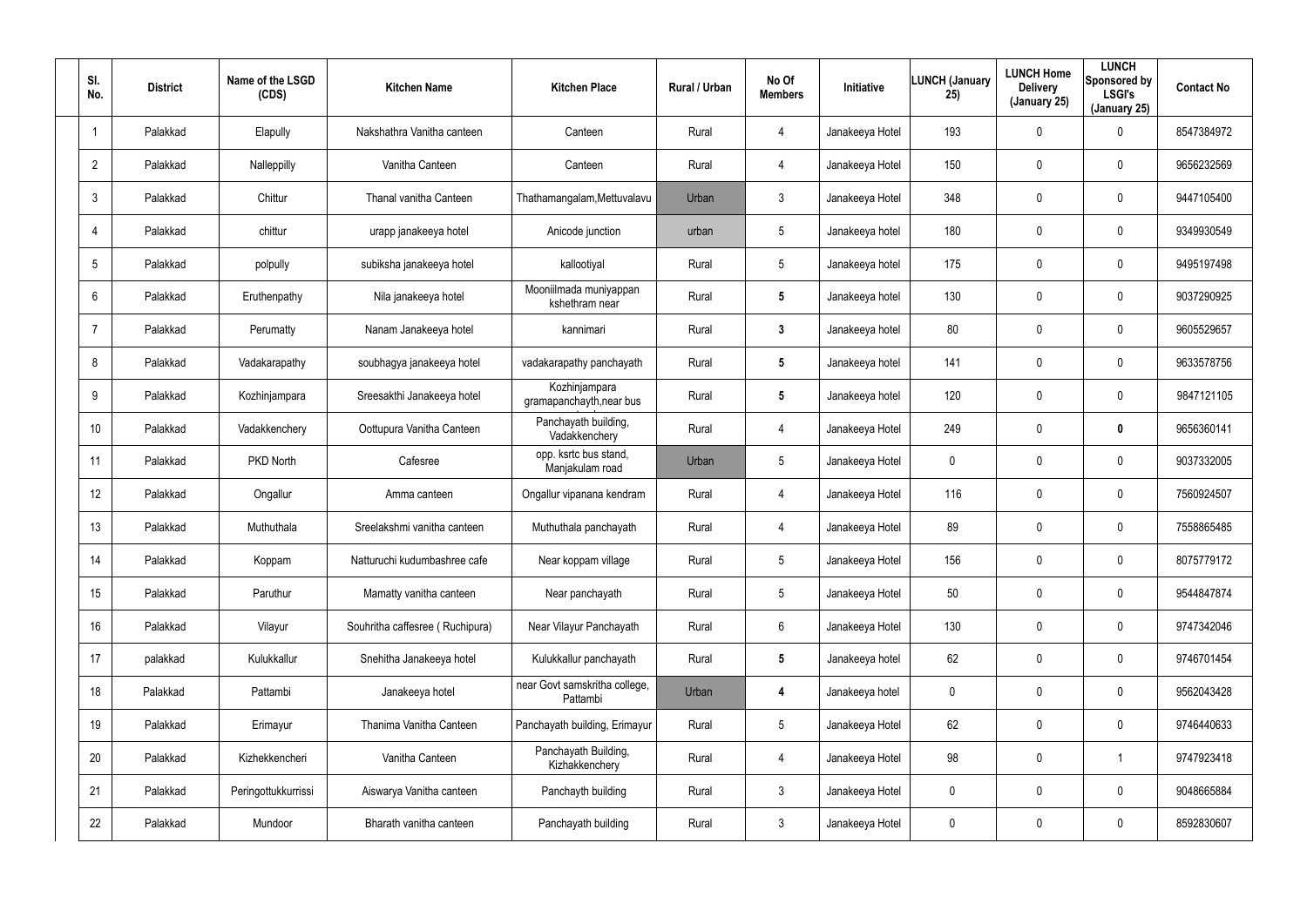| SI.<br>No. | <b>District</b> | Name of the LSGD<br>(CDS) | <b>Kitchen Name</b>                      | <b>Kitchen Place</b>                            | Rural / Urban | No Of<br><b>Members</b> | Initiative       | <b>LUNCH (January</b><br>25) | <b>LUNCH Home</b><br><b>Delivery</b><br>(January 25) | <b>LUNCH</b><br>Sponsored by<br><b>LSGI's</b><br>(January 25) | <b>Contact No</b> |
|------------|-----------------|---------------------------|------------------------------------------|-------------------------------------------------|---------------|-------------------------|------------------|------------------------------|------------------------------------------------------|---------------------------------------------------------------|-------------------|
| 23         | Palakkad        | Kodumbu                   | kripa                                    | kodumb panchayath                               | Rural         | $\overline{4}$          | Janakeeya HoteL  | 66                           | $\mathbf 0$                                          | 0                                                             | 9048682860        |
| 24         | Palakkad        | Thirumittakode            | Thirumuttam Janakeeya Hotel              | Karukaputhur                                    | Rural         | 6                       | Janakeeya Hotel  | 106                          | $\mathbf 0$                                          | 0                                                             | 9072841599        |
| 25         | Palakkad        | Akathethara               | Nanma canteen                            | kalyanamandapam                                 | Rural         | $\mathbf{3}$            | Janakeeya Hotel  | 56                           | $\mathbf 0$                                          | 0                                                             | 7025563510        |
| 26         | Palakkad        | Marutharoad               | flavours cantteen                        | panchayath                                      | Rural         | 5                       | Janakeeya Hotela | 158                          | $\mathbf 0$                                          | $\mathbf 0$                                                   | 9746227966        |
| 27         | Palakkad        | Trithala                  | Kairali Vanitha Hotel                    | Thirthala                                       | Rural         | 5                       | Janakeeya Hotel  | 112                          | $\mathbf 0$                                          | 0                                                             | 9048710155        |
| 28         | Palakkad        | Kongad                    | Annapoorna vanitha canteen               | Near Kongad village office                      | Rural         | 5                       | Janakeeya Hotel  | 137                          | $\mathbf 0$                                          | 0                                                             | 9645425774        |
| 29         | Palakkad        | Sreekrishnapuram          | Subiksha canteen                         | Near panchayath office                          | Rural         | $\mathbf{3}$            | Janakeeya Hotel  | 131                          | $\mathbf 0$                                          | $\mathbf 0$                                                   | 8086697226        |
| 30         | Palakkad        | Pallassana                | dhanalakshmi vanitha canteen             | pallassana panchayath<br>building               | Rural         | 5                       | Janakeeya Hotel  | 207                          | 0                                                    | 0                                                             | 8943225892        |
| 31         | Palakkad        | Nenmmara                  | Nemmara Janakeeya hotel                  | Nemmara junction                                | Rural         | $\overline{4}$          | Janakeeya hotel  | 199                          | $\mathbf 0$                                          | $\mathbf 0$                                                   | 8157850935        |
| 32         | Palakkad        | Ayilur                    | Janakeeya hotel                          | Thalavettanpara, Ayilur                         | Rural         | $\mathbf{3}$            | Janakeeya hotel  | 180                          | 0                                                    | 0                                                             | 9539517856        |
| 33         | Palakkad        | Melarkode                 | Janakeeya Hotel                          | near Melarkode panchayath                       | Rural         | 4                       | Janakeeya hotel  | 0                            | $\mathbf 0$                                          | $\mathbf 0$                                                   | 8606193918        |
| 34         | Palakkad        | Vandazhi                  | janakeeya hotel                          | Kaniyamangalam                                  | Rural         | $\mathbf{3}$            | Janakeeya hotel  | 67                           | 0                                                    | 0                                                             | 9645919937        |
| 35         | Palakkad        | Nelliayampathy            | Janakeeya hotel                          | near Panchayat, kaikaty                         | Rural         | 4                       | Janakeeya hotel  | 0                            | $\boldsymbol{0}$                                     | 0                                                             | 9497123529        |
| 36         | Palakkad        | Elavanchery               | Snehatheeram                             | Near GUPS, Vattekkad                            | Rural         | $5\phantom{.0}$         | Janakeeya Hotel  | 210                          | $\mathbf 0$                                          | 0                                                             | 9744195274        |
| 37         | Palakkad        | Kollemkode                | Priya Vanitha Canteen                    | Block Panchayath Office,<br>Kollengode          | Rural         | 4                       | Janakeeya Hotel  | 220                          | $\pmb{0}$                                            | 0                                                             | 9745456764        |
| 38         | Palakkad        | Koduvayur                 | Samridhi Kudumbashree Vanitha<br>Canteen | Panchayath Building                             | Rural         | 5                       | Janakeeya Hotel  | 113                          | $\mathbf 0$                                          | $\pmb{0}$                                                     | 8086263595        |
| 39         | Palakkad        | Pattanchery               | Sreelakshmi vanitha canteen              | Panchayath Building                             | Rural         | 4                       | Janakeeya Hotel  | 45                           | $\pmb{0}$                                            | 0                                                             | 8086916932        |
| 40         | Palakkad        | Pudunagaram               | Janakeeya Hotel                          | Near KSEB, Pudunagaram                          | Rural         | 4                       | Janakeeya hotel  | 0                            | $\mathbf 0$                                          | 0                                                             | 9497241598        |
| 41         | Palakkad        | Vadavanoor                | Sree Muruka Janakeeya Hotel              | Vydhyasala, Vadavanoor                          | Rural         | $5\phantom{.0}$         | Janakeeya hotel  | 174                          | $\pmb{0}$                                            | 0                                                             | 9567011729        |
| 42         | Palakkad        | Peruvemba                 | Samridi Janakeeya Hotel                  | Peruvemba Junction                              | Rural         | $\boldsymbol{4}$        | Jankeeya hotel   | 22                           | $\pmb{0}$                                            | 0                                                             | 918089611261      |
| 43         | Palakkad        | Muthalamada               | Janakeeya Hotel                          | Chulliyarmedu                                   | Rural         | $\boldsymbol{4}$        | Jankeeya hotel   | 0                            | $\pmb{0}$                                            | 0                                                             | 9633730067        |
| 44         | Palakkad        | Cherppalasseri            | Swad Janakiyahotel, CPY                  | Scheduled caste coperative<br>society hall, cpy | Urban         | 5                       | Janakeeya Hotel  | 218                          | $\boldsymbol{0}$                                     | 0                                                             | 9447746082        |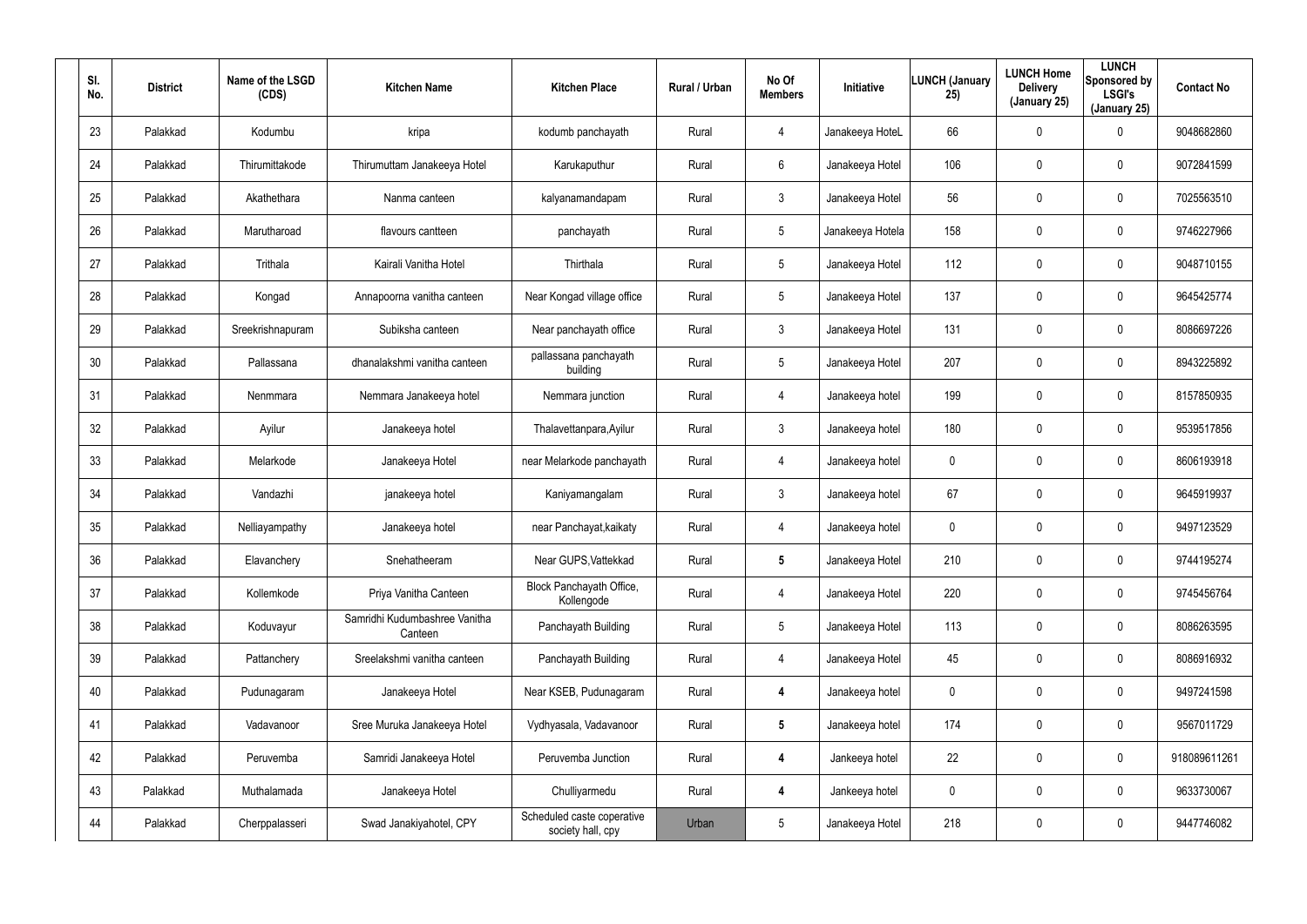|     | SI.<br>No. | <b>District</b> | Name of the LSGD<br>(CDS) | <b>Kitchen Name</b>                         | <b>Kitchen Place</b>                       | Rural / Urban | No Of<br><b>Members</b> | Initiative       | <b>LUNCH (January</b><br>25) | <b>LUNCH Home</b><br><b>Delivery</b><br>(January 25) | <b>LUNCH</b><br>Sponsored by<br><b>LSGI's</b><br>(January 25) | <b>Contact No</b> |
|-----|------------|-----------------|---------------------------|---------------------------------------------|--------------------------------------------|---------------|-------------------------|------------------|------------------------------|------------------------------------------------------|---------------------------------------------------------------|-------------------|
|     | 45         | Palakkad        | Vellinezhi                | Aiswarya kudumbashree                       | Adakkaputhur                               | Rural         | 3                       | Janakeeya Hotel  | 99                           | 0                                                    | $\mathbf 0$                                                   | 9747730588        |
|     | 46         | Palakkad        | Keralasseri               | Bhagyasree janakeeya hotel                  | Near village office                        | Rural         | $\mathbf{3}$            | Janakeeya Hotel  | 64                           | 0                                                    | $\mathbf 0$                                                   | 8606125128        |
|     | 47         | Palakkad        | Kottayi                   | Kudumbashree Vanitha canteen                | Near Kottayi Panchayath                    | Rural         | 4                       | Jankeeya hotel   | 98                           | 0                                                    | $\mathbf 0$                                                   | 9605699847        |
|     | 48         | Palakkad        | anakkara                  | udayasurya vanitha canteen                  | kumbidi                                    | rural         | $5\phantom{.0}$         | Janakeeya Hotel  | 149                          | 0                                                    | $\mathbf 0$                                                   | 9895947614        |
|     | 49         | Palakkad        | kappur                    | jeevanam hotel                              | kumaranellur                               | rural         | $6\phantom{.}$          | Janakeeya Hotel  | 187                          | 0                                                    | $\boldsymbol{0}$                                              | 9605308385        |
| 102 | 50         | Palakkad        | Malampauzha               | Nandhanam canteen                           | near fantasy park                          | Rural         | $5\phantom{.0}$         | Janakeeya HotelT | 166                          | 0                                                    | $\boldsymbol{0}$                                              | 807587062         |
|     | 51         | Palakkad        | Puduppariyaram            | Anaswara Canteen                            | Panchayath                                 | Rural         | 4                       | Janakeeya Hotel  | 113                          | 0                                                    | $\mathbf 0$                                                   | 9526677781        |
|     | 52         | Palakkad        | kadambazhipuram           | Reshmi janakeeya hotel                      | 16 mail                                    | Rural         | $5\phantom{.0}$         | Janakeeya Hotel  | 104                          | 0                                                    | $\mathbf 0$                                                   | 9048375891        |
|     | 53         | Palakkad        | Kadambazhipuram           | Ardhram Janakeeya hotel                     | Pulapatta                                  | Rural         | $\mathfrak{Z}$          | Janakeeya Hotel  | 60                           | 0                                                    | $\boldsymbol{0}$                                              | 9495775246        |
|     | 54         | Palakkad        | Kannambra                 | Sree kurumba canteen                        | kannambra                                  | Rural         | 4                       | Janakeeya Hotel  | 202                          | 0                                                    | $\mathbf 0$                                                   | 8157815819        |
|     | 55         | Palakkad        | karakkurissi              | Janakiya hotel                              | Near ammus auditorium,<br>Ayappankavu      | Rural         | $\mathfrak{Z}$          | Janakeeya Hotel  | 135                          | 0                                                    | $\boldsymbol{0}$                                              | 6238788932        |
|     | 56         | Palakkad        | Thenkara                  | Subiksham janakeeya hotel                   | Ayurveda hospital compound<br>Then kara    | Rural         | $5\phantom{.0}$         | Janakeeya Hotel  | 175                          | 0                                                    | $\mathbf 0$                                                   | 9747557333        |
|     | 57         | Palakkad        | Alanallur                 | Keerthi vanitha canteen and catering        | Near panchayath Alanallur                  | Rural         | $5\phantom{.0}$         | Janakeeya hotel  | 88                           | 0                                                    | $\mathbf 0$                                                   | 9495447569        |
|     | 58         | Palakkad        | Pudur                     | Asil canteen                                | Pudur panchayath                           | Rural         | 4                       | Janakeeya hotel  | 57                           | 0                                                    | $\pmb{0}$                                                     | 8086968050        |
|     | 59         | Palakkad        | Parali                    | Annasree Janakeeya hotel                    | Near parali panchayath                     | Rural         | 4                       | Janakeeya hotel  | 118                          | 0                                                    | $\pmb{0}$                                                     | 8281829238        |
|     | 60         | Palakkad        | Mannur                    | Kudumbasree janakeeya hotel                 | Mannur panchayath                          | Rural         | $5\phantom{.0}$         | Janakeeya hotel  | 75                           | 0                                                    | $\pmb{0}$                                                     | 9495771095        |
|     | 61         | Palakkad        | Kuzhalmannam              | Janasree jankeeya hotel                     | Kuzhalmannam block<br>panchayth            | Rural         | $\mathbf{3}$            | Jankeeya hotel   | 160                          | 0                                                    | $\mathbf 0$                                                   | 9847364980        |
|     | 62         | Palakkad        | Kavassery                 | samridhi Janakeeya Hotel                    | Alathur road, kavasheery                   | Rural         | $6\phantom{.0}$         | Janakeeya hotel  | 74                           | 0                                                    | $\pmb{0}$                                                     | 9747570761        |
|     | 63         | palakkad        | chalissery                | Thanal janakeeya hotel                      | chalissery panchayath building             | Rural         | $\mathfrak{Z}$          | Janakeeya hotel  | 40                           | $\mathbf 0$                                          | $\mathbf 0$                                                   | 9562702284        |
|     | 64         | palakkad        | Kottopadam                | Iva canteen and catering janakeeya<br>hotel | Block building, Near<br>aryambavu junction | Rural         | 4                       | Janakeeya hotel  | 163                          | 0                                                    | $\mathbf 0$                                                   | 9074818126        |
|     | 65         | palakkad        | kumaramputhur             | Ruchi cafe janakeeya hotel                  | Panchayath kumaramputhur                   | Rural         | $3\phantom{a}$          | Janakeeya hotel  | 269                          | 0                                                    | $\pmb{0}$                                                     | 8589968705        |
|     | 66         | palakkad        | Malampuzha                | Amma janakeeya hotel                        | kadukkamkunnu, Malampuzha                  | Rural         | $\mathbf{3}$            | Janakeeya hotel  | 380                          | 0                                                    | $\pmb{0}$                                                     | 9446521664        |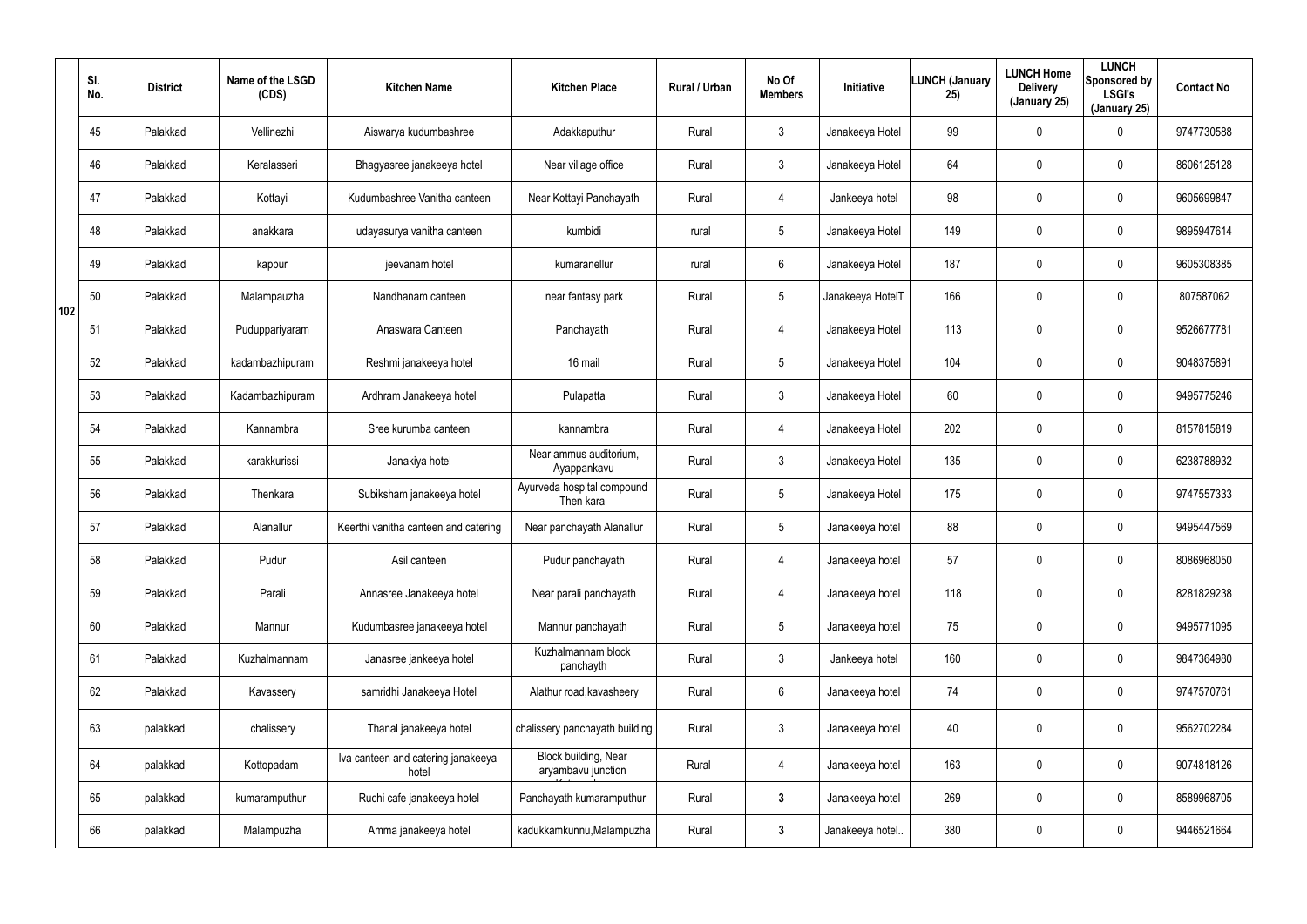| SI.<br>No. | <b>District</b> | Name of the LSGD<br>(CDS) | <b>Kitchen Name</b>         | <b>Kitchen Place</b>                | Rural / Urban | No Of<br><b>Members</b> | Initiative       | <b>LUNCH (January</b><br>25) | <b>LUNCH Home</b><br><b>Delivery</b><br>(January 25) | <b>LUNCH</b><br>Sponsored by<br><b>LSGI's</b><br>(January 25) | <b>Contact No</b> |
|------------|-----------------|---------------------------|-----------------------------|-------------------------------------|---------------|-------------------------|------------------|------------------------------|------------------------------------------------------|---------------------------------------------------------------|-------------------|
| 67         | palakkad        | Alathur                   | Rich Janakeeya hotel        | Near bus stand, Alathur             | Rural         | 4                       | Janakeeya hotel  | 295                          | $\mathbf 0$                                          | $5\phantom{.0}$                                               | 9947030779        |
| 68         | palakkad        | Karimpuzha                | Janakeeya hotel             | Karimpuzha panchayath               | Rural         | 3                       | Janakeeya hotel  | 87                           | 0                                                    | 0                                                             | 9961502739        |
| 69         | Palakkad        | Thenkurissi               | Eyeshee janakeeya hotel     | Panchayth building,<br>Thenkurissi  | Rural         | 4                       | Jankeeya hotel   | 96                           | $\mathbf 0$                                          | 0                                                             | 9995662723        |
| 70         | Palakkad        | Agali                     | Janakeeya Hotel             | Block Panchayath building,<br>Agali | Rural         | 5                       | Jankeeya hotel   | 171                          | 0                                                    | 0                                                             | 9037878897        |
| 71         | Palakkad        | Sholayur                  | Powrnami janakeeya hotel    | anakkatty bus stand                 | Rural         | 4                       | Jankeeya hotel   | 55                           | $\mathbf 0$                                          | 0                                                             | 9159556404        |
| 72         | Palakkad        | Puthushery                | Janakeeya hotel             | Puthushery panchayath               | Rural         | $5\phantom{.0}$         | Janakeeya hotel. | 124                          | 0                                                    | 0                                                             | 9562772723        |
| 73         | Palakkad        | Karimba                   | Janakeeya hotel             | Panchayath premise                  | Rural         | $\mathbf{3}$            | Janakeeya Hotel  | 146                          | $\pmb{0}$                                            | 0                                                             | 9562163979        |
| 74         | Palakkad        | Nagalasseri               | Janakeeya hotel             | near koottanad bus stand            | Rural         | 5                       | Janakeeya hotel  | 209                          | $\boldsymbol{0}$                                     | 0                                                             | 8921928291        |
| 75         | Palakkad        | Mathur                    | Nila janakeeya Hotel        | Near Panchayth, Mathur              | Rural         | 4                       | Jankeeya hotel   | 0                            | $\pmb{0}$                                            | 0                                                             | 9562356483        |
| 76         | Palakkad        | Chalavara                 | Janakeeya hotel             | Chalavara panchayath                | Rural         | $5\phantom{.0}$         | Janakeeya hotel  | 116                          | $\boldsymbol{0}$                                     | 0                                                             | 9544659942        |
| 77         | Palakkad        | Ananganadi                | vanitha cateen              | near Ananganadi panchayath          | Rural         | $\mathbf{3}$            | Janakeeya Hotel  | 52                           | $\pmb{0}$                                            | 0                                                             | 8921410495        |
| 78         | Palakkad        | Lakkidiperur              | Janakeeya hotel             | Lekkidi perur panchayath            | Rural         | $5\phantom{.0}$         | Jankeeya hotel   | 108                          | $\boldsymbol{0}$                                     | 0                                                             | 6238921903        |
| 79         | Palakkad        | Nellaya                   | Janakeeya hotel             | Nellaya panchayath                  | Rural         | 4                       | Janakeeya hotel  | 60                           | $\boldsymbol{0}$                                     | 0                                                             | 9562432883        |
| 80         | Palakkad        | Shornur                   | Oottupura Janakeeya hotel   | near bus stand, Shoranur            | Urban         | $\overline{\mathbf{5}}$ | Janakeeya hotel  | 248                          | $\boldsymbol{0}$                                     | 0                                                             | 9747102377        |
| 81         | Palakkad        | Shornur                   | Snehadeepam Janakeeya hotel | Shoranur municipality               | Urban         | 4                       | Janakeeya hotel  | 148                          | $\mathbf 0$                                          | 0                                                             | 6238755729        |
| 82         | Palakkad        | Thrikkadiri               | Janakeeya hotel             | Samskarika nilayam                  | Rural         | 4                       | Janakeeya hotel  | 87                           | $\boldsymbol{0}$                                     | 0                                                             | 9544806032        |
| 83         | palakkad        | Vaniyamkulam              | Janakeeya hotel             | near PK DAS hospital                | Rural         | $\mathbf{3}$            | Janakeeya hotel  | 220                          | $\boldsymbol{0}$                                     | $\mathfrak{Z}$                                                | 9947408415        |
| 84         | Palakkad        | Ambalappara               | Janakiya hotel              | ambalappara<br>kalyanamandapam      | Rural         | $5\phantom{.0}$         | Janakeeya Hotel  | 72                           | $\mathbf 0$                                          | 0                                                             | 8129562289        |
| 85         | Palakkad        | Vallappuzha               | Janakeeya hotel             | Hayath Complex, Vallappuzha         | Rural         | $5\phantom{.0}$         | Janakeeya Hotel  | 213                          | $\mathbf 0$                                          | 0                                                             | 8086406897        |
| 86         | Palakkad        | Shoranur                  | Ela janakeeya hotel         | Vpc market, kulappully              | Urban         | $\mathbf{3}$            | Janakeeya hotel  | 132                          | $\mathbf 0$                                          | 0                                                             | 8129769113        |
| 87         | Palakkad        | Mankara                   | Subiksha Janakeeya hotel    | Near Mankara Panchayath             | Rural         | $5\phantom{.0}$         | Janakeeya hotel  | 82                           | $\mathbf 0$                                          | 0                                                             | 8549045637        |
| 88         | Palakkad        | Kanjirapuzha              | Surya Janakeeya hotel       | Kanjirapuzha, panchayath            | Rural         | $5\phantom{.0}$         | Janakeeya hotel  | 91                           | $\mathbf 0$                                          | 0                                                             | 9048698194        |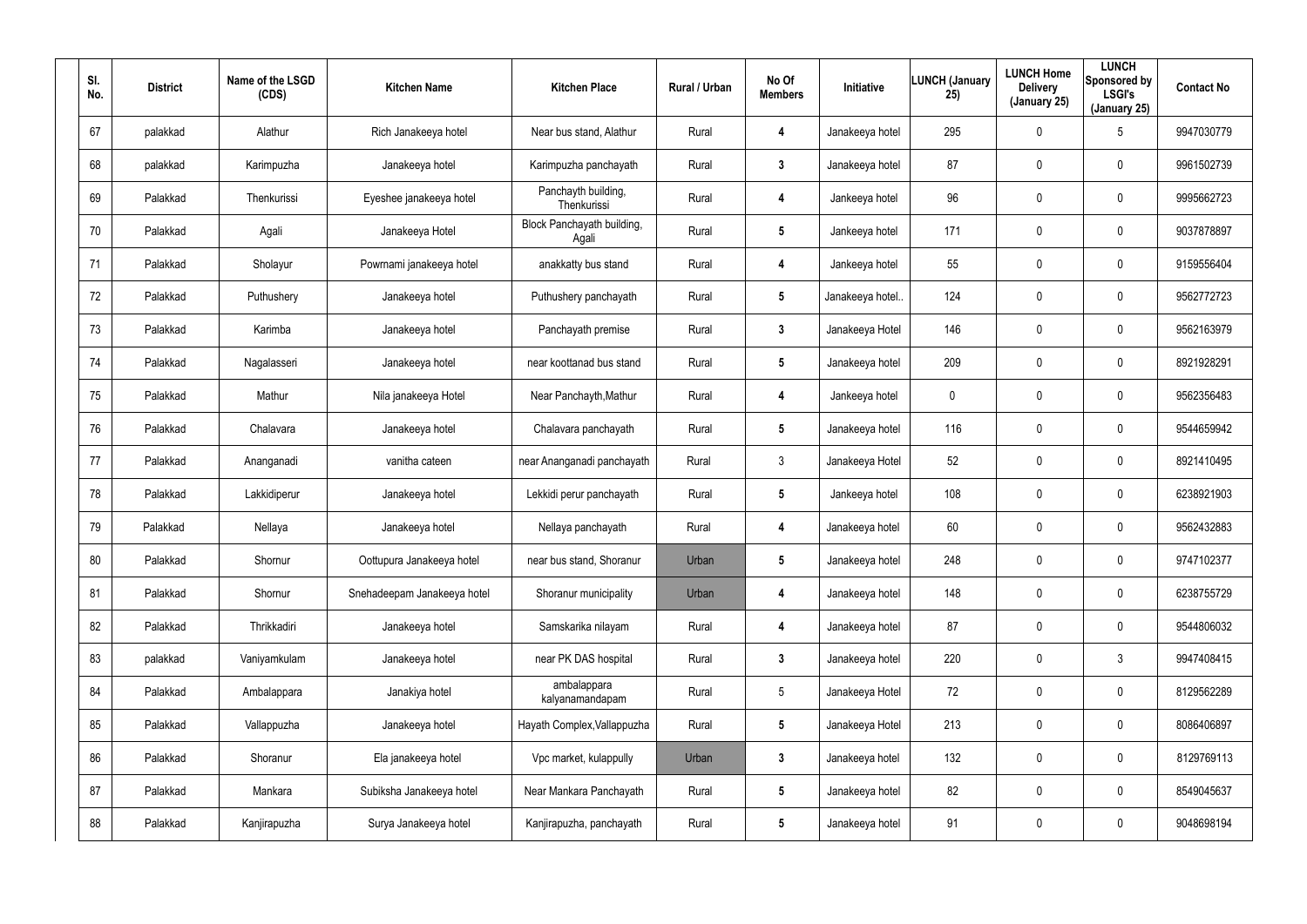|    | SI.<br>No.      | <b>District</b> | Name of the LSGD<br>(CDS) | <b>Kitchen Name</b>             | <b>Kitchen Place</b>                       | Rural / Urban | No Of<br><b>Members</b> | Initiative      | <b>LUNCH (January</b><br>25) | <b>LUNCH Home</b><br><b>Delivery</b><br>(January 25) | <b>LUNCH</b><br>Sponsored by<br><b>LSGI's</b><br>(January 25) | <b>Contact No</b> |
|----|-----------------|-----------------|---------------------------|---------------------------------|--------------------------------------------|---------------|-------------------------|-----------------|------------------------------|------------------------------------------------------|---------------------------------------------------------------|-------------------|
|    | 89              | Palakkad        | Thachanattukara           | Haritham janakeeya hotel        | 53 mile, Thachanattukara                   | Rural         | $\mathbf{3}$            | Janakeeya hotel | 0                            | 0                                                    | $\mathbf 0$                                                   | 9605097810        |
|    | 90              | Palakkad        | Puthukode                 | Puthuma jankeeya hotel          | Thachanadi junction                        | Rural         | $\boldsymbol{6}$        | Janakeeya hotel | 314                          | 0                                                    | $\pmb{0}$                                                     | 9744459080        |
|    | 91              | Palakkad        | Tarur                     | Jankeeya Hotel                  | Infront of vilage office, Tarurk           | Rural         | 4                       | Janakeeya hotel | 97                           | 0                                                    | $\mathbf 0$                                                   | 8606780959        |
|    | 92              | Palakkad        | Pirayiri                  | Janakeeya hotel                 | Near Panchayath office                     | Rural         | $5\phantom{.0}$         | Janakeeya hotel | 85                           | 0                                                    | $\boldsymbol{0}$                                              | 9037495586        |
|    | 93              | Palakkad        | Palakkad ulb              | Ruchi                           | Near Balaji hospital, Fort<br>Maidan       | Urban         | 4                       | Janakeeya hotel | 268                          | 0                                                    | $\mathbf 0$                                                   | 7994185687        |
|    | 94              | Palakkad        | Pookkottukavu             | Punya                           | Pookkottukavu Centre                       | Rural         | 4                       | Janakeeya Hotel | 110                          | 0                                                    | $\boldsymbol{0}$                                              | 9745511432        |
|    | 95              | Palakkad        | Kuthanoor                 | Suryodayam jankeeya hotel       | Kalapara, kuthanoor                        | Rural         | $5\phantom{.0}$         | Jankeeya hotel  | 65                           | 0                                                    | $\mathbf 0$                                                   | 9995159738        |
|    | 96              | Palakkad        | Thiruvegappura            | Janakeeya Hotel                 | Kaippuram                                  | Rural         | $5\phantom{.0}$         | Jankeeya hotel  | 146                          | 0                                                    | $\boldsymbol{0}$                                              | 8921882903        |
|    | 97              | Palakkad        | Thachampara               | Vanitha canteen Janakeeya Hotel | Thachampara town                           | Rural         | 4                       | Jankeeya hotel  | 118                          | 0                                                    | $\boldsymbol{0}$                                              | 9497826216        |
|    | 98              | Palakkad        | Kannadi                   | Sweet jankeeya hotel            | Yakkara junction                           | Rural         | $\mathbf{3}$            | Jankeeya hotel  | 200                          | 0                                                    | $\boldsymbol{0}$                                              | 9846918028        |
|    | 99              | Palakkad        | Pattithara                | Bavana janakeeya hotel          | kottappadam                                | Rural         | $5\phantom{.0}$         | Janakeeya hotel | 0                            | 0                                                    | $\mathbf 0$                                                   | 9074163402        |
|    | 100             | Palakkad        | Mannarkkad                | Janakeeya Hotel                 | muncipal building, busstand,<br>mannarkkad | Urban         | 4                       | Janakeeya hotel | 198                          | 0                                                    | $\mathbf 0$                                                   |                   |
|    | 101             | Palakkad        | Pirayiri                  | Kudumbashree janakeeya hotel    | Kallekkad Block Panchayath                 | Rural         | 5                       | janakeeya hotel | 82                           | 0                                                    | $\mathbf 0$                                                   | 8137940343        |
|    | 102             | Palakkad        | Marutharoad               | Sreelakshmi janakeeya hotel     | Pirivusala                                 | Rural         | 4                       | janakeeya hotel | 232                          | 0                                                    | $\pmb{0}$                                                     | 9048636162        |
| 99 |                 |                 |                           |                                 |                                            |               | 434                     |                 | 12653                        | $\overline{0}$                                       | 9                                                             |                   |
|    | -1              | Pathanamthitta  | Anicadu                   | Janatha janakeeya hotel         | Nooromave                                  | Rural         | $\mathfrak{Z}$          | Janakeeya Hotel | 148                          | $\mathbf 0$                                          | $\mathbf 0$                                                   | 6282875679        |
|    | $\overline{2}$  | Pathanamthitta  | Kaviyoor                  | Janakeeya Hotel                 | Manakkachira                               | Rural         | 4                       | Janakeeya Hotel | 167                          | 0                                                    | $\mathsf{0}$                                                  | 9747886172        |
|    | $\mathfrak{Z}$  | Pathanamthitta  | Kottanadu                 | Janakeeya Hotel                 | Kottanadu                                  | Rural         | 4                       | Janakeeya Hotel | 130                          | $\pmb{0}$                                            | $\mathsf{0}$                                                  | 6282382608        |
|    | $\overline{4}$  | Pathanamthitta  | Kalloopara                | Janakeeya Hotel                 | Kalloopara                                 | Rural         | $5\phantom{.0}$         | Janakeeya Hotel | 88                           | $\pmb{0}$                                            | $\mathsf{0}$                                                  | 9947471024        |
|    | $5\phantom{.0}$ | Pathanamthitta  | Kunnamthanam              | Thripthi Hotel                  | Kunnamthanam                               | Rural         | $\mathfrak{Z}$          | Janakeeya Hotel | 70                           | $\pmb{0}$                                            | $\mathsf{0}$                                                  | 6235908328        |
|    | 6               | pathanamthitta  | mallappally               | janakeeya hotel                 | mallappally                                | Rural         | $\mathfrak{Z}$          | janakeeya hotel | 0                            | $\pmb{0}$                                            | $\mathsf{0}$                                                  | 9744194830        |
|    | $\overline{7}$  | Pathanamthitta  | kottangal                 | janakeeya hotel                 | kottangal                                  | Rural         | $\mathfrak{Z}$          | Janakeeya Hotel | 143                          | 0                                                    | $\boldsymbol{0}$                                              | 9526690541        |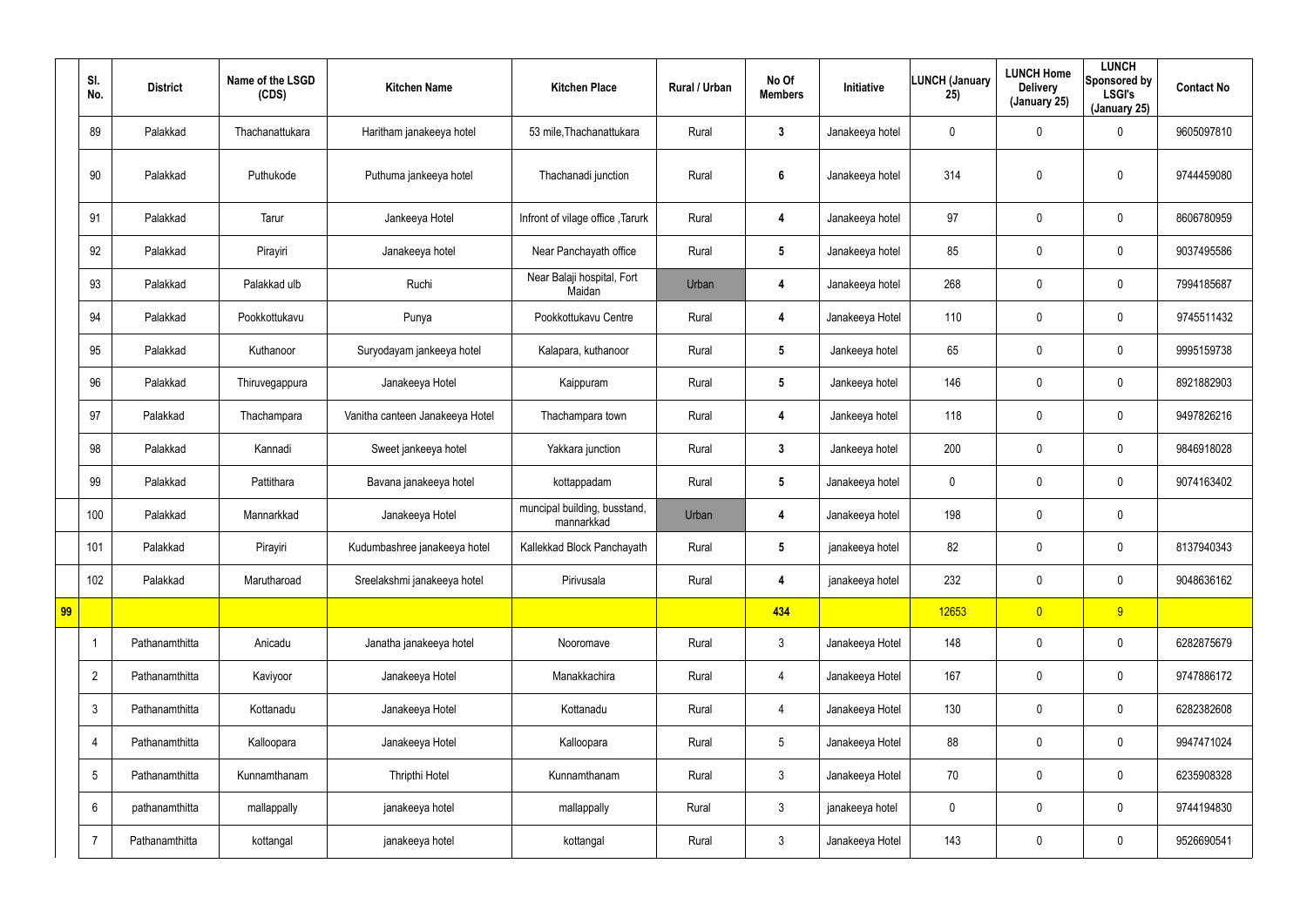| SI.<br>No. | <b>District</b> | Name of the LSGD<br>(CDS) | <b>Kitchen Name</b>             | <b>Kitchen Place</b>        | <b>Rural / Urban</b> | No Of<br><b>Members</b> | <b>Initiative</b> | <b>LUNCH (January</b><br>25) | <b>LUNCH Home</b><br><b>Delivery</b><br>(January 25) | <b>LUNCH</b><br>Sponsored by<br><b>LSGI's</b><br>(January 25) | <b>Contact No</b> |
|------------|-----------------|---------------------------|---------------------------------|-----------------------------|----------------------|-------------------------|-------------------|------------------------------|------------------------------------------------------|---------------------------------------------------------------|-------------------|
| 8          | Pathanamthitta  | Nedumpuram                | Nedumpram Janakeeya Hotel       | Podiyadi                    | Rural                | $5\overline{)}$         | Janakeeya Hotel   | 0                            | $\mathbf 0$                                          | $\mathbf 0$                                                   | 919188291409      |
| 9          | Pathanamthitta  | Niranam                   | Sakhi cafe                      | Niranam                     | Rural                | $\mathbf{3}$            | Janakeeya Hotel   | 50                           | $\mathbf 0$                                          | $\mathbf 0$                                                   | 919526423710      |
| 10         | Pathanamthitta  | Peringara                 | Haritha samrudhi Catering       | PMVHS Pringara              | Rural                | $\overline{4}$          | Janakeeya Hotel   | 0                            | 0                                                    | $\mathbf 0$                                                   | 919961219550      |
| 11         | Pathanamthitta  | Peringara                 | Pulari janakeeya Hotel          | swamipalam                  | Rural                | 4                       | Janakeeya hotel   | 52                           | $\mathbf 0$                                          | $\mathbf 0$                                                   | 919656132036      |
| 12         | Pathanamthitta  | Kuttor                    | Nanma Catering                  | <b>GHS Kuttoor</b>          | Rural                | $\mathbf{3}$            | Janakeeya Hotel   | 78                           | $\boldsymbol{0}$                                     | $\mathbf 0$                                                   | 919526323212      |
| 13         | Pathanamthitta  | Kadapra                   | Niradeepam janakeeya hotel      | Kadapra                     | Rural                | 4                       | Janakeeya Hotel   | 0                            | 0                                                    | $\mathbf 0$                                                   | 9656512066        |
| 14         | Pathanamthitta  | Eraviperoor               | Avi cafe                        | Avi cafe                    | Rural                | 3                       | Janakeeya Hotel   | 68                           | $\mathbf 0$                                          | $\mathbf 0$                                                   | 6238013293        |
| 15         | Pathanamthitta  | Koipuram                  | Ammas kudumbashree cafe         | Muttamon                    | Rural                | $5\overline{)}$         | Janakeeya Hotel   | 86                           | $\mathbf 0$                                          | $\mathbf 0$                                                   | 9961485931        |
| 16         | Pathanamthitta  | Thottappuzhassery         | Thottapuzhassery Jankeeya Hotel | Thottapuzhassery            | Rural                | $\overline{4}$          | Janakeeya Hotel   | 0                            | $\mathbf 0$                                          | $\mathbf 0$                                                   | 9656403054        |
| 17         | Pathanamthitta  | Puramattom                | Top N Taste                     | Puramattom                  | Rural                | 3                       | Janakeeya Hotel   | 0                            | $\mathbf 0$                                          | $\mathbf 0$                                                   | 9526728230        |
| 18         | Pathanamthitta  | Ayroor                    | Janakeeya Hotel                 | Ayroor                      | Rural                | 6                       | Janakeeya Hotel   | 34                           | $\mathbf 0$                                          | $\mathbf 0$                                                   | 8086653951        |
| 19         | Pathanamthitta  | Ezhumattor                | Swad Hotel                      | Thadiyoor                   | Rural                | 3                       | Janakeeya Hotel   | 61                           | $\pmb{0}$                                            | $\mathbf 0$                                                   | 9526857335        |
| 20         | Pathanamthitta  | Kozhencherry              | Ruchi Janakeeya hotel           | Community hall, kozhenchery | Rural                | $\overline{4}$          | Janakeeya Hotel   | 0                            | $\mathbf 0$                                          | $\mathbf 0$                                                   | 9947387912        |
| 21         | Pathanamthitta  | Mallappuzhassery          | Snehadeepam                     | Paramootil                  | Rural                | 6                       | Janakeeya Hotel   | 64                           | $\mathbf 0$                                          | $\pmb{0}$                                                     | 9847170052        |
| 22         | Pathanamthitta  | Chennerkara               | Thanal Kudumbasree Cafe         | Nallanikunnu                | Rural                | $5\phantom{.0}$         | Janakeeya Hotel   | 85                           | $\mathbf 0$                                          | $\pmb{0}$                                                     | 9747469562        |
| 23         | Pathanamthitta  | Cherukole                 | Janakeeya Hotel                 | Cherukole                   | Rural                | $\mathfrak{Z}$          | Janakeeya Hotel   | 75                           | $\boldsymbol{0}$                                     | $\pmb{0}$                                                     | 7907811728        |
| 24         | Pathanamthitta  | Elanthoor                 | Janakeeya Hotel                 | Vary                        | Rural                | $\overline{4}$          | Janakeeya Hotel   | 47                           | $\mathbf 0$                                          | $\mathbf 0$                                                   | 9946047385        |
| 25         | Pathanamthitta  | naranganam                | janakeeya hotel                 | kadammanitta                | Rural                | $\mathbf{3}$            | janakeeya hotel   | 58                           | $\mathbf 0$                                          | $\mathbf 0$                                                   | 9744478962        |
| 26         | Pathanamthitta  | Omalloor                  | Janakeeya Hotel                 | Omalloor                    | Rural                |                         | Janakeeya Hotel   | 0                            | $\mathbf 0$                                          | $\pmb{0}$                                                     |                   |
| 27         | Pathanamthitta  | Chittar                   | Chittar janakiya hotel          | Koothattukulam              | Rural                | $\mathbf{3}$            | Janakeeya Hotel   | 169                          | $\mathbf 0$                                          | $\pmb{0}$                                                     | 9072374618        |
| 28         | Pathanamthitta  | Naranammoozhi             | Thanima                         | Arakkamon                   | Rural                | $\mathbf{3}$            | Janakeeya Hotel   | 0                            | $\mathbf 0$                                          | $\boldsymbol{0}$                                              | 9605021278        |
| 29         | Pathanamthitta  | Perunadu                  | Perunadu Janakeeya Hotel        | Perunadu                    | Rural                | $5\phantom{.0}$         | Janakeeya Hotel   | 0                            | $\mathbf 0$                                          | $\pmb{0}$                                                     |                   |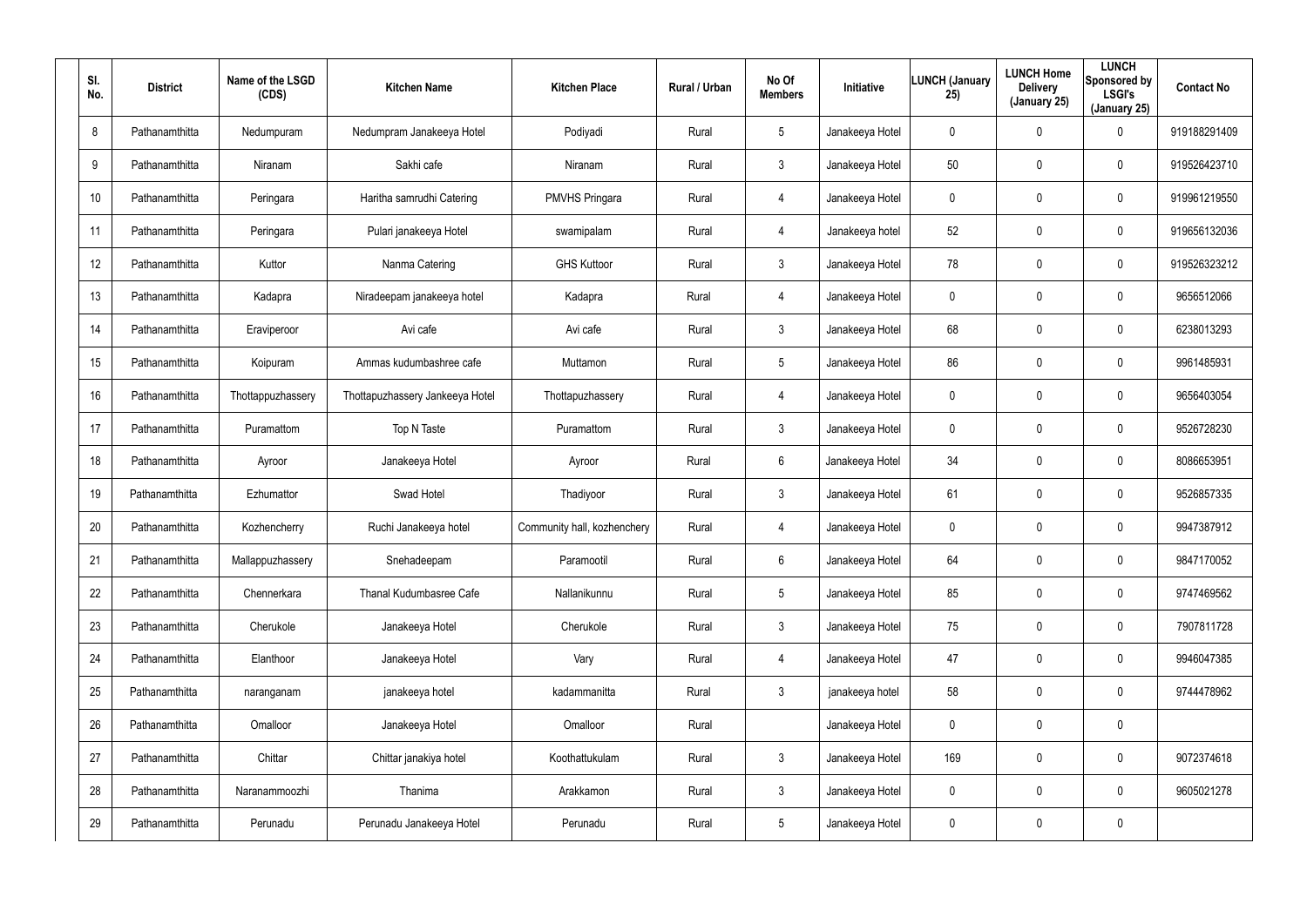|    | SI.<br>No. | <b>District</b> | Name of the LSGD<br>(CDS) | <b>Kitchen Name</b>        | <b>Kitchen Place</b>   | Rural / Urban | No Of<br><b>Members</b> | Initiative      | <b>LUNCH (January</b><br>25) | <b>LUNCH Home</b><br><b>Delivery</b><br>(January 25) | <b>LUNCH</b><br>Sponsored by<br><b>LSGI's</b><br>(January 25) | <b>Contact No</b> |
|----|------------|-----------------|---------------------------|----------------------------|------------------------|---------------|-------------------------|-----------------|------------------------------|------------------------------------------------------|---------------------------------------------------------------|-------------------|
| 58 | 30         | Pathanamthitta  | Ranni-Angadi              | Angadi Janakeeya Hotel     | Thoodathil church hall | Rural         | 5                       | Janakeeya Hotel | 98                           | $\mathbf 0$                                          | 0                                                             | 9961190622        |
|    | 31         | Pathanamthitta  | Ranni-Pazhavangadi        | Navami Hotel               | Makkappuzha            | Rural         | 4                       | Janakeeya Hotel | 82                           | $\pmb{0}$                                            | 0                                                             | 9562135824        |
|    | 32         | Pathanamthitta  | Seethathodu               | Thanima catering unit      | Seethathodu            | Rural         | $5\phantom{.0}$         | Janakeeya Hotel | 58                           | 45                                                   | 0                                                             | 9747622310        |
|    | 33         | Pathanamthitta  | Ranni                     | Janakeeya Hotel            | Ranni                  | Rural         | $\overline{4}$          | Janakeeya Hotel | 89                           | $\pmb{0}$                                            | 0                                                             | 99462338752       |
|    | 34         | Pathanamthitta  | Vechhoochira              | Annapoorneswary hotel      | Venkurinji             | Rural         | 4                       | Janakeeya Hotel | 145                          | $\pmb{0}$                                            | 0                                                             | 8547264134        |
|    | 35         | Pathanamthitta  | Vadasserikara             | Thannal Janakeeya Hotel    | Vadasserikara          | Rural         | $5\overline{)}$         | Janakeeya Hotel | 82                           | $\pmb{0}$                                            | 0                                                             | 8590107684        |
|    | 36         | Pathanamthitta  | Vallickodu                | Janakeeya Hotel            | Vallicodu              | Rural         | $5\phantom{.0}$         | Janakeeya Hotel | $\mathbf 0$                  | $\pmb{0}$                                            | 0                                                             | 8547121591        |
|    | 37         | Pathanamthitta  | Pramadom                  | Aishwarya Janakeeya Hotel  | Pramadom               | Rural         | $\mathbf{3}$            | Janakeeya Hotel | 0                            | $\mathbf 0$                                          | 0                                                             | 9495312020        |
|    | 38         | Pathanamthitta  | Aruvappulam               | Janakeeya Hotel            | Kallely                | Rural         | $\mathbf{3}$            | Janakeeya Hotel | $\mathbf 0$                  | $\pmb{0}$                                            | 0                                                             | 9656700499        |
|    | 39         | Pathanamthitta  | mylapra                   | Manna janakeeya hotel      | mylapra                | Rural         | $\mathbf{3}$            | janakeeya hotel | 0                            | $\mathbf 0$                                          | 0                                                             | 9961750470        |
|    | 40         | Pathanamthitta  | Thannithodu               | Flowers janakeeya hotel    | Thannithodu            | Rural         | $\mathbf{3}$            | Janakeeya hotel | $\mathbf 0$                  | $\pmb{0}$                                            | 0                                                             | 9061295035        |
|    | 40         | Pathanamthitta  | Malayappuzha              | Janakeeya Hotel            | Malayappuzha           | Rural         | $\mathbf{3}$            | Janakeeya Hotel | 0                            | $\mathbf 0$                                          | 0                                                             |                   |
|    | 41         | Pathanamthitta  | Konni                     | Janakeeya Hotel            | Konni                  | Rural         | $\mathbf{3}$            | Janakeeya Hotel | 0                            | $\mathbf 0$                                          | 0                                                             |                   |
|    | 43         | Pathanamthitta  | Kalanjoor                 | Kalanjoor janakeeya Hotel  | Kalanjoor              | Rural         | 4                       | Janakeeya Hotel | 0                            | $\mathbf 0$                                          | 0                                                             | 6238045066        |
|    | 44         | Pathanamthitta  | Ezhamkulam                | Swad Catering Unit         | Enathu                 | Rural         | $5\phantom{.0}$         | Janakeeya Hotel | $\pmb{0}$                    | $\mathbf 0$                                          | 0                                                             | 9747243317        |
|    | 45         | Pathanamthitta  | Kodumon                   | Ruchiyidam Janakeeya Hotel | Kodumon                | Rural         | $\overline{7}$          | Janakeeya Hotel | $\mathbf 0$                  | $\mathbf 0$                                          | 0                                                             | 75611017112       |
|    | 46         | Pathanamthitta  | Erathu                    | Janakeeya Hotel            | Erathu                 | Rural         | 4                       | Janakeeya Hotel | $\pmb{0}$                    | $\mathbf 0$                                          | 0                                                             | 9645102262        |
|    | 47         | Pathanamthitta  | Enadimangalam             | Janakeeya Hotel            | Elamannoor             | Rural         | $\overline{4}$          | Janakeeya Hotel | $\mathbf 0$                  | $\mathbf 0$                                          | 0                                                             |                   |
|    | 48         | Pathanamthitta  | Kadampanadu               | Janakeeya Hotel            | Mannady                | Rural         | 3 <sup>1</sup>          | Janakeeya Hotel | 0                            | $\mathbf 0$                                          | 0                                                             |                   |
|    | 49         | Pathanamthitta  | Pallickal                 |                            |                        | Rural         |                         | Janakeeya Hotel | 0                            | $\mathbf 0$                                          | 0                                                             |                   |
|    | 50         | Pathanamthitta  | Thumpamon                 | Ruchi Cafe                 | Mampilali              | Rural         | $5\phantom{.0}$         | Janakeeya Hotel | 200                          | $\mathbf 0$                                          | 0                                                             | 9188300026        |
|    | 51         | Pathanamthitta  | Kulanada                  | Bhagyalekshmi cafe unit    | Kaipuzha               | Rural         | $\mathfrak{Z}$          | Janakeeya Hotel | 90                           | $\mathbf 0$                                          | 0                                                             |                   |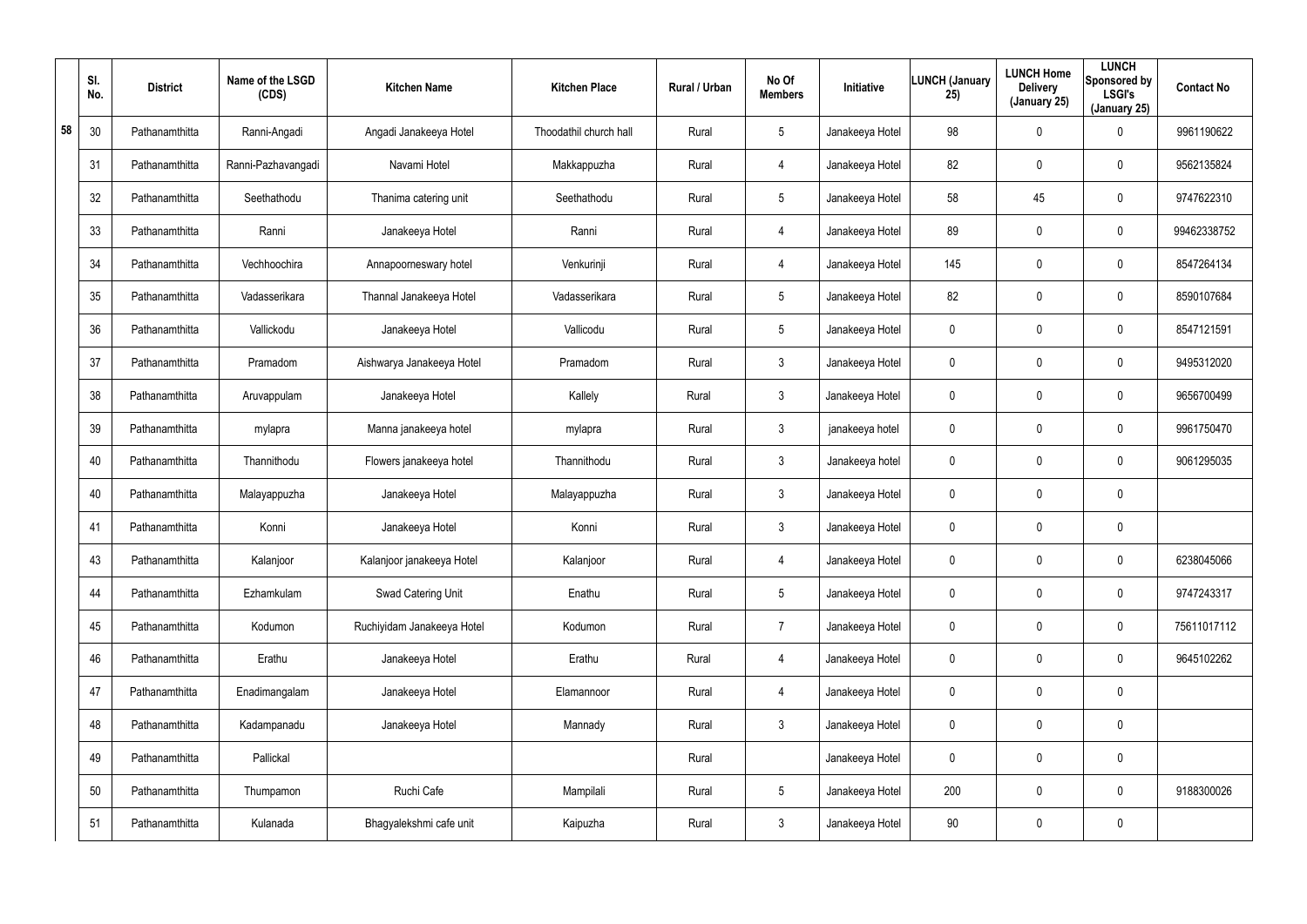|    | SI.<br>No.     | <b>District</b>    | Name of the LSGD<br>(CDS) | <b>Kitchen Name</b>                       | <b>Kitchen Place</b>                 | Rural / Urban | No Of<br><b>Members</b> | <b>Initiative</b> | <b>LUNCH (January</b><br>25) | <b>LUNCH Home</b><br><b>Delivery</b><br>(January 25) | <b>LUNCH</b><br>Sponsored by<br><b>LSGI's</b><br>(January 25) | <b>Contact No</b> |
|----|----------------|--------------------|---------------------------|-------------------------------------------|--------------------------------------|---------------|-------------------------|-------------------|------------------------------|------------------------------------------------------|---------------------------------------------------------------|-------------------|
|    | 52             | Pathanamthitta     | Pandalam Thekkekara       | Pandalam Thekkekara                       | Thatta                               | Rural         | 3                       | Janakeeya Hotel   | 147                          | 0                                                    | 0                                                             | 9526224922        |
|    | 53             | Pathanamthitta     | Aranmula                  | Janakeeya Hotel                           | Aranmula                             | Rural         | $5\phantom{.0}$         | Janakeeya Hotel   | 0                            | 0                                                    | $\mathbf 0$                                                   | 9656296503        |
|    | 54             | Pathanamthitta     | Mezhuveli                 | Thripthi Janakeeya Hotel                  | Mezhuveli                            | Rural         | $\mathbf{3}$            | Janakeeya Hotel   | 25                           | 0                                                    | $\mathbf 0$                                                   | 9495265971        |
|    | 55             | Pathanamthitta     | Adoor                     | Amma Catering Unit                        | Adoor                                | Urban         | $5\phantom{.0}$         | Janakeeya Hotel   | 0                            | 0                                                    | $\mathbf 0$                                                   | 8606887490        |
|    | 56             | Pathanamthitta     | Pandalam                  | Ruchi catering                            | Sivarenjini Auditorium               | Urban         | $5\phantom{.0}$         | Janakeeya Hotel   | 0                            | 0                                                    | $\mathbf 0$                                                   | 9846212739        |
|    | 57             | Pathanamthitta     | <b>Thiruvalla East</b>    | janakeeya hotel                           | near private bus stand<br>thiruvalla | Urban         | $5\phantom{.0}$         | Janakeeya Hotel   | 314                          | 0                                                    | 50                                                            | 919847729416      |
|    | 58             | Pathanamthitta     | Thiruvalla West           | janakeeya hotel                           | kizhakkan muthoor                    | Urban         | $5\phantom{.0}$         | Janakeeya Hotel   | 130                          | 0                                                    | $\mathbf 0$                                                   | 919656132036      |
|    | 59             | Pathanamthitta     | Pathanamthitta            | Janakeeya Hotel                           | Near Municipality Office             | Urban         | $5\phantom{.0}$         | Janakeeya Hotel   | 0                            | 0                                                    | $\pmb{0}$                                                     |                   |
| 58 |                |                    |                           |                                           |                                      |               | 229                     |                   | 3133                         | 45                                                   | 50                                                            |                   |
|    |                | Thiruvananthapuram | Parassala                 | Bhagyalekshmi janakeeya hotel             | Mundaplavila                         | Rural         | $5\phantom{.0}$         | Janakeeya Hotel   | 322                          | $\pmb{0}$                                            | $\mathbf 0$                                                   | 9895463718        |
|    | $\overline{2}$ | Thiruvananthapuram | Karode                    | Karode janakeeya hotel                    | Paavaara,<br>pazhaya uchakkada       | Rural         | $5\phantom{.0}$         | Janakeeya Hotel   | 363                          | 0                                                    | $\mathbf 0$                                                   | 9605122139        |
|    | 3              | Thiruvananthapuram | Thirupuram                | Thirupuram janakeeya hotel                | Pazhayakada                          | Rural         | $5\phantom{.0}$         | Janakeeya Hotel   | 246                          | 0                                                    | $\mathbf 0$                                                   | 7034723987        |
|    | $\overline{4}$ | Thiruvananthapuram | Chenkal                   | Karuna janakeeya hotel                    | Udiyankulangara                      | Rural         | $5\phantom{.0}$         | Janakeeya Hotel   | 300                          | 0                                                    | $\mathbf 0$                                                   | 9746726109        |
|    | 5              | Thiruvananthapuram | Kulathoor                 | Nakshatra janakeeya hotel                 | Attapuram                            | Rural         | 5                       | Janakeeya Hotel   | 361                          | 0                                                    | $\mathbf 0$                                                   | 8301924221        |
|    | 6              | Thiruvananthapuram | Neyyattinkara 1           | Oottupura                                 | Neyyattinkara                        | Urban         | $5\phantom{.0}$         | Janakeeya Hotel   | 420                          | 0                                                    | $\pmb{0}$                                                     | 8129192485        |
|    | $\overline{7}$ | Thiruvananthapuram | Neyyattinkara 1           | Cafesree Janakeeya Hotel                  | Vazhimukku                           | Urban         | $5\phantom{.0}$         | Janakeeya Hotel   | 505                          | 0                                                    | $\mathbf 0$                                                   | 9995604997        |
|    | 8              | Thiruvananthapuram | Neyyattinkara 1           | Thripthi janakeeya Hotel                  | perumpazhuthoor                      | urban         | 4                       | janakeeya Hotel   | 188                          | $\mathbf 0$                                          | $\pmb{0}$                                                     | 6282944199        |
|    | 9              | Thiruvananthapuram | Neyyattinkara 2           | Harsha catering unit                      | Neyyattinkara                        | Urban         | $5\phantom{.0}$         | Janakeeya Hotel   | 290                          | 0                                                    | $\mathbf 0$                                                   | 9048822770        |
|    | 10             | Thiruvananthapuram | Neyyattinkara 2           | Devarose Janakeeya Hotel                  | Amaravila                            | Urban         | $5\phantom{.0}$         | Janakeeya Hotel   | 0                            | 0                                                    | $\mathbf 0$                                                   | 9995028659        |
|    | 11             | Thiruvananthapuram | Kollayil                  | ems janakeeya hotel                       | Dhanuvachapuram                      | Rural         | $5\phantom{.0}$         | Janakeeya Hotel   | 432                          | 0                                                    | $\mathbf 0$                                                   | 8157880624        |
|    | 12             | Thiruvananthapuram | Kunnathukal               | Aiswarya Janakeeya Hotel -<br>Kunnathukal | Kuruwad, paliyodu                    | Rural         | $\mathfrak{Z}$          | Janakeeya Hotel   | 0                            | 0                                                    | $\pmb{0}$                                                     | 9539549507        |
|    | 13             | Thiruvananthapuram | Vellarada                 | Eden Janakeeya Hotel                      | Panachamoodu, Vellarada              | Rural         | $5\phantom{.0}$         | Janakeeya Hotel   | 678                          | 0                                                    | $\pmb{0}$                                                     | 8547973305        |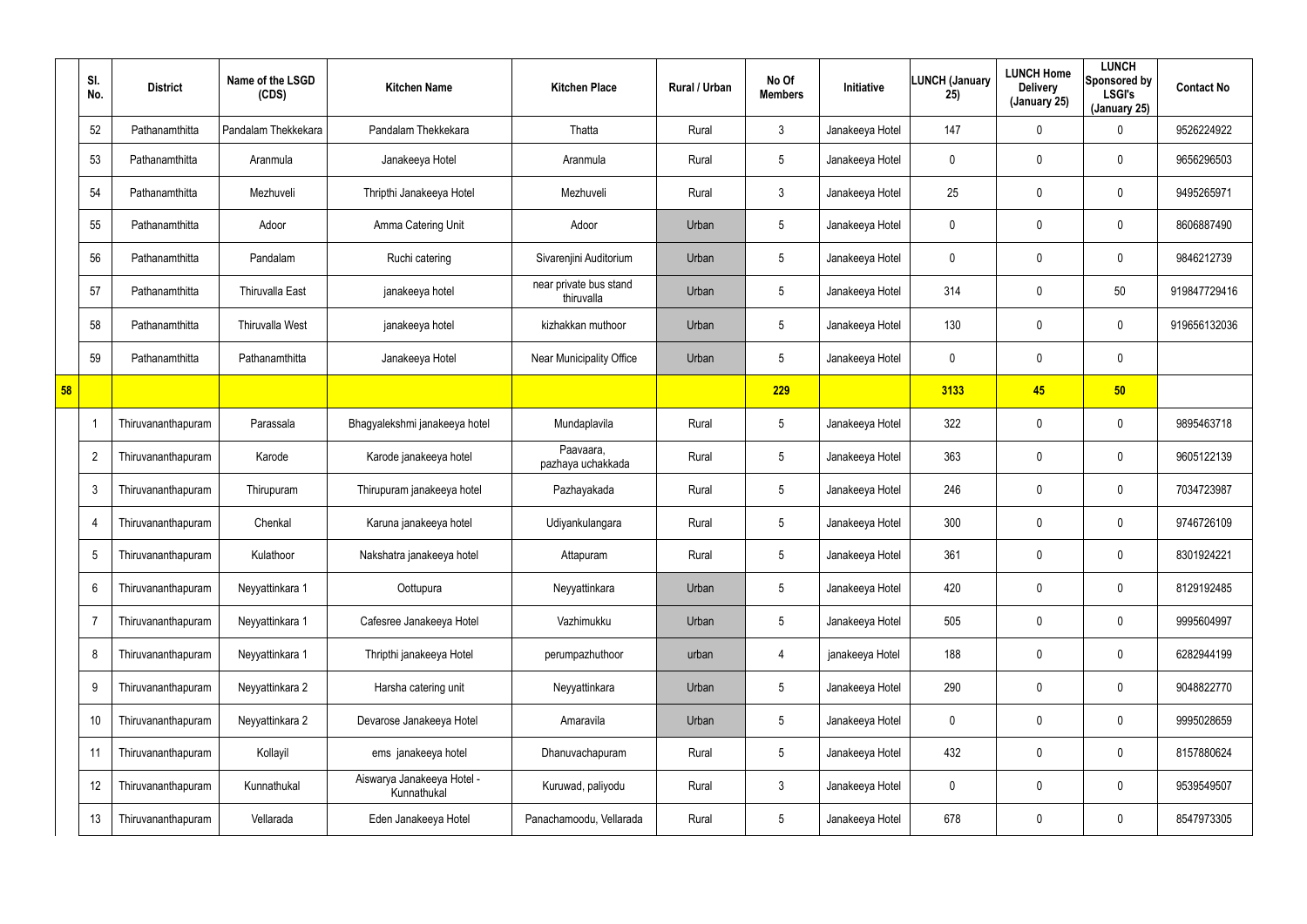| SI.<br>No. | <b>District</b>    | Name of the LSGD<br>(CDS) | <b>Kitchen Name</b>                   | <b>Kitchen Place</b>                       | <b>Rural / Urban</b> | No Of<br><b>Members</b> | Initiative      | <b>LUNCH (January</b><br>25) | <b>LUNCH Home</b><br><b>Delivery</b><br>(January 25) | <b>LUNCH</b><br>Sponsored by<br><b>LSGI's</b><br>(January 25) | <b>Contact No</b> |
|------------|--------------------|---------------------------|---------------------------------------|--------------------------------------------|----------------------|-------------------------|-----------------|------------------------------|------------------------------------------------------|---------------------------------------------------------------|-------------------|
| 14         | Thiruvananthapuram | Vellarada                 | Chandrika Janakeeya Hotel - Vellarada | Vellarada                                  | Rural                | 6                       | Janakeeya Hotel | 104                          | $\mathbf 0$                                          | $\mathbf 0$                                                   | 9539366295        |
| 15         | Thiruvananthapuram | Aryankode                 | Aryan Janakeeya Hotel - Aryankode     | Aryankode                                  | Rural                | $5\phantom{.0}$         | Janakeeya Hotel | 202                          | $\mathbf 0$                                          | $\boldsymbol{0}$                                              | 9746905408        |
| 16         | Thiruvananthapuram | Aryankode                 | stree souhritha jh                    | chemboor                                   | Rural                | $5\overline{)}$         | Janakeeya Hotel | 152                          | $\pmb{0}$                                            | $\boldsymbol{0}$                                              |                   |
| 17         | Thiruvananthapuram | Ottashekharamangala<br>m  | Minnaram Janakeeya Hotel              | Kuravara, Near<br>Ottashekharamangalam UPS | Rural                | $\overline{4}$          | Janakeeya Hotel | 256                          | $\mathbf 0$                                          | $\mathbf 0$                                                   | 9567553161        |
| 18         | Thiruvananthapuram | Kollayil                  | Janakeeya Hotel                       | Mylakkara                                  | Rural                | $5\overline{)}$         | Janakeeya Hotel | 148                          | $\mathbf 0$                                          | $\mathbf 0$                                                   | 9605076268        |
| 19         | Thiruvananthapuram | perunkadavila             | shankholi janakeeya hotel             | perunkadavila                              | rural                | $\mathbf{3}$            | Janakeeya Hotel | 179                          | $\mathbf 0$                                          | $\mathbf 0$                                                   |                   |
| 20         | Thiruvananthapuram | Amboori                   | Janakeeya Hotel                       | Amboori                                    | Rural                | $5\overline{)}$         | Janakeeya Hotel | 94                           | $\pmb{0}$                                            | $\mathbf 0$                                                   | 9747169098        |
| 21         | Thiruvananthapuram | Athiyanoor                | Kudumbashree janakeeya hotel          | Venpakal                                   | Rural                | $\overline{4}$          | Janakeeya Hotel | 342                          | 0                                                    | $\mathbf 0$                                                   | 919562752580      |
| 22         | Thiruvananthapuram | Kottukal                  | Vismaya janakeeya hotel               | Uchakkada                                  | Rural                | $5\phantom{.0}$         | Janakeeya Hotel | 415                          | $\pmb{0}$                                            | $\mathbf 0$                                                   | 6282447041        |
| 23         | Thiruvananthapuram | Kanjiramkulam             | Padaswaram unit                       | Kanjiramkulam                              | Rural                | $\overline{4}$          | Janakeeya Hotel | 0                            | 0                                                    | $\mathbf 0$                                                   | 919072899432      |
| 24         | Thiruvananthapuram | Karumkulam                | Alil Janakeeya Hotel                  | Pallam                                     | Rural                | $5\phantom{.0}$         | Janakeeya Hotel | 0                            | $\pmb{0}$                                            | $\mathbf 0$                                                   | 917736513673      |
| 25         | Thiruvananthapuram | Venganoor                 | Venganoor Ruchi janakeeya hotel       | Peringamala                                | Rural                | 10                      | Janakeeya Hotel | 100                          | $\mathbf 0$                                          | $\boldsymbol{0}$                                              | 9656309710        |
| 26         | Thiruvananthapuram | Vilavoorkkal              | Priyam Janakeeya Hotel                | Chanthamukku, Peyadu Jn                    | Rural                | $5\phantom{.0}$         | Janakeeya Hotel | 321                          | $\mathbf 0$                                          | $\mathbf 0$                                                   | 7902504494        |
| 27         | Thiruvananthapuram | Vilavoorkal               | Vilavoorkal janakeeya hotel           | Pottayil                                   | Rural                | $5\phantom{.0}$         | Janakeeya Hotel | 288                          | $\mathbf 0$                                          | $\mathbf 0$                                                   | 9497883130        |
| 28         | Thiruvananthapuram | Kalliyoor                 | Stree Shakthi Janakeeya Hotel         | Kalliyoor                                  | Rural                | $5\overline{)}$         | Janakeeya Hotel | 0                            | $\mathbf 0$                                          | $\mathbf 0$                                                   | 9074998782        |
| 29         | Thiruvananthapuram | Maranalloor               | Mayooram Janakeeya Hotel              | Mannadikkonam                              | Rural                | $\overline{4}$          | Janakeeya Hotel | 173                          | $\mathbf 0$                                          | $\mathbf 0$                                                   | 9847371025        |
| 30         | Thiruvananthapuram | Pallichal                 | Vandhanam Janakeeya hotel             | Naruvamoodu                                | Rural                | 4                       | Janakeeya Hotel | 235                          | $\mathbf 0$                                          | $\mathbf 0$                                                   | 9562636222        |
| 31         | Thiruvananthapuram | Vilappil                  | Sreebhadra janakeey a hotel           | peyad                                      | Rural                | $5\phantom{.0}$         | Janakeeya Hotel | 234                          | $\mathbf 0$                                          | $\pmb{0}$                                                     | 919496194745      |
| 32         | Thiruvananthapuram | Malayinkeezhu             | Thapasya janakeeya hotel              | Aruvacode                                  | Rural                | $5\overline{)}$         | Janakeeya Hotel | 173                          | $\mathbf 0$                                          | $\mathbf 0$                                                   | 9074329707        |
| 3,3        | Thiruvananthapuram | balaramapuram             | Karunya                               | balaramapuram                              | rural                | $5\phantom{.0}$         | Janakeeya Hotel | 169                          | $\mathbf 0$                                          | $\pmb{0}$                                                     |                   |
| 34         | Thiruvananthapuram | Andoorkonam               | Thiruvathira janakeeya hotel          | Kaniyapuram                                | Rural                | $\mathbf{3}$            | Janakeeya Hotel | 150                          | $\mathbf 0$                                          | $\mathbf 0$                                                   | 8921698989        |
| 35         | Thiruvananthapuram | Kadinamkulam              | Sabarmathi janakeeya hotel            | Chitattumukku                              | Rural                | 4                       | Janakeeya Hotel | 90                           | $\mathbf 0$                                          | $\pmb{0}$                                                     |                   |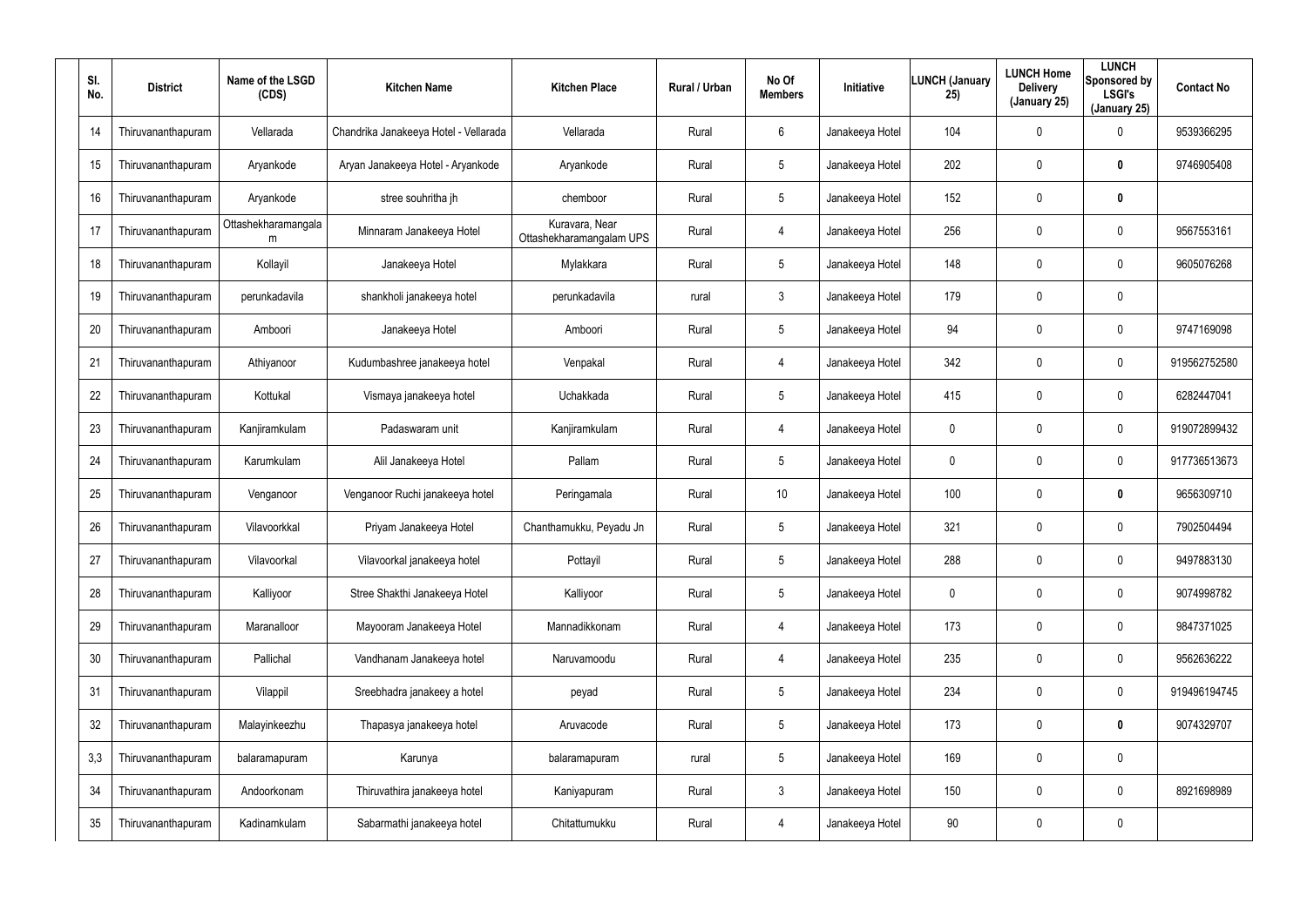|     | SI.<br>No. | <b>District</b>    | Name of the LSGD<br>(CDS)  | <b>Kitchen Name</b>                           | <b>Kitchen Place</b>                              | <b>Rural / Urban</b> | No Of<br><b>Members</b> | <b>Initiative</b> | <b>LUNCH (January</b><br>25) | <b>LUNCH Home</b><br><b>Delivery</b><br>(January 25) | <b>LUNCH</b><br>Sponsored by<br><b>LSGI's</b><br>(January 25) | <b>Contact No</b> |
|-----|------------|--------------------|----------------------------|-----------------------------------------------|---------------------------------------------------|----------------------|-------------------------|-------------------|------------------------------|------------------------------------------------------|---------------------------------------------------------------|-------------------|
|     | 36         | Thiruvananthapuram | Azhoor                     | Kudumbadsree janakeeya hotel                  | Azhoor                                            | Rural                | $\overline{4}$          | Janakeeya Hotel   | 80                           | 0                                                    | 0                                                             | 8129060294        |
|     | 37         | Thiruvanathapuram  | Pothencode                 | Pothencode Kudumbashree Janakeeya<br>hotel    | Pothencode ayiroorppara<br>Farmers centre         | Rural                | $5\phantom{.0}$         | Janakeeya Hotel   | 150                          | 0                                                    | $\mathbf 0$                                                   | 9037832338        |
|     | 38         | Thiruvananthapuram | Mangalapuram               | Mangalapuram Kudumbashree<br>Janakeeya Hotel  | Managalapuram Junction,<br>Near Panchayath Office | Rural                | $5\phantom{.0}$         | Janakeeya Hotel   | 200                          | 0                                                    | $\mathbf 0$                                                   | 9995459534        |
|     | 39         | Thiruvananthapuram | Mangalapuram               | Swad Kudumbashree Janakeeya hotel             | Murukkumpuzha                                     | Rural                | 3                       | Janakeeya Hotel   | 120                          | 0                                                    | $\mathbf 0$                                                   | 8281624670        |
|     | 40         | Thiruvananthapuram | Mangalapuram               | Ruchisagaram Kudumbashree<br>Janakeeya Hotel  | Chembakamangalam                                  | Rural                | $5\phantom{.0}$         | Janakeeya Hotel   | 110                          | 0                                                    | $\mathbf 0$                                                   | 8139079929        |
|     | 41         | Thiruvanathapuram  | <b>TVM Corporation CDS</b> | Krishnakripa Janakeeya hotel                  | Anayara                                           | Urban                | $5\phantom{.0}$         | Janakeeya Hotel   | 316                          | 0                                                    | $\mathbf 0$                                                   | 9745823832        |
|     | 42         | Thiruvanathapuram  | <b>TVM Corporation CDS</b> | Vanitha Janakeeya Hotel                       | Manvila                                           | Urban                | $\overline{4}$          | Janakeeya Hotel   | 350                          | 0                                                    | $\mathbf 0$                                                   | 8129412369        |
|     | 43         | Thiruvanathapuram  | <b>TVM Corporation CDS</b> | Bhagyalekshmi Kudumbashree<br>Janakeeya Hotel | EK Nayanar Trust, Medical<br>College              | Urban                | 6                       | Janakeeya Hotel   | 200                          | 0                                                    | $\mathbf 0$                                                   |                   |
|     | 44         | Thiruvanathapuram  | <b>TVM Corporation CDS</b> | Tripthi Janakeeya Hotel                       | Pallithura                                        | Urban                | 3                       | Janakeeya Hotel   | 350                          | 0                                                    | $\mathbf 0$                                                   | 9387738568        |
|     | 45         | Thiruvanathapuram  | <b>TVM Corporation CDS</b> | soubhagya janakeeya Hotel                     | kazhakoottam                                      | Urban                | 3                       | janakeeya Hotel   | 428                          | 0                                                    | $\mathbf 0$                                                   | 8921555192        |
|     | 46         | Thiruvanathapuram  | <b>TVM Corporation CDS</b> | Uthradam Janakeeya Hotel                      | Pattom                                            | Urban                | $\mathbf{3}$            | janakeeya Hotel   | 620                          | 0                                                    | $\mathbf 0$                                                   | 8281062575        |
|     | 47         | Thiruvananthapuram | <b>TVM Corporation CDS</b> | Janakeeya hotel                               | Mannarakonam                                      | Urban                | 3                       | Janakeeya Hotel   | 600                          | 0                                                    | $\mathbf 0$                                                   | 8281088923        |
|     | 48         | Thiruvananthapuram | <b>TVM Corporation CDS</b> | Kismath Janakeeya Hotel                       | Pottakuzhi                                        | Urban                | 3                       | Janakeeya Hotel   | 442                          | 0                                                    | $\mathbf 0$                                                   | 8129179622        |
|     | 49         | Thiruvananthapuram | <b>TVM Corporation CDS</b> | Salt and Pepper                               | Poomalliyoorkkonam                                | Urban                | $\mathbf{3}$            | Janakeeya Hotel   | 325                          | 0                                                    | $\mathbf 0$                                                   | 8593986935        |
|     | 50         | Thiruvananthapuram | <b>TVM Corporation CDS</b> | Sreebhadra Janakeeya Hotel                    | Pettah                                            | Urban                | $\overline{4}$          | Janakeeya Hotel   | 331                          | 0                                                    | $\mathbf 0$                                                   | 9847227647        |
|     | 51         | Thiruvananthapuram | <b>TVM Corporation CDS</b> | kalavara Janakeeya Hotel                      | vattiyoorkavu                                     | Urban                | $\mathbf{3}$            | Janakeeya Hotel   | 311                          | 0                                                    | $\mathbf 0$                                                   | 9847655426        |
|     | 52         | Thiruvananthapuram | <b>TVM Corporation CDS</b> | punartham kudumbashree                        | kudappanakunnu                                    | Urban                | $\mathbf{3}$            | Janakeeya Hotel   | 169                          | 0                                                    | $\mathbf 0$                                                   | 9747115789        |
|     | 53         | Thiruvananthapuram | <b>TVM Corporation CDS</b> | peroor JH                                     | Palayam                                           | Urban                | $\mathbf{3}$            | Janakeeya Hotel   | 354                          | 0                                                    | $\mathbf 0$                                                   | 8086119633        |
|     | 54         | Thiruvananthapuram | Aryanadu                   | Aryanad Janakeeya Hotel                       | Aryanad                                           | Rural                | 6                       | Janakeeya Hotel   | 278                          | 0                                                    | $\mathbf 0$                                                   | 9207447839        |
| 109 | 55         | Thiruvananthapuram | Kuttichal                  | Kutichal Janakeeya Hotel                      | Kuttichal                                         | Rural                | $5\phantom{.0}$         | Janakeeya Hotel   | 286                          | 0                                                    | $\mathbf 0$                                                   | 9446331479        |
|     | 56         | Thiruvananthapuram | Poovachal                  | Poovachal Janakeeya Hotel                     | Poovachal Panchayath                              | Rural                | $5\phantom{.0}$         | Janakeeya Hotel   | 140                          | 0                                                    | $\mathbf 0$                                                   | 9495225046        |
|     | 57         | Thiruvananthapuram | Vithura                    | Navodaya Janakeeya hotel                      | Koppam, Vithura                                   | Rural                | 4                       | Janakeeya Hotel   | 217                          | 0                                                    | $\pmb{0}$                                                     | 9946837014        |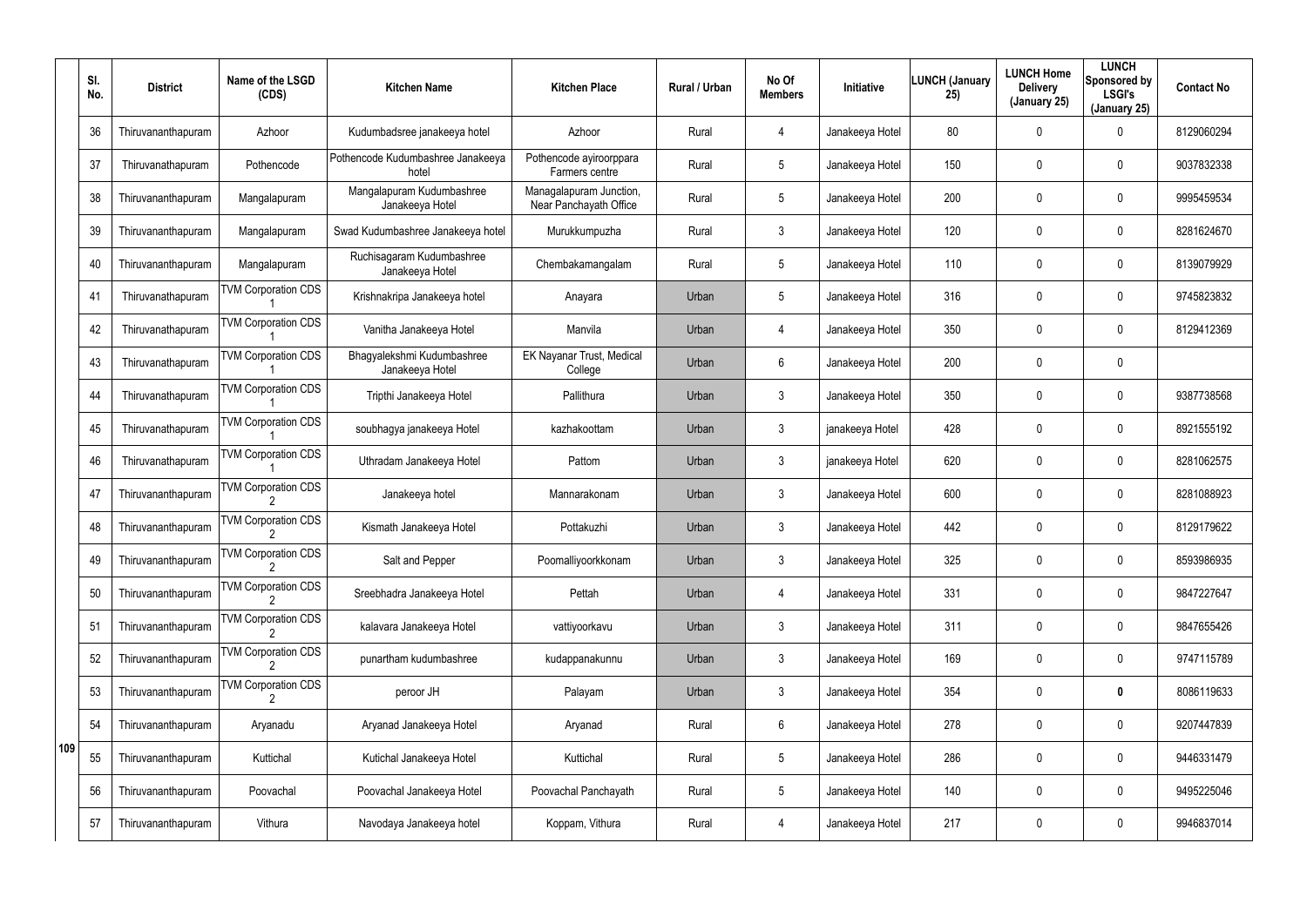| SI.<br>No. | <b>District</b>    | Name of the LSGD<br>(CDS) | <b>Kitchen Name</b>                  | <b>Kitchen Place</b>                              | <b>Rural / Urban</b> | No Of<br><b>Members</b> | Initiative      | <b>LUNCH (January</b><br>25) | <b>LUNCH Home</b><br><b>Delivery</b><br>(January 25) | <b>LUNCH</b><br>Sponsored by<br><b>LSGI's</b><br>(January 25) | <b>Contact No</b> |
|------------|--------------------|---------------------------|--------------------------------------|---------------------------------------------------|----------------------|-------------------------|-----------------|------------------------------|------------------------------------------------------|---------------------------------------------------------------|-------------------|
| 58         | Thiruvananthapuram | Tholicode                 | Tholicode Janakeeya Hotel            | Pulimoodu, Near Bharath<br>Petrol Pump, Tholicode | Rural                | 4                       | Janakeeya Hotel | 110                          | $\mathbf 0$                                          | 0                                                             | 9539995862        |
| 59         | Thiruvananthapuram | Vellanad                  | vellanad JH                          | kulacode vellanad                                 | Rural                | $\mathbf{3}$            | Janakeeya Hotel | 0                            | $\mathbf 0$                                          | $\mathbf 0$                                                   | 9048295005        |
| 60         | Thiruvananthapuram | uzhamalackal              | mazhavil jh                          | Puthukulangara                                    | Rural                | $5\overline{)}$         | Janakeeya Hotel | 298                          | 0                                                    | $\mathbf 0$                                                   | 96457 54988       |
| 61         | Thiruvananthapuram | <b>TVPM Corpn CDS 4</b>   | Maithri Janakeeya Hotel              | Poozhyakkunnu, Nemom, TVM                         | Urban                | $5\overline{)}$         | Janakeeya Hotel | 0                            | $\mathbf 0$                                          | $\mathbf 0$                                                   | 9846905594        |
| 62         | Thiruvananthapuram | TVPM. Corpn. CDS III      | Janatha hotel                        | Over bridge                                       | Urban                | 9                       | Janakeeya Hotel | 0                            | $\mathbf 0$                                          | $\mathbf 0$                                                   | 919746149160      |
| 63         | Thiruvananthapuram | TVPM. Corpn. CDS III      | Asraya Janakeeya Hotel               | <b>DPI</b>                                        | Urban                | $\overline{4}$          | Janakeeya Hotel | 896                          | 0                                                    | $\mathbf 0$                                                   | 918113008306      |
| 64         | Thiruvananthapuram | TVPM. Corpn. CDS III      | Ruchikkoott                          | Mudavanmukal                                      | Urban                | $\overline{4}$          | Janakeeya Hotel | 0                            | 0                                                    | 0                                                             | 917907579424      |
| 65         | Thiruvananthapuram | TVPM. Corpn. CDS IV       | Janakeeya hotel tvm corporation cds4 | Vallakkadavu                                      | Urban                | $5\overline{)}$         | Janakeeya Hotel | 289                          | 0                                                    | $\mathbf 0$                                                   | 8129795072        |
| 66         | Thiruvananthapuram | TVPM. Corpn. CDS IV       | Karuna Janakeeya Hotel               | Avaduthura                                        | Urban                | $5\phantom{.0}$         | Janakeeya Hotel | 287                          | 0                                                    | 3                                                             | 9567523799        |
| 67         | Thiruvananthapuram | Anadu                     | Nanma anad                           | Govt LPS Anad                                     | Rural                | $\overline{4}$          | Janakeeya Hotel | 0                            | 0                                                    | $\mathbf 0$                                                   | 9645709754        |
| 68         | Thiruvananthapuram | Vembayam                  | Liya canteen                         | Perumboor near panchayath<br>office               | Rural                | $5\phantom{.0}$         | Janakeeya Hotel | 0                            | 0                                                    | 0                                                             | 9544337362        |
| 69         | Thiruvananthapuram | Vembayam                  | Four's Janakeeya Hotel               | Naduveli Konchira                                 | Rural                | $\overline{4}$          | Janakeeya Hotel | 250                          | 0                                                    | $\mathbf 0$                                                   | 9526253578        |
| 70         | Thiruvananthapuram | Nedumangad 1              | Subhiksham                           | Irinjayam                                         | Urban                | 4                       | Janakeeya Hotel | 235                          | $\boldsymbol{0}$                                     | 0                                                             | 9745606588        |
| 71         | Thiruvananthapuram | Nedumangad 1              | Ootupura                             | Pazhakutty                                        | Urban                | 6                       | Janakeeya Hotel | 467                          | $\boldsymbol{0}$                                     | $\pmb{0}$                                                     | 7510910614        |
| 72         | Thiruvananthapuram | Nedumangad 2              | Niravu                               | Near ksrtc bus stand                              | Urban                | 4                       | Janakeeya Hotel | 548                          | $\boldsymbol{0}$                                     | 0                                                             | 9645958207        |
| 73         | Thiruvananthapuram | Nedumangad 2              | Ruchiyidam                           | <b>Near Municipality</b>                          | Urban                | 0                       | Janakeeya Hotel | 0                            | $\boldsymbol{0}$                                     | $\pmb{0}$                                                     | 9846371353        |
| 74         | Thiruvananthapuram | Karakulam                 | Karakulam Vanitha hotel              | Karakulam Junction                                | Rural                | 4                       | Janakeeya Hotel | 363                          | $\boldsymbol{0}$                                     | 0                                                             | 9747176668        |
| 75         | Thiruvananthapuram | Panavoor                  | Kudumbashree vanitha hotel           | HI auditorium near panavoor<br>panchayath         | Rural                | $6\phantom{.0}$         | Janakeeya Hotel | 226                          | $\boldsymbol{0}$                                     | $5\phantom{.0}$                                               | 9526740817        |
| 76         | Thiruvananthapuram | Aruvikara                 | Nanma                                | Aruvikara junction                                | Rural                | $\mathfrak{Z}$          | Janakeeya hotel | 0                            | $\boldsymbol{0}$                                     | 0                                                             | 8606524464        |
| 77         | Thiruvananthapuram | Pullampara                | Janakeeya Hotel                      | Kalumkinmukham                                    | Rural                | $5\phantom{.0}$         | Janakeeya Hotel | 261                          | $\boldsymbol{0}$                                     | $\pmb{0}$                                                     |                   |
| 78         | Thiruvananthapuram | Pangode                   | Bhagyalekshmi janakeeya hotel        | Pangodu Panchayath Hall                           | Rural                | $5\phantom{.0}$         | Janakeeya Hotel | 268                          | $\boldsymbol{0}$                                     | $\pmb{0}$                                                     |                   |
| 79         | Thiruvananthapuram | Manickal                  | Janakeeya hotel                      | Pirappancode                                      | Rural                | 6                       | Janakeeya Hotel | 185                          | $\boldsymbol{0}$                                     | 0                                                             | 9745874522        |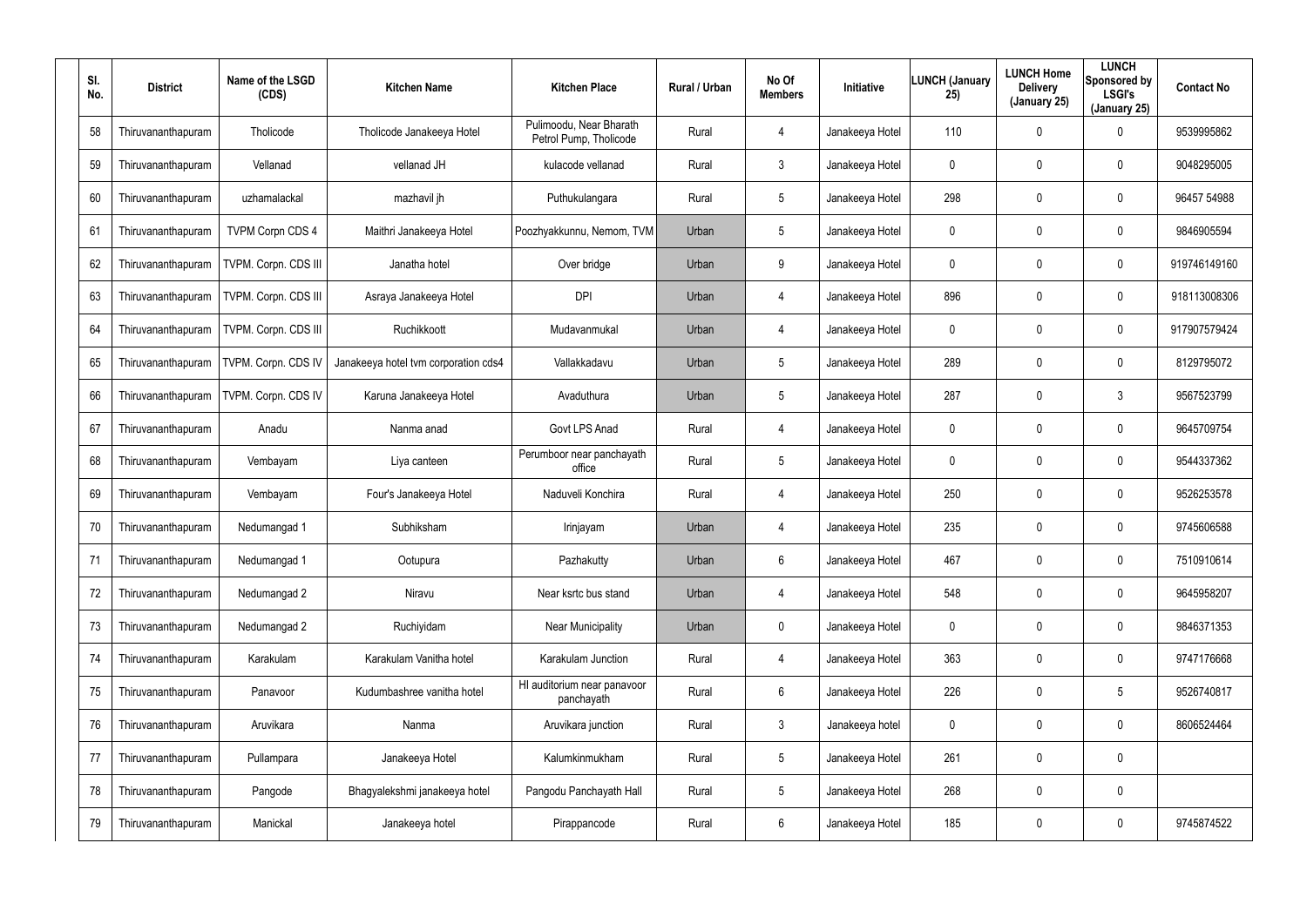| SI.<br>No. | <b>District</b>    | Name of the LSGD<br>(CDS) | <b>Kitchen Name</b>                 | <b>Kitchen Place</b>     | <b>Rural / Urban</b> | No Of<br><b>Members</b> | Initiative      | <b>LUNCH (January</b><br>25) | <b>LUNCH Home</b><br><b>Delivery</b><br>(January 25) | <b>LUNCH</b><br>Sponsored by<br><b>LSGI's</b><br>(January 25) | <b>Contact No</b> |
|------------|--------------------|---------------------------|-------------------------------------|--------------------------|----------------------|-------------------------|-----------------|------------------------------|------------------------------------------------------|---------------------------------------------------------------|-------------------|
| 80         | Thiruvananthapuram | Vamanapuram               | Pournami Kalamachal                 | Kalamachal               | Rural                | 5                       | Janakeeya Hotel | 266                          | 0                                                    | 0                                                             | 9846825964        |
| 81         | Thiruvananthapuram | kallara                   | Amma janakeeya hotel                | kallara                  | rural                | 4                       | Janakeeya Hotel | 345                          | 0                                                    | $\mathbf 0$                                                   | 8111891405        |
| 82         | Thiruvananthapuram | nellanad                  | Nellanad janakeeya hotel            | keezhayikkonam           | rural                | 6                       | Janakeeya Hotel | $\mathbf 0$                  | 0                                                    | $\mathbf 0$                                                   | 9946994811        |
| 83         | Thiruvananthapuram | Pazhayakunnummel          | Chaitanya janakeeya hotel           | Pazhayakunnumel          | Rural                | 5                       | Janakeeya Hotel | 178                          | 0                                                    | $\mathbf 0$                                                   | 9496997201        |
| 84         | Thiruvananthapuram | Karavaram                 | Takkolam, Karavaram janakeeya hotel | Pullurmukk, kallambalam  | Rural                | 5                       | Janakeeya Hotel | 189                          | 0                                                    | $\mathbf 0$                                                   | 9539723288        |
| 85         | Thiruvananthapuram | Kilimanoor                | Tanima vanitha canteen              | Kilimanoor               | Rural                | 4                       | Janakeeya Hotel | 102                          | 0                                                    | $\mathbf 0$                                                   | 9846657166        |
| 86         | Thiruvananthapuram | Pulimath                  | Iswarya catering unit               | Pulimath, Karet          | Rural                | $\overline{4}$          | Janakeeya Hotel | 155                          | 0                                                    | $\mathbf 0$                                                   | 9645514593        |
| 87         | Thiruvananthapuram | Navaikkulam               | Kudumbashree janakeeya hotel        | Kadambaattukonam         | Rural                | 5                       | Janakeeya Hotel | 90                           | 0                                                    | $\mathbf 0$                                                   | 9400619476        |
| 88         | Thiruvananthapuram | Nagaroor                  | Janakeeya Hotel                     | Altharamoodu             | Rural                | 5                       | Janakeeya Hotel | 139                          | 0                                                    | $\mathbf 0$                                                   | 7034964806        |
| 89         | Thiruvananthapuram | Pallikal                  | pallikkal janakeeya hotel           | pakalkkuri               | rural                | 4                       | Janakeeya Hotel | 200                          | 0                                                    | $\mathbf 0$                                                   | 9447886364        |
| 90         | Thiruvananthapuram | Madavoor                  | Madavoor janakeeya hotel            | madavoor                 | rural                | 5                       | Janakeeya Hotel | 133                          | $\boldsymbol{0}$                                     | $\mathbf 0$                                                   | 9526206002        |
| 91         | Thiruvananthapuram | Chirayinkeezh             | Sevenstar Janakeeya Hotel           | Sarkkara                 | Rural                | 5                       | Janakeeya Hotel | 200                          | 0                                                    | $\mathbf 0$                                                   | 8921556636        |
| 92         | Thiruvananthapuram | Kadaykkavoor              | Karmalamatha Janakeeya Hotel        | Kadakkavoor              | Rural                | 5                       | Janakeeya Hotel | 133                          | $\boldsymbol{0}$                                     | 0                                                             | 9645405591        |
| 93         | Thiruvananthapuram | Mudakkal                  | Sarovaram Janakeeya Hotel           | Valakkadu                | Rural                | 3                       | Janakeeya Hotel | 89                           | $\boldsymbol{0}$                                     | $\pmb{0}$                                                     | 8086240900        |
| 94         | Thiruvananthapuram | Vakkom                    | Jananai Janakeeya Hotel             | SN Junction, Jeeva Dhara | Rural                | $5\phantom{.0}$         | Janakeeya Hotel | 375                          | $\boldsymbol{0}$                                     | 0                                                             | 8137014724        |
| 95         | Thiruvananthapuram | Vakkom                    | Diya Janakeeya Hotel                | Panayile Kadavu          | Rural                | $5\phantom{.0}$         | Janakeeya Hotel | 0                            | $\boldsymbol{0}$                                     | $\pmb{0}$                                                     | 8590439391        |
| 96         | Thiruvananthapuram | Kizhuvilam                | Kudumbashree vanitha canteen        | Kizhuvillam              | Rural                | 4                       | Janakeeya Hotel | 136                          | $\boldsymbol{0}$                                     | $\pmb{0}$                                                     | 9747361312        |
| 97         | Thiruvananthapuram | Anchuthengu               | Swad Janakeeya Hotel                | Anchuthengu              | Rural                | $5\phantom{.0}$         | Janakeeya Hotel | 176                          | $\boldsymbol{0}$                                     | $\pmb{0}$                                                     |                   |
| 98         | Thiruvananthapuram | Attingal                  | Bhagyashree janakeeya hotel         | Attingal                 | Urban                | 5                       | Janakeeya Hotel | 215                          | $\boldsymbol{0}$                                     | 0                                                             | 9539968503        |
| 99         | Thiruvananthapuram | Cherunniyoor              | Lekshmi janakeeya hotel             | Dhalavapuram             | Rural                | $\mathfrak{Z}$          | Janakeeya Hotel | 68                           | $\boldsymbol{0}$                                     | $\overline{2}$                                                | 9995391999        |
| 100        | Thiruvananthapuram | Chemmaruthi               | Dreams janakeeya hotel              | Mavinmoodu, muthana      | Rural                | 5                       | Janakeeya Hotel | 166                          | $\boldsymbol{0}$                                     | $\pmb{0}$                                                     | 8129240185        |
| 101        | Thiruvananthapuram | Chemmaruthi               | Natturuchi janakeeya hotel          | Panayara&sivapuram       | Rural                | 5                       | Janakeeya Hotel | 289                          | $\boldsymbol{0}$                                     | $\pmb{0}$                                                     | 8129240185        |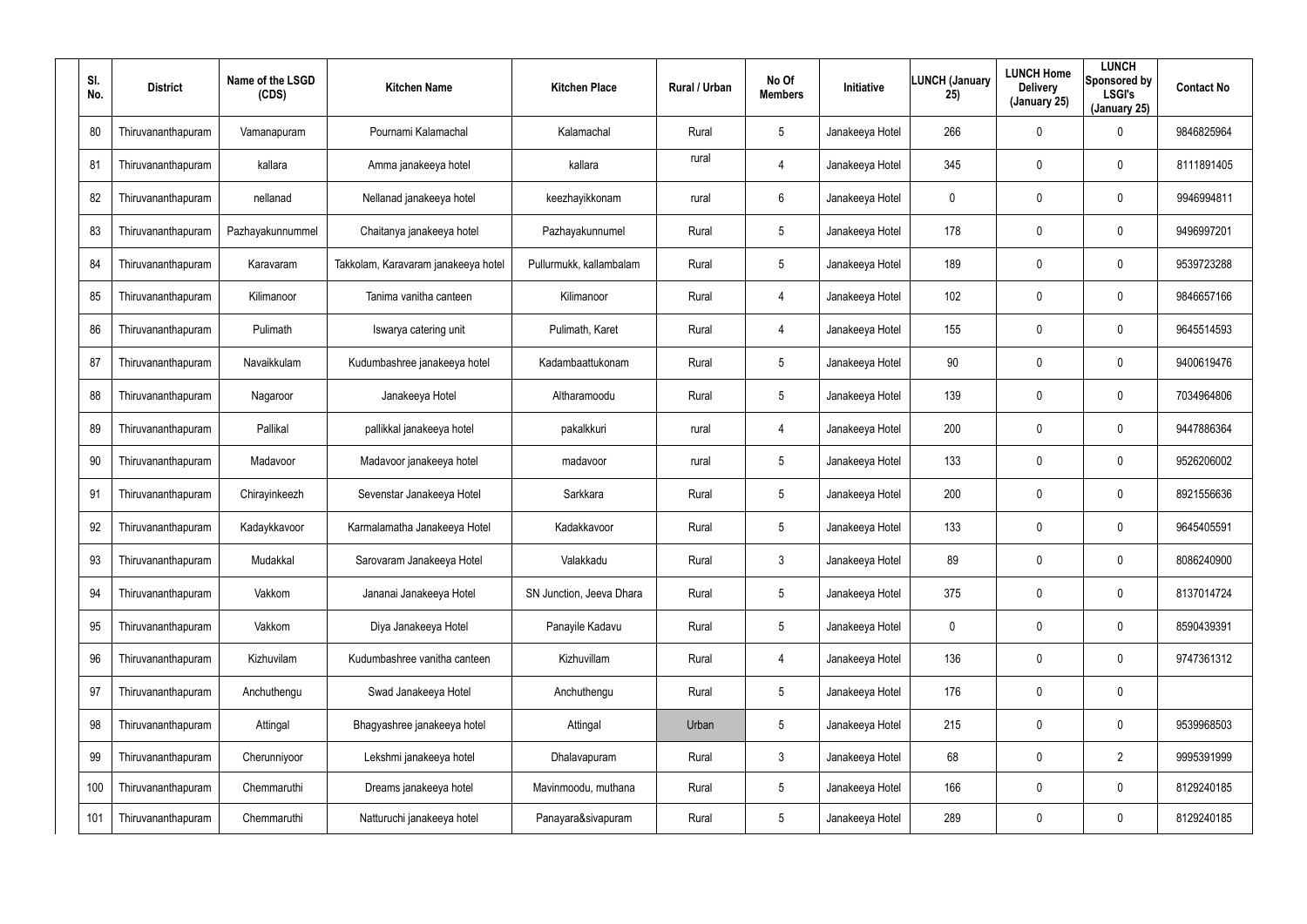|     | SI.<br>No.      | <b>District</b>    | Name of the LSGD<br>(CDS) | <b>Kitchen Name</b>                        | <b>Kitchen Place</b>                             | Rural / Urban | No Of<br><b>Members</b> | Initiative      | LUNCH (January<br>25) | <b>LUNCH Home</b><br><b>Delivery</b><br>(January 25) | <b>LUNCH</b><br>Sponsored by<br><b>LSGI's</b><br>(January 25) | <b>Contact No</b> |
|-----|-----------------|--------------------|---------------------------|--------------------------------------------|--------------------------------------------------|---------------|-------------------------|-----------------|-----------------------|------------------------------------------------------|---------------------------------------------------------------|-------------------|
|     | 102             | Thiruvananthapuram | Chemmaruthi               | Bhanusree                                  | Chavadimukku                                     | Rural         | 4                       | Janakeeya Hotel | 231                   | 0                                                    | $\mathbf 0$                                                   | 8129240185        |
|     | 103             | Thiruvananthapuram | Manamboor                 | Manamboor janakeeya hotel                  | Kavalayoor                                       | Rural         | $\overline{4}$          | Janakeeya Hotel | 128                   | 0                                                    | 2\$                                                           | 9074388684        |
|     | 104             | Thiruvananthapuram | Edava                     | Sreenandha janakeeyahotel                  | Kaappil                                          | Rural         | $5\phantom{.0}$         | Janakeeya Hotel | 179                   | $\mathbf 0$                                          | $\mathbf 0$                                                   | 9895337334        |
|     | 105             | Thiruvananthapuram | Elakamon                  | Sreenarayana janakeeya hotel               | Elakamon                                         | Rural         | $\overline{7}$          | Janakeeya Hotel | 65                    | 0                                                    | $\pmb{0}$                                                     | 8086637798        |
|     | 106             | Thiruvananthapuram | Elakamon                  | kudumbashree janakeeya hotel               | Elakamon                                         | Rural         | $5\phantom{.0}$         | janakeeya hotel | 48                    | 0                                                    | $\mathbf 0$                                                   | 8590725126        |
|     | 107             | Thiruvananthapuram | Vettoor                   | Kashi janakeeya hotel                      | Vettoor                                          | Rural         | $\overline{4}$          | Janakeeya Hotel | 40                    | $\mathbf 0$                                          | $\mathbf 0$                                                   | 9061547396        |
|     | 108             | Thiruvananthapuram | Ottoor                    | Kudumbashree Janakeeya hotel               | ottoor                                           | rural         | $\mathbf{3}$            | Janakeeya Hotel | 87                    | 0                                                    | $\mathbf 0$                                                   | 8590570561        |
|     | 109             | Thiruvanathapuram  | Varkala                   | Janakeeya hotel                            | Varkala municipality                             | Urban         | $5\phantom{.0}$         | Janakeeya Hotel | 32 <sup>°</sup>       | $\pmb{0}$                                            | $\overline{2}$                                                | 8943261611        |
| 107 |                 |                    |                           |                                            |                                                  |               | 495                     |                 | 23444                 | $\overline{0}$                                       | 14                                                            |                   |
|     |                 | Thrissur           | Kadangodu                 | Janakeeya Hotel Kadangod                   | Kadangod                                         | Rural         | 4                       | Janakeeya Hotel | 59                    | 60                                                   | $\overline{7}$                                                |                   |
|     | $\overline{2}$  | Thrissur           | Chalakudy                 | Thripthy Janakeeya Hotel Chalakudy         | North Busstand Chalakudy                         | Urban         | $\overline{4}$          | Janakeeya Hotel | 242                   | 140                                                  | $\mathbf 0$                                                   | 9544048190        |
|     | $\mathbf{3}$    | Thrissur           | Pananchery                | Pananchery Janakeeya Hotel                 | Pattikkad                                        | Rural         | $5\phantom{.0}$         | Janakeeya Hotel | 106                   | 97                                                   | $\mathbf 0$                                                   | 9746354118        |
|     | $\overline{4}$  | Thrissur           | Kadavallur                | Janakeeya Hotel Kadavalloor                | Panjayath Compound                               | Rural         | $\overline{4}$          | Janakeeya Hotel | 78                    | 69                                                   | $\pmb{0}$                                                     | 8943983995        |
|     | $\mathcal{D}$   | Thrissur           | Kattoor                   | Janakeeya Hotel Kattoor                    | Kudumbashree Vipanana<br>Kendram, Katoor Bazzar, | Rural         | 5                       | Janakeeya Hotel | $\mathbf 0$           | $\mathbf 0$                                          | $\mathbf 0$                                                   |                   |
|     | $6\overline{6}$ | Thrissur           | Elavally                  | Janakeeya Hotel Elavally                   | Elavally Panchayath<br>Compound                  | Rural         | $\overline{4}$          | Janakeeya Hotel | 162                   | 0                                                    | $\pmb{0}$                                                     | 9744738247        |
|     | $\overline{7}$  | Thrissur           | Paralam                   | Paralam Janakeeya Hotel                    | Nanma Kudumbashree<br>canteen                    | Rural         | 3 <sup>1</sup>          | Janakeeya Hotel | $\mathbf 0$           | 64                                                   | $\pmb{0}$                                                     | 9744441594        |
|     | 8               | Thrissur           | Kadukutty                 | Uppum Mulakum Janakeeya Hotel<br>Kadukutty | Kottamuri Junction                               | Rural         | $5\overline{)}$         | Janakeeya Hotel | 63                    | 47                                                   | $\pmb{0}$                                                     | 9846634710        |
|     | 9               | Thrissur           | Thrissur 2                | Kuttanellur Janakeeya Hotel                | Kuttanellur                                      | Urban         | $5\overline{)}$         | Janakeeya Hotel | 40                    | 0                                                    | $\pmb{0}$                                                     | 8330800498        |
|     | 10 <sup>°</sup> | Thrissur           | Pazhayannur               | Janakeeya Hotel, Pazhayanoor               | Pazhayannur Panchayath                           | Rural         | $\overline{4}$          | Janakeeya Hotel | 224                   | 0                                                    | $\pmb{0}$                                                     | 9400257329        |
|     | 11              | Thrissur           | Aloor                     | Aloor Janakeeya Hotel                      | Aloor                                            | Rural         | $5\overline{)}$         | Janakeeya Hotel | 52                    | 34                                                   | $\pmb{0}$                                                     | 9946922936        |
|     | 12              | Thrissur           | Muriyad                   | Jankeeya Hotel, Muriyad                    | Karuna Canteen, Muriyad                          | Rural         | $5\overline{)}$         | Janakeeya Hotel | 133                   | 0                                                    | $\pmb{0}$                                                     | 9961920358        |
|     | 13              | Thrissur           | Valapad                   | Janakeeya Hotel Valapad                    | Valapad Chanthapadi                              | Rural         | $6\,$                   | Janakeeya Hotel | 126                   | 0                                                    | 9                                                             |                   |
|     | 14              | Thrissur           | Kaipamangalam             | Kaipamngalam Janakeeya Hotel               | Kaipamangalam Panchayath                         | Rural         | $\mathfrak{Z}$          | Janakeeya Hotel | 182                   | 0                                                    | $\overline{2}$                                                |                   |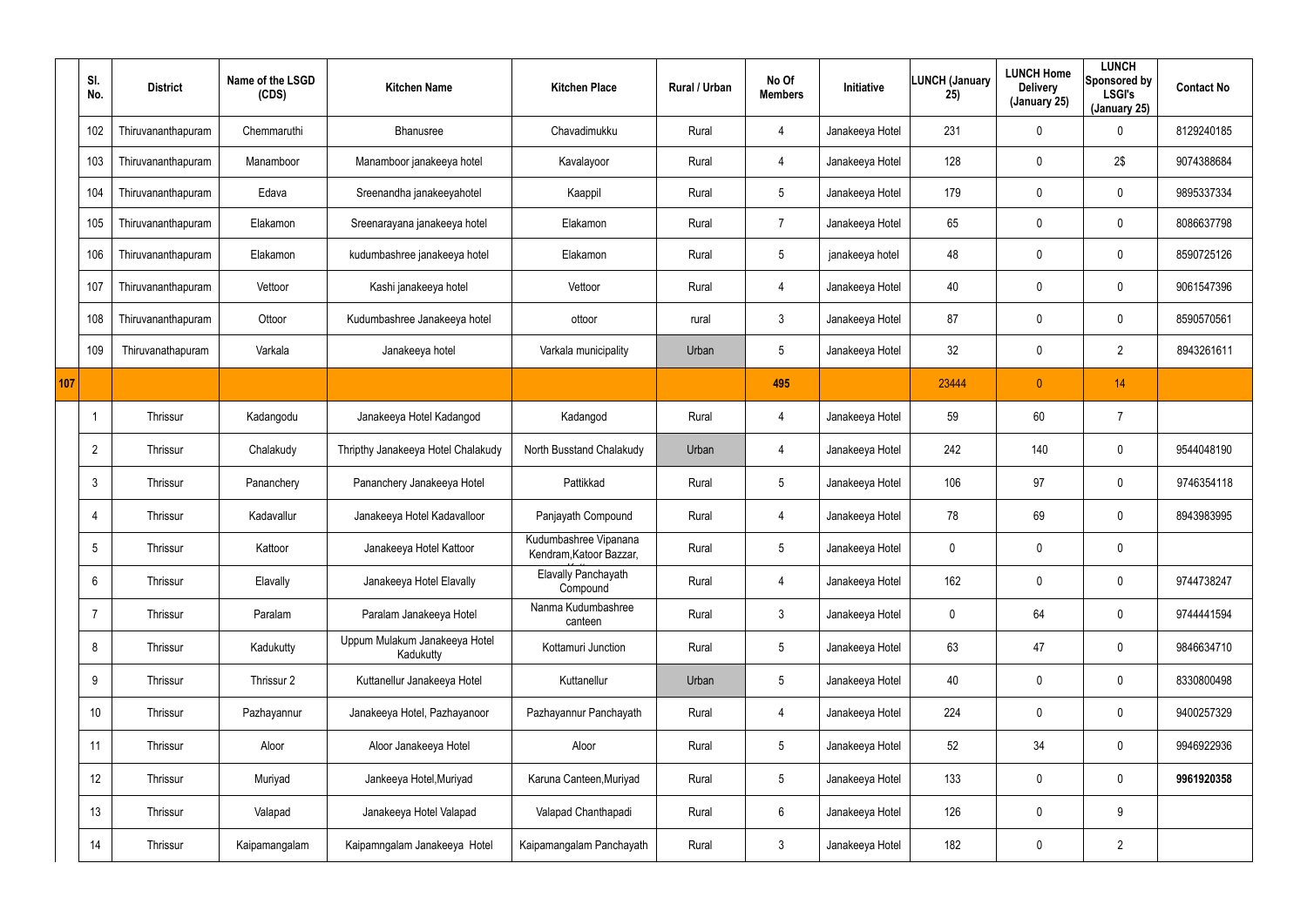| SI.<br>No. | <b>District</b> | Name of the LSGD<br>(CDS) | <b>Kitchen Name</b>                             | <b>Kitchen Place</b>                         | Rural / Urban | No Of<br><b>Members</b> | Initiative      | <b>LUNCH (January</b><br>25) | <b>LUNCH Home</b><br><b>Delivery</b><br>(January 25) | <b>LUNCH</b><br>Sponsored by<br><b>LSGI's</b><br>(January 25) | <b>Contact No</b> |
|------------|-----------------|---------------------------|-------------------------------------------------|----------------------------------------------|---------------|-------------------------|-----------------|------------------------------|------------------------------------------------------|---------------------------------------------------------------|-------------------|
| 15         | Thrissur        | Annamanada                | Snehitha Catering                               | Annamanada                                   | Rural         | 5                       | Janakeeya Hotel | 0                            | 40                                                   | 0                                                             | 9747712615        |
| 16         | Thrissur        | Vellangallur              | Janakeeya Hotel Vellangallur                    | Panchayath Community Hall                    | Rural         | 6                       | Janakeeya Hotel | 48                           | 46                                                   | $\mathbf 0$                                                   | 9947462258        |
| 17         | Thrissur        | Pavaratty                 | Janakeeya Hotel Pavaratty                       | Akashaya Vanitha Canteen                     | Rural         | $\mathbf{3}$            | Janakeeya Hotel | 0                            | $\mathbf 0$                                          | 0                                                             |                   |
| 18         | Thrissur        | Edathiruthy               | Janakeeya Hotel Edathuruthi (Nalinam<br>Stores) | Opposite of GLPS,<br>Chenthrappinni Centre   | Rural         | $\overline{4}$          | Janakeeya Hotel | 139                          | $\mathbf 0$                                          |                                                               |                   |
| 19         | Thrissur        | Adatt                     | Janakeeya Hotel Adat                            | Muthuvara                                    | Rural         | $\overline{7}$          | Janakeeya Hotel | 87                           | 61                                                   | $\mathbf 0$                                                   | 6235203703        |
| 20         | Thrissur        | Irinjalakuda 1            | Janakeeya Hotel Irinjalakuda Cds1               | Irinjalakuda Muncipality                     | Urban         | $\overline{4}$          | Janakeeya Hotel | 0                            | $\mathbf 0$                                          | $\mathbf 0$                                                   | 9526912506        |
| 21         | Thrissur        | Parapookkara              | Janakeeya Hotel , Parapookkara                  | Panchayath Canteen                           | Rural         | 5                       | Janakeeya Hotel | 60                           | $\mathbf 0$                                          | $\mathbf 0$                                                   | 9605428611        |
| 22         | Thrissur        | Puthanchira               | Annapoorna Janakeeya Hotel<br>Puthenchira       | Panchayath Community Hall                    | Rural         | 5                       | Janakeeya Hotel | 19                           | 18                                                   | 0                                                             | 9383421350        |
| 23         | Thrissur        | SreeNarayanapuram         | Sree Narayana Puram Janakeeya<br>Hotel          | Sreenarayanapuram<br>Panchayath              | Rural         | 5                       | Janakeeya Hotel | 0                            | $\mathbf 0$                                          | $\mathbf 0$                                                   |                   |
| 24         | Thrissur        | Nadathara                 | Nadathara Janakeeya Hotel                       | Moorkanikkara                                | Rural         | 5                       | Janakeeya Hotel | 56                           | 49                                                   | 1\$                                                           | 9744611176        |
| 25         | Thrissur        | Vallachira                | Vallachira Janakeeya Hotel                      | Vallachira Gramapanchayath                   | Rural         | 4                       | Janakeeya Hotel | 0                            | 39                                                   | $\mathbf 0$                                                   | 9744804256        |
| 26         | Thrissur        | Poyya                     | Janakeeya Hotel, Poyya                          | Poyya Junction                               | Rural         | 5                       | Janakeeya Hotel | 0                            | 20                                                   | 0                                                             | 7902318250        |
| 27         | Thrissur        | Wadakanchery 1            | Vrindavan Janakeeya Hotel                       | Ottupara                                     | Urban         | 5                       | Janakeeya Hotel | 204                          | $\pmb{0}$                                            | 0                                                             |                   |
| 28         | Thrissur        | Varandarappilly           | Janakeeya Hotel                                 | Varandarappilly Panchayath                   | Rural         | 5                       | Janakeeya Hotel | 131                          | 37                                                   | 0                                                             | 9048283463        |
| 29         | Thrissur        | Nenmanikkara              | Vanitha Janakeeya Hotel                         | Paliyekkara, Nenmanikkara<br>Gramapanchayath | Rural         | 5                       | Janakeeya Hotel | 68                           | 16                                                   | 0                                                             | 9747494386        |
| 30         | Thrissur        | Kodakara                  | Nanma Janakeeya Hotel                           | Kodakara Bus Stand                           | Rural         | 5                       | Janakeeya Hotel | 201                          | 231                                                  | $\pmb{0}$                                                     | 9946283762        |
| 31         | Thrissur        | Thekkumkkara              | Janakeeya Hotel Thekkumkara                     | Vanitha Canteen, Thekkumkara                 | Rural         | 4                       | Janakeeya Hotel | 55                           | $\pmb{0}$                                            | $\pmb{0}$                                                     |                   |
| 32         | Thrissur        | Alagappa Ngar             | Janakeeya Hotel                                 | Amballur                                     | Rural         | 5                       | Janakeeya Hotel | 165                          | 83                                                   | $\mathfrak{Z}$                                                | 8606553521        |
| 33         | Thrissur        | Kolazhy                   | Janakeeya Hotel Kolazhy                         | <b>ZMLP School</b>                           | Rural         | $\overline{4}$          | Janakeeya Hotel | 0                            | 51                                                   | 0                                                             | 9645535725        |
| 34         | Thrissur        | Manalur                   | Janakeeya Hotel Manalur                         | Govt High School, Manaloor                   | Rural         | $6\phantom{.}6$         | Janakeeya Hotel | 52                           | 16                                                   | 0                                                             | 9446619441        |
| 35         | Thrissur        | Arimpur                   | Janakeeya Hotel Arimbur                         | Kudumbashree Vanitha<br>Canteen , Arimbur    | Rural         | 5                       | Janakeeya Hotel | 0                            | $\pmb{0}$                                            | 0                                                             | 9946789338        |
| 36         | Thrissur        | Thanniyam                 | Thannyam Janakeeya Hotel                        | Peringottukara                               | Rural         | $\overline{4}$          | Janakeeya Hotel | 0                            | $\overline{0}$                                       | 0                                                             | 9048570194        |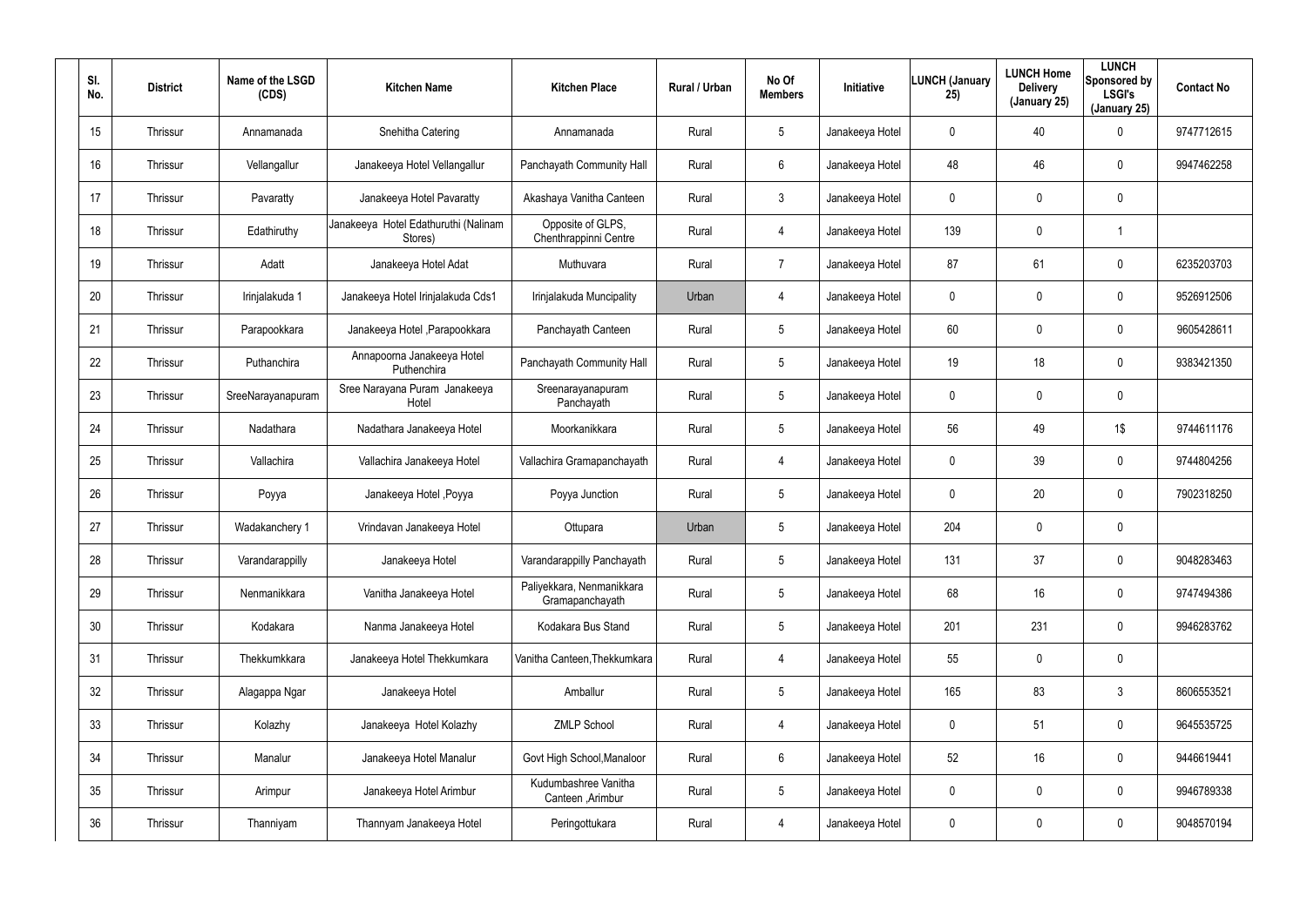|    | SI.<br>No. | <b>District</b> | Name of the LSGD<br>(CDS) | <b>Kitchen Name</b>                        | <b>Kitchen Place</b>               | Rural / Urban | No Of<br><b>Members</b> | <b>Initiative</b> | <b>LUNCH (January</b><br>25) | <b>LUNCH Home</b><br><b>Delivery</b><br>(January 25) | <b>LUNCH</b><br>Sponsored by<br><b>LSGI's</b><br>(January 25) | <b>Contact No</b> |
|----|------------|-----------------|---------------------------|--------------------------------------------|------------------------------------|---------------|-------------------------|-------------------|------------------------------|------------------------------------------------------|---------------------------------------------------------------|-------------------|
|    | 37         | Thrissur        | Madakkathara              | Madakkathara Annapoorna Janakeeya<br>Hotel | Madakkathara                       | Rural         | 6                       | Janakeeya Hotel   | 83                           | 42                                                   | $\overline{2}$                                                | 9388431507        |
|    | 38         | Thrissur        | Athirappilly              | Panchayath Kudumbashree Canteen            | Athirappilly                       | Rural         | 3                       | Janakeeya Hotel   | 0                            | 0                                                    | 0                                                             | 9496151187        |
|    | 39         | Thrissur        | Kodassery                 | Five Star Janakeeya Hotel                  | Kodassery                          | Rural         | 4                       | Janakeeya Hotel   | 139                          | 55                                                   | 0                                                             | 9846464927        |
|    | 40         | Thrissur        | Mattathur                 | Karunya<br>kudumbShree                     | Vellikkulangara                    | Rural         | 4                       | Janakeeya Hotel   | 184                          | 134                                                  | 0                                                             | 9539102486        |
|    | 41         | Thrissur        | Koratty                   | Ruchi Janakeeya Hotel                      | Koratty                            | Rural         | 4                       | Janakeeya Hotel   | 55                           | 56                                                   | 0                                                             | 9496527583        |
|    | 42         | Thrissur        | Thrikkoor                 | Susthira Janakeeya Hotel                   | Alengaad                           | Rural         | 3                       | Janakeeya Hotel   | 138                          | 42                                                   | 4.00\$                                                        | 8111847055        |
|    | 43         | Thrissur        | Venkitangu                | Ottupura<br>Janakeeya Hotel Vengidangu     | Vengidangu Panchayath              | Rural         | $\mathbf{3}$            | Janakeeya Hotel   | 0                            | 187                                                  | 0                                                             | 8156981840        |
|    | 44         | Thrissur        | Padiyoor                  | Padiyoor<br>Janakeya Hotel                 | HDC School, Kakkathuruthy          | Rural         | 5                       | Janakeeya Hotel   | 78                           | 90                                                   | 0                                                             | 9048817359        |
|    | 45         | Thrissur        | Pariyaram                 | Samridhi Janakeeya Hotel                   | Pariyaram                          | Rural         | 5                       | Janakeeya Hotel   | 99                           | 67                                                   | 0                                                             | 7025950795        |
|    | 46         | Thrissur        | Wadakanchery cds2         | Janakeeya Hotel, Wadakanchery cds2         | Minaloor                           | Urban         | $\mathbf{3}$            | Janakeeya Hotel   | 147                          | $\mathbf 0$                                          | 0                                                             |                   |
|    | 47         | Thrissur        | Kodungaloor cds2          | Jathikka Janakeeya Hotel                   | Arakkulam                          | Urban         | 4                       | Janakeeya Hotel   | 89                           | $\mathbf 0$                                          | 0                                                             | 9745397171        |
|    | 48         | Thrissur        | Punnayur                  | Kaipunnyam Janakeeya Hotel                 | Edakazhiyur                        | Rural         | 5                       | Janakeeya Hotel   | 85                           | 43                                                   | 0                                                             | 9744680885        |
| 96 | 49         | Thrissur        | Velookkara                | Velookkara Janakeeya Hotel                 | Panchayath shopping complex        | Rural         | $\mathbf{3}$            | Janakeeya Hotel   | 40                           | $\mathbf 0$                                          | 0                                                             | 9048756685        |
|    | 50         | Thrissur        | Meloor                    | Thanima Janakeeya Hotel Meloor             | Meloor centre                      | Rural         | 4                       | Janakeeya Hotel   | 96                           | 37                                                   | 0                                                             | 7902354039        |
|    | 51         | Thrissur        | Vallathol Nagar           | Janakeeya Hotel, Vallathol Nagar           | near youth welfare center          | rural         | $5\phantom{.0}$         | Janakeeya Hotel   | 163                          | $\mathbf 0$                                          | 0                                                             | 9961296574        |
|    | 52         | Thrissur        | Eriyad                    | janakeeya Hotel, eriyad                    | community hall                     | Rural         | 4                       | Janakeeya Hotel   | $\mathbf 0$                  | $\mathbf 0$                                          | 0                                                             |                   |
|    | 53         | Thrissur        | Edavilangu                | Janakeeya Hotel, Edavilangu                | Edavilangu Center                  | Rural         | 4                       | Janakeeya Hotel   | 170                          | $\mathbf 0$                                          | 0                                                             |                   |
|    | 54         | Thrissur        | Avanoor                   | Janakeeya Hotel, Avanoor                   | near panchayath office,<br>Avanoor | Rural         | $5\phantom{.0}$         | Janakeeya Hotel   | 56                           | 70                                                   | 0                                                             | 9447343516        |
|    | 55         | Thrissur        | Mala                      | Janakeeya hotel Mala                       | Near panchayath office, Mala       | Rural         | 4                       | Janakeeya Hotel   | 111                          | 27                                                   | 0                                                             | 9946442260        |
|    | 56         | Thrissur        | Guruvayur1                | Guruvayur Janakeeya Hotel                  | Guruvayur                          | Urban         | $\mathbf{3}$            | Janakeeya Hotel   | 400                          | 302                                                  | 0                                                             | 9961227858        |
|    | 57         | Thrissur        | Vadakkekad                | Kudumbasree janakeeya hotel                | Nalam kallu                        | Rural         | 4                       | Janakeeya Hotel   | 66                           | 43                                                   | 0                                                             | 9645190166        |
|    | 58         | Thrissur        | Kadappuram                | Kadappuram janakeeya hotel                 | Kadappuram panchayath<br>building  | Rural         | 4                       | Janakeeya Hotel   | 78                           | 37                                                   | 0                                                             | 8156984319        |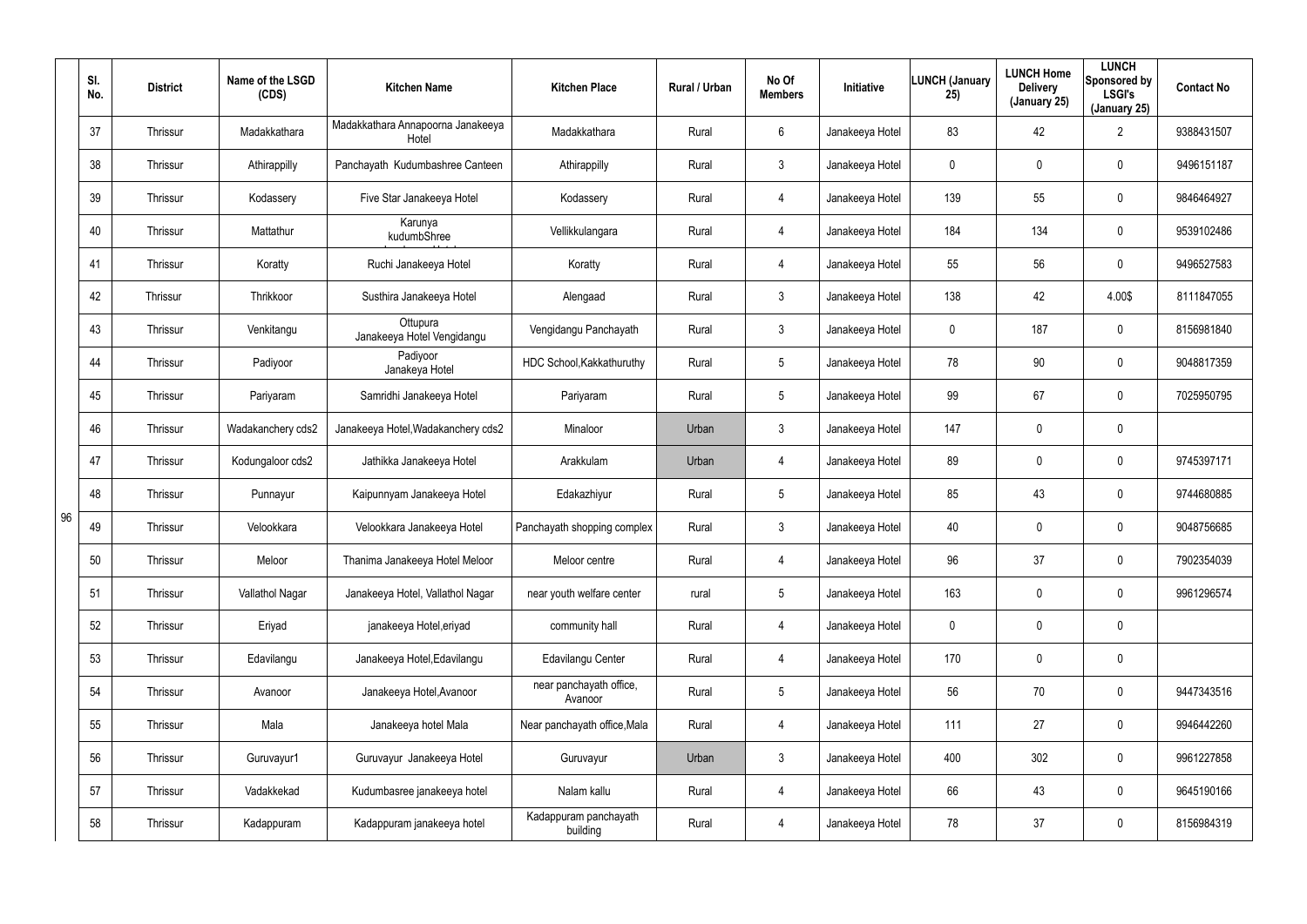| SI.<br>No. | <b>District</b> | Name of the LSGD<br>(CDS) | <b>Kitchen Name</b>               | <b>Kitchen Place</b>       | Rural / Urban | No Of<br><b>Members</b> | Initiative      | <b>LUNCH (January</b><br>25) | <b>LUNCH Home</b><br><b>Delivery</b><br>(January 25) | <b>LUNCH</b><br>Sponsored by<br><b>LSGI's</b><br>(January 25) | <b>Contact No</b> |
|------------|-----------------|---------------------------|-----------------------------------|----------------------------|---------------|-------------------------|-----------------|------------------------------|------------------------------------------------------|---------------------------------------------------------------|-------------------|
| 59         | Thrissur        | Chavakkad                 | Chavakkad Janakeeya hotel         | Chavakkad, near bus stand  | Urban         | $5\phantom{.0}$         | Janakeeya Hotel | 172                          | 60                                                   | 0                                                             | 7560874804        |
| 60         | Thrissur        | Engadiyoor                | pavithra janikeeya hotel          | Pokulangara                | Rural         | $5\phantom{.0}$         | Janakeeya Hotel | 84                           | $\pmb{0}$                                            | 0                                                             | 9562239618        |
| 61         | Thrissur        | Varavoor                  | Friends janakeeya hotel, Varavoor | Thichur                    | Rural         | $\mathbf{3}$            | Janakeeya Hotel | 82                           | $\mathbf 0$                                          | 0                                                             |                   |
| 62         | Thrisssur       | Punnayurkulam             | Punnayurkkulam janakeeya hotel    | Althara centre             | Rural         | $5\phantom{.0}$         | Janakeeya Hotel | 0                            | $\pmb{0}$                                            | 0                                                             | 8086093454        |
| 63         | Thrissur        | Thiruwilamala             | Villuadry Janakeeya hotel         | Thiruwilamala              | Rural         | $5\phantom{.0}$         | Janakeeya Hotel | 100                          | $\mathbf 0$                                          | 0                                                             | 9846174729        |
| 64         | Thrissur        | Kattakampal               | Janakeeya Hotel Kattakampal       | Chirakkal                  | Rural         | 4                       | Janakeeya Hotel | 0                            | $\mathbf 0$                                          | 0                                                             |                   |
| 65         | Thrissur        | Kandanassery              | kandanassery janakeeya hotel      | kandanassery               | Rural         | $5\phantom{.0}$         | Janakeeya Hotel | 51                           | 36                                                   | 0                                                             |                   |
| 66         | Thrissur        | Kaiparambu                | Janakeeya Hotel Kaiparambu        | Near mundoor health center | Rural         | $5\phantom{.0}$         | janakeeya hotel | 76                           | 35                                                   | 0                                                             | 9645828069        |
| 67         | Thrissur        | Thrissur 2(new)           | kitchen girls janakeeya hotel     | Olari                      | urban         | 4                       | janakeeya hotel | 122                          | 118                                                  | 0                                                             | 9388828112        |
| 68         | Thrissur        | Kuzhur                    |                                   | kuzhur                     | Rural         | 4                       | janakeeya hotel | $\mathbf 0$                  | $\mathbf 0$                                          | 0                                                             | 9526566073        |
| 69         | Thrissur        | Chazhur                   | Chazur Janakeeya Hotel            | Pazhuvil Center            | Rural         | 4                       | janakeeya hotel | 108                          | 17                                                   | 0                                                             | 9061946216        |
| 70         | Thrissur        | Nattika                   | uttupura                          | Thriprayar                 | Rural         | $5\phantom{.0}$         | janakeeya hotel | 173                          | $\mathbf 0$                                          | 0                                                             | 9544055637        |
| 71         | Thrissur        | Thalikulam                | Nidhi janakeeya hotel             | Puthenthodu                | Rural         | $5\overline{)}$         |                 | 202                          | $\mathbf 0$                                          | 0                                                             | 8606213960        |
| 72         | Thrissur        | Vadanapilly               | vadanappilly janakeeya hotel      | vadanapilly                | Rural         | $5\phantom{.0}$         | janakeeya hotel | 220                          | $\mathbf 0$                                          | 0                                                             | 9947728948        |
| 73         | Thrissur        | orumanayur                | orumanayur janakeeya hotel        | orumanayur                 | rural         | $5\phantom{.0}$         | janakeeya hotel | 66                           | 47                                                   | 0                                                             | 9995588758        |
| 74         | Thrissur        | Panjal                    | Five-star Janakeeya hotel         | Panjal                     | Rural         | $5\phantom{.0}$         | janakeeya hotel | 102                          | $\mathbf 0$                                          | 0                                                             | 9746847353        |
| 75         | Thrissur        | veloor                    | Veloor Janakeeya hotel            | veloor                     | Rural         | $5\phantom{.0}$         | janakeeya hotel | 41                           | 27                                                   | $\overline{2}$                                                | 9447724685        |
| 76         | Thrissur        | Chowanoor                 | Chowanoor Janakeeya hotel         | Chowanoor                  | Rural         | $\mathbf{3}$            | janakeeya hotel | 30 <sup>°</sup>              | 48                                                   | 0                                                             | 9,526,340,307     |
| 77         | Thrissur        | Puthur                    | Puthur janakeeyahotel             | puthur                     | Rural         | $5\phantom{.0}$         | janakeeya hotel | 50                           | 52                                                   | 0                                                             | 6238101595        |
| 78         | Thrissur        | Erumapetty                | subhiksha janakeeya hotel         | Erumapetty                 | Rural         | $5\phantom{.0}$         | janakeeya hotel | 105                          | 25                                                   | 0                                                             | 9207201880        |
| 79         | Thrissur        | Kondazhy                  | Santhwanam Janakeeya Hotel        | Kondazhy                   | Rural         | $\overline{4}$          | janakeeya hotel | 28                           | $\mathbf 0$                                          | 0                                                             | 9526401759        |
| 80         | Thrissur        | Mullurkkara               | Kaniv Janakeeya Hotel             | Atoor                      | Rural         | 4                       | janakeeya hotel | $\mathbf 0$                  | $\mathbf 0$                                          | 0                                                             |                   |
| 81         | Thrissur        | Porkkulam                 | Porkulam janakeeya hotel          | Parempadam                 | Rural         | $5\phantom{.0}$         | Janakeeya hotel | 0                            | 78                                                   | 0                                                             | 8129017841        |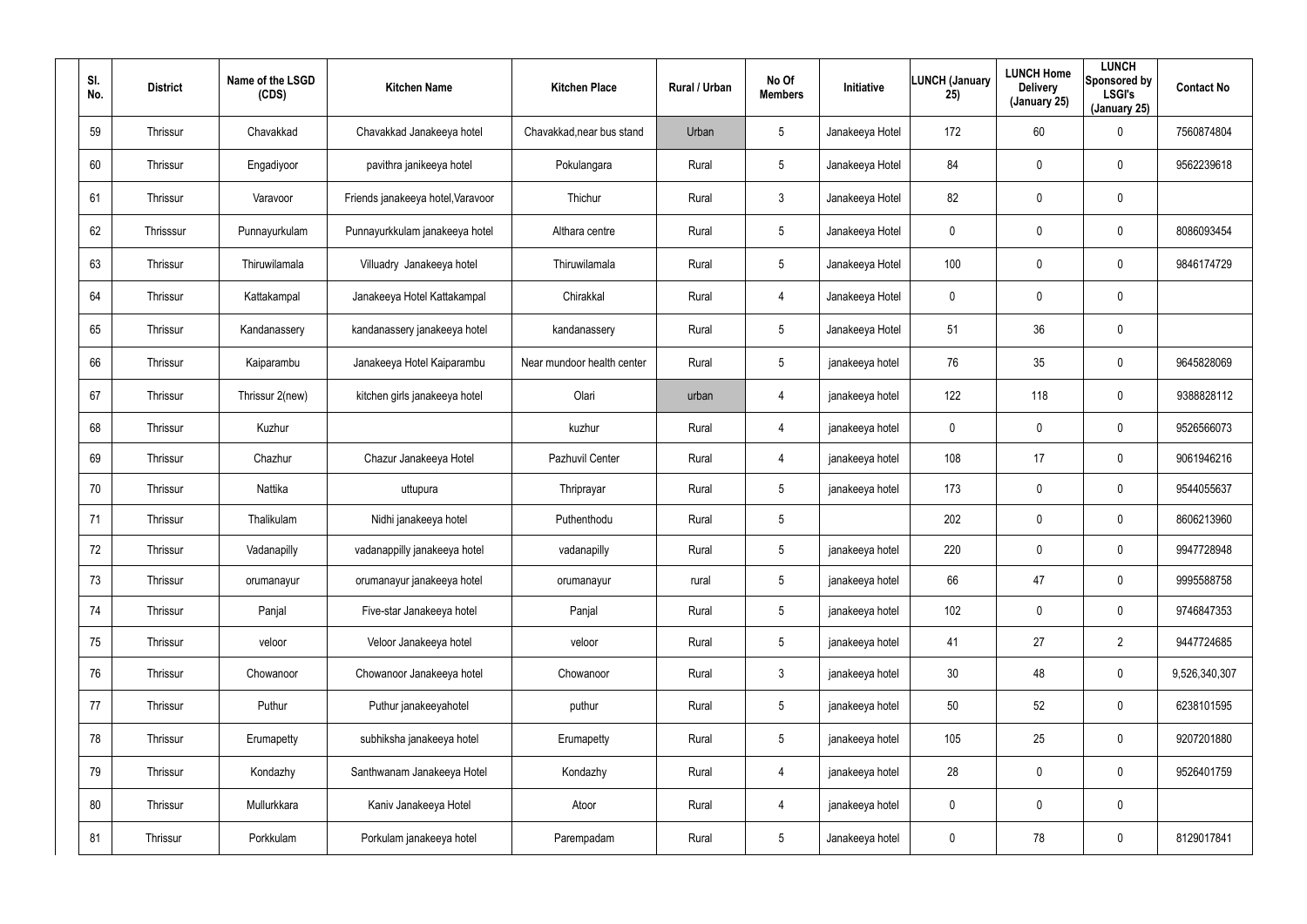| SI.<br>No.      | <b>District</b> | Name of the LSGD<br>(CDS) | <b>Kitchen Name</b>         | <b>Kitchen Place</b>                   | Rural / Urban | No Of<br><b>Members</b> | Initiative      | LUNCH (January<br>25) | <b>LUNCH Home</b><br><b>Delivery</b><br>(January 25) | <b>LUNCH</b><br>Sponsored by<br><b>LSGI's</b><br>(January 25) | <b>Contact No</b> |
|-----------------|-----------------|---------------------------|-----------------------------|----------------------------------------|---------------|-------------------------|-----------------|-----------------------|------------------------------------------------------|---------------------------------------------------------------|-------------------|
| 82              | Thrissur        | Puthukkad                 | Puthukkad Janakeeya Hotel   | Puthukkad                              | Rural         | $5\phantom{.0}$         | Janakeeya hotel | 82                    | 29                                                   | $\mathbf 0$                                                   | 7356668644        |
| 83              | Thrissur        | Choondal                  | Choondal Janakeeya Hotel    | <b>Kechery Centre</b>                  | Rural         | 8                       | Janakeeya Hotel | 50                    | 53                                                   | $\mathbf 0$                                                   |                   |
| 84              | Thrissur        | Cherpu                    | Cherpu Janakeeya Hotel      | Cherpu                                 | Rural         | 3 <sup>1</sup>          | Janakeeya Hotel | $\mathbf 0$           | 71                                                   | $\mathbf 0$                                                   | 9605375648        |
| 85              | Thrissur        | Mathilakam                | Mathilakam Janakeeya hotel  | Mathilakam gramapanchayath<br>compound | Rural         | $\mathbf{3}$            | Janakeeya hotel | 25                    | 0                                                    | $\mathbf 0$                                                   | 9995986808        |
| 86              | Thrissur        | Anthikad                  | Anthikad Janakeeya hotel    | Anthikad                               | Rural         | $\overline{4}$          | Janakeeya hotel | $\mathbf 0$           | 0                                                    | $\mathbf 0$                                                   |                   |
| 87              | Thrissur        | Mullassery                | Mullassery Janakeeya Hotel  | Mullassery centre                      | Rural         | $5\phantom{.0}$         | Janakeeya hotel | 146                   | 84                                                   | $\mathbf 0$                                                   |                   |
| 88              | Thrissur        | Karalam                   | Karalam Janakeeya Hotel     |                                        | Rural         | $\overline{4}$          | Janakeeya hotel | 88                    | 0                                                    | $\mathbf 0$                                                   | 6282924636        |
| 89              | Thrissur        | Poomangalam               | Poomangalam Janakeeya Hotel | Edakkulam                              | Rural         | 3                       | Janakeeya hotel | 66                    | 21                                                   | $\mathbf 0$                                                   |                   |
| 90              | Thrissur        | MG Kavu                   | Annapoorna Janakeeya Hotel  | <b>MG Kavu</b>                         | Rural         | $\overline{4}$          | Janakeeya hotel | 160                   | 35                                                   | $\mathbf 0$                                                   | 7558080131        |
| 91              | Thrissur        | chelakkara                | Nila janakeeya hotel        | chelakkara                             | rural         | $5\overline{)}$         | janakeeya hotel | 0                     | 0                                                    | $\mathbf 0$                                                   |                   |
| 92              | Thrissur        | Avinissery                | Avinissery Janakeeya Hotel  | Palakkal                               | Rural         | 4                       | janakeeya hotel | $\mathbf 0$           | 0                                                    | $\mathbf 0$                                                   | 9446800192        |
| 93              | Thrissur        | Nadathara 2               | Grandmaas Janakeeya hotel   | Nadathara                              | Rural         | $5\overline{)}$         | Janakeeya Hotel | 0                     | 264                                                  | $\mathbf 0$                                                   |                   |
| 94              | Thrissur        | Chavakkad                 | Janakeeya hotel             | Chavakkad                              | Urban         | $5\phantom{.0}$         | Janakeeya hotel | 169                   | 34                                                   | $\boldsymbol{0}$                                              | 7034752180        |
| 95              | Thrissur        | Mala 2                    | Janakeeya hotel             |                                        | Rural         | $5\phantom{.0}$         | janakeeya hotel | 99                    | 49                                                   | $\pmb{0}$                                                     |                   |
| 96              | Thrissur        | Thrissur1                 | Janakeeya hotel             | <b>Mannuthy</b>                        | Urban         | $5\phantom{.0}$         | janakeeya hotel | 158                   | 48                                                   | $\mathbf 0$                                                   | 919746287281      |
|                 |                 |                           |                             |                                        |               | 430                     |                 | 7884                  | 3681                                                 | 31                                                            |                   |
| $\overline{1}$  | Wayanad         | Vellamunda                | Thanima mess                | 8/4 vellamuda                          | Rural         | 4                       | janakeeya Hotel | 180                   | $\mathbf 0$                                          | $\mathbf 0$                                                   | 7025659685        |
| $2^{\circ}$     | Wayanad         | Thavinjal                 | Sobhagya Vanitha mess       | Thalappuzha<br>chungam                 | Rural         | $\overline{4}$          | janakeeya Hotel | 124                   | 0                                                    | $\mathbf 0$                                                   | 9497247541        |
| $\mathbf{3}$    | Wayanad         | Vythiri                   | Dharshana catering          | Vythiri                                | Rural         | 4                       | janakeeya Hotel | 207                   | 0                                                    | $\mathbf 0$                                                   | 9074598184        |
| 4               | Wayanad         | Mullankolly               | Kairali catering group      | Mullankolli                            | Rural         | 3 <sup>1</sup>          | janakeeya Hotel | 167                   | $\mathbf 0$                                          | $\mathbf 0$                                                   | 9526706627        |
| $5\phantom{.0}$ | Wayanad         | Poothadi                  | Mary matha mess             | Kenichira                              | Rural         | $5\phantom{.0}$         | janakeeya Hotel | 161                   | 0                                                    | $\mathbf 0$                                                   | 9526376970        |
| 6               | Wayanad         | Meppadi                   | Cafe Kudumbashree           | Meppadi                                | Rural         | $5\phantom{.0}$         | janakeeya Hotel | 211                   | $\pmb{0}$                                            | $\bf{0}$                                                      | 9207935764        |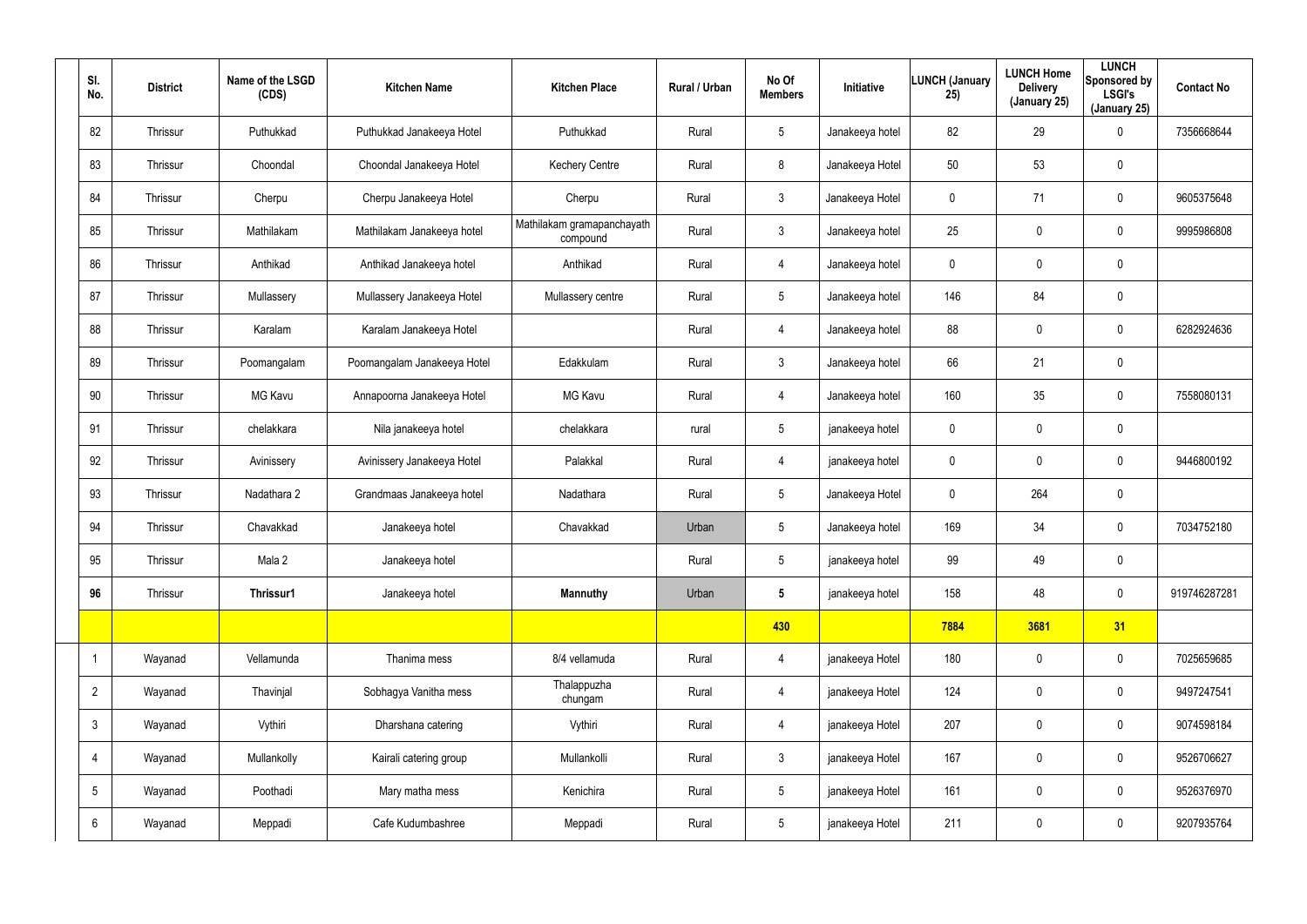|    | SI.<br>No.     | <b>District</b> | Name of the LSGD<br>(CDS) | <b>Kitchen Name</b>              | <b>Kitchen Place</b>                   | Rural / Urban | No Of<br><b>Members</b> | Initiative      | <b>LUNCH (January</b><br>25) | <b>LUNCH Home</b><br><b>Delivery</b><br>(January 25) | <b>LUNCH</b><br>Sponsored by<br><b>LSGI's</b><br>(January 25) | <b>Contact No</b> |
|----|----------------|-----------------|---------------------------|----------------------------------|----------------------------------------|---------------|-------------------------|-----------------|------------------------------|------------------------------------------------------|---------------------------------------------------------------|-------------------|
|    | $\overline{7}$ | Wayanad         | Pozhuthana                | Dhanya mess                      | Pozhuthana                             | Rural         | $\mathbf{3}$            | janakeeya Hotel | 215                          | 0                                                    | 0                                                             | 8111838165        |
|    | 8              | Wayanad         | Thondernad                | Thanima canteen                  | Korom                                  | Rural         | $\mathbf{3}$            | janakeeya Hotel | 61                           | 0                                                    | $\pmb{0}$                                                     | 8943476943        |
|    | 9              | Wayanad         | Meenangady                | Haritham Janakeeya Hotel         | Opposite police station,<br>Meenangadi | Rural         | $6\overline{6}$         | janakeeya Hotel | 196                          | 0                                                    | $\pmb{0}$                                                     | 9526895975        |
|    | 10             | Wayanad         | Nenmeni                   | Minnaram Mess and Chappathi Unit | Cheeral                                | Rural         | $5\phantom{.0}$         | janakeeya Hotel | 152                          | 0                                                    | $\pmb{0}$                                                     | 8086835886        |
|    | 11             | Wayanad         | Thirunelli                | Adigamanai Mess and Catering     | Kartikulam                             | Rural         | $5\overline{)}$         | janakeeya Hotel | 159                          | 0                                                    | $\pmb{0}$                                                     | 9207406211        |
|    | 12             | Wayanad         | Mananthavady              | Dhanasree canteen                | Mananthavadi                           | Urban         | $5\phantom{.0}$         | janakeeya Hotel | 271                          | $\mathbf 0$                                          | $\pmb{0}$                                                     | 9496997382        |
| 28 | 13             | Wayanad         | Ambalavayal               | <b>Ruchi Catering</b>            | kalathuvayal                           | Rural         | $5\overline{)}$         | janakeeya Hotel | 284                          | 0                                                    | $\pmb{0}$                                                     | 9495084437        |
|    | 14             | Wayanad         | Kaniyambetta              | sree Vinayaka                    | millumukk                              | rural         | $5\phantom{.0}$         | janakeeya Hotel | 235                          | 0                                                    | $\pmb{0}$                                                     | 9061486938        |
|    | 15             | Wayanad         | Pulpally                  | Vinayaka catering                | Pulpally                               | Rural         | $5\phantom{.0}$         | janakeeya Hotel | 243                          | $\mathbf 0$                                          | $\pmb{0}$                                                     | 9947319307        |
|    | 16             | Wayanad         | Noolpuzha                 | Friends catering                 | Naikketty                              | Rural         | $5\phantom{.0}$         | janakeeya Hotel | 185                          | 0                                                    | 0                                                             | 7558019388        |
|    | 17             | Wayanad         | Panamaram                 | Testy mess                       | Panamaram                              | Rural         | 4                       | janakeeya Hotel | 260                          | $\mathbf 0$                                          | $\pmb{0}$                                                     | 9605814620        |
|    | 18             | wayanad         | Moopainad                 | vanitha mess                     | vaduvanchal                            | Rural         | $5\overline{)}$         | janakeeya Hotel | 174                          | 0                                                    | 0                                                             | 974596708         |
|    | 19             | wayanad         | Edavaka                   | <b>Teasty Mess</b>               | Irumbupalam                            | Rural         | 4                       | janakeeya Hotel | 205                          | 0                                                    | $\pmb{0}$                                                     | 9847842390        |
|    | 20             | wayanad         | kalpetta                  | shiya catering                   | pallithazhe, kalpetta town             | urban         | $\mathbf{3}$            | janakeeya Hotel | 354                          | $\mathbf 0$                                          | $\pmb{0}$                                                     | 6282822890        |
|    | 21             | wayanad         | sulthan bathery           | preethis                         | near telephone exchange                | urban         | 5                       | janakeeya Hotel | 320                          | 0                                                    | $\mathbf 0$                                                   | 9961088393        |
|    | 22             | wayanad         | Muttil                    | swad cattering                   | Muttil bus stand                       | Rural         | $5\overline{)}$         | janakeeya Hotel | 190                          | $\mathbf 0$                                          | $\mathbf 0$                                                   | 9074461322        |
|    | 23             | wayanad         | padinjarathara            | oruma                            | padinjarathara town                    | Rural         | $5\overline{)}$         | janakeeya Hotel | 305                          | 0                                                    | $\mathbf 0$                                                   | 9495814542        |
|    | 24             | wayanad         | kalpetta                  | Anjuse cattering                 | kalpetta town                          | Urban         | $5\overline{)}$         | janakeeya Hotel | 367                          | 0                                                    | $\mathbf 0$                                                   | 9745883809        |
|    | 25             | wayanad         | Thariyode                 | Haritham                         | kavumadham town                        | Rural         | $3\phantom{a}$          | janakeeya Hotel | 111                          | $\pmb{0}$                                            | $\mathbf 0$                                                   | 9074095457        |
|    | 26             | wayanad         | Mananthavady              | chothis mess                     | Kozhikode road,<br>Mananthavady        | Urban         | $\mathbf{3}$            | janakeeya Hotel | 190                          | 0                                                    | $\mathbf 0$                                                   | 9947376596        |
|    | 27             | wayanad         | vengapalli                | Annapoorna                       | vengapalli town                        | Rural         | $5\overline{)}$         | janakeeya Hotel | 246                          | 0                                                    | $\mathbf 0$                                                   | 7592831851        |
|    | 28             | Wayanad         | Kottathara                | Jyothi vanitha mess              | Venniyod                               | Rural         | 3                       | janakeeya Hotel | 315                          | $\mathbf 0$                                          | $\mathbf 0$                                                   | 9961844026        |
| 28 |                |                 |                           | 896                              |                                        |               | 122                     |                 | 6088                         | $\mathbf 0$                                          | $\pmb{0}$                                                     |                   |
|    |                |                 |                           |                                  |                                        | <b>TOTAL</b>  | 4638                    |                 | 11996                        | 11502                                                |                                                               |                   |
|    |                |                 |                           |                                  |                                        |               |                         |                 |                              |                                                      |                                                               |                   |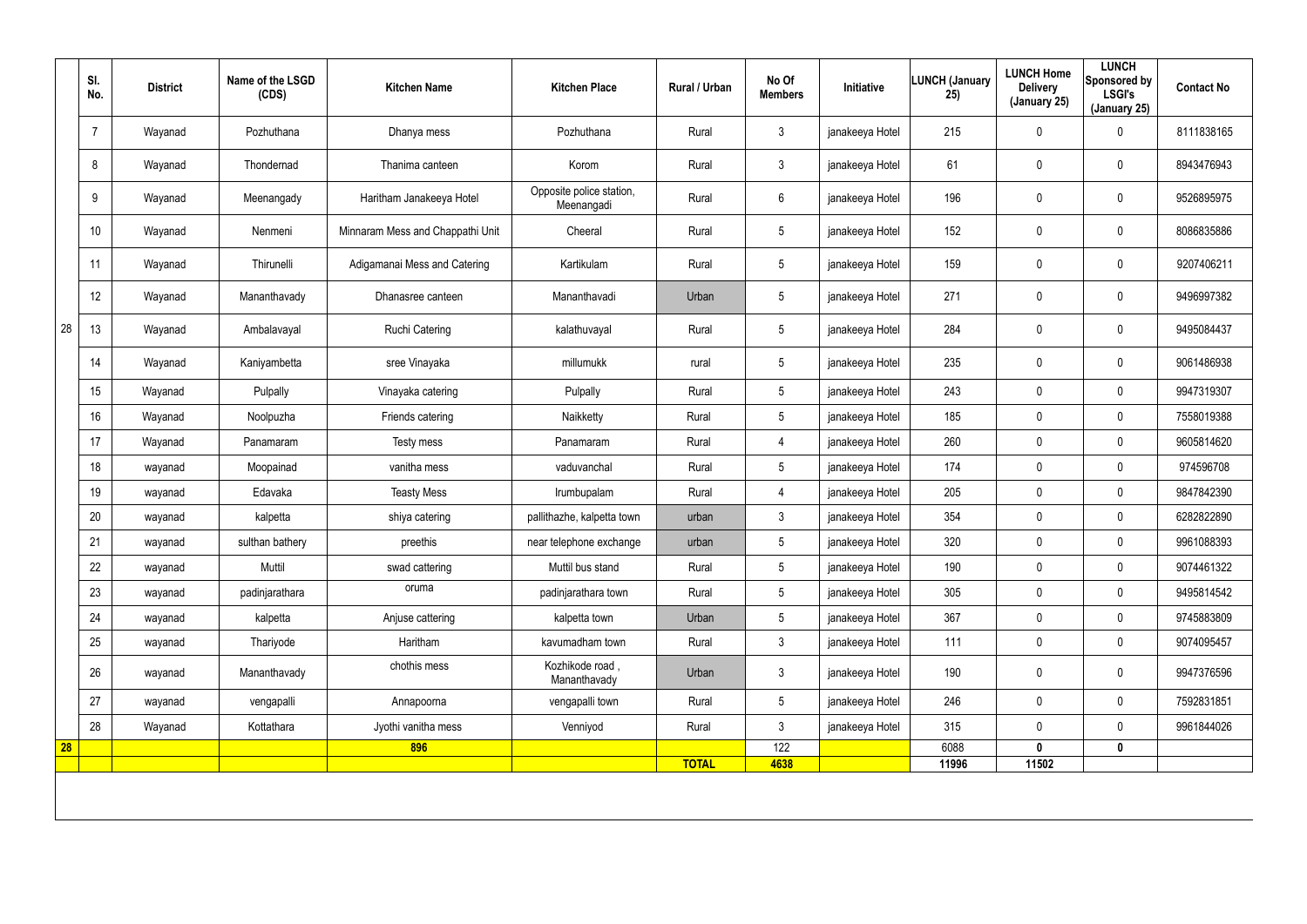| SI.<br>No. | <b>District</b> | Name of the LSGD<br>(CDS)                                                                        | <b>Kitchen Name</b>                                | <b>Kitchen Place</b>  | Rural / Urban                   | No Of<br><b>Members</b> | Initiative                                                           | <b>LUNCH (January</b><br>25)             | <b>LUNCH Home</b><br><b>Delivery</b><br>(January 25) | <b>LUNCH</b><br>Sponsored by<br><b>LSGI's</b><br>(January 25) | <b>Contact No</b> |
|------------|-----------------|--------------------------------------------------------------------------------------------------|----------------------------------------------------|-----------------------|---------------------------------|-------------------------|----------------------------------------------------------------------|------------------------------------------|------------------------------------------------------|---------------------------------------------------------------|-------------------|
|            |                 |                                                                                                  | STATUS OF JANAKEEYA HOTELS FUNCTIONING IN DISTRICT |                       |                                 |                         | STATUS OF FOOD DISTRIBUTED THROUGH JANAKEEYA HOTELS AS ON 25.01.2022 |                                          |                                                      |                                                               |                   |
|            | <b>District</b> | <b>Total</b><br>Janakeeya Hotels                                                                 | <b>Rural Units</b>                                 | Urban<br>units        | <b>STATUS OF</b><br><b>FOOD</b> | Home<br><b>Delivery</b> | <b>Food Sponsored</b><br>by LSGIs                                    | <b>TOTAL Meals</b><br><b>Distributed</b> |                                                      |                                                               |                   |
|            | <b>TVM</b>      | 108                                                                                              | 78                                                 | 30                    | 23,444                          | $\overline{0}$          | 14                                                                   | 23,458                                   |                                                      |                                                               |                   |
|            | <b>KLM</b>      | 82                                                                                               | 72                                                 | 10 <sup>°</sup>       | 10923                           | $\overline{0}$          | 3 <sup>°</sup>                                                       | 10,926                                   |                                                      |                                                               |                   |
|            | PTA             | 59                                                                                               | 54                                                 | 5 <sub>1</sub>        | 3133                            | 45                      | 50                                                                   | 3,228                                    |                                                      |                                                               |                   |
|            | <b>ALP</b>      | 89                                                                                               | 79                                                 | 10 <sup>°</sup>       | 6344                            | 2886                    | 10                                                                   | 9,240                                    |                                                      |                                                               |                   |
|            | <b>KTM</b>      | 82                                                                                               | 73                                                 | 9 <sup>°</sup>        | 7998                            | 260                     | $\overline{2}$                                                       | 8,260                                    |                                                      |                                                               |                   |
|            | <b>IDK</b>      | 51                                                                                               | 50 <sub>1</sub>                                    |                       | 6489                            | $\overline{0}$          | $\mathbf{3}$                                                         | 6,492                                    |                                                      |                                                               |                   |
|            | <b>EKM</b>      | 114                                                                                              | 81                                                 | 33                    | 15660                           | 2063                    | $\overline{2}$                                                       | 17,725                                   |                                                      |                                                               |                   |
|            | <b>TSR</b>      | 96                                                                                               | 85                                                 | 11                    | 7,884                           | 3,681                   | 31                                                                   | 11,596                                   |                                                      |                                                               |                   |
|            | PGT             | 102 <sub>1</sub>                                                                                 | 92 <sub>1</sub>                                    | 10 <sup>°</sup>       | 12,653                          | $\overline{0}$          | 9 <sup>°</sup>                                                       | 12,662                                   |                                                      |                                                               |                   |
|            | <b>MLP</b>      | 127                                                                                              | 108                                                | 19 <sup>°</sup>       | 20,853                          | 5281                    | 12 <sub>2</sub>                                                      | 26,146                                   |                                                      |                                                               |                   |
|            | <b>WYD</b>      | 28                                                                                               | 23                                                 | 5 <sub>1</sub>        | 6088                            | $\overline{0}$          | $\overline{0}$                                                       | 6,088                                    |                                                      |                                                               |                   |
|            | <b>KKD</b>      | 106                                                                                              | 75                                                 | 31                    | 28,813                          | 967                     | $\overline{5}$                                                       | 29,785                                   |                                                      |                                                               |                   |
|            | <b>KNR</b>      | 88                                                                                               | 74                                                 | 14 <sup>°</sup>       | 17,320                          | $\overline{0}$          | 12                                                                   | 17,332                                   |                                                      |                                                               |                   |
|            | KSG             | 42                                                                                               | 36                                                 | 6 <sup>1</sup>        | 6917                            | $\overline{0}$          | $\pmb{0}$                                                            | 6,917                                    |                                                      |                                                               |                   |
|            | <b>Total</b>    | 1174                                                                                             | 980                                                | 194                   | 174,519                         | 15,183                  | 153                                                                  | 189,855                                  |                                                      |                                                               |                   |
|            |                 |                                                                                                  | 2240                                               |                       |                                 | 189,855                 |                                                                      |                                          |                                                      |                                                               |                   |
|            | <b>Date</b>     | <b>Grand Total of meals</b><br><b>Distributed through</b><br>Janakeeya hotel as<br>on 25.01.2022 | Urban<br>units                                     | <b>Total</b><br>units | Rs. 20 /Lunch<br>Parcel         | Home<br><b>Delivery</b> | <b>LUNCH</b><br>sponsored by<br><b>LSGIs</b>                         | <b>Total Meals</b>                       |                                                      |                                                               |                   |
|            | 25.01.2022      | 980                                                                                              | 194                                                | 1174                  | 174,519                         | 15,183                  | 153                                                                  | 189,855                                  |                                                      |                                                               |                   |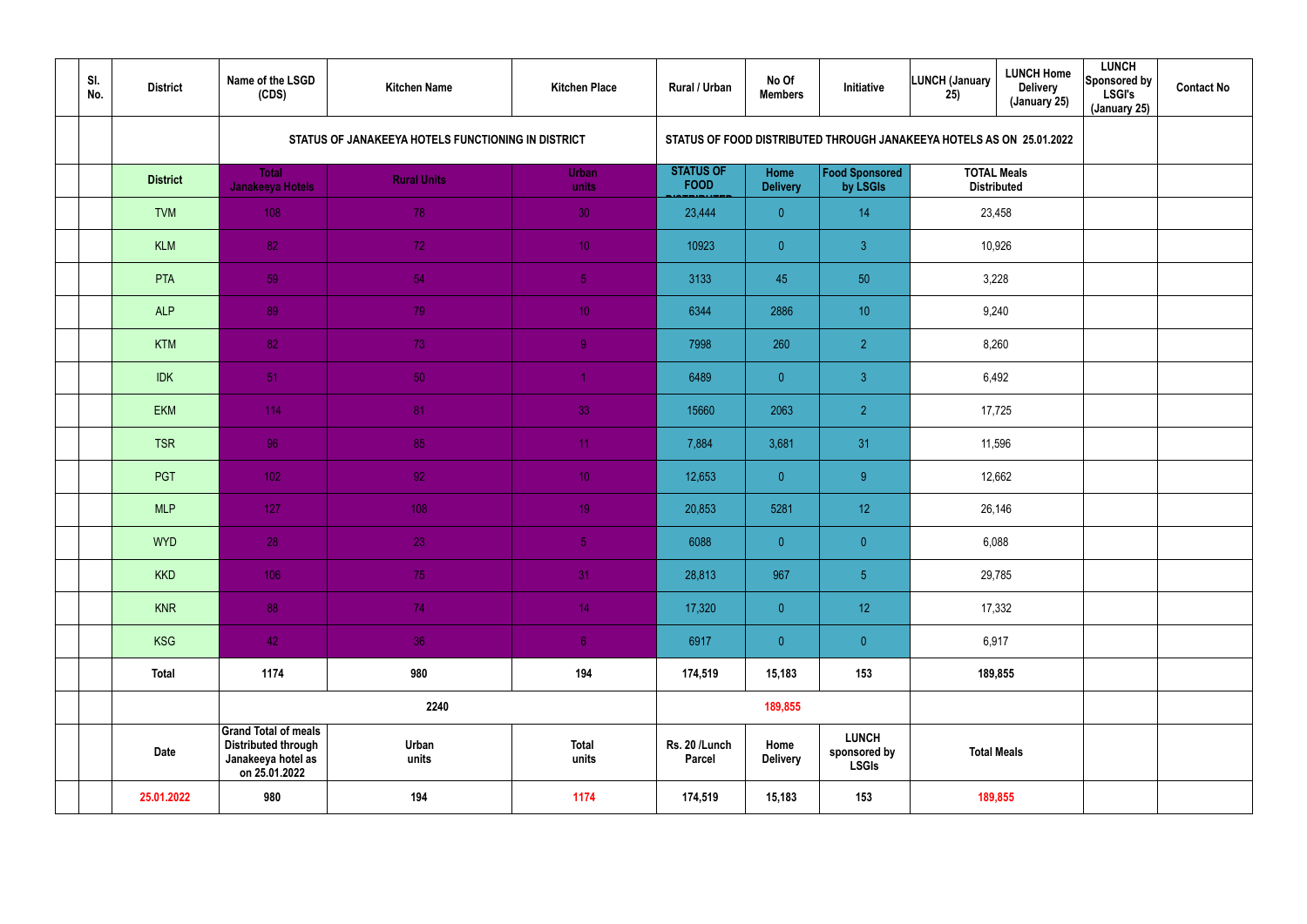|  | SI.<br>No.                                                                                                                                                                                  | <b>District</b>                                                                          | Name of the LSGD<br>(CDS) | <b>Kitchen Name</b>                                                                                                                                                                                                                                                                                                                                                                                                                                                                                                                                                                                                                                                                                                                          | <b>Kitchen Place</b> | <b>Rural / Urban</b> | No Of<br><b>Members</b> | Initiative     | <b>LUNCH (January</b><br>25) | <b>LUNCH Home</b><br><b>Delivery</b><br>(January 25) | <b>LUNCH</b><br>Sponsored by<br><b>LSGI's</b><br>(January 25) | <b>Contact No</b> |  |  |
|--|---------------------------------------------------------------------------------------------------------------------------------------------------------------------------------------------|------------------------------------------------------------------------------------------|---------------------------|----------------------------------------------------------------------------------------------------------------------------------------------------------------------------------------------------------------------------------------------------------------------------------------------------------------------------------------------------------------------------------------------------------------------------------------------------------------------------------------------------------------------------------------------------------------------------------------------------------------------------------------------------------------------------------------------------------------------------------------------|----------------------|----------------------|-------------------------|----------------|------------------------------|------------------------------------------------------|---------------------------------------------------------------|-------------------|--|--|
|  |                                                                                                                                                                                             |                                                                                          |                           |                                                                                                                                                                                                                                                                                                                                                                                                                                                                                                                                                                                                                                                                                                                                              |                      |                      |                         |                |                              |                                                      |                                                               |                   |  |  |
|  |                                                                                                                                                                                             | Districts with same number of hotels<br>(Each district use seperate cell for filling the |                           | tvm                                                                                                                                                                                                                                                                                                                                                                                                                                                                                                                                                                                                                                                                                                                                          | Wayanad              | Alappuzha            | Malappuram              | Kozhikode      | Thrissur                     | Kollam                                               |                                                               |                   |  |  |
|  |                                                                                                                                                                                             | details)                                                                                 |                           | Kannur                                                                                                                                                                                                                                                                                                                                                                                                                                                                                                                                                                                                                                                                                                                                       | Kasaragod            | Kottayam             | Palakkad                | Pathanamthitta | Ernakulam                    | Kasaragod                                            |                                                               |                   |  |  |
|  |                                                                                                                                                                                             | Districts with number of hotels increased                                                |                           |                                                                                                                                                                                                                                                                                                                                                                                                                                                                                                                                                                                                                                                                                                                                              |                      |                      |                         |                |                              |                                                      |                                                               |                   |  |  |
|  | (Each district use seperate cell for filling the<br>details)<br>Districts with number of hotels with zero entry of<br>meals<br>(Each district use seperate cell for filling the<br>details) |                                                                                          |                           |                                                                                                                                                                                                                                                                                                                                                                                                                                                                                                                                                                                                                                                                                                                                              |                      |                      |                         |                |                              |                                                      |                                                               |                   |  |  |
|  |                                                                                                                                                                                             |                                                                                          | Thrissur (12)             | Kasargod (5)                                                                                                                                                                                                                                                                                                                                                                                                                                                                                                                                                                                                                                                                                                                                 | Kottayam(10)         | Alappuzha (55)       | malappuram (19)         | Kozhikode (11) | Kannur- (8)                  |                                                      |                                                               |                   |  |  |
|  |                                                                                                                                                                                             |                                                                                          | pathanamthitta(28)        | Trivandrum (15)                                                                                                                                                                                                                                                                                                                                                                                                                                                                                                                                                                                                                                                                                                                              | ERNAKULAM (35)       | Palakkad(9)          | Wayanad                 | Idukki(6)      | Kollam (23)                  |                                                      |                                                               |                   |  |  |
|  | New hotels started (numbers)                                                                                                                                                                |                                                                                          |                           |                                                                                                                                                                                                                                                                                                                                                                                                                                                                                                                                                                                                                                                                                                                                              |                      |                      |                         |                |                              |                                                      |                                                               |                   |  |  |
|  |                                                                                                                                                                                             | New hotels started at (location)                                                         |                           |                                                                                                                                                                                                                                                                                                                                                                                                                                                                                                                                                                                                                                                                                                                                              |                      |                      |                         |                |                              |                                                      |                                                               |                   |  |  |
|  |                                                                                                                                                                                             |                                                                                          |                           | TVM- Vellanadu, Tvm cds 4II<br>nellanadNeyyattinkara Devarose<br>Karumkulam kanjiramkulam janatha ruchikkoott<br>Kunnathukal - Aiswarya JH<br>Anad, vembayam liya,<br>kalliyoor<br>nedumangad ruchiyidam, Aruvikkara<br>pazhakunnumel                                                                                                                                                                                                                                                                                                                                                                                                                                                                                                        |                      |                      |                         |                |                              |                                                      |                                                               |                   |  |  |
|  |                                                                                                                                                                                             |                                                                                          |                           | Kottayam-Chembu, Kottayam north, kozhuvanal, pampady, melukav, TVPuram, kangazha, kurichi, vazhoor                                                                                                                                                                                                                                                                                                                                                                                                                                                                                                                                                                                                                                           |                      |                      |                         |                |                              |                                                      |                                                               |                   |  |  |
|  |                                                                                                                                                                                             |                                                                                          |                           | Alappuzha - Alappuzha North Alappuzha North Alappuzha South Alappuzha South Ambalappuzha North Ambalappuzha North Arattupuzha Arookutty Aroor Aryad Budhanoor Chambakulam Chenganoor<br>Chennam Pallippuram Cheppad Cherthala Municipality Cherthala Municipality Cherthala South Chettikulangara Edathua Ezhupunna Harippad Kadakkarappally Kainakary Kandalloor Kanjikuzhy<br>Karthikappally Karuvatta Kavalam Kodamthurath Kuthiyathode Mannanchery Mararikulam South Mavelikara Municipality Mavelikkara Thekkekara Muhamma Muttar Nedumudy Neelamperoor Panavally<br>Pandanad Pattanakkad Perumbalam Pulincunnu Punnapra South Purakad Ramankary Thaicattussery Thakazhy Thalavady Thannermukkom Thuravoor Vayalar Veeyapuram Veliyanad |                      |                      |                         |                |                              |                                                      |                                                               |                   |  |  |
|  |                                                                                                                                                                                             |                                                                                          |                           | Ernakulam-angamaly, aikaranad,arakuzha,asamanoor,cheranallor,chendamangalam, elanji, kalamassery West,karumaloor,keerampra,keezhmad,kochi east5hotel,kochi West 2hotel,koothattukulam,<br>kumbalangi,kuttambuzha,marady,maradu,mazhuvanoor,manjalloor,mudakkuzha,piravam,poothrik,ramamangalam,rayamangalam,thirimarady,thripoonithura,thuravoor,vadakkekara,vadavukod,valakom,<br>njarakkal,                                                                                                                                                                                                                                                                                                                                                |                      |                      |                         |                |                              |                                                      |                                                               |                   |  |  |
|  |                                                                                                                                                                                             |                                                                                          |                           | Wayanad:-Thirunelli                                                                                                                                                                                                                                                                                                                                                                                                                                                                                                                                                                                                                                                                                                                          |                      |                      |                         |                |                              |                                                      |                                                               |                   |  |  |
|  |                                                                                                                                                                                             |                                                                                          |                           | Kozhikode- Kunnamangalam, Vadakara west, Azhiyur, Thalakkulathur, Eramala, Nadapuram, Thikkodi, Velom, Kunnummal, Koyilandi south-1, Kkd north-1 (Today off)                                                                                                                                                                                                                                                                                                                                                                                                                                                                                                                                                                                 |                      |                      |                         |                |                              |                                                      |                                                               |                   |  |  |
|  |                                                                                                                                                                                             |                                                                                          |                           | Idukki - Ayyappancovil,, Edavetty, Kumaramangalam, Mariyapuram, Senapathy, Vathikkudy (karthika) - Today off                                                                                                                                                                                                                                                                                                                                                                                                                                                                                                                                                                                                                                 |                      |                      |                         |                |                              |                                                      |                                                               |                   |  |  |
|  |                                                                                                                                                                                             |                                                                                          |                           | Thrissur-Irinjalakuda,,Kattakampal, Punnayurkulam,Eriyad, Kattakampal, Mulloorkara, Anthikkad, Chelakkara, Kuzhur, SN puram, Arimpur, Thanniyam, Eriyad, Avinissery                                                                                                                                                                                                                                                                                                                                                                                                                                                                                                                                                                          |                      |                      |                         |                |                              |                                                      |                                                               |                   |  |  |

|                        | Kollam                                                                                                                                                                           |  |                      |  |  |  |  |  |  |  |  |  |  |  |
|------------------------|----------------------------------------------------------------------------------------------------------------------------------------------------------------------------------|--|----------------------|--|--|--|--|--|--|--|--|--|--|--|
|                        | Kasaragod                                                                                                                                                                        |  |                      |  |  |  |  |  |  |  |  |  |  |  |
|                        |                                                                                                                                                                                  |  |                      |  |  |  |  |  |  |  |  |  |  |  |
|                        |                                                                                                                                                                                  |  |                      |  |  |  |  |  |  |  |  |  |  |  |
|                        | Kannur-(8)                                                                                                                                                                       |  |                      |  |  |  |  |  |  |  |  |  |  |  |
|                        | Kollam (23)                                                                                                                                                                      |  |                      |  |  |  |  |  |  |  |  |  |  |  |
|                        |                                                                                                                                                                                  |  |                      |  |  |  |  |  |  |  |  |  |  |  |
|                        | ukal - Aiswarya JH                                                                                                                                                               |  | Anad, vembayam liya, |  |  |  |  |  |  |  |  |  |  |  |
|                        |                                                                                                                                                                                  |  |                      |  |  |  |  |  |  |  |  |  |  |  |
|                        | Aroor Aryad Budhanoor Chambakulam Chenganoor<br>kkarappally Kainakary Kandalloor Kanjikuzhy<br>uhamma Muttar Nedumudy Neelamperoor Panavally<br>oor Vayalar Veeyapuram Veliyanad |  |                      |  |  |  |  |  |  |  |  |  |  |  |
|                        | ochi east5hotel,kochi West 2hotel,koothattukulam,<br>nithura,thuravoor,vadakkekara,vadavukod,valakom,                                                                            |  |                      |  |  |  |  |  |  |  |  |  |  |  |
|                        |                                                                                                                                                                                  |  |                      |  |  |  |  |  |  |  |  |  |  |  |
| orth-1 (Today off)     |                                                                                                                                                                                  |  |                      |  |  |  |  |  |  |  |  |  |  |  |
|                        |                                                                                                                                                                                  |  |                      |  |  |  |  |  |  |  |  |  |  |  |
| am, Eriyad, Avinissery |                                                                                                                                                                                  |  |                      |  |  |  |  |  |  |  |  |  |  |  |